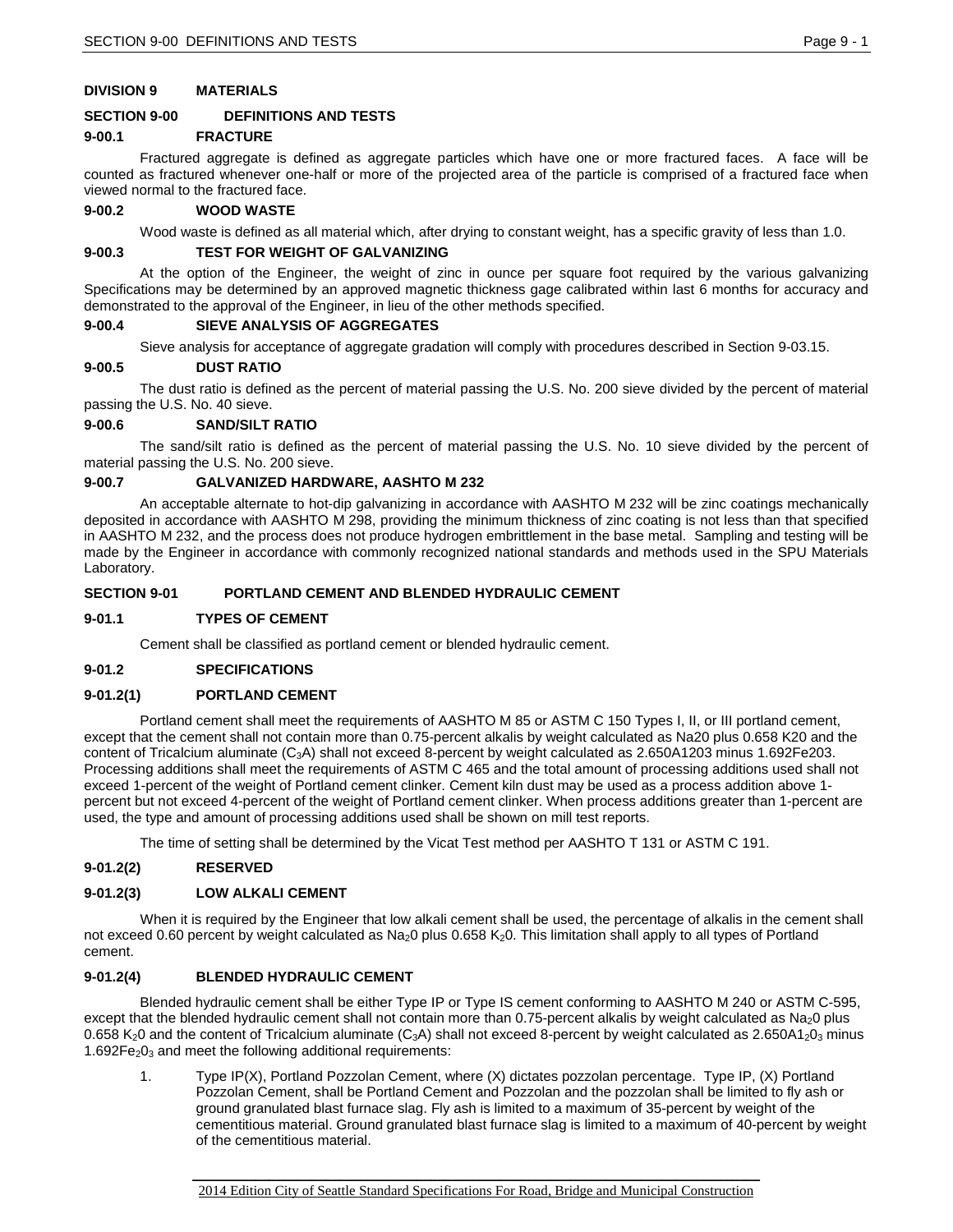2. Type IS(X), Portland Blast Furnace Slag Cement, where (X) dictates slag percentage. Type IS(X), Portland Slag Cement, shall be Portland cement and ground granulated blast furnace slag. The addition of ground granulated blast furnace slag shall be limited to a maximum of 40-percent by weight of the cementitious material.

The source and weight of the fly ash or ground granulated blast furnace slag shall be certified on the cement mill test certificate and shall be reported as a percent by weight of the total cementitious material. The fly ash or ground granulated blast furnace slag constituent content in the finished cement will not vary more than plus or minus 5 percent by weight of the finished cement from the certified value.

Fly ash shall meet the requirements of Section 9-23.9 of these Standard Specifications.

Ground granulated blast furnace slag shall meet the requirements of Section 9-23.10 of these Standard Specifications.

| <b>RESERVED</b><br>$9 - 01.3$ |
|-------------------------------|
|-------------------------------|

- **9-01.4 RESERVED**
- **9-01.5 RESERVED**

**SECTION 9-02 BITUMINOUS MATERIALS**

**9-02.1 ASPHALT MATERIAL**

## **9-02.1(1) GENERAL**

Asphalt furnished under these Specifications shall not have been distilled at a temperature high enough to injure by burning or to produce flecks of carbonaceous matter, and upon arrival at the Work, shall show no signs of separation into lighter and heavier components.

## **9-02.1(2) MEDIUM-CURING (MC) LIQUID ASPHALT**

| <b>CHARACTERISTICS</b>                                  |         | <b>AASHTO TEST</b><br><b>METHOD</b> | <b>MC-70</b> | <b>MC-250</b> | <b>MC-800</b> | <b>MC-3000</b> |
|---------------------------------------------------------|---------|-------------------------------------|--------------|---------------|---------------|----------------|
| Kinematic Viscosity at 140°F (cSt)                      |         | T 201                               | 70-140       | 250-500       | 800-1600      | 3000-600<br>0  |
| Flash Point (Tag Open Cup)                              | Min. °F | T 79                                | 100          | 150           | 150           | 150            |
| <b>Water Content</b>                                    | Min. %  | T 55                                | 0.2          | 0.2           | 0.2           | 0.2            |
| Distillation: volume % of total<br>distillate           |         | T 78                                |              |               |               |                |
| to 680 $\degree$ F                                      |         |                                     | $0 - 20$     | $0 - 10$      | ---           |                |
| to 437 $\degree$ F                                      |         |                                     | 20-60        | 15-55         | $0 - 35$      | $0 - 15$       |
| to 500 $\degree$ F                                      |         |                                     | 65-90        | 60-87         | 45-80         | 15-75          |
| to 600 $\degree$ F                                      |         |                                     | 55           | 67            | 75            | 80             |
| Residue of 680°F distillation %<br>volume by difference | Min.    |                                     |              |               |               |                |
| Properties of residue from distillation                 |         |                                     |              |               |               |                |
| to 680 °F Absolute viscosity at                         |         | T 202                               | 300-1200     | 300-1200      | 300-1200      | 300-1200       |
| $140^{\circ}$ F (poise)                                 |         |                                     |              |               |               |                |
| 'Ductility, 5 cm/min. at 77°F                           | Min.    | T 51                                | 100          | 100           | 100           | 100            |
| Solubility in trichloroethylene                         | Min. %  | T 44                                | 99.0         | 99.0          | 99.0          | 99.0           |

Note 1. If the ductility at 77°F is less than 100, the Material will be acceptable if its ductility at 60°F is more than 100.

The Material shall not foam when heated to the application temperature recommended in 2010 edition WSDOT standard specification section 5-02.3(3).

### **9-02.1(3) RAPID-CURING (RC) LIQUID ASPHALT**

| <b>CHARACTERISTICS</b>                                         |         | <b>AASHTO TEST</b><br><b>METHOD</b> | <b>RC-70</b> | <b>RC-250</b> | <b>RC-800</b> | <b>RC-3000</b> |
|----------------------------------------------------------------|---------|-------------------------------------|--------------|---------------|---------------|----------------|
| Kinematic Viscosity at 140°F cSt                               |         | T 201                               | 70-140       | 250-500       | 800-1600      | 3000-6000      |
| Flash Point (Tag Open Cup)                                     | Min. °F | T 79                                | $---$        | 80            | 80            | 80             |
| <b>Water Content</b>                                           | Min. %  | T 55                                | 0.2          | 0.2           | 0.2           | 0.2            |
| Distillation: volume % of total distillate<br>to $680^\circ$ F |         | T 78                                |              |               |               |                |
| to $374^\circ$ F                                               | Min.    |                                     | 10           | $---$         | $---$         | ---            |
| to $437^{\circ}$ F                                             | Min.    |                                     | 50           | 35            | 15            | $---$          |
| to $500^{\circ}$ F                                             | Min.    |                                     | 70           | 60            | 45            | 25             |
| to $600^{\circ}$ F                                             | Min.    |                                     | 85           | 80            | 75            | 70             |
| Residue of 680°F distillation %<br>volume by difference        | Min.    |                                     | 55           | 65            | 75            | 80             |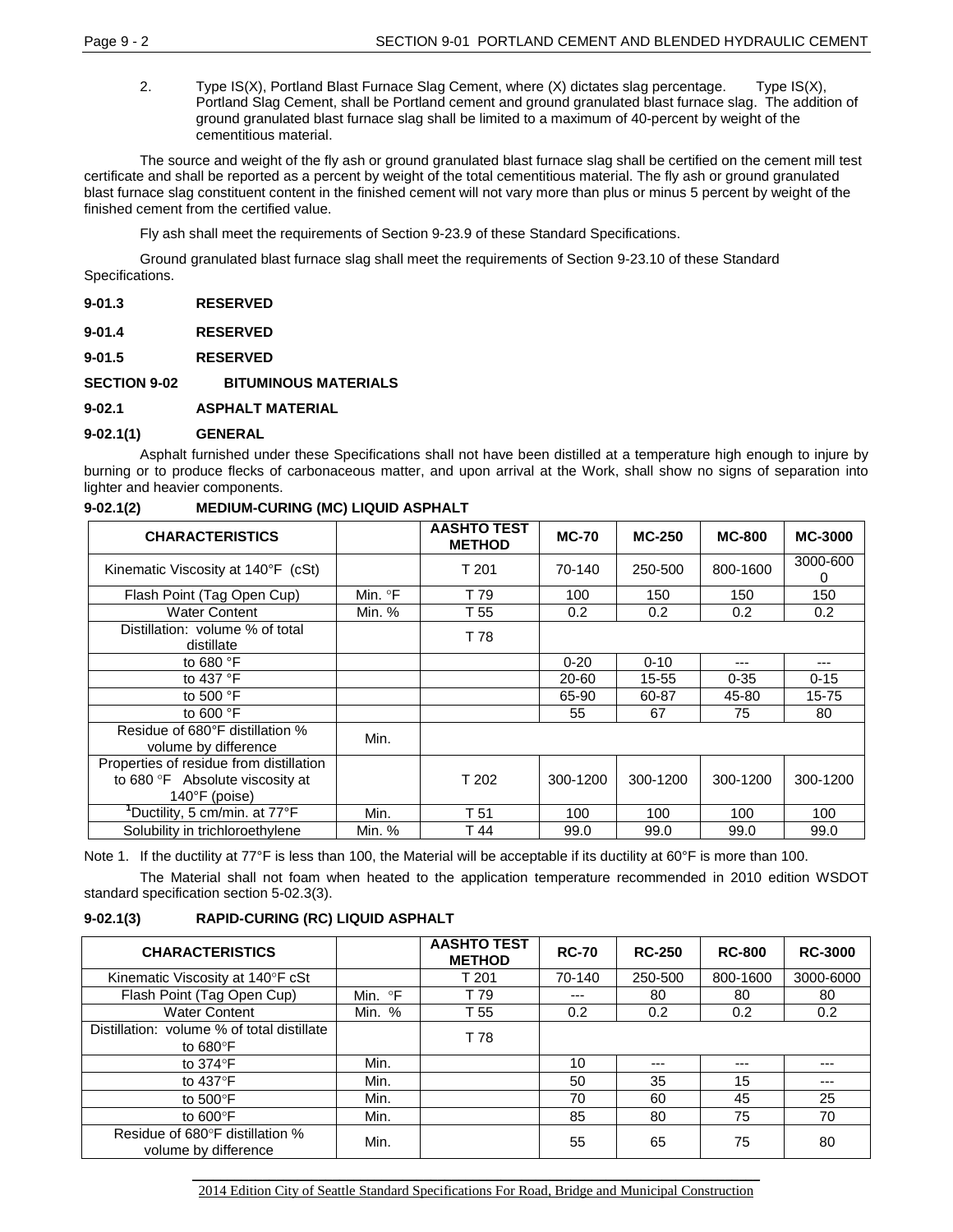| Properties of residue from distillation |        |       |          |          |          |          |
|-----------------------------------------|--------|-------|----------|----------|----------|----------|
| to $680^\circ$ F                        |        |       |          |          |          |          |
| Absolute viscosity at 140°F             | poise  | T 202 | 600-2400 | 600-2400 | 600-2400 | 600-2400 |
| Ductility, 5 cm/min. at 77°F, cm        | Min.   | T 51  | 100      | 100      | 100      | 100      |
| Solubility in trichloroethylene         | Min. % | T 44  | 99.0     | 99.0     | 99.0     | 99.0     |

The Material shall not foam when heated to application temperature recommended in 2010 edition WSDOT standard specification section 5-02.3(3).

## **9-02.1(4) ASPHALT CEMENT**

## **9-02.1(4)A PAVING ASPHALT**

Asphalt cement binder shall meet the requirements of AASHTO M 320 and shall be of the grade specified in the Contract.

### **9-02.1(4)B PERFORMANCE GRADE (PG) ASPHALT CEMENT**

|                                              | PG 58-                                                                |                 |       | PG 64- |                                                               |                   | <b>PG 70-</b> |        |       | <b>PG 76-</b> |       |  |
|----------------------------------------------|-----------------------------------------------------------------------|-----------------|-------|--------|---------------------------------------------------------------|-------------------|---------------|--------|-------|---------------|-------|--|
| <b>BINDER GRADE</b>                          | $-22$                                                                 | $-28$           | $-34$ | $-22$  | $-28$                                                         | $-34$             | $-22$         | $-28$  | $-34$ | $-22$         | $-28$ |  |
|                                              | <b>ORIGINAL BINDER</b>                                                |                 |       |        |                                                               |                   |               |        |       |               |       |  |
| Flash Point Temp., AASHTO T 48               | 230 °C MIN.                                                           |                 |       |        |                                                               |                   |               |        |       |               |       |  |
| Rotational Viscosity, AASHTO T 316           | 3 Pa s Max. @ 135 °C                                                  |                 |       |        |                                                               |                   |               |        |       |               |       |  |
|                                              | $G^{\star}/\text{Sin} \ \delta$ = 1.00 kPa Min.; Frequency = 10 rad/s |                 |       |        |                                                               |                   |               |        |       |               |       |  |
| Dynamic Shear, AASHTO T 315                  |                                                                       | Test Temp. (°C) |       |        |                                                               |                   |               |        |       |               |       |  |
|                                              | 58 °C                                                                 |                 |       |        |                                                               | 64 °C             | 70 °C         |        |       | 6°C           | 7     |  |
| ROLLING THIN FILM OVEN RESIDUE, AASHTO T 240 |                                                                       |                 |       |        |                                                               |                   |               |        |       |               |       |  |
| Mass Loss, AASHTO T 240                      | 1.00 Percent Max.                                                     |                 |       |        |                                                               |                   |               |        |       |               |       |  |
|                                              | $G^*$ /Sin $\delta$ = 2.20 kPa Min.; Frequency = 10 rad/s             |                 |       |        |                                                               |                   |               |        |       |               |       |  |
| Dynamic Shear, AASHTO T 315                  | Test Temp. (°C)                                                       |                 |       |        |                                                               |                   |               |        |       |               |       |  |
|                                              | 58                                                                    |                 | 64    |        |                                                               | 70                |               | 7<br>6 |       |               |       |  |
| PRESSURE AGING VESSEL RESIDUE, AASHTO R 28   |                                                                       |                 |       |        |                                                               |                   |               |        |       |               |       |  |
| PAV Aging Temp., AASHTO R 28                 |                                                                       |                 |       |        |                                                               |                   | 100 °C        |        |       |               |       |  |
|                                              |                                                                       |                 |       |        | $G^{\star}/Sin \delta = 5,000 kPa Max$ ; Frequency = 10 rad/s |                   |               |        |       |               |       |  |
| Dynamic Shear, AASHTO T 315                  |                                                                       |                 |       |        |                                                               | Test Temp. (°C)   |               |        |       |               |       |  |
|                                              |                                                                       | 19              | 16    | 25     | 22                                                            | 19                | 28            | 25     | 22    | 31            | 28    |  |
|                                              | S= 300 Mpa Max.; m-value= 0.300 Min.                                  |                 |       |        |                                                               |                   |               |        |       |               |       |  |
| Creep Stiffness, AASHTO T 313                |                                                                       |                 |       |        | Test Temp. @ 60s (°C)                                         |                   |               |        |       |               |       |  |
|                                              |                                                                       | $-18$           | $-24$ | $-12$  |                                                               | $-18$ $-24$ $-12$ |               | $-18$  | $-14$ | $-12$         | $-18$ |  |

**Note**: All Performance Grade binders not included in this chart shall meet the requirements of Table 1 contained in AASHTO M 320, "Performance-Graded Asphalt Binder".

## **9-02.1(5) REJUVENATING (RECYCLING) AGENTS**

The rejuvenating agent shall be a liquid emulsion of selected resin petroleum oil approved for use by the SPU Materials Laboratory. Rejuvenating agents shall meet the following Specifications for the grade designated: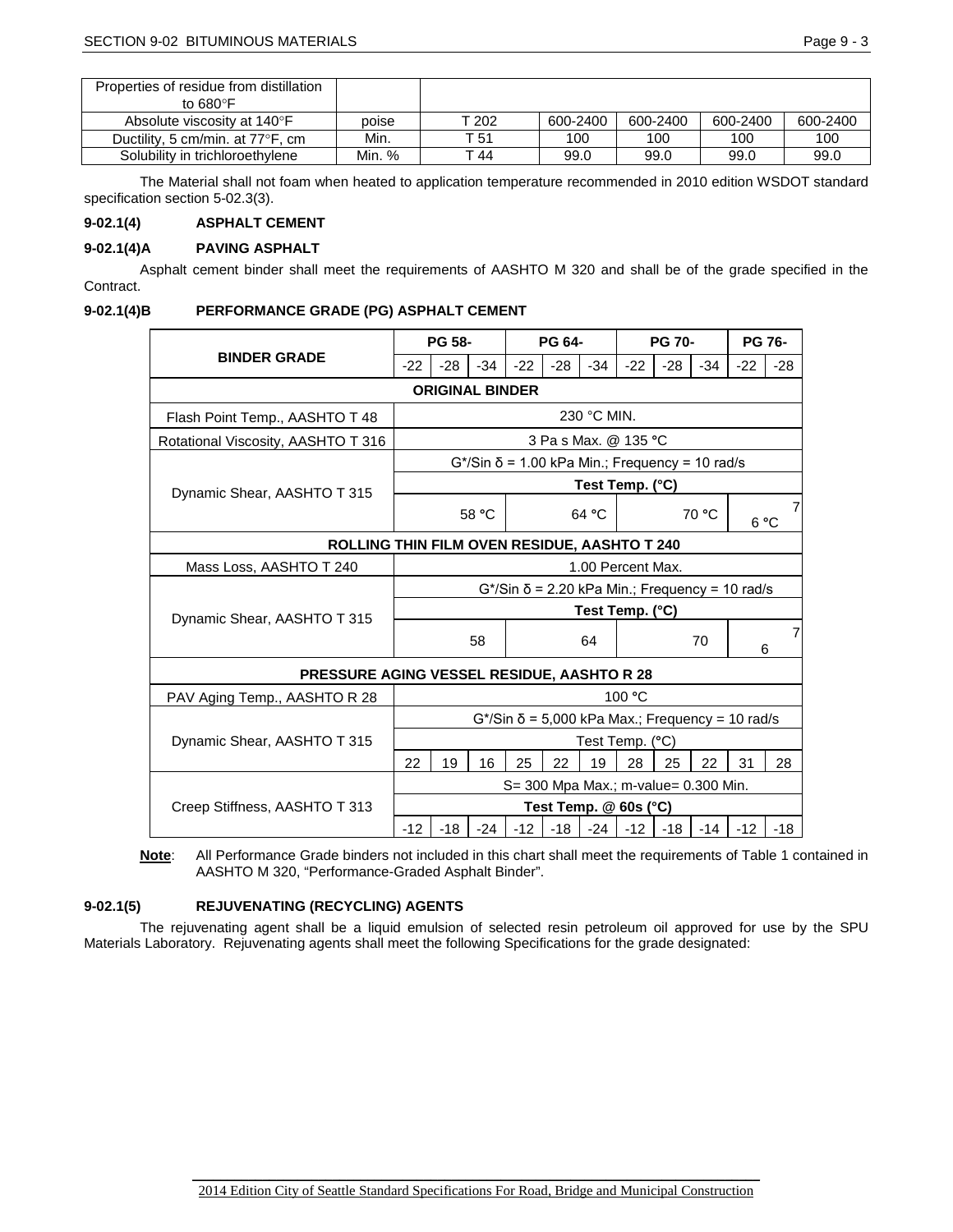|                                   |                                   | <b>RA5</b><br><b>RA 25</b> |      |            | <b>RA75</b> |            | <b>RA 250</b> |         | <b>RA 500</b> |        |        |
|-----------------------------------|-----------------------------------|----------------------------|------|------------|-------------|------------|---------------|---------|---------------|--------|--------|
| <b>TEST</b>                       | <b>ASTM TEST</b><br><b>METHOD</b> | MIN.                       | MAX. | MIN.       | MAX.        | MIN.       | MAX.          | MIN.    | MAX.          | MIN.   | MAX.   |
| <b>Original Test</b>              |                                   |                            |      |            |             |            |               |         |               |        |        |
| Viscosity @<br>$140^\circ$ F. cSt | D 2170 or<br>D 2171               | 200                        | 800  | 1000       | 4000        | 5000       | 10,000        | 15,000  | 35,000        | 40,000 | 60,000 |
| Flashpoint,<br>COC, °F            | D 92                              | 400                        | ---  | 425        | ---         | 450        | $---$         | 450     | $--$          | 450    |        |
| Saturates,<br>Wt. %               | D 2007                            | ---                        | 30   | $---$      | 30          | $---$      | 30            | ---     | 30            | ---    | 30     |
| <b>Specific Gravity</b>           | D 70 or<br>D 1298                 | Repo<br>rt                 |      | Repo<br>rt |             | Repo<br>rt |               | Report  |               | Report |        |
| Residue test from<br><b>RTFC</b>  | D 2872 <sup>2</sup>               |                            |      |            |             |            |               |         |               |        |        |
| Viscosity Ratio $\frac{3}{1}$     |                                   | ---                        | 3    | $---$      | 3           | $---$      | 3             | $- - -$ | 3             | ---    | 3      |
| Weight Change<br>± %              |                                   | ---                        | 4    | ---        | 3           | $---$      | 2             | $---$   | 2             | ---    | 2      |

# **HOT MIX RECYCLING AGENTS**<sup>1</sup>

**1** The final acceptance of recycling agents meeting this Specification is subject to the compliance of the reconstituted asphalt blends with the requirements in Section 9-02 for the class of asphalt mix required.

**2** The use of ASTM D 1754 has not been studied in the context of this Specification; however, it may be applicable. In cases of dispute, the reference method shall be ASTM D 2872.

**3**<br>Viscosity Ratio = <u>RTFC Viscosity at 140°F, cSt</u> Original Viscosity at 140°F, cSt

## **9-02.1(6) CATIONIC EMULSIFIED ASPHALTS**

See the following Cationic Emulsified Asphalt Table.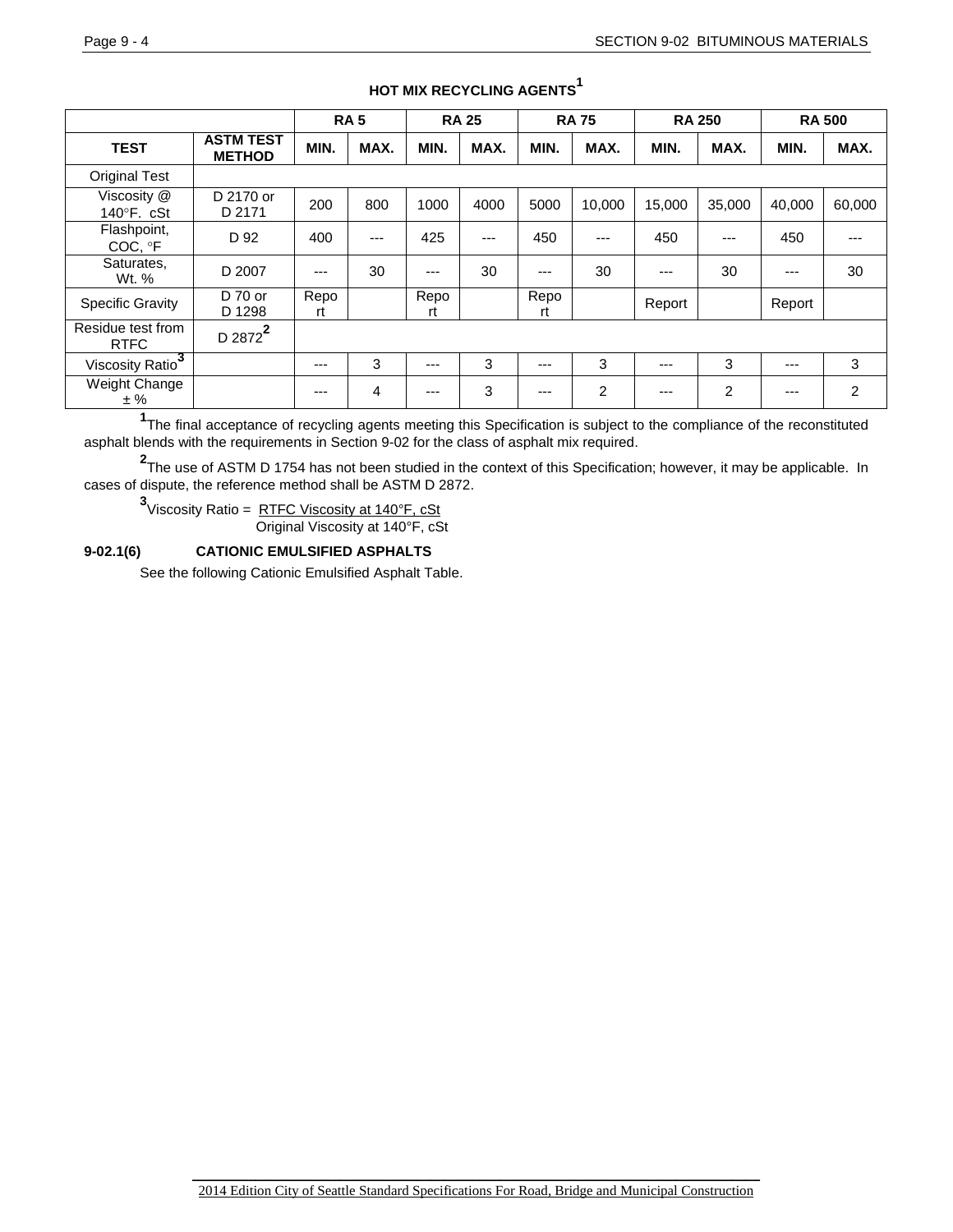| <b>CATIONIC EMULSIFIED ASPHALT</b> |                              |                                               |              |       |                |                |                                    |                     |                                    |                     |                |                                |                       |                     |                       |                   |                |
|------------------------------------|------------------------------|-----------------------------------------------|--------------|-------|----------------|----------------|------------------------------------|---------------------|------------------------------------|---------------------|----------------|--------------------------------|-----------------------|---------------------|-----------------------|-------------------|----------------|
|                                    | <b>TYPE</b>                  | <b>RAPID SETTING</b><br><b>MEDIUM SETTING</b> |              |       |                |                |                                    | <b>SLOW SETTING</b> |                                    |                     |                | <b>SPECIAL</b><br><b>TRACK</b> |                       |                     |                       |                   |                |
| <b>GRADE</b>                       | <b>AASHTO</b><br><b>TEST</b> |                                               | <b>CRS-1</b> |       | <b>CRS-2</b>   |                | CMS-2S                             |                     | <b>CMS-2</b>                       |                     | CMS-2H         |                                | <b>CSS-1</b>          |                     | <b>CSS-1H</b>         |                   | <b>STE-1</b>   |
|                                    | <b>METHO</b><br>D            | MIN.                                          | MAX.         | MIN.  | MAX.           | MIN.           | MAX.                               | MIN.                | MAX.                               | MIN.                | MAX.           | MIN.                           | MAX.                  | MIN.                | MAX.                  | MIN.              | MAX.           |
| <b>TEST ON EMULSIONS:</b>          |                              |                                               |              |       |                |                |                                    |                     |                                    |                     |                |                                |                       |                     |                       |                   |                |
| Viscosity Saybolt Furol S          |                              |                                               |              |       |                |                |                                    |                     |                                    |                     |                |                                |                       |                     |                       |                   |                |
| @ 77°F (25°C)                      | T 59                         | ---                                           | ---          | ---   | ---            | $---$          | $\cdots$                           | $\cdots$            | $---$                              | $\cdots$            | $\cdots$       | 20                             | 100                   | 20                  | 100                   | $---$             | 30             |
| <b>Viscosity Saybolt Furol S</b>   |                              |                                               |              |       |                |                |                                    |                     |                                    |                     |                |                                |                       |                     |                       |                   |                |
| @ 122°F (50°C)                     | T 59                         | 20                                            | 100          | 150   | 400            | 50             | 450                                | 50                  | 450                                | 50                  | 450            | $\scriptstyle\cdots$           | $\cdots$              | $\cdots$            | ---                   | ---               | $---$          |
| Storage stability test 1           |                              |                                               |              |       |                |                |                                    |                     |                                    |                     |                |                                |                       |                     |                       |                   |                |
| day %                              | T 59                         | ---                                           |              | $---$ | 1              | $\overline{a}$ | 1                                  | $---$               | 1                                  | $---$               | 1              | $---$                          | $\mathbf{1}$          | $\overline{a}$      | 1                     | $\qquad \qquad -$ | 1              |
| Demulsibility 35 m.l.              |                              |                                               |              |       |                |                |                                    |                     |                                    |                     |                |                                |                       |                     |                       |                   |                |
| 0.8% sodium dioctyl                |                              |                                               |              |       |                |                |                                    |                     |                                    |                     |                |                                |                       |                     |                       |                   |                |
| sulfosuccinate, %                  | T 59                         | 40                                            | ---          | 40    | ---            | $\cdots$       | $\cdots$                           | ---                 | $---$                              | $\qquad \qquad - -$ | $---$          | $\overline{\phantom{a}}$       | $\cdots$              | $\cdots$            | ---                   | 25                | $---$          |
| <b>COATING ABILITY &amp;</b>       |                              |                                               |              |       |                |                |                                    |                     |                                    |                     |                |                                |                       |                     |                       |                   |                |
| <b>WATER RESISTANCE:</b>           |                              |                                               |              |       |                |                |                                    |                     |                                    |                     |                |                                |                       |                     |                       |                   |                |
| Coating, dry aggregate             | T 59                         | $---$                                         | $---$        | $---$ | $---$          | good           | $\mathbb{L} \mathbb{L} \mathbb{L}$ | good                | $\mathbb{L} \mathbb{L} \mathbb{L}$ | good                | $\overline{a}$ | $\overline{a}$                 | $\overline{a}$        | $\overline{a}$      | $---$                 | $\overline{a}$    | $\overline{a}$ |
| Coating, after spraying            | T 59                         | $\overline{a}$                                | $---$        | $---$ | $\overline{a}$ | fair           | $\sim$                             | fair                | $\overline{a}$                     | fair                | $\overline{a}$ | $\overline{a}$                 | $\overline{a}$        | $\overline{a}$      | $\overline{a}$        | $\overline{a}$    | $\overline{a}$ |
| Coating, wet aggregate             | T <sub>59</sub>              | $\overline{a}$                                | ---          | ---   | $\overline{a}$ | fair           | $\overline{a}$                     | fair                | $\qquad \qquad - -$                | fair                | $\overline{a}$ | $\qquad \qquad -\qquad$        | $\overline{a}$        | $\overline{a}$      | $---$                 | $\overline{a}$    | $\overline{a}$ |
| Coating, after spraying            | T <sub>59</sub>              | $---$                                         | ---          | $---$ | $\overline{a}$ | fair           | $\cdots$                           | fair                | $\cdots$                           | fair                | $\overline{a}$ | $\overline{a}$                 | $---$                 | $\qquad \qquad - -$ | $---$                 | $\qquad \qquad -$ | $---$          |
| Particle charge test               | T <sub>59</sub>              |                                               | positive     |       | Positive       |                | positive                           |                     | positive                           |                     | positive       |                                | positive <sup>2</sup> |                     | positive <sup>2</sup> |                   | Positive       |
| Sieve Test, %                      | T <sub>59</sub>              | $---$                                         | 0.10         | $---$ | 0.10           | $\overline{a}$ | 0.10                               | $---$               | 0.10                               | $---$               | 0.10           | $\overline{a}$                 | 0.10                  | $\cdots$            | 0.10                  | $\overline{a}$    | 0.10           |
| Cement mixing test, %              | T <sub>59</sub>              | $---$                                         | ---          | ---   | ---            | $---$          | $---$                              | ---                 | $---$                              | $\cdots$            | ---            | $\overline{a}$                 | $\overline{2.0}$      | $\overline{a}$      | $\overline{2.0}$      | ---               | ---            |
| <b>Distillation:</b>               |                              |                                               |              |       |                |                |                                    |                     |                                    |                     |                |                                |                       |                     |                       |                   |                |
| Oil distillate by vol. Of          |                              |                                               |              |       |                |                |                                    |                     |                                    |                     |                |                                |                       |                     |                       |                   |                |
| emulsions %                        | T 59                         | ---                                           | 3            | 1.5   | $\mathbf{3}$   | $\overline{a}$ | 20                                 | $---$               | 12                                 | $---$               | 12             | ---                            | $\overline{a}$        | $\overline{a}$      | $---$                 | $---$             | 5              |
| Residue, %                         | T <sub>59</sub>              | 60                                            | $---$        | 65    | ---            | 60             | $\overline{a}$                     | 65                  | $\overline{a}$                     | 65                  | $---$          | $\overline{57}$                | $---$                 | $\overline{57}$     | $---$                 | 45                | $\overline{a}$ |
| <b>TESTS ON RESIDUE</b>            |                              |                                               |              |       |                |                |                                    |                     |                                    |                     |                |                                |                       |                     |                       |                   |                |
| <b>FROM DISTILLATION</b>           |                              |                                               |              |       |                |                |                                    |                     |                                    |                     |                |                                |                       |                     |                       |                   |                |
| <b>TEST:</b>                       |                              |                                               |              |       |                |                |                                    |                     |                                    |                     |                |                                |                       |                     |                       |                   |                |
| Penetration, 77°F                  |                              |                                               |              |       |                |                |                                    |                     |                                    |                     |                |                                |                       |                     |                       |                   |                |
| $(25^{\circ}C)$                    | T 49                         | 100                                           | 250          | 100   | 250            | 100            | 250                                | 100                 | 250                                | 40                  | 90             | 100                            | 250                   | 40                  | 90                    | 100               | 200            |
| Ductility, 77°F (25°C)             |                              |                                               |              |       |                |                |                                    |                     |                                    |                     |                |                                |                       |                     |                       |                   |                |
| 5 cm/min., cm                      | T 51                         | 40                                            | ---          | 40    | $---$          | 40             | $\overline{a}$                     | 40                  | $\overline{a}$                     | 40                  | $\overline{a}$ | 40                             | $\overline{a}$        | 40                  | $---$                 | 40                | $\overline{a}$ |
| Solubility in                      |                              |                                               |              |       |                |                |                                    |                     |                                    |                     |                |                                |                       |                     |                       |                   |                |
| trichlorethylene, %                | T 44                         | 97.5                                          | ---          | 97.5  | $---$          | 97.5           | $---$                              | 97.5                | $---$                              | 97.5                | $---$          | 97.5                           | $---$                 | 97.5                | ---                   | 97.5              | ---            |

Notes: 1. The demulsibility test shall be made within 30 days from date of shipment.

2. If the particle charge test for CSS-1 and CSS-1h is inconclusive, material having a maximum pH value of 6.7 will be acceptable.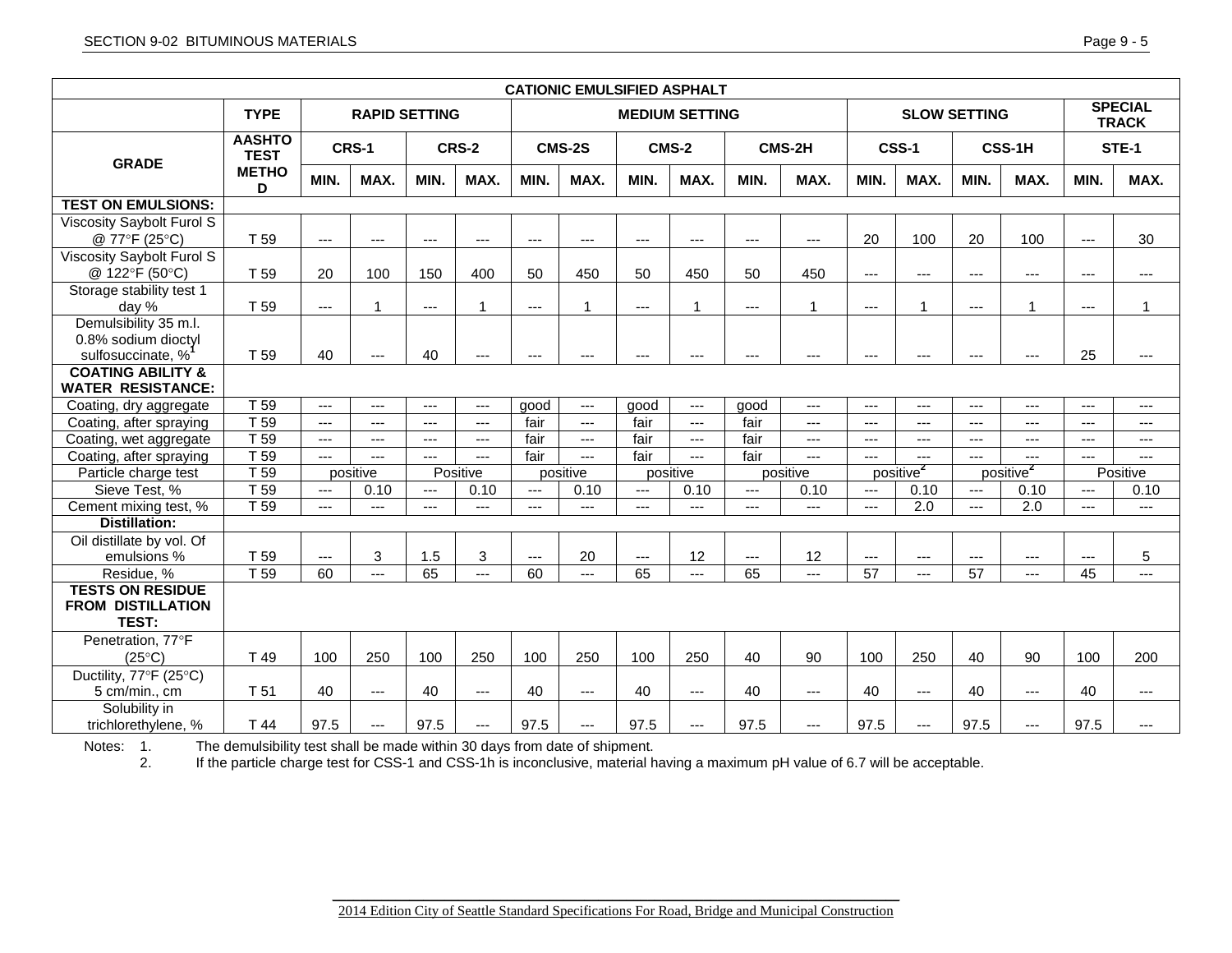## **9-02.1(6)A POLYMERIZED CATIONIC EMULSIFIED ASPHALT – CRS-2P**

The asphalt CRS-2P shall be a polymerized cationic emulsified asphalt. The polymer shall be milled into the asphalt or emulsion during the manufacturing of the emulsion. The asphalt CRS-2P shall meet the following Specifications:

|                                                            | <b>AASHTO TEST</b> | <b>SPECIFICATIONS</b> |                |
|------------------------------------------------------------|--------------------|-----------------------|----------------|
|                                                            | <b>METHOD</b>      | <b>MINIMUM</b>        | <b>MAXIMUM</b> |
| Viscosity @122ºF, SFS                                      | T 59               | 200                   | 400            |
| Storage Stability 1 day %                                  | T 59               |                       | Note 1         |
| Demulsibility 35 ml. 0.8% Dioctyl Sodium<br>Sulfosuccinate | T 59               | 40                    |                |
| Particle Charge                                            | T 59               | Positive              | ---            |
| Sieve Test %                                               | T 59               |                       | 0.30           |
| <b>Distillation</b>                                        |                    |                       |                |
| Oil distillate by vol. of emulsion %                       | T 59 (Note 1)      | 0                     | Note 3         |
| Residue                                                    | T 59               | 65                    |                |
| Test on the Residue From Distillation                      |                    |                       |                |
| Penetration @77ºF                                          | T 49               | 100                   | 250            |
| Torsional Recovery %                                       | Note 2             | 18                    |                |
| Or                                                         |                    |                       |                |
| Toughness/Tenacity in-Ibs                                  | Note 3             | 50/25                 |                |

NOTES: 1. Distillation modified to use 300 grams of emulsion heated to 350  $^{\circ}$ F ± 9 F $^{\circ}$  and maintained for 20 minutes.

- 2. The Torsional Recovery test shall be conducted according to the California Department of Transportation Test Method No. 332.
- 3. Benson method of toughness and tenacity; Scott tester, inch-pounds at 77 ºF, 20 in. per minute pull. Tension head  $\frac{7}{8}$  in. diameter.

At the option of the Supplier, the Benson Toughness/Tenacity test can be used in lieu of Torsional Recovery based on type of modifier used. If the Benson Toughness/Tenacity method is used for acceptance, the Supplier shall supply all test data verifying Specification conformance as part of the Manufacturer's Certificate of Compliance.

### **9-02.1(7) ASPHALT FOR SUB-SEALING**

Asphalt for sub-sealing shall conform to the requirements of AASHTO M 238 except that the minimum softening point shall be  $170^{\circ}$ F.

### **9-02.1(8) HOT MELT TRAFFIC BUTTON ADHESIVE**

The bitumen adhesive Material shall conform to the following requirements:

| <b>SPECIFICATION</b>                                             | <b>ASTM TEST METHOD</b> | <b>REQUIREMENT</b> |
|------------------------------------------------------------------|-------------------------|--------------------|
| Flash Point, COC °F                                              | D 92                    | 550 Min.           |
| Softening Point, °F                                              | D 36                    | 200 Min.           |
| Brookfield Viscosity, 400°F                                      | D 2196                  | 7,500 cP, Max.     |
| Penetration, 100g, 5 sec, 77°F                                   | D 5                     | $10 - 20$ dmm      |
| Filler Content, % by weight (Insoluble in 1,1,1 Trichloroethane) | D 2371                  | $50 - 75$          |

Filler Material shall be calcium carbonate and shall conform to the following fineness:

| <b>SIEVE SIZE</b> | <b>PERCENT PASSING</b> |
|-------------------|------------------------|
| No. 100           | 100                    |
| No. 200           | 95                     |
| No. 325           | 75                     |

Hot melt bitumen adhesive shall develop bond pull-off strength greater than 100 psi between 0°F and 120°F.

## **9-02.1(9) RESERVED**

## **9-02.2 SAMPLING AND ACCEPTANCE**

### **9-02.2(1) CERTIFICATION OF SHIPMENT**

Bituminous materials may be accepted by the Engineer based on the asphalt Supplier's Manufacturer's Certificate of Compliance incorporated in their Bill of Lading. This certification shall include a statement certifying Specification compliance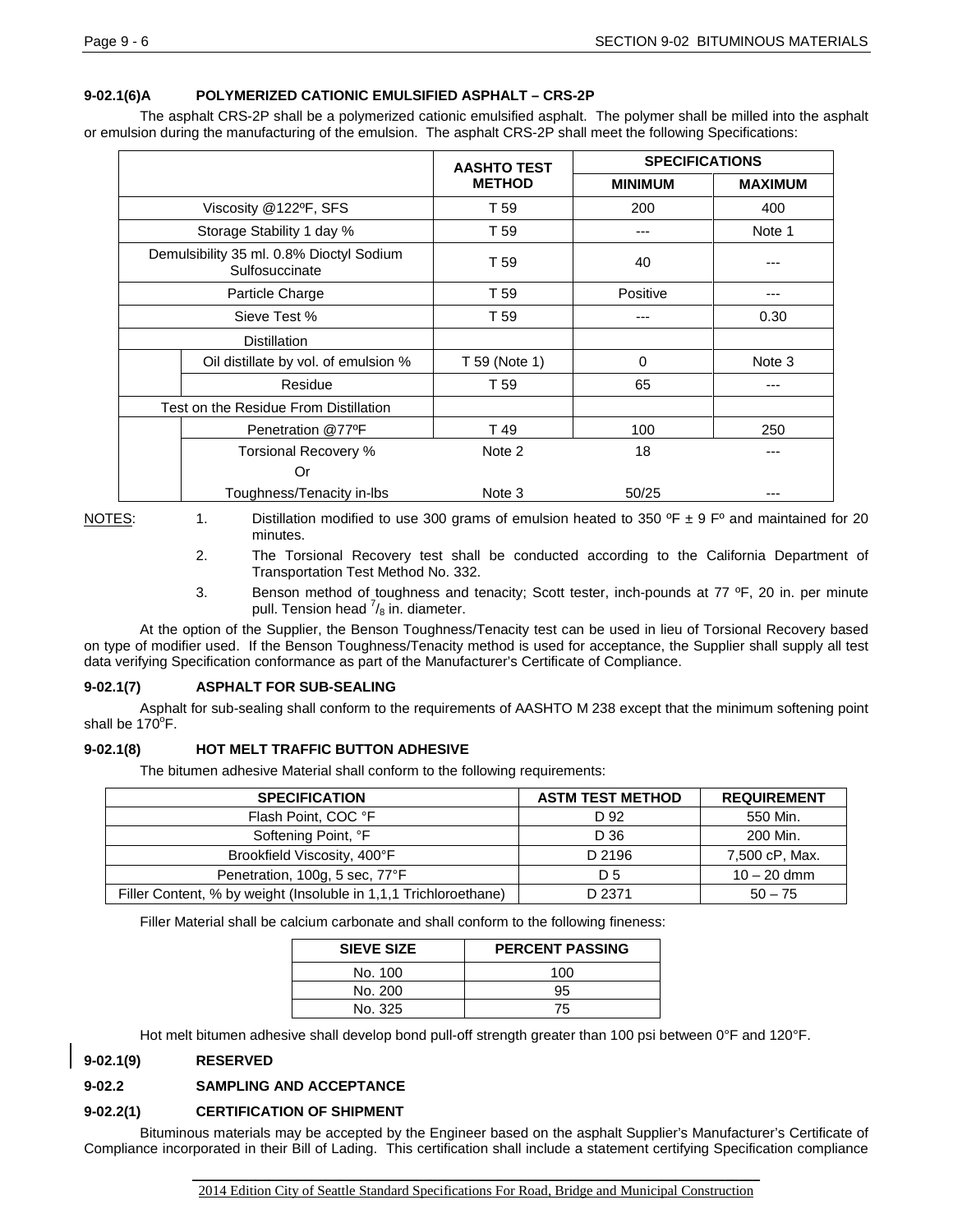for each delivery of product shipped. Failure to provide this certification with the shipment shall be cause for rejection of the Material. The following information is required on this Bill of Lading:

- 1. Date shipped.
- 2. Project Name and PW No.
- 3. Grade of Commodity and Manufacturer's Certificate of Compliance.
- 4. Anti-stripping additive brand, grade, and percentage.<br>5. Mass (Net Tons).
- Mass (Net Tons).
- 6. Volume (Gross Gallons).
- 7. Temperature of Load (°F).
- 8. Bill of Lading Number.
- 9. Consignee and Delivery Point.<br>10. Signature of Supplier's Repres
- 10. Signature of Supplier's Representative.<br>11 Supplier (Bill of Lading Generator Busin
- Supplier (Bill of Lading Generator Business Name).
- 12. Supplier's Address.

The Bill of Lading shall be supplied at the time of shipment of each load delivered. In addition to the copies the Contractor requires, one copy of the Bill of Lading including the Manufacturer's Certificate of Compliance shall be sent with the shipment for the sole use of Engineer.

### **9-02.2(2) SAMPLES**

When requested by the Engineer, the asphalt Supplier shall submit, by prepaid express or US mail, samples of asphalt binder that represent current production to the SPU Materials Laboratory in accordance with Section 1-05.3(1)C at no cost to the Owner. At the discretion of the Engineer, samples of asphalt binder may be obtained by the Engineer from the Contractor's storage tanks.

### **9-02.3 TEMPERATURE OF ASPHALT**

The temperature of paving asphalts in storage tanks when loaded for transporting shall not exceed the maximum temperature recommended by the asphalt binder manufacturer.

### **9-02.4 ANTI-STRIPPING ADDITIVE**

When the Engineer requires heat-stable anti-stripping additive be added to the asphalt mix, then at the option of the Contractor, the method of adding anti-stripping additive can either be by direct mixing with the liquid asphalt, or by spraying on the aggregate on the cold feed. Once the method and type of anti-stripping additive proposed by the Contractor have been approved by the Engineer, the method, brand, grade, and amount of anti-stripping additive shall not be changed without approval of the Engineer.

The amount of liquid anti-stripping additive designated by the Engineer to be used shall not exceed 1 percent by weight of the liquid asphalt.

When polymer additives are sprayed on the aggregate, the amount will be designated by the Engineer, but shall not exceed 0.67 percent by weight of the aggregate.

The use of another process or procedure for adding anti-stripping additive to the asphalt mix will be considered based on a proposal from the Contractor.

### **9-02.5 TEMPORARY PAVEMENT PATCH MATERIAL**

Four (4) temporary pavement patch Material products approved by the Engineer for use include:

| $\mathbf{1}$ . | Unique Paving Material (UPM)                                                     |                                                                                                                                                     | <b>Alpine Products</b><br>Phone: (253) 351-9828<br>E-mail: Skip@alpinetrafficproducts.com<br>Web-site: www.upm.com |  |  |  |  |  |
|----------------|----------------------------------------------------------------------------------|-----------------------------------------------------------------------------------------------------------------------------------------------------|--------------------------------------------------------------------------------------------------------------------|--|--|--|--|--|
| 2.             | <b>Quality Pavement Repair (QPR)</b>                                             |                                                                                                                                                     | Phone: 1-800-388-4338<br>Web-site: www.gprcoldpatch.com                                                            |  |  |  |  |  |
| 3.             | E Z Street                                                                       | Lakeside Industries<br>PO Box 7016<br>Issaguah, WA 98027<br>Phone: (425) 313-2681<br>E-Mail: rickr@lakesideind.com<br>Web-site: www.lakesideind.com |                                                                                                                    |  |  |  |  |  |
| 4.             |                                                                                  | U.S. Cold Patch. Phone: (425) 244-5000<br>FAX: (425) 423-9120<br>Web-site: www.uscoldpatch.com                                                      |                                                                                                                    |  |  |  |  |  |
|                | Other temporary patching products may be submitted to the Engineer for approval. |                                                                                                                                                     |                                                                                                                    |  |  |  |  |  |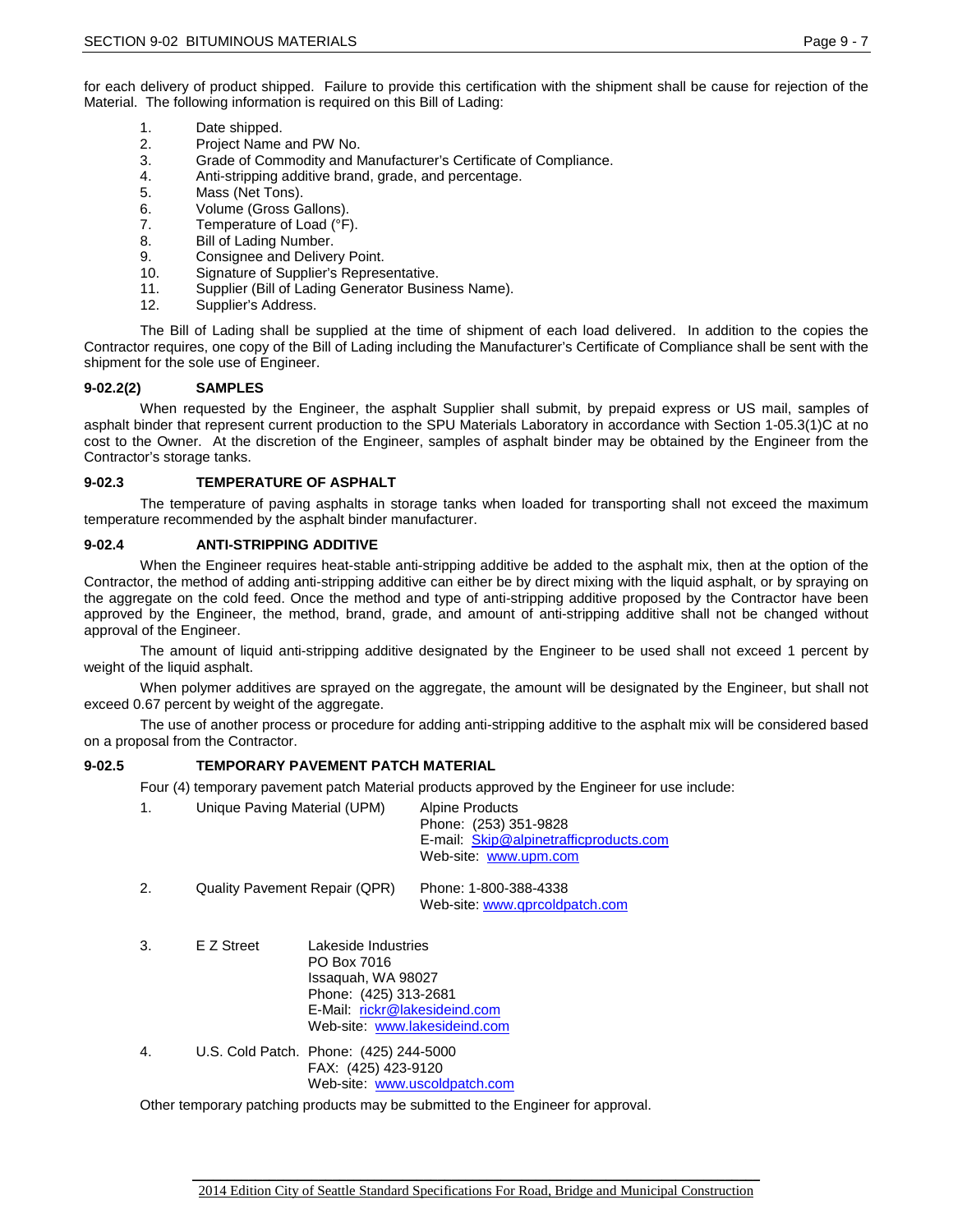## **SECTION 9-03 AGGREGATES**

### **9-03.0 GENERAL**

Mineral Aggregates most commonly used have each been given a Type number to identify a unique Mineral Aggregate blend known as "Mineral Aggregate Type (No.)". See the definition of "Mineral Aggregate" in Section 1-01.3. Requirements for each Mineral Aggregate identified by a Type number are contained in Sections 9-03.1, and 9-03.9 through 9-03.16. Mineral Aggregates shall be composed of clean, uniform (in quality) particulate size groups essentially free from wood waste and other deleterious Materials. They shall be obtained only from sources approved by the Engineer. Written requests for source approval shall be submitted to the Engineer not less than Working 10 Days prior to the intended use of the Mineral Aggregate. Should the proposed source be one that the Engineer has no history of Material performance with, the Engineer reserves the right to take preliminary samples at the proposed source, and make preliminary tests, to first determine acceptability of the new source and then perform the applicable Material approval testing. Continued approval of a source is contingent upon the Mineral Aggregates from that source continuing to meet Contract requirements.

Mineral aggregates shall meet the Standard Specifications for grading and quality for use in the Work; however, allowable exceptions may be specified in Contract. The Engineer shall reserve the right to sample and test Mineral Aggregate at any time including at the source.

Recycled materials to be used as aggregates shall meet the requirements specified in Section 9-3.18(1).

All percentages are by weight unless otherwise specified.

## **9-03.1 AGGREGATES FOR PORTLAND CEMENT CONCRETE**

## **9-03.1(1) GENERAL REQUIREMENTS**

Portland cement concrete aggregates shall be manufactured from ledge rock, talus, or sand and gravel in accordance with the provisions of Section 3-01. They shall possess the characteristics of shape and size such that the concrete, resulting from a mixture of fine and coarse aggregates in the specified proportions, has workability acceptable to the Engineer. Regardless of compliance with all other provisions of these Specifications, if the concrete is not of a workable character, or does not exhibit a proper surface when finished, either the fine or the coarse aggregate or both, will be rejected, or shall be altered as required by the Engineer.

Prior to approval of any portland cement concrete mix design, results of tests performed in accordance with ASTM C 1293 at an age of 12 months for the proposed coarse and fine aggregates shall be submitted to the Engineer for evaluation of the potential for alkali silica reaction (ASR). The test shall be conducted by a laboratory accredited for the test and the test results shall be no older than 24 months from the date of the submittal. If results of ASTM C 1293 testing are not available, the Engineer may accept results of ASTM C 295 for evaluation in the interim until results of ASTM C 1293 tests are available and submitted for evaluation. In no case shall the interim between the submittal of ASTM C 295 results and the submittal of ASTM C 1293 results exceed 14 months. In the event that the time period between ASTM C 295 evaluation submittal and ASTM C 1293 test results submittal exceeds 14 months, aggregate sources that have been approved for use in mix designs based on the results of ASTM C 295 evaluation shall be rejected, and mix design approvals incorporating those aggregates from those sources shall be rescinded,

It is the intent of this specification that aggregate sources have current ASTM C 1293 test results on file and that those results shall be updated every 24 months at a maximum. The interim ASTM C 295 testing is intended to provide a mechanism to evaluate new aggregate sources until ASTM C 1293 test results can be submitted and not as a means to gain final approval. The 14 month time period between the submittal of ASTM C 295 test results and ASTM C 1293 test results shall not be limited to a single contract and shall begin upon the first submittal of ASTM C 295 test results regardless of project or contract.

If, in the judgment of the Engineer, based on previous experience or on Laboratory tests, concrete aggregates from a given source are detrimentally reactive with alkalies in Portland cement, that source shall not be used. Upon determination of detrimentally reactive aggregates, the Contractor may submit results of testing by ASTM 1567 for each proposed mix design incorporating ASR mitigation measures for evaluation by the Engineer. If the Engineer determines that the Contractor's ASR mitigation is effective for a mix design, the Engineer may approve the mix design for use. Determination of the effectiveness of the proposed mitigation measures for a mix design shall lie with the Engineer.

## **9-03.1(2) FINE AGGREGATE FOR PORTLAND CEMENT CONCRETE**

### **9-03.1(2)A GENERAL**

Fine aggregate for Portland cement concrete shall consist of sand or other inert Materials, or combinations thereof, approved by the Engineer, having hard, strong, durable particles free from adherent coating. Fine aggregate shall be washed thoroughly to remove clay, loam, alkali, organic matter, or other deleterious matter.

## **9-03.1(2)B DELETERIOUS SUBSTANCES**

The amount of deleterious substances in the washed aggregate shall not exceed the following values:

- 1. Particles having a specific gravity less than 1.95 shall not exceed 1.0 percent of total weight.
- 2. Organic matter, by calorimetric test, shall not be darker than the reference standard color (organic plate No. 3) AASHTO T 21 unless other tests prove a darker color to be harmless.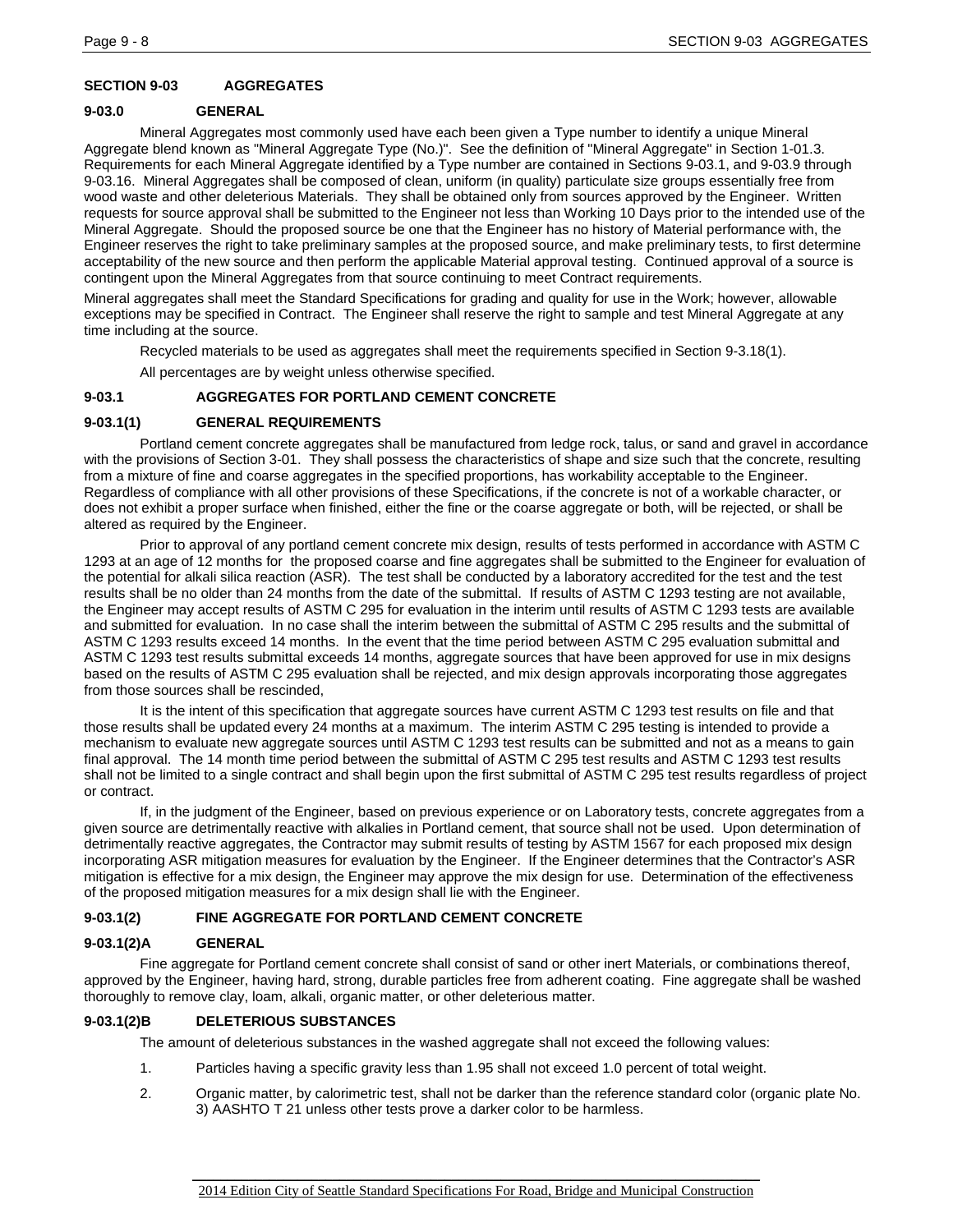### **9-03.1(2)C GRADING**

Fine aggregate for Portland cement concrete shall be graded to conform to the following requirements expressed as percentages by weight:

|                                        |      | TYPE 6        | <b>TYPE 7</b>  |               |  |  |
|----------------------------------------|------|---------------|----------------|---------------|--|--|
| <b>SIEVE</b>                           |      | <b>CLASS1</b> | <b>CLASS 2</b> |               |  |  |
|                                        | MAX. | MIN.          | MAX.           | MIN.          |  |  |
| 3/8 Square                             |      | 100           |                | 100           |  |  |
| % Passing U.S. No.4                    | 100  | 95            | 100            | 95            |  |  |
| % Passing U.S. No.8                    | 86   | 68            |                |               |  |  |
| % Passing U.S. No.16                   | 65   | 47            | 80             | 45            |  |  |
| % Passing U.S. No.30                   | 42   | 27            |                |               |  |  |
| % Passing U.S. No.50                   | 20   | 9             | 30             | 10            |  |  |
| % Passing U.S. No.100                  | 7    | $\Omega$      | 10             | $\mathcal{P}$ |  |  |
| % Passing U.S. No.200<br>(wet sieving) | 2.5  |               | 2.5            | 0             |  |  |

For fine aggregate Class 1, individual test variations under the minimum or over the maximum will be permitted as follows, provided the average of three consecutive tests is within the Specification limits:

| <b>SIEVE NUMBER</b> | <b>PERMISSIBLE VARIATION IN INDIVIDUAL</b><br><b>TESTS</b> |
|---------------------|------------------------------------------------------------|
| No. 30 and coarser  | 2.0 percent                                                |
| No. 50 and finer    | 0.5 percent                                                |

Within the gradation limits for fine aggregate Class 2, uniformity of gradation shall be limited to a range of plus or minus 0.20 of the reference Fineness Modulus. The reference Fineness Modulus shall be determined from a representative sample from the proposed source as submitted by the Contractor.

### **9-03.1(2)D USE OF SUBSTANDARD GRADINGS**

Fine aggregate with more than the maximum percentage passing any sieve may be accepted provided the cement content of the finished concrete is increased, at the Contractor's cost, by 1/3 percent for each 1 percent the fine aggregate passing each sieve is in excess of the maximum.

Under no circumstances shall fine aggregate Class 1 be used which has a grading finer than the following:

| <b>SIEVE SIZE</b> | <b>PERCENT PASSING</b> |
|-------------------|------------------------|
| U.S. No. 8        | 95                     |
| U.S. No. 16       | 80                     |
| U.S. No. 30       | 60                     |
| U.S. No. 50       | 25                     |
| U.S. No. 200      | 25                     |

All percentages are by weight.

#### **9-03.1(2)E USE OF CRUSHED RECYCLED PORTLAND CEMENT CONCRETE**

Recycled portland cement concrete shall not be used as fine aggregate for new portland cement concrete.

#### **9-03.1(3) COARSE AGGREGATE FOR PORTLAND CEMENT CONCRETE**

### **9-03.1(3)A GENERAL**

Coarse aggregate for Portland cement concrete shall consist of gravel, crushed stone, or other inert Material or combinations thereof approved by the Engineer, having hard, strong, durable pieces free from adherent coatings. Coarse aggregate shall be washed thoroughly to remove clay, silt, bark, sticks, alkali, organic matter, or other deleterious Material.

#### **9-03.1(3)B DELETERIOUS SUBSTANCES**

The amount of deleterious substances in the washed aggregate shall not exceed the following values:

| Amount finer than U.S. No. 200                | 0.5 percent by weight  |
|-----------------------------------------------|------------------------|
| Pieces with a specific gravity less than 1.95 | 2.0 percent by weight  |
| Clay lumps                                    | 0.5 percent by weight  |
| Shale                                         | 2.0 percent by weight  |
| Wood Waste                                    | 0.05 percent by weight |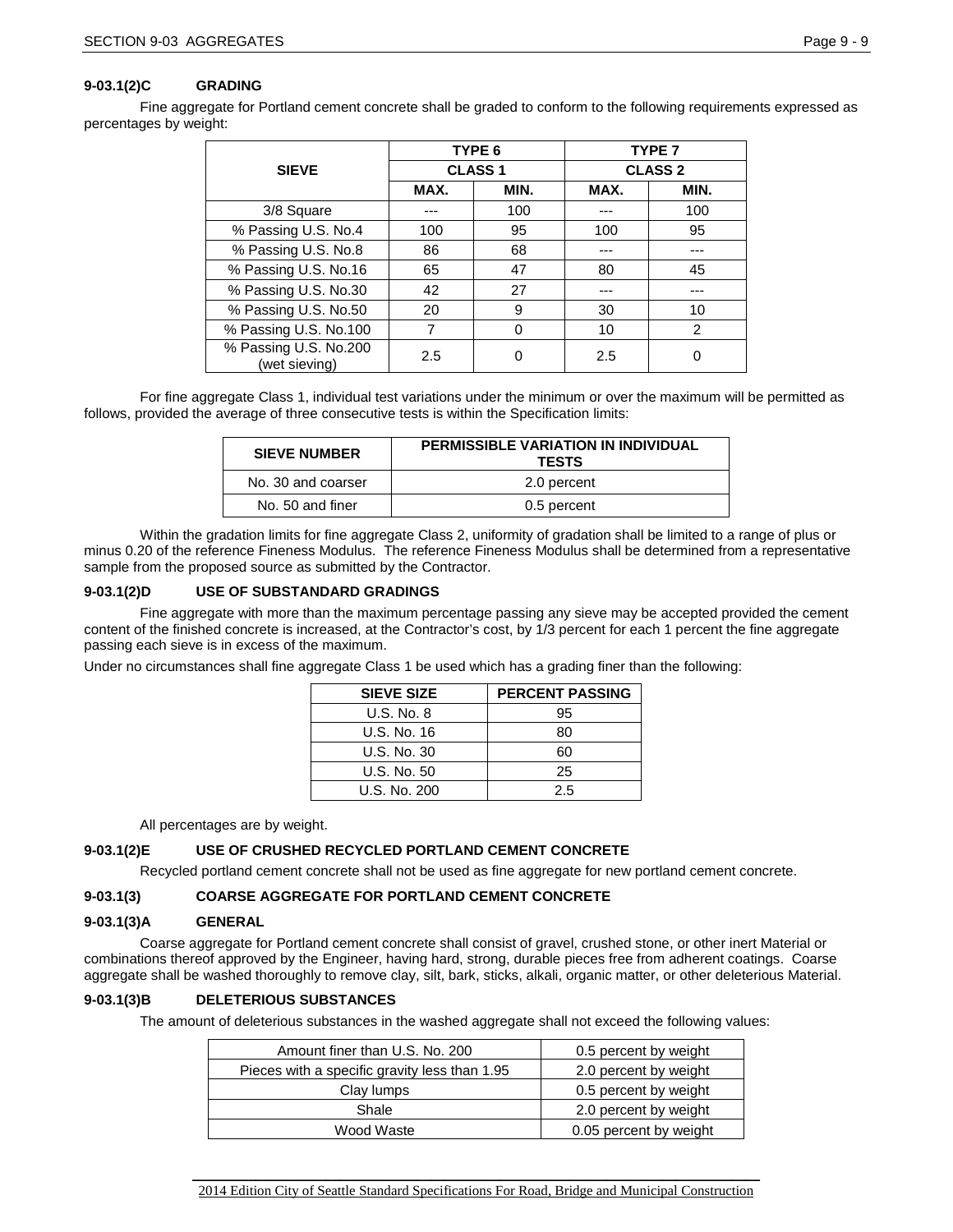## **9-03.1(3)C DURABILITY**

Coarse aggregate shall not have a percentage of wear in the Los Angeles machine in excess of 35 after 500 revolutions in accordance with ASTM C 131. Additionally, when tested in accordance with WSDOT Test Method T 113, coarse aggregate shall not have a Degradation Factor less than 30.

## **9-03.1(3)D GRADING**

Coarse aggregate for Portland cement concrete when separated by means of laboratory sieves shall conform to one or more of the following gradings as called for elsewhere in the Specifications, Special Provisions or in the Drawings:

|                   |          | <b>PERCENT PASSING</b>                            |                                                |       |                                                  |       |                                                  |      |                                                |       |                                                |      |
|-------------------|----------|---------------------------------------------------|------------------------------------------------|-------|--------------------------------------------------|-------|--------------------------------------------------|------|------------------------------------------------|-------|------------------------------------------------|------|
|                   |          | <b>AASHTO</b><br><b>GRADING</b><br><b>NO. 467</b> | <b>AASHTO</b><br><b>GRADING</b><br><b>NO.4</b> |       | <b>AASHTO</b><br><b>GRADING</b><br><b>NO. 57</b> |       | <b>AASHTO</b><br><b>GRADING</b><br><b>NO. 67</b> |      | <b>AASHTO</b><br><b>GRADING</b><br><b>NO.7</b> |       | <b>AASHTO</b><br><b>GRADING</b><br><b>NO.8</b> |      |
| <b>SIEVE SIZE</b> | MIN.     | MAX.                                              | MIN.                                           | MAX.  | MIN.                                             | MAX.  | MIN.                                             | MAX. | MIN.                                           | MAX.  | MIN.                                           | MAX. |
| 2" square         | 100      | $---$                                             | 100                                            | $---$ | ---                                              | ---   | $---$                                            | ---  | $---$                                          | ---   | ---                                            | ---  |
| $1-1/2"$ square   | 95       | 100                                               | 90                                             | 100   | 100                                              | ---   | $---$                                            | ---  | ---                                            | ---   | ---                                            | ---  |
| 1" square         | ---      | ---                                               | 20                                             | 55    | 95                                               | 100   | 100                                              | ---  | ---                                            | ---   | ---                                            | ---  |
| 3/4" square       | 35       | 70                                                | 0                                              | 15    | ---                                              | ---   | 90                                               | 100  | 100                                            | $---$ | ---                                            | ---  |
| $1/2$ " square    | $---$    | ---                                               | $---$                                          | $---$ | 25                                               | 60    | $---$                                            | ---  | 90                                             | 100   | 100                                            | ---  |
| 3/8" square       | 10       | 30                                                | 0                                              | 5     | ---                                              | $---$ | 20                                               | 55   | 40                                             | 70    | 85                                             | 100  |
| U.S. No. 4        | $\Omega$ | 5                                                 | $---$                                          | $---$ | 0                                                | 10    | 0                                                | 10   | $\Omega$                                       | 15    | 10                                             | 30   |
| U.S. No. 8        | ---      | ---                                               | $---$                                          | ---   | 0                                                | 5     | $\Omega$                                         | 5    | $\Omega$                                       | 5     | 0                                              | 10   |
| U.S. No. 16       | ---      | ---                                               | $---$                                          | ---   | ---                                              | ---   | $---$                                            | ---  | $---$                                          | ---   | $\Omega$                                       | 5    |

All percentages are by weight.

In individual tests, a variation of four percent under the minimum percentages or over the maximum percentages will be allowed. The average of three successive tests shall be within the percentages stated above. Coarse aggregate shall contain no pieces larger than two times the maximum sieve size for the specified grading measured along the line of greatest dimension.

Acceptance of grading and quality of the aggregate will be based on samples taken from stockpiles at the concrete plant. The exact point of acceptance will be determined in the field by the Engineer.

When the Engineer approves, the coarse aggregate may be blended from other sizes if:

- 1. The resulting aggregate meets all requirements for specified grading;
- 2. Each size used makes up at least 5 percent of the blend;
- 3. The Contractor supplies the Engineer with gradings for the proposed sizes, along with their proper proportions. If the aggregate comes from commercial sources, the Contractor shall supply this information and have it approved before proportioning and mixing the concrete.

## **9-03.1(3)E USE OF CRUSHED RECYCLED PORTLAND CEMENT CONCRETE**

With the approval of the Engineer, crushed recycled portland cement concrete may be used as coarse aggregate for classes of concrete with a specified compressive strength of 2,500 psi or less. Crushed recycled portland cement concrete shall meet all of the requirements for coarse aggregate contained in Section 9-03.1(3). Recycled concrete that exhibits effects of alkali silica reaction, carbonate silica reaction, sulfate reaction or any other deleterious condition, shall not be used. The concrete producer shall submit a certification that the crushed recycled concrete was produced from sound stock and is not affected by these or any other deleterious conditions.

In addition to the requirements of Section 9-03.1(3)B, crushed recycled portland cement concrete shall contain an aggregated weight of less than 1 percent of asphalt concrete, brick, porcelain or other deleterious substance(s) not otherwise noted.

Crushed recycled portland cement concrete aggregate shall be in a saturated condition prior to mixing and the water cement ratio of the final mix shall be limited to 0.45 maximum. Should the hardened concrete exhibit excessive cracking, unacceptable compressive strength or other undesirable characteristics, use of the mix shall be discontinued.

## **9-03.1(4) COMBINED AGGREGATE GRADATION FOR PORTLAND CEMENT CONCRETE**

As an option to using Coarse and Fine graded aggregates for Portland Cement Concrete, aggregate gradation may consist of a combined gradation. Aggregates shall consist of sand, gravel, crushed stone, or other inert material or combinations thereof, having hard, strong durable particles free from adherent coatings. Aggregates shall be washed to remove clay, loam, alkali, organic matter, silt, bark, sticks, or other deleterious matter.

### **9-03.1(4)A DELETERIOUS SUBSTANCES**

The amount of deleterious substances in the washed aggregate shall not exceed the following values: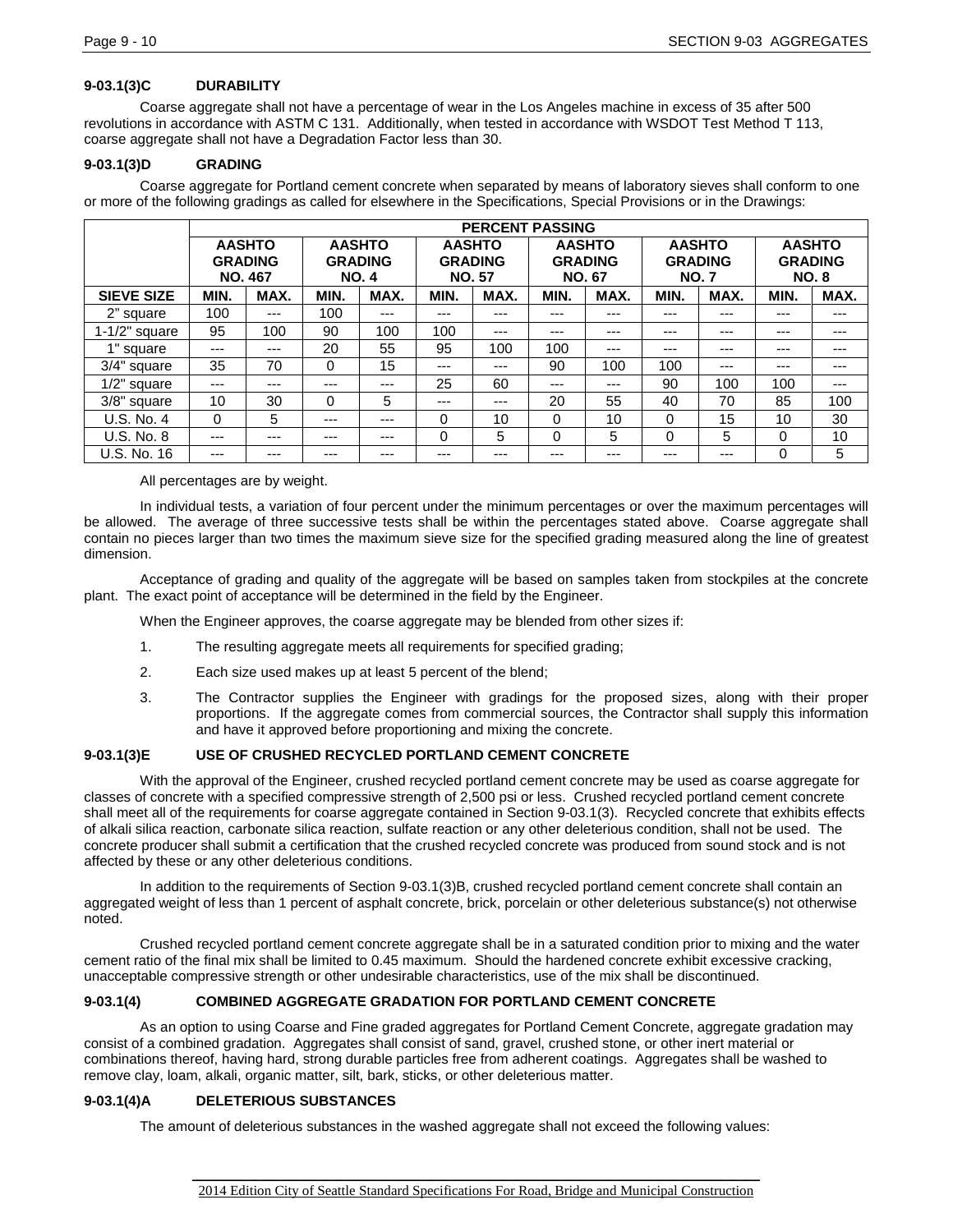| Particles of specific gravity less than 1.95                                                                                                                                               | 2.0 percent by weight  |  |  |  |
|--------------------------------------------------------------------------------------------------------------------------------------------------------------------------------------------|------------------------|--|--|--|
| Organic matter, by colorimetric test, shall not be darker than the reference<br>Standard color (organic plate No. 3) AASHTO T21 unless other tests prove<br>a darker color to be harmless. |                        |  |  |  |
| Percentage of wear in Los Angeles machine for aggregates retained on the<br>No. 4 sieve after 500 revolutions.                                                                             | 35 maximum             |  |  |  |
| Clav Lumps                                                                                                                                                                                 | 0.3 percent by weight  |  |  |  |
| Shale                                                                                                                                                                                      | 1.00 percent by weight |  |  |  |
| Wood Waste                                                                                                                                                                                 | 0.03 percent by weight |  |  |  |
| Amount finer than No. 200 Sieve                                                                                                                                                            | 2.0 percent by weight  |  |  |  |

#### **9-03.1(4)B GRADING**

If a nominal maximum aggregate size is not specified, the Contractor shall determine the nominal maximum aggregate size, using ACI 211.1 as a guide. In no case will the maximum aggregate size exceed one-fifth of the narrowest dimension between sides of the forms, one-third the depth of slabs, nor three-fourths of the minimum clear spacing between individual reinforcing bars, bundles of bars, or pretensioning strands.

The combined aggregate shall conform to the following requirements based upon the nominal maximum aggregate size.

| <b>NOMINAL</b><br><b>MAXIMUM</b><br><b>AGGREGATE SIZE</b> | 3           | $2 - 1/2$ | $\mathbf{2}$ | $1 - 1/2$ | 1         | 3/4       | 1/2         | 3/8       | <b>No. 4</b> |
|-----------------------------------------------------------|-------------|-----------|--------------|-----------|-----------|-----------|-------------|-----------|--------------|
| $3 - 1/2"$                                                | 100         |           |              |           |           |           |             |           |              |
| 3"                                                        | $93 - 100*$ | 100       |              |           |           |           |             |           |              |
| $2 - 1/2"$                                                |             | 92-100*   | 100          |           |           |           |             |           |              |
| 2"                                                        | 76-90       |           | $90-100*$    | 100       |           |           |             |           |              |
| $1 - 1/2"$                                                | 66-79       | 71-88     |              | 87-100*   | 100       |           |             |           |              |
| 1"                                                        | 54-66       | 58-73     | 64-83        |           | 82-100*   | 100       |             |           |              |
| $\frac{3}{4}$ "                                           | 47-58       | 51-64     | 55-73        | 62-88     |           | 87-100*   | 100         |           |              |
| $\frac{1}{2}$ "                                           | 38-48       | 41-54     | 45-61        |           | 57-83     |           | $81 - 100*$ | 100       |              |
| 3/8"                                                      | $33 - 43$   | $35 - 47$ | 39-54        | 43-64     |           | 60-88     |             | 86-100*   | 100          |
| No. 4                                                     | 22-31       | 24-34     | 26-39        | 29-47     | 34-54     | 41-64     | 48-73       |           | 68-100*      |
| No. 8                                                     | $15 - 23$   | 16-25     | $17 - 29$    | 19-34     | 22-39     | $27 - 47$ | $31 - 54$   | 39-73     |              |
| No. 16                                                    | $9 - 17$    | $10 - 18$ | $11 - 21$    | $12 - 25$ | 14-29     | 17-34     | 20-39       | 24-54     | 28-73        |
| No. 30                                                    | $5 - 12$    | $6 - 14$  | $6 - 15$     | $7 - 18$  | $8 - 21$  | $9 - 25$  | 11-29       | 13-39     | 16-54        |
| No. 50                                                    | $2 - 9$     | $2 - 10$  | $3 - 11$     | $3 - 14$  | $3 - 15$  | $4 - 18$  | $5 - 21$    | $6 - 29$  | $7-39$       |
| No. 100                                                   | $0 - 7$     | $0 - 7$   | $0 - 8$      | $0 - 10$  | $0 - 11$  | $0 - 14$  | $0 - 15$    | $0 - 21$  | $0 - 29$     |
| No. 200                                                   | $0 - 2.0$   | $0 - 2.0$ | $0 - 2.0$    | $0 - 2.0$ | $0 - 2.0$ | $0 - 2.0$ | $0 - 2.0$   | $0 - 2.0$ | $0 - 2.5$    |
| * Nominal Maximum Size                                    |             |           |              |           |           |           |             |           |              |

All percentages are by weight.

Nominal maximum size for concrete aggregate is defined as the smallest standard sieve opening through which the entire amount of the aggregate is permitted to pass. Standard sieve sizes shall be those listed in ASTM C 33.

The Owner may sample each component aggregate prior to introduction to the weigh batcher or as otherwise determined by the Engineer. Each separate component will be sieve analyzed alone per AASHTO Test Method T-11/27. All material components will be mathematically re-combined by proportions (Weighted Average), supplied by the Contractor.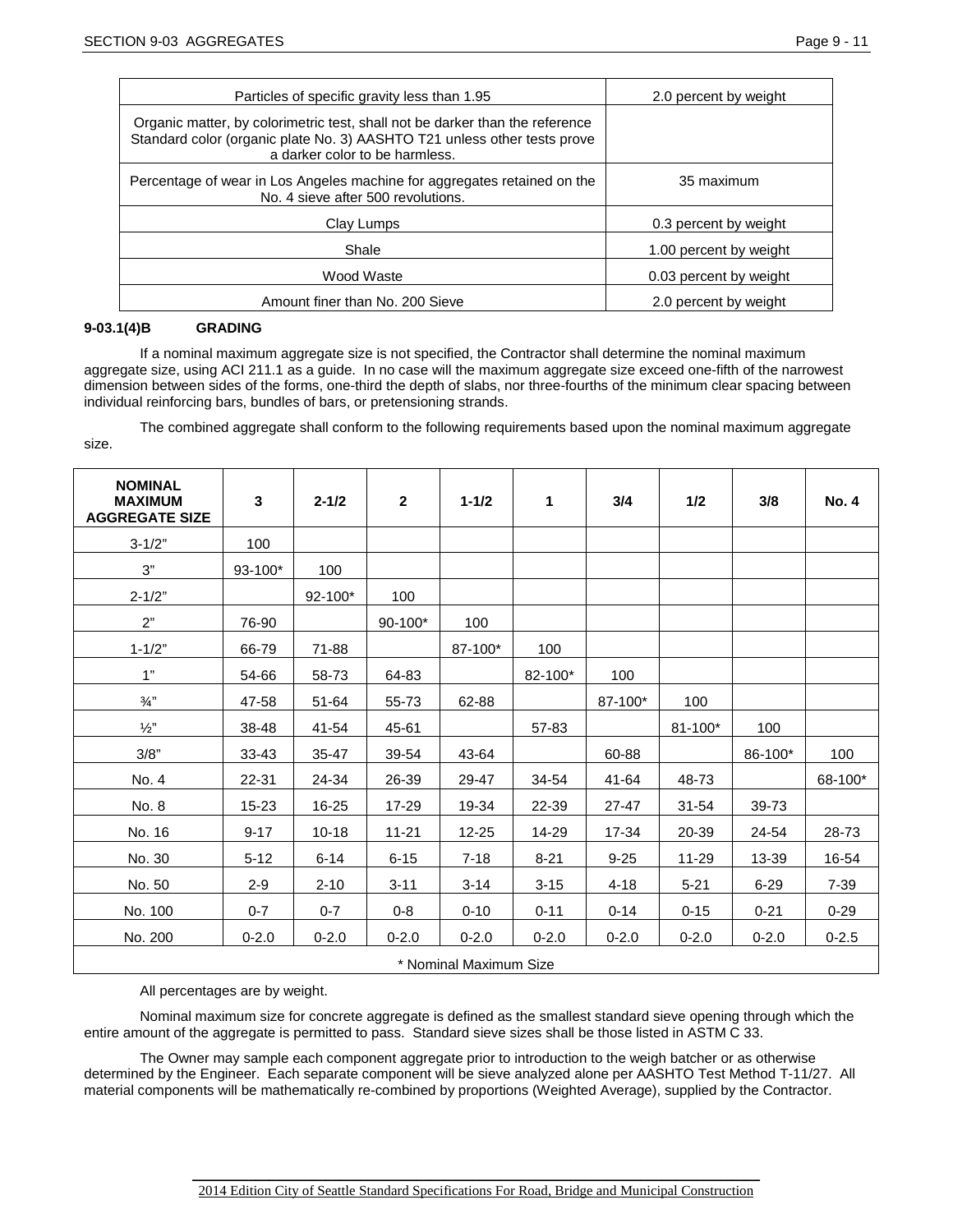## **9-03.1(5) COARSE AGGREGATES FOR PERVIOUS CONCRETE**

### **9-03.1(5)A GENERAL**

Aggregate for pervious concrete shall meet the requirements of Sections 9-03.1(3)A, 9-03.1(3)B and 9-03.1(3)C.

## **9-03.1(5)B GRADING**

Aggregate for pervious concrete shall conform to one of the following gradations:

| % - TOTAL                                            | <b>AGGREGATE GRADATION</b>                             |         |  |  |
|------------------------------------------------------|--------------------------------------------------------|---------|--|--|
| <b>PERCENT</b><br><b>PASSING BY</b><br><b>WEIGHT</b> | <b>AASHTO NO. 8 SIZE</b><br><b>AGGREGATE GRADATION</b> |         |  |  |
| <b>SIEVE SIZE</b>                                    | MIN.                                                   | MAX.    |  |  |
| 1/2" Square                                          | 100%                                                   |         |  |  |
| 3/8" Square                                          | 85%                                                    | 100%    |  |  |
| U.S. No. 4                                           | 10%                                                    | 30%     |  |  |
| $U.S.$ No. $8$                                       | $0\%$                                                  | 10%     |  |  |
| U.S. No. 16                                          | 0%                                                     | 5%      |  |  |
| U.S. No. 50                                          |                                                        |         |  |  |
| U.S. No. 200                                         | 0%                                                     | $0.5\%$ |  |  |

In individual tests, a variation of four (4) percent under the minimum percentages or over the maximum percentages will be allowed on sieves size No. 16 and larger. For sieves smaller than No. 16, the maximum percentage passing shall not exceed the limits shown for any single test. The average of three successive tests shall be within the percentages stated above. Coarse aggregate shall contain no pieces larger than two (2) times the maximum sieve size for the specified grading measured along the line of greatest dimension.

Acceptance of grading and quality of the aggregate will be based on samples taken from stockpiles at the concrete plant. The exact point of acceptance will be determined in the field by the Engineer.

When the Engineer accepts, the pervious concrete aggregate may be blended from other sizes if:

The resulting aggregate meets all requirements for the specified grading;

Each size used makes up at least five (5) percent of the blend;

The Contractor supplies the Engineer with the gradation for the proposed sizes, along with their proper proportions before producing the aggregate. If the aggregate comes from commercial sources, the Contractor shall supply this information and have it accepted before proportioning and mixing the concrete.

### **9-03.2 AGGREGATE FOR BIORETENTION SOIL**

### **9-03.2(1) GENERAL**

In general, soil aggregate shall be free of wood, waste, coating, or any other deleterious material, and all aggregate passing the No. 200 sieve size shall be non-plastic.

### **9-03.2(2) MINERAL AGGREGATE FOR BIORETENTION SOIL**

**Sieve Analysis.** Mineral Aggregate for Bioretention Soils shall be analyzed by an accredited lab using the sieve sizes noted below, and shall meet the following gradation:

| <b>Sieve Size</b> | <b>Percent Passing</b> |
|-------------------|------------------------|
| 3/8" Square       | 100                    |
| U.S. No. 4        | $60 - 100$             |
| <b>U.S. No.10</b> | $40 - 100$             |
| U.S. No. 40       | $15 - 50$              |
| U.S. No. 200      | $2 - 5$                |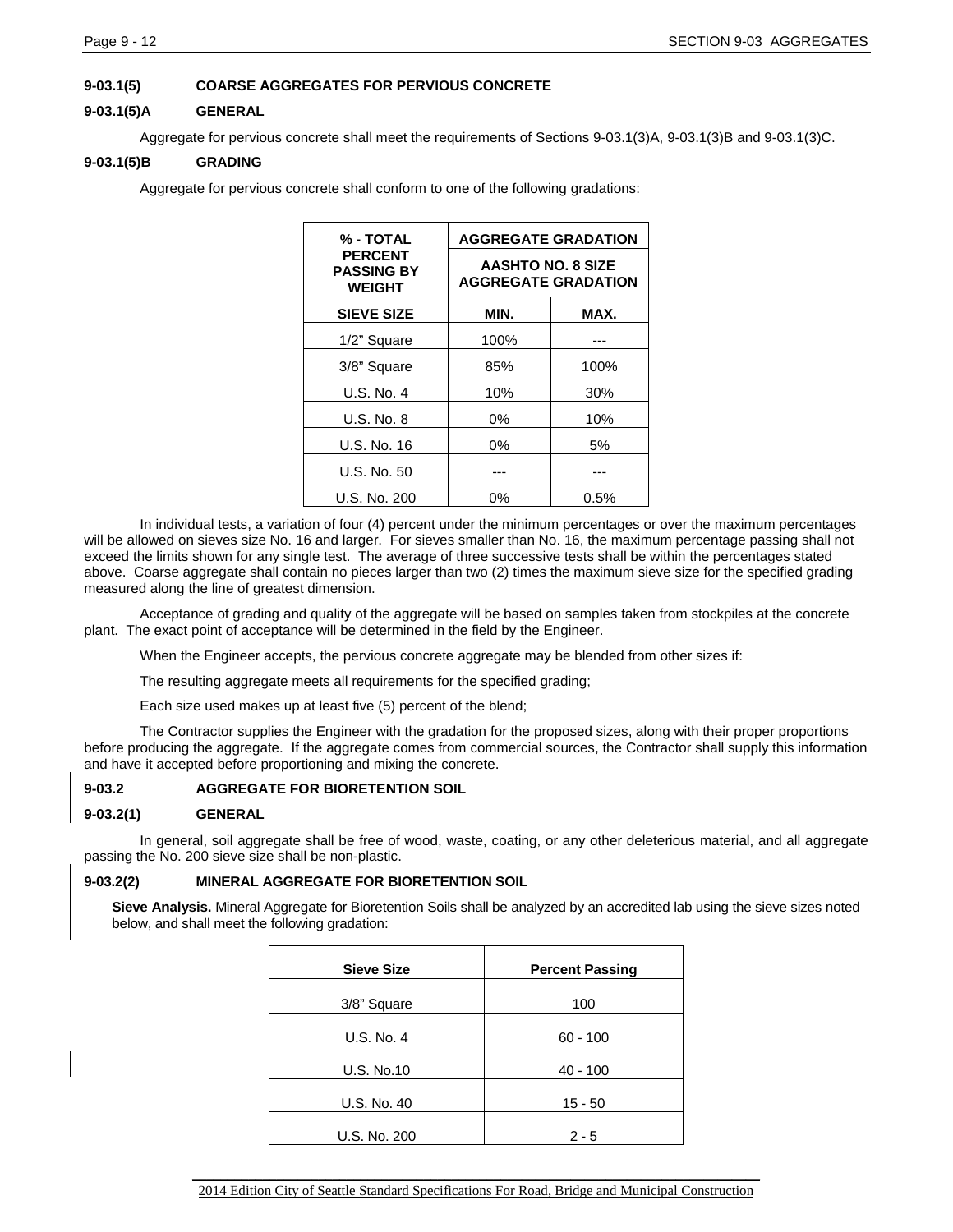## **9-03.3 STREAMBED AGGREGATE**

### **9-03.3(1) QUALITY**

Aggregates for streambed construction shall be washed, naturally formed, round to sub angular hard, strong, sound, durable, fracture free pieces of igneous and metamorphic rock. Aggregate shall be free of soft, weathered materials and seams of soft rock, shall not contain any wood and other waste, and shall be free of any coating.

The Contractor shall submit certified test reports indicating streambed aggregate complies with the following requirements:

All sand size aggregate (passing a U.S. No. 4 sieve and retained on a US No. 200 sieve) shall meet the following requirements:

| Specific Gravity | AASHTO T 84 | Minimum 2.65 |
|------------------|-------------|--------------|
|                  |             |              |

All gravel (passing a 3 inch sieve and retained on a U.S. No. 4 sieve) and cobble (passing a 12 inch sieve and retained on a 3 inch sieve) aggregate shall meet the same requirements for sand size aggregate and the following additional requirements:

| Soundness     | ASTM C 88   | Not greater than 5% loss        |
|---------------|-------------|---------------------------------|
| L.A. Abrasion | AASHTO T 96 | Max 20% loss at 500 revolutions |

All boulder size aggregate (retained on a 12 inch screen) shall meet the same requirements for gravel and cobble and the following additional requirements:

| Accelerated expansion | <b>CRD-C-148</b> | Not greater than 15% breakdown |
|-----------------------|------------------|--------------------------------|
| Absorption            | AASHTO T 85      | Not greater than 2%            |

### **9-03.3(2) GRADATIONS**

Aggregate gradations for streambed construction shall be on a weight basis and shall be as follows:

| <b>STREAMBED AGGREGATE TYPE 1</b>           |            |  |  |  |
|---------------------------------------------|------------|--|--|--|
| <b>PERCENT PASSING</b><br><b>SIEVE SIZE</b> |            |  |  |  |
| 8 inch                                      | $95 - 100$ |  |  |  |
| 3" square                                   | $45 - 60$  |  |  |  |
| 1 $\frac{1}{2}$ " square                    | $30 - 40$  |  |  |  |
| 3/4" square                                 | $10 - 20$  |  |  |  |
| U.S. No. 4                                  | $0 - 3$    |  |  |  |

The portion passing the U.S. No. 4 sieve size shall have a minimum sand equivalent of 60.

| <b>STREAMBED AGGREGATE TYPE 2</b>           |            |  |  |  |
|---------------------------------------------|------------|--|--|--|
| <b>SIEVE SIZE</b><br><b>PERCENT PASSING</b> |            |  |  |  |
| 16 inch                                     | $95 - 100$ |  |  |  |
| 8 inch                                      | $55 - 75$  |  |  |  |
| 3 inch                                      | $20 - 35$  |  |  |  |
| 1 $\frac{1}{2}$ inch                        | - 15       |  |  |  |
| $\frac{3}{4}$ inch                          | 5          |  |  |  |

| <b>STREAMBED AGGREGATE TYPE 3</b> |  |  |  |  |
|-----------------------------------|--|--|--|--|
| <b>PERCENT PASSING</b>            |  |  |  |  |
| $95 - 100$                        |  |  |  |  |
| 60 - 75                           |  |  |  |  |
| 40 - 55                           |  |  |  |  |
| $10 - 20$                         |  |  |  |  |
|                                   |  |  |  |  |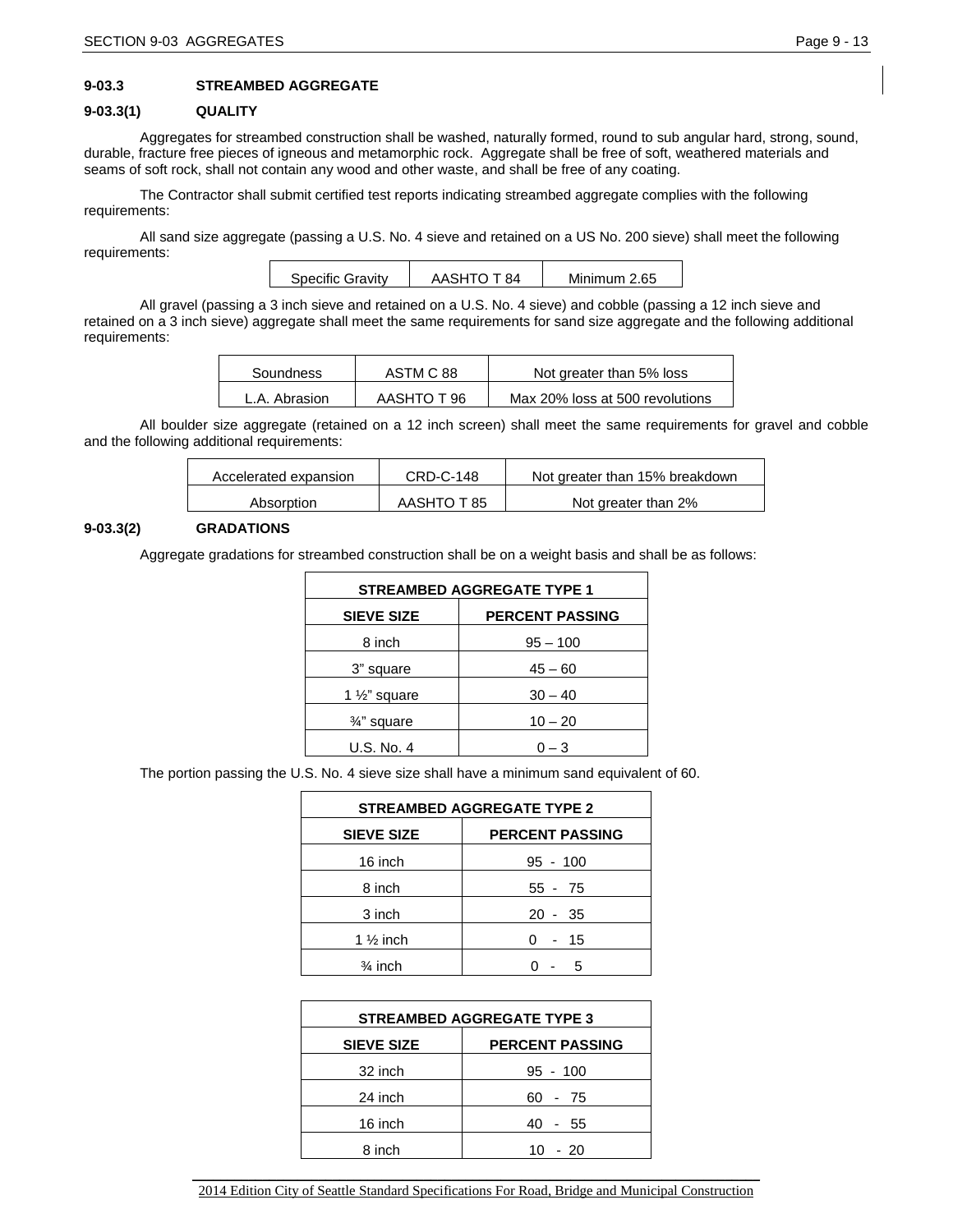| 3 inch             | 10<br>$\overline{\phantom{a}}$ |
|--------------------|--------------------------------|
| $\frac{3}{4}$ inch | $\overline{\phantom{a}}$       |

### **9-03.4 AGGREGATE FOR BITUMINOUS SURFACE TREATMENT**

## **9-03.4(1) GENERAL REQUIREMENTS**

Aggregate for bituminous surface treatment shall be manufactured from ledge rock, talus, or gravel, in accordance with Section 3-01, which meets the following test requirements:

| Los Angeles Wear, 500 Rev. | 35% max. |
|----------------------------|----------|
| Degradation Factor         | 30 min.  |

### **9-03.4(2) GRADING AND QUALITY**

Aggregate for bituminous surface treatment shall conform to the requirements in the following table for grading and quality. The particular type or grading to be used shall be as shown on the Drawings. All percentages are by weight.

The Material shall meet the requirements for grading and quality when placed in hauling vehicles for delivery to the roadway, or during manufacture and placement into a temporary stockpile. The exact point of acceptance will be determined by the Engineer.

|                              | <b>PERCENT PASSING</b>               |               |                           |                               |              |                         |  |
|------------------------------|--------------------------------------|---------------|---------------------------|-------------------------------|--------------|-------------------------|--|
| <b>SIEVE SIZE</b>            | <b>CRUSHED COVER</b><br><b>STONE</b> | $3/4" - 1/2"$ | 5/8"- U.S.<br><b>NO.4</b> | $1/2$ " - U.S.<br><b>NO.4</b> | $3/8" - #10$ | <b>U.S. NO.</b><br>4-0" |  |
| 1" square                    | 100                                  | 100           | ---                       | ---                           | ---          | $--$                    |  |
| 3/4" square                  | 100                                  | 95-100        | 100                       | ---                           | ---          | $---$                   |  |
| 5/8" square                  | 95-100                               | ---           | 95-100                    | 100                           | ---          | $---$                   |  |
| $1/2"$ square                | ---                                  | $0 - 20$      | ---                       | 95-100                        | 100          | ---                     |  |
| 3/8" square                  | $---$                                | $0 - 5$       | $---$                     | ---                           | 90-100       | 100                     |  |
| U.S. No. 4                   | $20 - 45$                            | ---           | $0 - 10$                  | $0 - 15$                      | $30 - 56$    | 76-100                  |  |
| U.S. No. 10                  | ---                                  | ---           | $0 - 3$                   | $0 - 3$                       | $0 - 10$     | 30-60                   |  |
| U.S. No. 200                 | $0 - 7.5$                            | $0 - 1.0$     | $0 - 1.0$                 | $0 - 1.0$                     | $0 - 1.0$    | $0 - 10.0$              |  |
| % fracture, by weight, min.  | 90                                   | 90            | 90                        | 90                            | 90           | 90                      |  |
| Sand equivalent min.         | 40                                   | ---           | ---                       | ---                           | ---          | $---$                   |  |
| <b>Static Stripping Test</b> | Pass                                 | Pass          | Pass                      | Pass                          | Pass         | Pass                    |  |

The fracture requirement shall be at least one fractured face and applies to Material retained on each sieve size U.S. No. 4 and above if that sieve retains more than 5 percent of the total sample.

The finished product shall be clean, uniform in quality, and free from wood, bark, roots, clay, any organic material, and other deleterious materials.

Crushed screenings shall be substantially free from adherent coatings. The presence of a thin, firmly adhering film of weathered rock shall not be considered as coating unless it exists on more than 50 percent of the surface area of any size between successive laboratory sieves.

The portion of aggregate for bituminous surface treatment retained on the U.S. No. 4 sieve shall not contain more than 0.1 percent deleterious materials by weight.

### **9-03.5 RESERVED**

## **9-03.6 AGGREGATES FOR ASPHALT TREATED BASE (ATB)**

## **9-03.6(1) GENERAL REQUIREMENTS**

Aggregates for asphalt treated base shall be manufactured from ledge rock, talus, or gravel, in accordance with the provisions of Section 3-01 that meet the following test requirements:

| Los Angeles Wear, 500 Rev.         | 30% max.  |
|------------------------------------|-----------|
| Degradation Factor, Wearing Course | $15$ min. |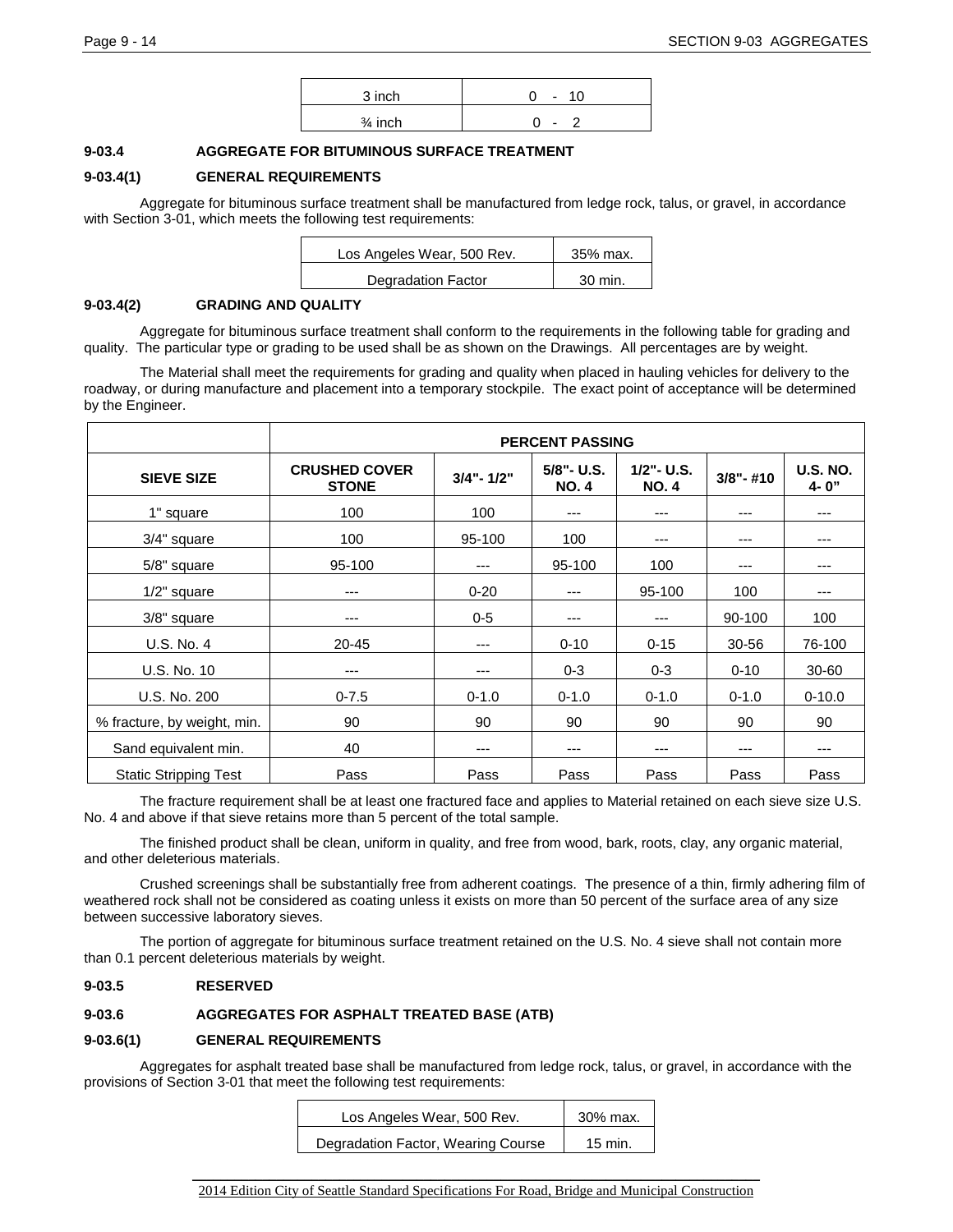### **9-03.6(2) GRADING**

Aggregates for asphalt treated base shall meet the following requirements for grading:

| <b>SIEVE SIZE</b>      | <b>PERCENT PASSING</b> |
|------------------------|------------------------|
| 2" square              | 100                    |
| $\frac{1}{2}$ " square | 56-100                 |
| U.S. No. 4             | $32 - 72$              |
| U.S. No. 10            | 22-57                  |
| U.S. No. 40            | $8 - 32$               |
| U.S. No. 200           | $2.0 - 9.0$            |

### **9-03.6(3) TEST REQUIREMENTS**

When the aggregates are combined within the limits set forth in Section 9-03.6(2) and mixed with the designated grade of asphalt, the mixture shall be Capable of meeting the following test values:

| % of Theoretical Maximum Specific Gravity (G <sub>MM</sub> ) (approximate) | 93 @ 100 gyrations         |
|----------------------------------------------------------------------------|----------------------------|
| Tensile Strength Ratio Test                                                | 50 min. / no visual damage |

The sand equivalent value of the Mineral Aggregate for asphalt treated base shall not be less than 35.

#### **9-03.7 RESERVED**

### **9-03.8 AGGREGATES FOR HOT MIX ASPHALT (HMA)**

### **9-03.8(1) GENERAL REQUIREMENTS**

Aggregates for hot mix asphalt shall be manufactured from ledge rock, talus, or gravel, in accordance with the provisions of Section 3-01, shall meet the following test requirements:

| Los Angeles Wear, 500 Rev.         | 30% max. |
|------------------------------------|----------|
| Degradation Factor, Wearing Course | 30 min.  |
| Degradation Factor, Other Courses  | 20 min.  |

The aggregate shall be uniform in quality, and shall be free from wood, roots, bark, extraneous materials, and adherent coatings. The presence of a thin, firmly adhering film of weathered rock will not be considered as coating unless it exists on more than 50 percent of the surface area of the aggregate retained on any size sieve.

Aggregate removed from deposits contaminated with various types of wood waste shall be washed, processed, selected, or otherwise treated to remove sufficient wood waste so that the oven dried material retained on a U.S. No. 4 sieve shall not contain more than 0.1 percent by weight of material with a specific gravity less than 1.0.

### **9-03.8(2) HMA TEST REQUIREMENTS**

Aggregate for HMA shall meet the following test requirements:

- 1. The aggregate shall meet the Flat and Elongated shape requirements, measured as percent by weight of flat-elongated in accordance with ASTM D 4791. The percent shall not exceed 10 percent and the ratio shall be 5:1.
- 2. The fracture requirements for the combined coarse aggregate in the table below shall apply to the aggregate retained on each sieve U.S. No. 4 and larger when tested in accordance with AASHTO T 335:

| <b>"DESIGN ESALS" (MILLIONS)</b> | <b>NO. FRACTURED FACES</b> | <b>% FRACTURE</b> |
|----------------------------------|----------------------------|-------------------|
|                                  |                            | ar                |
| $\geqslant$ 10                   |                            | ar                |

3. The uncompacted void content for the combined fine aggregate is tested in accordance with Test Method for AASHTO T 304, Method A. The minimum voids shall be 45%.

4. The minimum sand equivalent shall be 45.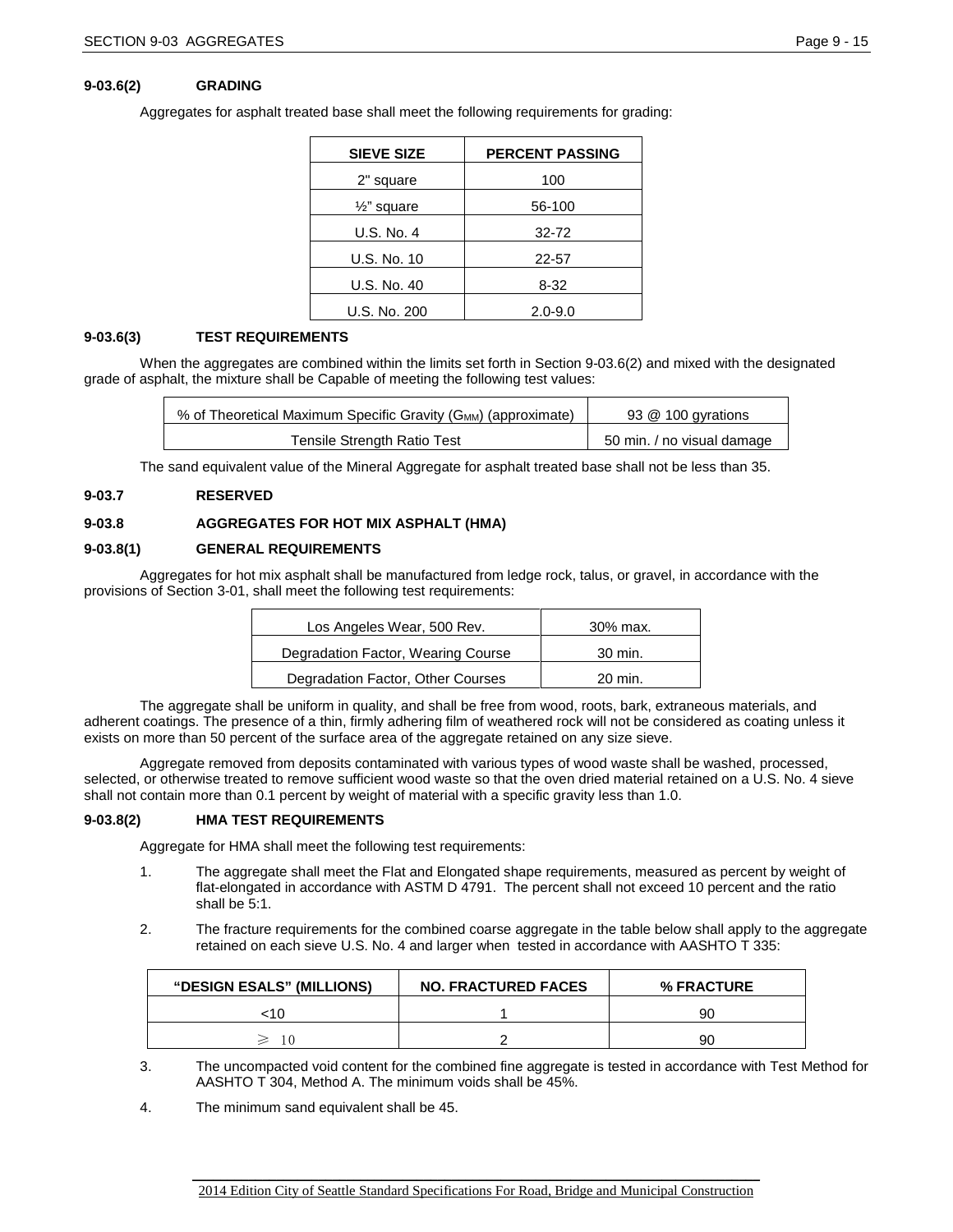During verification by the Laboratory, the mix design shall produce HMA mixtures that when combined within the limits set forth in Section 9-03.8(6) and mixed with the designated grade of asphalt binder, using the Superpave gyratory compactor in accordance with AASHTO T 312, and at the required gyrations for N design with the following properties:

|                                        | <b>HMA CLASS</b>                                                 |                |                    |                                           |        |      |          |      |
|----------------------------------------|------------------------------------------------------------------|----------------|--------------------|-------------------------------------------|--------|------|----------|------|
|                                        | 3/8 INCH<br><b>1/2 INCH</b>                                      |                | $\frac{3}{4}$ INCH |                                           | 1 INCH |      |          |      |
| <b>HMA MIX CRITERIA</b>                | MIN.                                                             | MAX.           | MIN.               | MAX.                                      | MIN.   | MAX. | MIN.     | MAX. |
| Voids in Mineral Aggregate (VMA),<br>% | 15.0                                                             |                | 14.0               |                                           | 13.0   |      | 12.0     |      |
| <b>ESAL'S (MILLIONS)</b>               |                                                                  |                |                    | <b>VOIDS FILLED WITH ASPHALT (VFA), %</b> |        |      |          |      |
| < 0.3                                  | 70                                                               | 80             | 70                 | 80                                        | 70     | 80   | 67       | 80   |
| $0.3$ to $<$ 3                         | 65                                                               | 78             | 65                 | 78                                        | 65     | 78   | 65       | 78   |
| $3$ to $< 10$                          | 73                                                               | 76             | 65                 | 75                                        | 65     | 75   | 65       | 75   |
| 10 to $<$ 30                           | 73                                                               | 76             | 65                 | 75                                        | 65     | 75   | 65       | 75   |
| $\geq 30$                              | 73                                                               | 76             | 65                 | 75                                        | 65     | 75   | 65       | 75   |
| Dust / Asphalt Ratio                   | 0.6                                                              | 1.6            | 0.6                | 1.6                                       | 0.6    | 1.6  | 0.6      | 1.6  |
| Tensile Strength Ratio                 |                                                                  |                |                    | 80 min. / no visible damage               |        |      |          |      |
|                                        | <b>ESAL'S</b><br><b>NINITIAL</b><br><b>NDESIGN</b><br>(MILLIONS) |                |                    | <b>NMAXIMUM</b>                           |        |      |          |      |
| $% G_{mm}$                             |                                                                  | < 0.3          | $≤ 91.5$           |                                           | 96.0   |      | $≤ 98.0$ |      |
|                                        |                                                                  | $0.3$ to $<$ 3 |                    | $≤ 90.5$                                  | 96.0   |      | $≤ 98.0$ |      |
|                                        |                                                                  | $\geq 3$       |                    | $≤ 89.0$                                  | 96.0   |      | $≤ 98.0$ |      |
| <b>Gyratory Compaction</b>             | < 0.3                                                            |                |                    | 6                                         | 50     |      | 75       |      |
| (number of gyrations)                  | $0.3$ to $< 3$                                                   |                |                    | $\overline{7}$                            | 75     |      | 115      |      |
|                                        | $3$ to $<$ 30                                                    |                | 8                  |                                           | 100    |      | 160      |      |
|                                        | $\geq 30$                                                        |                |                    | $\boldsymbol{9}$                          |        | 125  | 205      |      |

During the production run of each approved JMF, the HMA will not be evaluated for VMA or VFA for quality assurance purposes. The fine aggregate angularity, flat and elongated particles, fracture and sand equivalent requirements shall apply at the time of HMA production.

### **9-03.8(3) GRADING**

### **9-03.8(3)A GRADATION**

The Contractor may furnish aggregates for use on the same Contract From a single stockpile or from multiple stockpiles, as long as all aggregate is from the same source. The gradation of the aggregates, including any use of RAP, mineral filler, and blending sand, shall be such that the completed mixture complies in all respects with the pertinent requirements of Section 9-03.8(6).

Acceptance of the aggregate gradation will be based on samples taken from the final mix.

### **9-03.8(3)B RECYCLED ASPHALT PAVEMENT (RAP)**

Asphalt concrete planings or old asphalt concrete utilized in the production of asphalt concrete shall be sized prior to entering the mixer so that a uniform and thoroughly mixed asphalt concrete is produced in the mixer. If there is evidence of the old asphalt concrete not breaking down during the heating and mixing of the asphalt concrete, the Engineer may elect to modify the maximum size entering the mixer. No contamination by deleterious materials will be allowed in the old asphalt concrete used.

RAP may be added to the mix in the proportions described in Section 5-04.2(1). The gradation for the new aggregate used in the production of the asphalt concrete shall be the responsibility of the Contractor, and when combined with recycled material, the combined material shall meet the gradation specification requirements for the specified class of HMA as listed in Section 9-03.8(6) and 9-03.8(7) unless the Contract specifies otherwise. The new aggregate shall meet the general requirements listed in Section 9-03.8(1) and shall meet the appropriate fracture requirements specified in Section 9-03.8(2) item 2 for coarse aggregate, and sand equivalent requirements specified in Section 9-03.8(2) and in Section 9-03.8(4) for blending sand.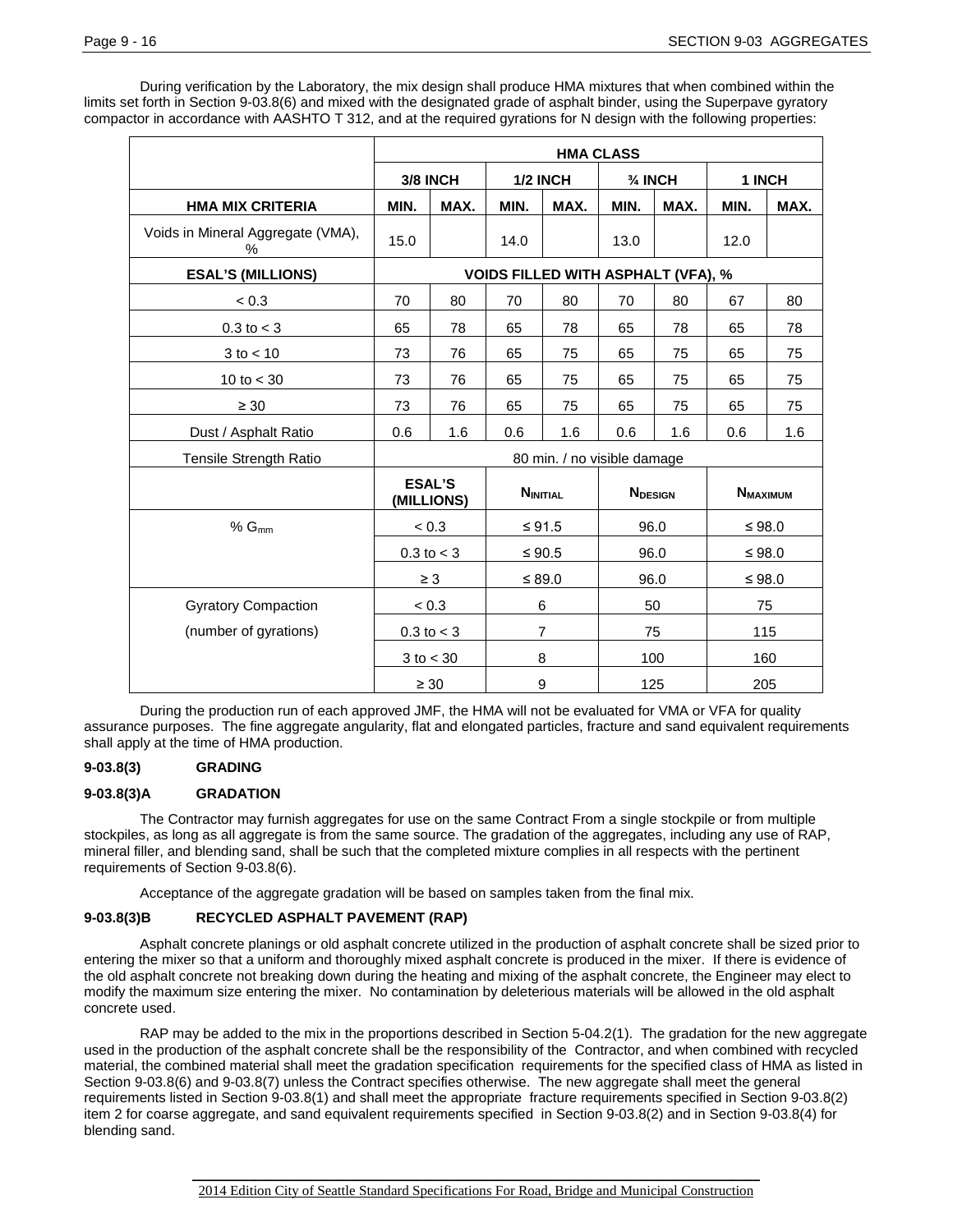## **9-03.8(3)C RECYCLED PORTLAND CEMENT CONCRETE RUBBLE AND STEEL FURNACE SLAG**

Recycled portland cement concrete rubble and/or steel furnace slag may be blended with virgin aggregates in the proportions shown in Section 9-03.18(1)E. The proportion of each of these materials in the mix will be considered independently and not cumulatively. The final mix shall meet all of the requirements of Section 9-03.8. Recycled portland cement concrete rubble and steel furnace slag shall meet the requirements of Sections 9-03.18(1)B and 9-03.18(1)D respectively.

The Contractor shall indicate on the mix design submittal the percentage of each in the proposed mix design.

## **9-03.8(4) BLENDING SAND**

Blending sand shall be clean, hard, sound material, either naturally occurring sand or crusher fines, and must be material which will readily accept an asphalt coating. The exact grading requirements for the blending sand shall be such that, when it is mixed with an aggregate, the combined product shall meet the requirements of Section 9-03.8(6) for the class of HMA involved. Blending sand shall meet the following quality requirement:

### **Sand Equivalent** 30 min.

## **9-03.8(5) MINERAL FILLER**

Mineral filler, when used in HMA, shall conform to the requirements of AASHTO M 17.

## **9-03.8(6) HMA PROPORTIONS OF MATERIALS**

The materials of which HMA is composed shall consist of such sizes, grading, and quantity that when proportioned and mixed together, produce a well graded mixture meeting the requirements that follow.

The Contractors HMA mix design shall be between the control points.

| <b>HMA AGGREGATE GRADATION CONTROL POINTS</b> |                                                                              |                    |                 |             |  |  |  |
|-----------------------------------------------|------------------------------------------------------------------------------|--------------------|-----------------|-------------|--|--|--|
|                                               | <b>PERCENT PASSING</b>                                                       |                    |                 |             |  |  |  |
| <b>SIEVE SIZE</b>                             | <b>HMA CLASS</b><br><b>HMA CLASS</b><br><b>HMA CLASS</b><br><b>HMA CLASS</b> |                    |                 |             |  |  |  |
|                                               | <b>3/8 INCH</b>                                                              | $\frac{1}{2}$ INCH | <b>3/4 INCH</b> | 1 INCH      |  |  |  |
| 1 $\frac{1}{2}$ " square                      |                                                                              |                    |                 | 100         |  |  |  |
| 1" square                                     |                                                                              |                    | 100             | 90-100      |  |  |  |
| 3/4" square                                   |                                                                              | 100                | 90-100          | 90 Maximum  |  |  |  |
| $1/2$ " square                                | 100                                                                          | $90 - 100$         | 90 Maximum      |             |  |  |  |
| 3/8" square                                   | $90 - 100$                                                                   | 90 Maximum         |                 |             |  |  |  |
| U.S. No. 4                                    | 90 Maximum                                                                   |                    |                 |             |  |  |  |
| <b>U.S. No. 8</b>                             | $32 - 67$                                                                    | $28 - 58$          | $23 - 49$       | 19-45       |  |  |  |
| U.S. No. 200                                  | $2.0 - 7.0$                                                                  | $2.0 - 7.0$        | $2.0 - 7.0$     | $1.0 - 7.0$ |  |  |  |

The aggregate percentage refers to completed dry mix, and includes mineral filler when used.

## **9-03.8(7) HMA TOLERANCES AND ADJUSTMENTS**

1. **Job Mix Formula Tolerances.** After the JMF is determined as required in 5-04.3(7)A, the constituents of the mixture at the time of acceptance shall conform to the following tolerances:

| AGGREGATE, PERCENT PASSING <sup>1</sup> | <b>TOLERANCE</b>                             |
|-----------------------------------------|----------------------------------------------|
| 1", 3/4", 1/2" and 3/8" sieves          | $± 6\%$ each sieve                           |
| U.S. No. 4 sieve                        | ± 6%                                         |
| U.S. No. 8 sieve                        | ±6%                                          |
| U.S. No. 200 sieve                      | ± 2.0%                                       |
| Asphalt binder                          | ± 0.5%                                       |
| VMA <sup>2</sup>                        | 1% below minimum value in Section 9-03.8(2)  |
| VFA <sup>2</sup>                        | min. and max. as listed in Section 9-03.8(2) |
| $V_a^3$                                 | 2.5% minimum and 5.5% maximum                |

**Notes**: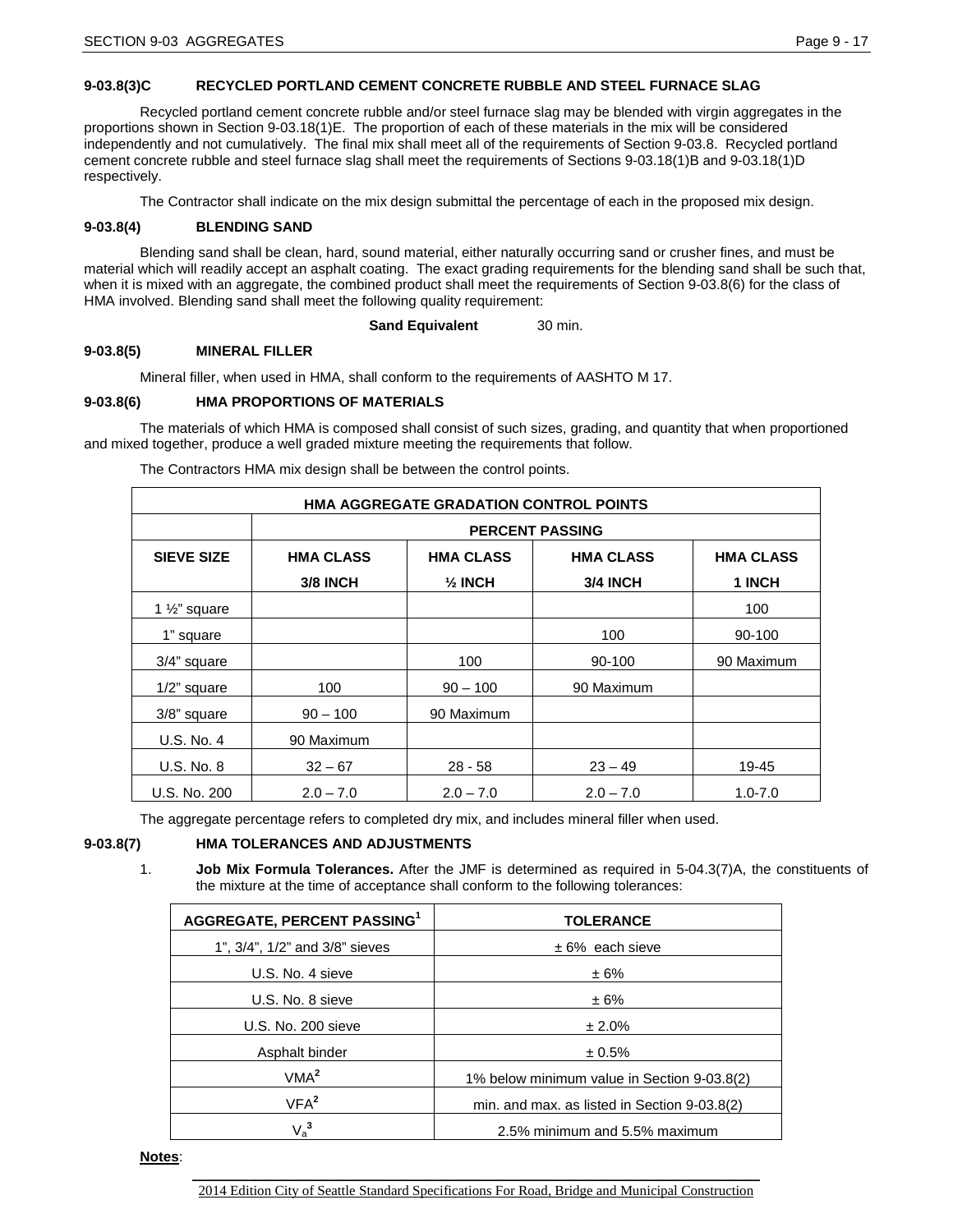- 1. The tolerance limit for aggregate shall not exceed the limits of the control points specified in Section 9-03.8(6), except the tolerance limits for sieves designated as 100% passing shall be 99- 100. The tolerance limits on sieves shall only apply to sieves with control points.
- 2. The tolerances for VMA and VFA are for mix verification only.
- 3. The tolerance for  $V_a$  is for mix verification and acceptance.
- 2. **Job Mix Formula Adjustments:** Adjustments beyond the limits below require approval by the Engineer and shall require the development of a new mix design.
	- **A. Aggregates:** The Engineer may approve the Contractor's written request to adjust the JMF. The maximum adjustment from the approved mix design shall be 2 percent for the aggregate retained on the U.S. No. 8 sieve and above, 1 percent for aggregate passing the U.S. No. 8 sieve, and 0.5 percent for the aggregate passing the U.S. No. 200 sieve. These field adjustments to the JMF will only be considered if the changes produce material of equal or better quality. The adjusted JMF and allowed tolerances shall be within the range of the control points listed in Section 9-03.8(7).  $V_a$ of the adjusted JMF shall remain within the limits shown shown above.
	- **B. Asphalt Binder Content:** The Engineer may order the Contractor, or may approve the Contractor's written request, to change the JMF asphalt binder content a maximum of 0.3 percent from the approved mix design.

### **9-03.9 AGGREGATES FOR BALLAST AND CRUSHED SURFACING**

### **9-03.9(1) BALLAST**

Roadway ballast shall be manufactured from ledge rock or talus obtained from sources approved by the Engineer. Roadway ballast shall meet the requirements of Section 9-03.16 for Mineral Aggregate Type 14.

That portion of roadway ballast retained on a 1/4 inch square sieve shall not contain more than 0.2 % wood waste.

The Material from which ballast is to be manufactured shall have a Degradation Value not less than 15 when tested in accordance with WSDOT Test Method T 113.

Mineral Aggregate Type 1 or Type 2 may be substituted for roadway ballast in lieu of Mineral Aggregate Type 14 when specified in the Contract.

Ballast shall be a crushed Material with no naturally occurring surfaces. The term, "ballast" shall apply to Material retained on each sieve size U.S. No. 4 and above if that sieve retains more than 5 percent of the total sample.

#### **9-03.9(2) SHOULDER BALLAST**

Shoulder ballast shall meet the requirements of Section 9-03.9(1) for ballast except the gradation shall meet the requirements of Section 9-03.16 for Mineral Aggregate Type 13. The sand equivalent and dust ratio requirements shall not .apply; however, the L. A. Abrasion and Degradation Factor requirements shall apply.

### **9-03.9(3) CRUSHED ROCK**

Except as otherwise specified in the remainder of this Section, crushed rock shall be manufactured from ledge rock or talus and shall meet the grading, sand equivalent, and L. A. Abrasion requirements of Section 9-03.16 for Mineral Aggregate Type 1, Type 2, and Type 3.

Crushed rock shall have a Degradation Value of not less than 25 when tested in accordance with WSDOT Test Method T 113.

Crushed rock shall be a totally crushed Material with no naturally occurring faces and shall apply to Material retained on each sieve size No. 10 and above if that sieve retains more than 5 percent of the total sample. Crushed rock material retained on a No. 4 sieve shall contain no more than 0.15 percent by weight of wood waste.

See Section 4-04.2 for possible use of other Mineral Aggregates in lieu of Crushed Rock, Mineral Aggregates Type 1 and Type 2.

### **9-03.9(4) MAINTENANCE ROCK**

Maintenance rock shall meet all requirements of Section 9-03.9(3) for crushed surfacing top course except that it shall meet the specifications for grading shown for Mineral Aggregate Type 3 in Section 9-03.16.

### **9-03.9(5) SAND FILLER**

Sand filler shall be natural deposit angular grains complying with Mineral Aggregate Type 11 per Section 9-03.16.

### **9-03.10 AGGREGATE FOR GRAVEL BASE**

Gravel base shall meet the requirements of Section 9-03.12(2) for Mineral Aggregate Type 17.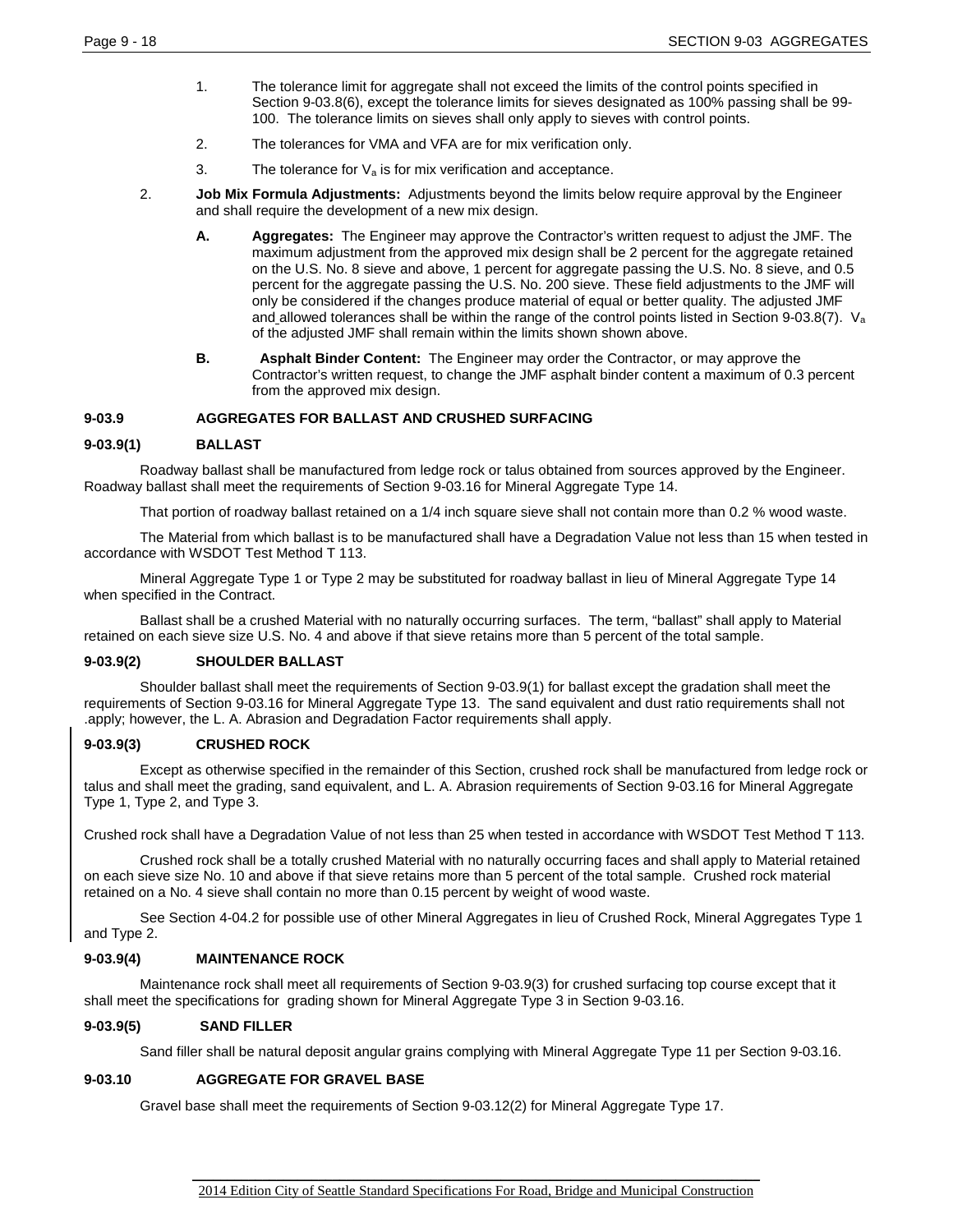## **9-03.11 CRUSHED GRAVEL**

Crushed gravel shall be manufactured from mechanically crushed clean, washed gravel, and shall meet the grading, sand equivalent, and L. A. Abrasion requirements of Section 9-03.16 for Mineral Aggregate Types 1G, 2G, and 21 through 24.

| <b>MINERAL AGGREGATE TYPE</b> | <b>NUMBER OF FRACTURED SURFACES</b> | <b>MINIMUM PERCENT REQUIRED</b> |
|-------------------------------|-------------------------------------|---------------------------------|
| 1G                            | 2 or more                           | 90%                             |
| 2G                            | 2 or more                           | 90%                             |
| 21                            | or more                             | 75%                             |
| 22                            | 2 or more                           | 90%                             |
| 23                            | or more                             | 75%                             |
| 24                            | 2 or more                           | 95%                             |

These fracture requirements shall apply to aggregates retained on all sieves sized U.S. No. 4 and larger, retaining at least 5 percent of total Mineral Aggregate weight.

See Section 4-04.2 for possible use of other Mineral Aggregates in lieu of Crushed Gravel, Mineral Aggregates.

Crushed gravel and crushed rock shall be substantially free from adherent coatings. The presence of a thin, firmly adhering film of weathered rock shall not be considered as coating unless it exists on more than 50 percent of the surface area of any size between successive laboratory sieves.

The combined portion of Mineral Aggregate retained on the U.S No. 4 sieve shall not contain more than 0.1 percent wood waste by weight. The portion of Material passing a U.S. No. 10 sieve shall not have wood waste that results in more than 250 parts per million of organic matter by calorimetric tests when tested. The color shall be measured after the sample has been in the test solution for 1 hour.

If Mineral Aggregates Type 1R and Type 2R is used as base course under asphalt concrete pavement or other nonrigid pavement, then the Mineral Aggregate shall have a minimum CBR (California Bearing Ratio) of 70 per AASHTO T 193 (ASTM D1883).

### **9-03.12 PIT RUN SAND, WASHED SAND, AND GRAVEL BACKFILL**

Gravel backfill shall consist of crushed, partially crushed, or naturally occurring granular Material depending on the Type of Mineral Aggregate specified in the Contract.

### **9-03.12(1) GRAVEL BACKFILL FOR FOUNDATIONS**

### **9-03.12(1)A CLASS A BACKFILL**

Class A gravel backfill for foundations shall meet the requirements of Section 9-03.9 and 9-03.16 for Type 2 or Type 14 Mineral Aggregates. When not specified in the Contract, Class A gravel backfill shall be Mineral Aggregate Type 2.

### **9-03.12(1)B CLASS B BACKFILL**

Class B gravel backfill for foundations shall be Mineral Aggregates Type 17 or Type 27 per Section 9-03.16.

### **9-03.12(2) GRAVEL BACKFILL FOR WALLS**

Gravel backfill for walls shall consist of free draining sand and gravel from naturally occurring or screened sources; have such characteristics of size and shape that it readily compacts; and meets the requirements of Section 9-03.16 for Mineral Aggregate Type 17.

The combined portion of Material retained on a U.S. No. 4 sieve shall contain no more than 0.20 percent by weight of wood waste.

Gravel backfill for Mechanically Stabilized Earth (MSE) walls shall be as specified in the Contract.

### **9-03.12(3) GRAVEL AND SAND BACKFILL FOR PIPE BEDDING**

The Contract specified class of Sewer and Storm Drain pipe bedding shall comply with both Standard plan no. 285 and Section 7-17.3(1)B, and shall be Mineral Aggregate Type 9 and Type 22 as specified in this Section and Section 9-03.16.

Water Main distribution pipe bedding Material shall meet the requirements of Section 9-03.16 for Mineral Aggregates Type 6 or Type 7 and Section 9-03.1(2). Water Main transmission pipe bedding shall meet the requirements of Section 9-03.16 for Mineral Aggregate Type 9 as shown on Standard Plan no. 350 and this Section. The bedding Class specified on the Drawings shall be as shown on Standard Plan no. 350.

Pea gravel bedding, Mineral Aggregate Type 9, shall consist of screened sand, gravel, or other inert Materials, or combinations thereof, from sources approved by the Engineer, and shall have hard, strong, durable particles free from adherent coatings. The Material shall be washed thoroughly to remove clay, loam, alkali, organic matter, or other deleterious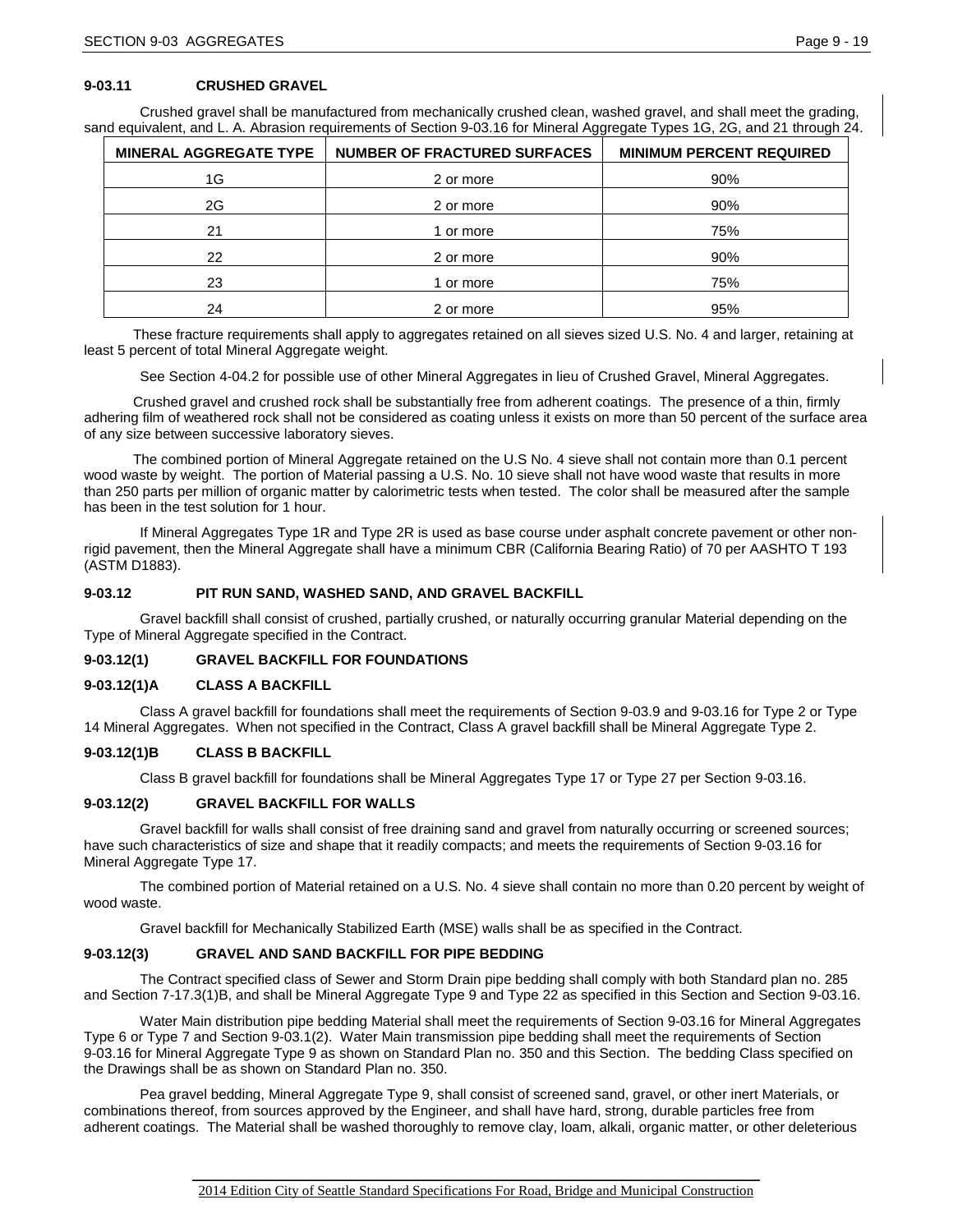substances. The amount of deleterious substances remaining in the washed pea gravel shall not exceed values specified in Section 9-03.1(2)B.

Crushed gravel bedding, Mineral Aggregate Type 22 shall be manufactured from screened crushed gravel. The finished product shall be clean, uniform in quality, and free from wood, bark, roots, and other deleterious Materials. The crushed screenings shall be substantially free from adherent coatings. The presence of a thin, firmly adhering film of weathered rock shall not be considered as coating unless it exists on more than 50 percent of the surface area of any size between successive laboratory sieves. The portion of Mineral Aggregate Type 22 retained on a U.S. No. 4 sieve shall not contain more than 0.1 percent deleterious Materials by weight.

## **9-03.12(4) GRAVEL BACKFILL FOR DRAINS**

Gravel backfill for drains shall meet the requirements for Mineral Aggregate Type 26 in Section 9-03.12(6).

## **9-03.12(5) PIT RUN SAND AND GRAVEL**

Pit run sand and gravel shall consist of free draining granular Materials obtained from naturally occurring deposits or manufactured from screened gravel.

Pit run sand shall meet the requirements of Section 9-03.16 for Mineral Aggregate Type 10.

Pit run sandy gravel shall meet the requirements of Section 9-03.16 for Mineral Aggregate Type 15.

### **9-03.12(6) WASHED SAND AND GRAVEL**

Washed sand and gravel shall meet the gradation requirements of Section 9-03.16 for Mineral Aggregate Types 4, 5, 6, 7, 26, and 28, whichever is specified in the Contract.

Washed sand and gravel shall consist of screened sand, gravel or other inert Materials, or combinations thereof, from sources approved by the Engineer, having hard, durable particles free from adherent coatings. The Materials shall be washed thoroughly to remove clay, loam, alkali, organic matter, or other deleterious substances. The amount of deleterious substances in the washed sand or gravel shall not exceed the values specified in Section 9-03.1(2)B for Mineral Aggregate Types 6, 7, 26, and 28 and Section 9-03.1(3)B for Mineral Aggregate Types 4 and 5.

### **9-03.12(7) QUARRY RUN CRUSHED ROCK**

Quarry run crushed rock shall:

- 1. be Mineral Aggregate Type 27 meeting the gradation, sand equivalent, dust ratio, and L.A. abrasion requirements of Section 9-03.16,
- 2. be 100% crushed,
- 3. have a plasticity index of 4 maximum, and
- 4. be free of wood and organic matter.

Mineral Aggregate Type 27 may be used as specified in the Contract as a select fill. Also see Section 9-03.12(1)B.

### **9-03.13 BACKFILL FOR SAND DRAIN**

## **9-03.13(1) SAND DRAIN BACKFILL**

Sand drain backfill shall conform to the following gradation (Note - not a Mineral Aggregate Type in Section 9-03.16):

| <b>SIEVE SIZE</b> | <b>PERCENT PASSING</b> |
|-------------------|------------------------|
| $1/2$ " square    | $90 - 100$             |
| U.S. No. 4        | $58 - 100$             |
| U.S. No. 10       | $40 - 100$             |
| U.S. No. 50       | $3 - 30$               |
| U.S. No. 100      | $0 - 4$                |
| U.S. No. 200      | 0 - 3.0                |

### **9-03.13(2) SAND DRAINAGE BLANKET**

Aggregate for the sand drainage blanket shall consist of granular Material, free from wood and other extraneous Material and shall meet the following requirements for grading (Note – not a Mineral Aggregate Type in Section 9-03.16):

| <b>SIEVE SIZE</b> | <b>PERCENT PASSING</b> |
|-------------------|------------------------|
| $2-1/2$ " square  | $90 - 100$             |
| U.S. No. 4        | $23 - 100$             |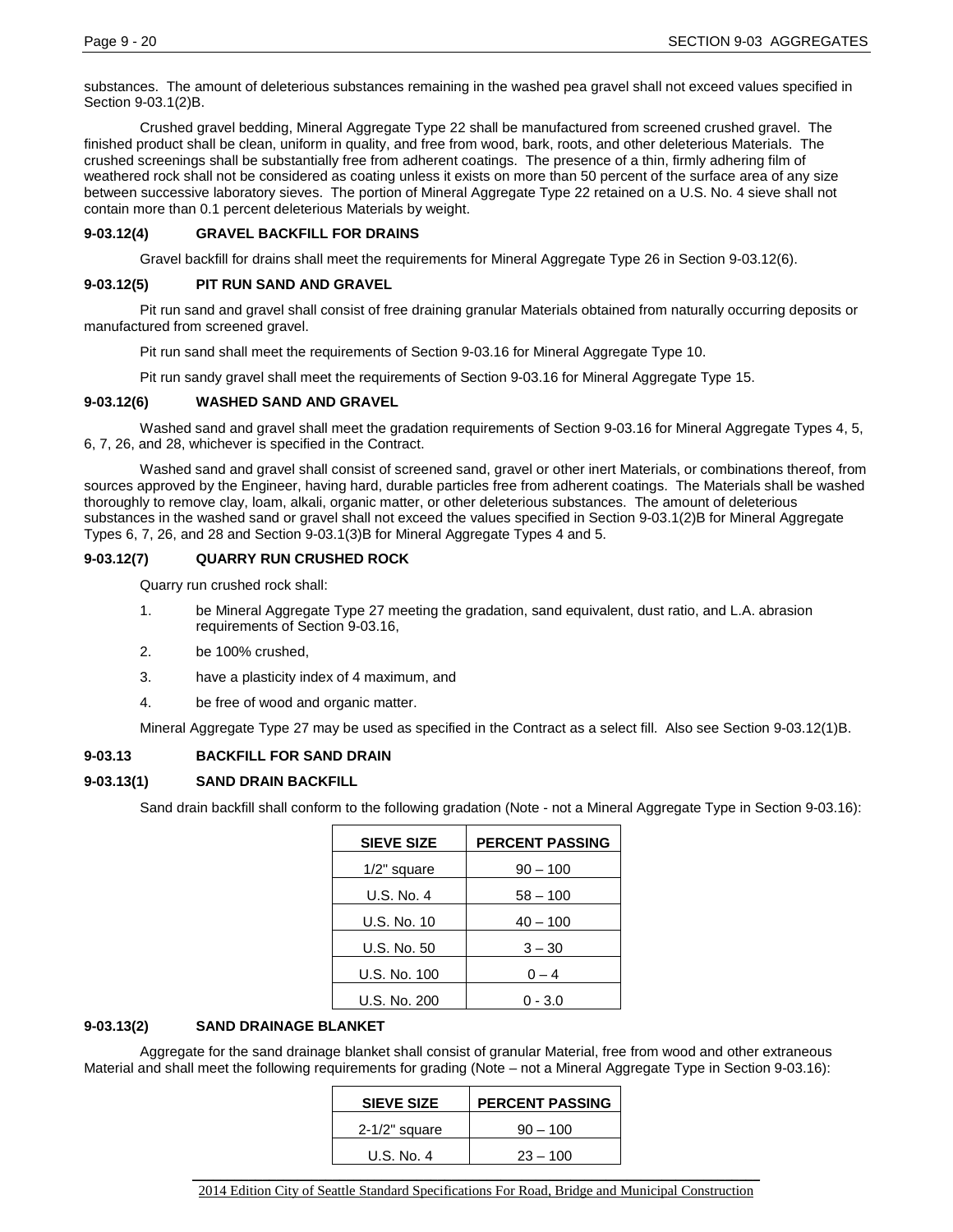The portion passing the U.S. No. 4 sieve shall meet the following requirements for grading:

| <b>SIEVE SIZE</b> | <b>PERCENT PASSING</b> |
|-------------------|------------------------|
| U.S. No. 10       | 50 - 100               |
| U.S. No. 50       | 0 - 30                 |
| U.S. No. 100      | $0 - 7.0$              |
| U.S. No. 200      | $0 - 3.0$              |

That portion of backfill for sand drains and sand drainage blanket retained on the U.S. No. 4 sieve shall contain not more than 0.05 percent by weight of wood waste.

#### **9-03.14 GRAVEL BORROW**

Unless otherwise specified in the Contract, gravel borrow shall meet the requirements of Section 9-03.12(2) and the grading requirements in Section 9-03.16 for Mineral Aggregate Type 17.

If requested by the Contractor, the screen size may be increased if it is determined by the Engineer that larger size aggregate will be acceptable for the specified backfilling or embankment construction.

### **9-03.15 TEST METHODS FOR AGGREGATES**

Material properties in these Specifications shall be determined in accordance with the following test methods:

| <b>TITLE</b>                                                                                                                                 | <b>TEST METHOD</b> |
|----------------------------------------------------------------------------------------------------------------------------------------------|--------------------|
| Sampling of Aggregates                                                                                                                       | AASHTO T 2         |
| Organic Impurities in Fine Aggregate for Concrete                                                                                            | AASHTO T 21        |
| Clay Lumps and Friable Particles in Aggregates                                                                                               | AASHTO T112        |
| Resistance to Degradation of Small-Size Coarse Aggregates by Abrasion and Impact<br>in the Los Angeles Machine                               | AASHTO T 96        |
| Material Finer than U.S. No. 200 Sieve in Aggregates                                                                                         | AASHTO T11         |
| Percent Fracture in Coarse Aggregates                                                                                                        | AASHTO T 335       |
| Sieve Analysis of Fine and Coarse Aggregates                                                                                                 | AASHTO T27         |
| Method of Test for Determination of Degradation Value                                                                                        | WSDOT T113         |
| Lightweight Pieces in Aggregates                                                                                                             | AASHTO T 113       |
| Flat and Elongated Particles in Coarse Aggregate                                                                                             | <b>ASTM D 4791</b> |
| Sand Equivalent                                                                                                                              | AASHTO T 176       |
| Determination of Length Change of Concrete Due to Alkali-Silica Reaction                                                                     | <b>ASTM C 1293</b> |
| Petrographic Examination of Aggregates for Concrete                                                                                          | ASTM C 295         |
| Determining the Potential Alkali-Silica Reactivity of Combination of Cementitious<br>Materials and Aggregate (Accelerated Mortar Bar Method) | <b>ASTM C 1567</b> |
| Specific Gravity and Absorption of Coarse Aggregate                                                                                          | AASHTO T 85        |
| Specific Gravity and Absorption of Fine Aggregate                                                                                            | AASHTO T 84        |
| Determining the Liquid Limit of Soils                                                                                                        | AASHTO T 89        |
| Determining the Plastic Limit and Plasticity Index of Soils                                                                                  | AASHTO T 90        |
| Soundness of Aggregates by Use of Sodium Sufate or Magnesium Sulfate                                                                         | AASHTO T 104       |
| Method of Testing Stone for Expansive Breakdown on Soaking in Ethylene Glycol                                                                | <b>CRD-C 148</b>   |
| Resistance of Compacted Hot Mix Asphalt (HMA) to Moisture Induced Damage                                                                     | AASHTO T 283       |
| Uncompacted Void Content of Fine Aggregate                                                                                                   | AASHTO T 304       |
| Preparing and Determining the Density of the Hot Mix Asphalt (HMA) Specimens by<br>Means of the Superpave Gyratory Compactor                 | AASHTO T 312       |
| Theoretical Maximum Specific Gravity and Density of Hot Mix Asphalt (HMA)                                                                    | AASHTO T 209       |

\_\_\_\_\_\_\_\_\_\_\_\_\_\_\_\_\_\_\_\_\_\_\_\_\_\_\_\_\_\_\_\_\_\_\_\_\_\_\_\_\_\_\_\_\_\_\_\_\_\_\_\_\_\_\_\_\_\_\_\_\_\_\_\_\_\_\_\_\_\_\_\_\_\_\_\_\_\_\_\_\_ 2014 Edition City of Seattle Standard Specifications For Road, Bridge and Municipal Construction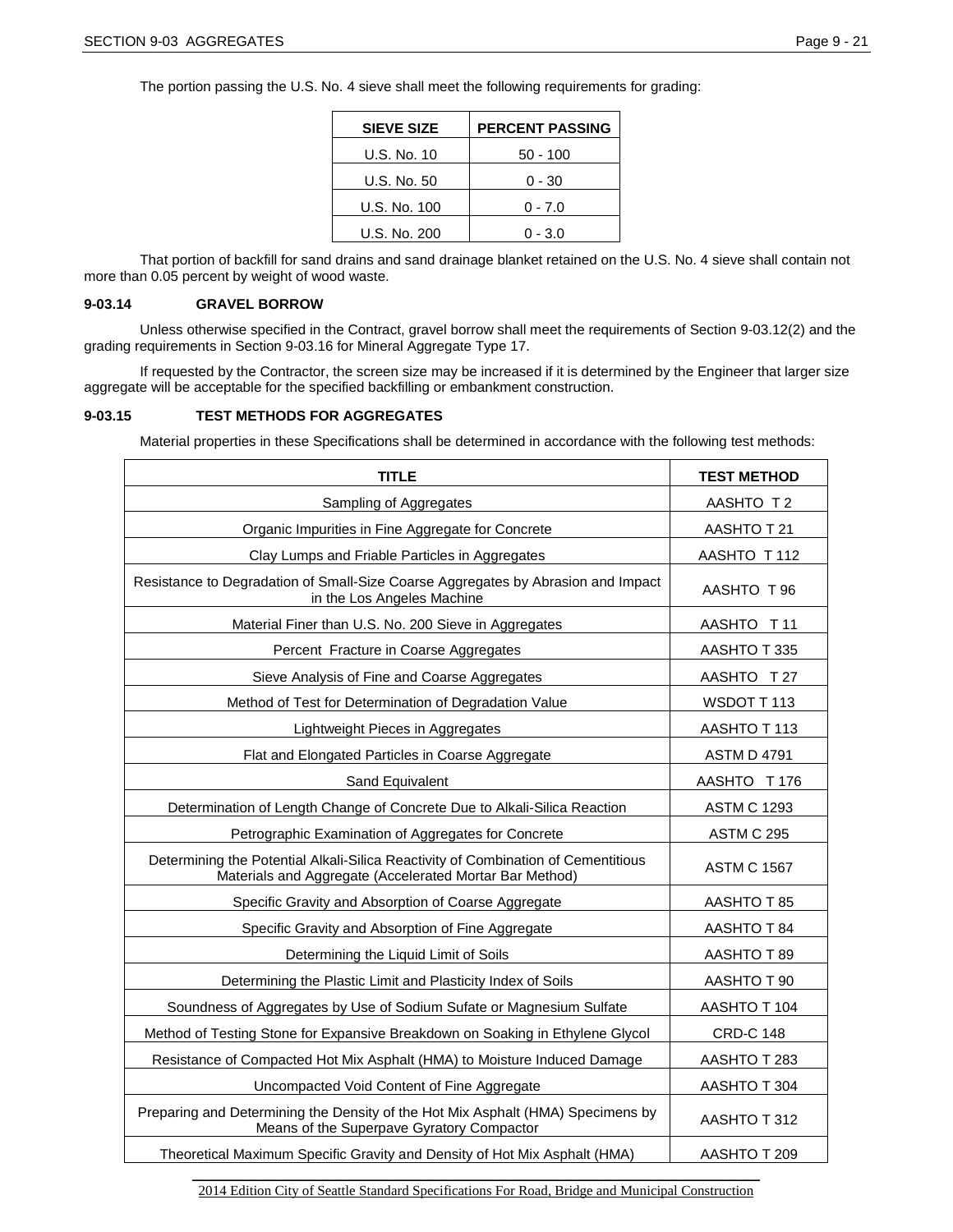| Determining the Asphalt Binder Content of Hot Mix Asphalt (HMA) by the Ignition<br>Method | AASHTO T 308 |
|-------------------------------------------------------------------------------------------|--------------|
| Standard Test Method for Potential Expansion of Aggregates from Hydration<br>Reactions    | ASTM D 4792  |

## **9-03.16 MINERAL AGGREGATE CHART**

Commonly used mineral aggregates can be found in the following Mineral Aggregate Chart. The "No." indicated at the top of column 1 is commonly referred to as Mineral Aggregate "Type" number.

Gradation requirements for Mineral Aggregates Type 6 and Type 7 indicated on the following Mineral Aggregate Chart require additional sieves. These Mineral Aggregate Types are noted with a "**\***" in the first column labeled "No.". See the specified "Standard Specification Section" for these noted additional required sieves.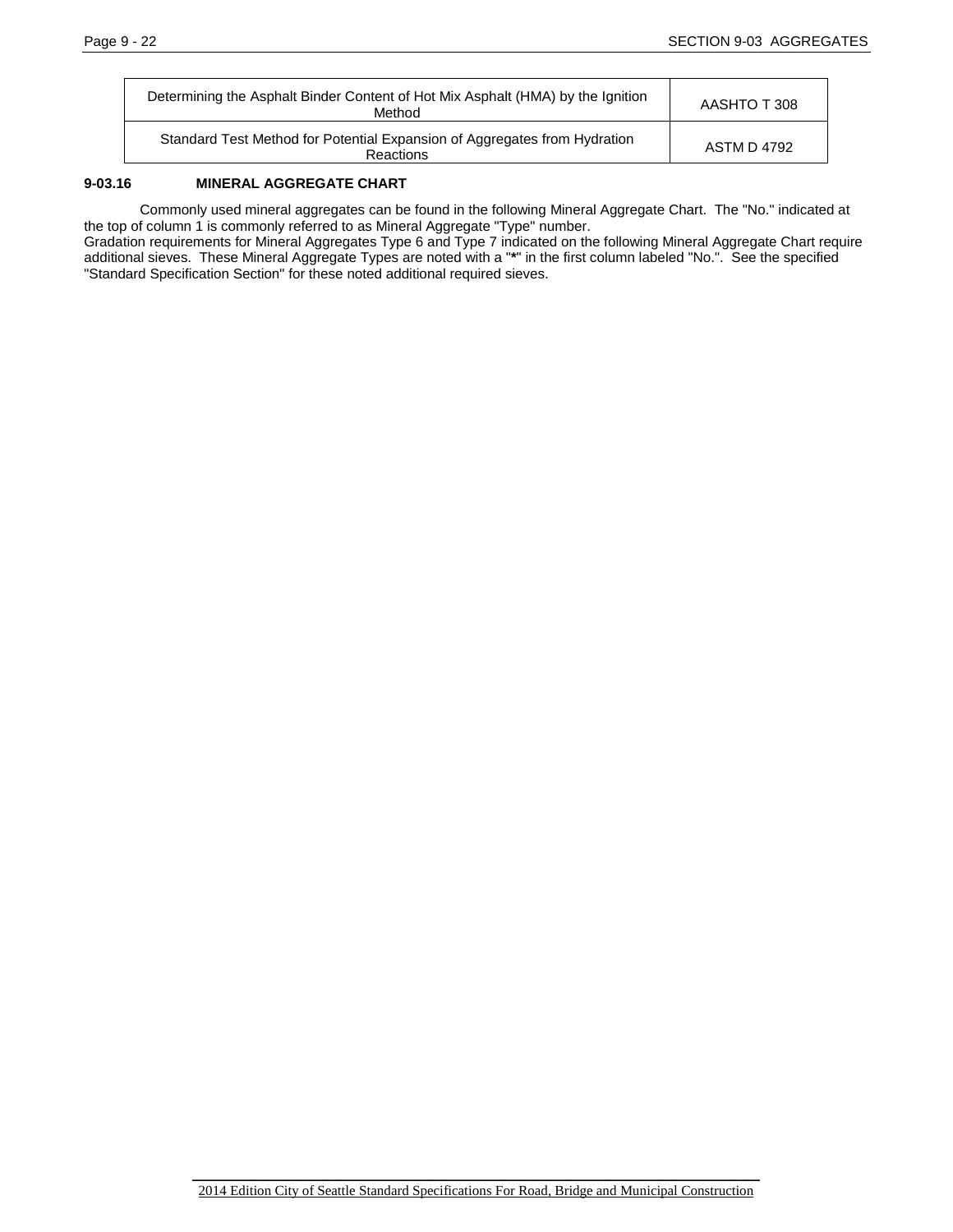CMP Pipe

9-03.12(3)

| NO. | <b>Aggregate Type</b>                 | Use                                | <b>Standard</b><br><b>Specification</b><br><b>Section</b> |                      | <b>SIEVE SIZES</b><br>SIEVE ANALYSIS-PERCENT PASSING BY WEIGHT |           |          |          |          |                |          |          |          |          |                |           |           |                | Sand<br><b>Equivalent</b><br>(Min.) | <b>Dust</b><br>Ratio<br>(Max.) | L.A.<br><b>Abrasion</b><br>(Max.) % |            |          |
|-----|---------------------------------------|------------------------------------|-----------------------------------------------------------|----------------------|----------------------------------------------------------------|-----------|----------|----------|----------|----------------|----------|----------|----------|----------|----------------|-----------|-----------|----------------|-------------------------------------|--------------------------------|-------------------------------------|------------|----------|
|     |                                       |                                    |                                                           | 200<br>(wet          | 50                                                             | 40        | 10       | 8        | 6        | $\overline{4}$ | 3/8      | 1/2      | 5/8      | 3/4      | $\overline{1}$ | $1 - 1/4$ | $1 - 1/2$ | $\overline{2}$ | $2 - 1/2$                           | 3                              |                                     |            |          |
| 1.  | 3/4" Minus<br><b>Crushed Rock</b>     | <b>Top Course</b><br>& Keystone    | $9 - 03.9(3)$                                             | sieving)<br>$0 - 10$ | $\cdots$                                                       | $8 - 24$  | $\dots$  | $\cdots$ | $\cdots$ | 46-66          | $\cdots$ | $\cdots$ | $\cdots$ | 100      | $\cdots$       |           | $\cdots$  | $\cdots$       | $\cdots$                            | $\cdots$                       | 40                                  | $\cdots$   | 35       |
| 1G. | 3/4" Minus<br><b>Crushed Gravel</b>   | <b>Top Course</b><br>& Keystone    | 9-03.11                                                   | $0 - 10$             | $\cdots$                                                       | $8 - 24$  | $\dots$  | $\cdots$ | $\cdots$ | 46-66          | $\cdots$ | $\cdots$ | $\cdots$ | 100      | $\cdots$       |           | $\cdots$  | $\cdots$       | $\cdots$                            | $\cdots$                       | 40                                  | $\cdots$   | 35       |
| 2.  | 1-1/4" Minus<br><b>Crushed Rock</b>   | <b>Base Course</b>                 | $9-03.12(1)$ A                                            | $0 - 7.5$            | $\ldots$                                                       | $3 - 18$  | $\cdots$ | $\cdots$ | $\ldots$ | 25-45          | $\cdots$ | $\cdots$ | 50-80    | $\ldots$ | 80-100         | 100       | $\cdots$  | $\cdots$       | $\cdots$                            | $\cdots$                       | 40                                  | $\ldots$   | 35       |
| 2G. | 1-1/4" Minus<br><b>Crushed Gravel</b> | <b>Base Course</b>                 | 9-03.11                                                   | $0 - 7.5$            | $\cdots$                                                       | $3 - 18$  | $\cdots$ | $\cdots$ | $\cdots$ | 25-45          | $\cdots$ | $\cdots$ | 50-80    | $\cdots$ | 80-100         | 100       | $\cdots$  | $\cdots$       | $\cdots$                            | $\cdots$                       | 40                                  | $\cdots$   | 35       |
| 3.  | Maintenance<br>Rock                   |                                    | $9 - 03.9(3)$<br>$9 - 03.9(4)$                            | $0 - 7$              | $\ldots$                                                       | $10 - 25$ | $\cdots$ | $\cdots$ | $\cdots$ | 45-66          | $\ldots$ | 90-100   | 100      | $\cdots$ | $\cdots$       |           | $\cdots$  | $\cdots$       | $\cdots$                            | $\cdots$                       | 40                                  | $\cdots$   | 35       |
| 4.  | 1-1/2" Washed<br>Gravel               | Drain Rock<br>AASHTO #4            | $9 - 03.12(6)$                                            | $0 - 0.5$            | $\cdots$                                                       | $\cdots$  | $\cdots$ | $\cdots$ | $\cdots$ | $\cdots$       | $0-5$    | $\cdots$ | $\cdots$ | $0 - 15$ | 20-55          | $\cdots$  | 90-100    | 100            | $\cdots$                            | $\cdots$                       | $\cdots$                            | $\ldots$   | 35       |
| 5.  | 1" Washed<br>Gravel                   | Drain Rock<br><b>AASHTO</b><br>#57 | $9-03.12(6)$                                              | $0 - 0.5$            | $0 - 1$                                                        | $\cdots$  | $\cdots$ | $0 - 5$  | $\cdots$ | $0 - 10$       | $\ldots$ | 25-60    | $\cdots$ | $\cdots$ | 95-100         | $\cdots$  | 100       | $\cdots$       | $\cdots$                            | $\cdots$                       | $\cdots$                            | $\cdots$   | 35       |
| 6.  | Washed Sand                           |                                    | $9 - 03.12(6)$                                            | $0 - 2.5$            | $9 - 20$                                                       |           |          | 68-86    |          | 95-100         | 100      |          |          |          |                |           |           |                |                                     |                                |                                     |            | $\cdots$ |
| 7.  | <b>Building Sand</b>                  |                                    | $9 - 03.12(6)$                                            | $0 - 2.5$            | 10-30                                                          |           |          |          |          | 95-100         | 100      |          |          |          |                |           |           |                |                                     |                                |                                     |            | $\cdots$ |
| 9.  | 3/8" Washed<br>Gravel                 | Pipe<br>Bedding                    | $9-03.12(3)$                                              | $0 - 1$              | $\cdots$                                                       | $\cdots$  | $\cdots$ | $0 - 10$ | $\cdots$ | 10-30          | 80-100   |          | $\cdots$ | $\cdots$ | $\cdots$       | $\cdots$  | $\cdots$  | $\cdots$       | $\cdots$                            | $\cdots$                       | $\cdots$                            | $\cdots$   | 35       |
|     |                                       | <b>AASHTO#8</b>                    |                                                           |                      |                                                                |           |          |          |          |                |          |          |          |          |                |           |           |                |                                     |                                |                                     |            |          |
| 10. | Pit Run Sand                          | <b>Backfill</b><br>Embankment      | $9-03.12(5)$                                              | $0 - 10$             | 10-60                                                          | $\cdots$  | $\dots$  | 40-100   | $\cdots$ | 75-100         | 100      | $\cdots$ | $\cdots$ | $\cdots$ | $\cdots$       | $\cdots$  | $\cdots$  | $\cdots$       | $\cdots$                            | $\cdots$                       | $\cdots$                            | $\cdots$   | $\cdots$ |
| 11. | Sand Filler                           |                                    | $9 - 03.9(5)$                                             | $0 - 15$             |                                                                | 15-40     | 40-75    | $\cdots$ |          | 80-100         | 100      |          |          |          | $\cdots$       |           | $\ddotsc$ |                | $\cdots$                            |                                |                                     | $\cdots$   | $\cdots$ |
| 13. | 2-1/2" Minus<br><b>Crushed Rock</b>   | Shoulder<br><b>Ballast</b>         | $9 - 03.9(2)$                                             | $0 - 1$              | $\ldots$                                                       | $\cdots$  | $\cdots$ | $\cdots$ | $\cdots$ | $0 - 5$        |          | $\cdots$ | $\cdots$ | 40-80    | $\ldots$       | $\cdots$  | $\cdots$  | 65-100         | 100                                 | $\ldots$                       | $\cdots$                            | $\cdots$   | 40       |
| 14. | 2-1/2" Crushed<br>Rock                | Roadway<br><b>Ballast</b>          | $9-03.12(1)$ A                                            | $0-9$                | $\cdots$                                                       | $0 - 16$  | $\ldots$ | $\cdots$ | $\cdots$ | 26-44          |          |          |          |          | 50-85          |           | $\cdots$  | 65-100         | 100                                 | $\cdots$                       | 35                                  | 2/3        | 40       |
| 15. | Pit Run Sandy<br>Gravel               | <b>Backfill</b><br>Embankment      | $9 - 03.12(5)$                                            | $0 - 10$             | $\cdots$                                                       | $\cdots$  | $\cdots$ | $\cdots$ | $\cdots$ | 19-38          | $\cdots$ | $\cdots$ | $\cdots$ | 100      | $\cdots$       | $\cdots$  | $\cdots$  | $\cdots$       | $\cdots$                            | $\ldots$ .                     | $\cdots$                            | $\ldots$ . | 30       |
| 17. | <b>Bank Run Gravel</b>                | Selected<br><b>Backfill</b>        | 9-03.12(2)B                                               | $0-5$                | $\cdots$                                                       | $\cdots$  | $\cdots$ | $\cdots$ | $\cdots$ | 24-71          | $\cdots$ | $\cdots$ | $\cdots$ | $\cdots$ | $\cdots$       | $\cdots$  | $\cdots$  | $\cdots$       | $\cdots$                            | 95-100                         | 60                                  | 2/3        | $\ldots$ |
| 21. | 1-1/2" Crushed<br>Gravel              |                                    | 9-03.11                                                   | $0 - 3$              | $\cdots$                                                       | $\cdots$  | $\cdots$ | $\cdots$ | $\cdots$ | $0 - 24$       | $\cdots$ | 45-70    | 85-100   | $\cdots$ | $\cdots$       | $\cdots$  | 100       | $\cdots$       | $\cdots$                            | $\cdots$                       | $\cdots$                            | $\cdots$   | 30       |
| 22. | 3/4" Crushed<br>Gravel                | VCP, PVC &<br><b>CMP Pipe</b>      | 9-03.11<br>$9 - 03.12(3)$                                 | $0 - 3$              | $\cdots$                                                       | $\cdots$  | $\cdots$ | $\cdots$ | $\ldots$ | $0 - 24$       | $\cdots$ | 45-100   | $\ldots$ | 100      | $\cdots$       | $\cdots$  | $\cdots$  | $\cdots$       | $\cdots$                            | $\cdots$                       | $\cdots$                            |            | $\cdots$ |

## **MINERAL AGGREGATE CHART**

\_\_\_\_\_\_\_\_\_\_\_\_\_\_\_\_\_\_\_\_\_\_\_\_\_\_\_\_\_\_\_\_\_\_\_\_\_\_\_\_\_\_\_\_\_\_\_\_\_\_\_\_\_\_\_\_\_\_\_\_\_\_\_\_\_\_\_\_\_\_\_\_\_\_\_\_\_\_\_\_\_ 2014 Edition City of Seattle Standard Specifications For Road, Bridge and Municipal Construction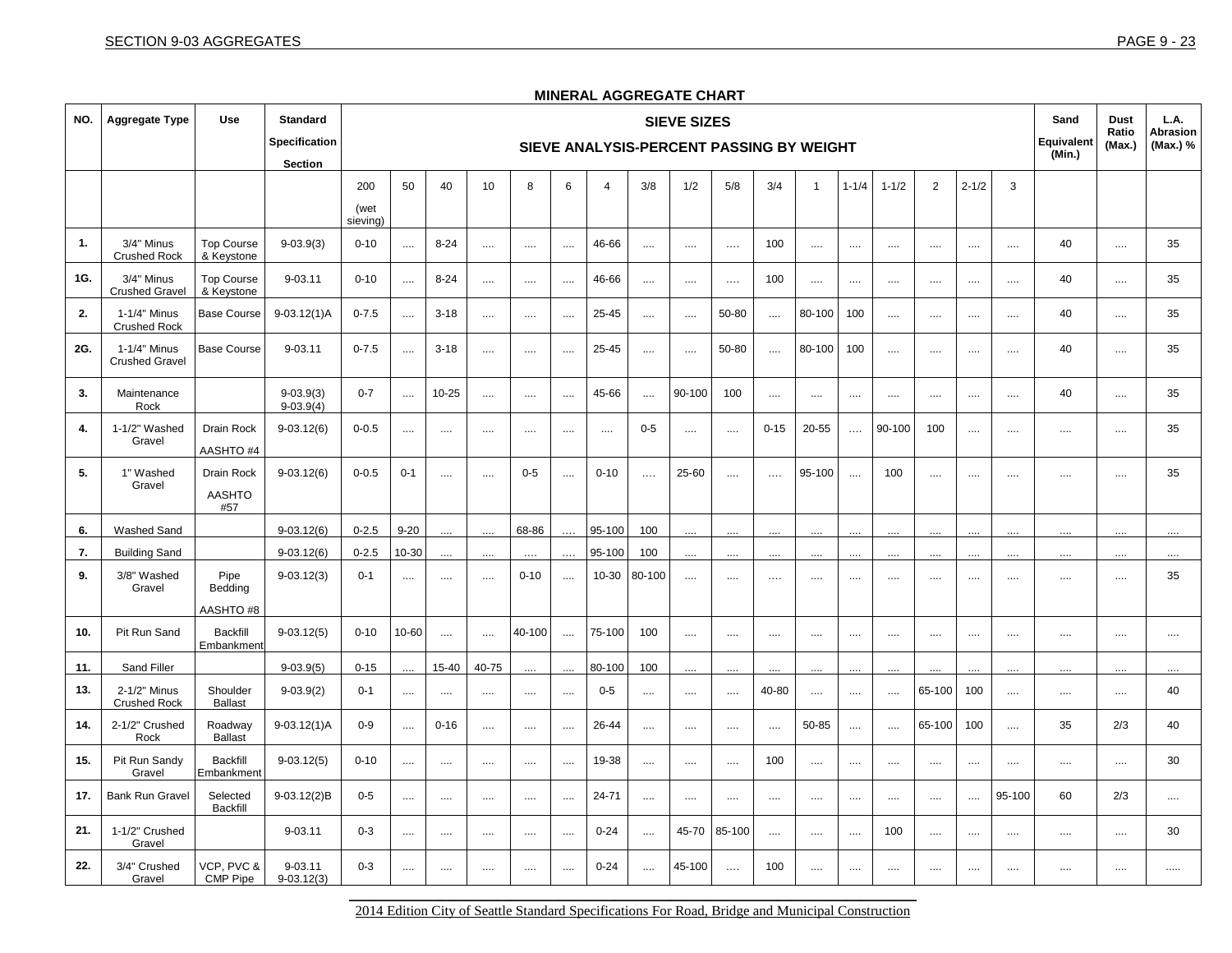|     |                                     | Bedding                            |                |          |          |          |          |          |          |               |              |          |          |        |          |          |          |     |          |   |    |     |    |
|-----|-------------------------------------|------------------------------------|----------------|----------|----------|----------|----------|----------|----------|---------------|--------------|----------|----------|--------|----------|----------|----------|-----|----------|---|----|-----|----|
| 23. | 1/2" Minus<br><b>Crushed Gravel</b> | <b>Cover Rock</b>                  | 9-03.11        | $2 - 12$ | $\cdots$ | .        | 40-75    | $\cdots$ | $\cdots$ | 63-100        | $\cdots$     | 100      | $\cdots$ |        |          | .        | .        |     | .        |   |    |     | 30 |
| 24. | 1/2" Minus<br><b>Crushed Gravel</b> | Chip Rock                          | 9-03.11        | $0 - 3$  | $-$      | $0 - 5$  | $0 - 10$ | $\cdots$ | $0 - 20$ |               | 25-85 90-100 | 100      |          |        |          | .        |          | .   | .        |   |    |     | 30 |
| 26. | 3/4" Washed<br>Sandy Gravel         | Filter<br>Material                 | $9 - 03.12(6)$ | $0 - 1$  | $3 - 12$ | $\cdots$ | .        | 20-50    | $\cdots$ | 28-56         | $\cdots$     |          |          | 100    |          | .        |          | .   | .        |   |    |     | 35 |
| 27. | Quarry Run<br><b>Crushed Rock</b>   | Select Fill                        | $9-03.12(1)B$  | $0 - 15$ | $\cdots$ | $0 - 50$ | .        | .        | $\cdots$ | 20-70         |              | .        | .        | 70-100 | $\cdots$ | $\cdots$ | $\cdots$ | 100 | $\cdots$ | . | 25 | 2/3 | 35 |
| 28. | 3/4" Washed<br>Gravel               | Drain Rock<br><b>AASHTO</b><br>#67 | $9 - 03.12(6)$ | $0 - 1$  | .        |          | .        | $0 - 5$  | $\cdots$ | $0 - 10$<br>. | 20-55        | $\cdots$ | .        | 90-100 | 100      |          | .        | .   | .        | . | .  | .   | 35 |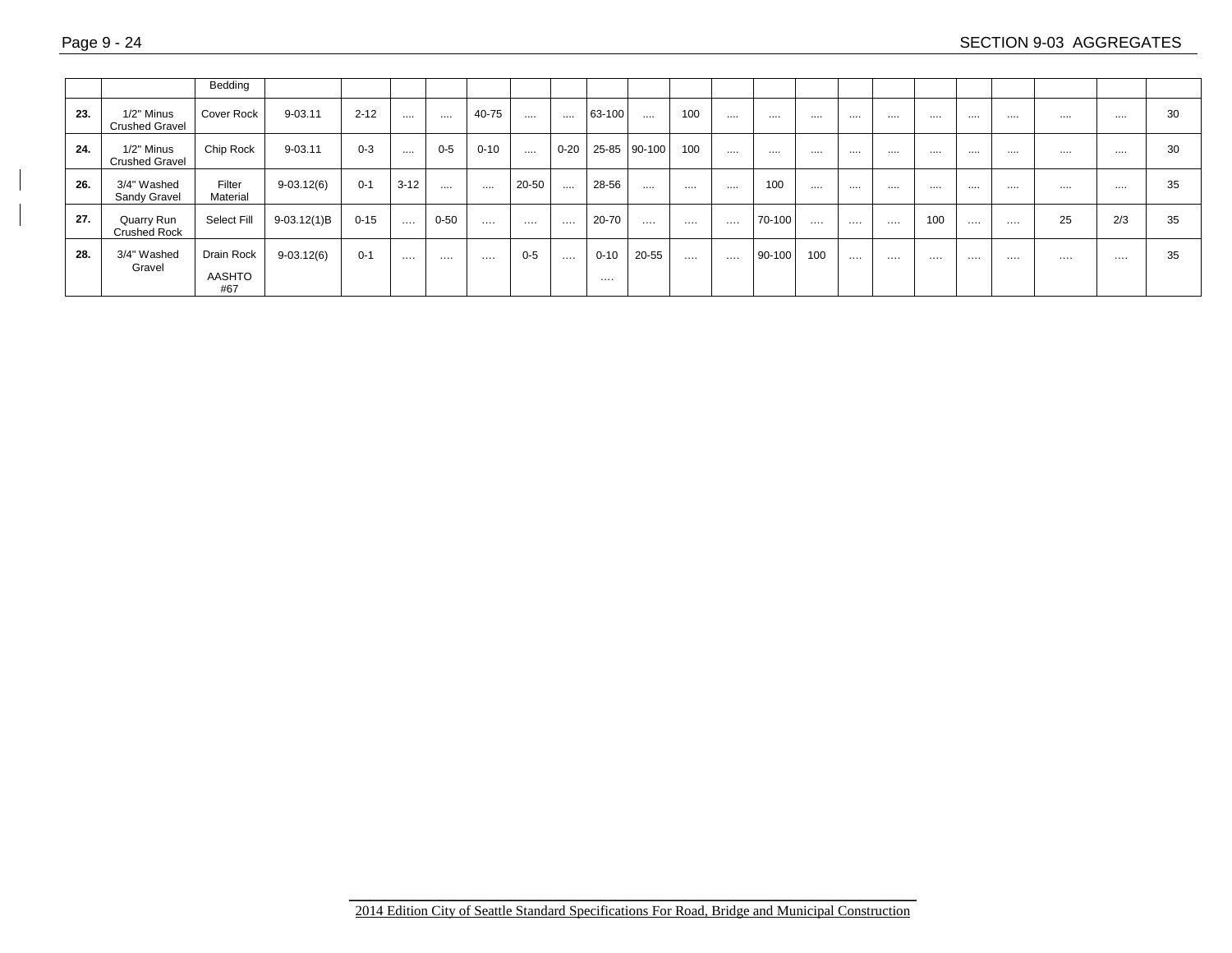Rock for constructing new rock facing shall be large, broken pieces of igneous and metamorphic rock types. Each rock shall be rectangular, intact, fracture free, sound and durable Material, resistant to weathering and free of soft weathered Material and seams of soft rock susceptible to deterioration.

| <b>SIZE</b>    | <b>APPROX. WEIGHT</b>                  | <b>MIN. APPROX. DIMENSIONS</b> | <b>APPROX. VOLUME</b> |
|----------------|----------------------------------------|--------------------------------|-----------------------|
| One-man rock   | $400$ lbs.<br>200                      | 12 inches                      | 2 cf                  |
| Two-man rock   | 800 lbs.<br>500<br>$\qquad \qquad -$   | 13 inches                      | 4 cf                  |
| Three-man rock | $-1200$ lbs.<br>900                    | 16 inches                      | 6.6 cf                |
| Four-man rock  | $-2000$ lbs.<br>1300                   | 18 inches                      | $12.5 \text{ cf}$     |
| Five-man rock  | 4000 lbs.<br>2000<br>$-$               | 24 inches                      | 18.5 <sub>cf</sub>    |
| Six-man rock   | 6000 lbs.<br>4100<br>$\qquad \qquad -$ | 30 inches                      | 31 cf                 |

The size categories for rock shall be as follows:

Rocks less than 1.5 cubic foot (cf) in volume shall not be used.

The Contractor shall provide the services of an ASTM or AASHTO accredited testing laboratory approved by the Engineer to sample the rock from the quarry source, ensuring that rock samples are representative of the rock anticipated for use on the project, and to perform the following laboratory tests:

| <b>Specific Gravity</b> | <b>ASTM C 127</b>            | Minimum 2.65                       |
|-------------------------|------------------------------|------------------------------------|
| Soundness               | AASHTO T 104 (section 5.2.2) | Not greater than 5 % loss          |
| Accelerated Expansion   | CRD-C-148                    | Not greater than 15% breakdown     |
| Absorption              | <b>ASTM C 127</b>            | Not greater than 2%                |
| L. A. Abrasion          | <b>ASTM C 131</b>            | Maximum 20% loss @ 500 revolutions |

All rock to be delivered to and incorporated into the project where rock facing is over 6 feet high, shall meet the minimum testing requirements noted above; the rock shall be stockpiled in a separate pile at the quarry prior to delivery to the Project Site and shall be protected from contamination with other, untested rock sources.

## **9-03.18 RECYCLED MATERIAL**

### **9-03.18(1) GENERAL REQUIREMENTS**

Recycled materials that are identified below may be used in lieu of, or blended uniformly with, naturally occurring materials for aggregates in the percentages shown in Section 9-03.18(1)E. The final blended product shall meet the requirements for the specified type of aggregate. In addition, each recycled material component included in a blended product, shall meet the specific requirements listed below. The Contractor shall provide a certification that the recycled materials are in conformance with the requirements of the Standard Specifications prior to delivery. The certification shall include the percent by weight of each recycled material.

For recycled materials that are imported to the job site, the Contractor shall certify that the recycled material is not a Washington State Dangerous Waste per the Dangerous Waste Regulations contained in WAC 173-303. Upon request of the Engineer, the Contractor shall provide results of testing supporting the certification.

### **9-03.18(1)A RECYCLED HOT MIX ASPHALT**

For aggregates incorporating recycled hot mix asphalt, the Contractor shall verify the maximum bitumen content for the blended mix. The Contractor shall use AASHTO T 308 (0.70 may be used as a calibration factor) and AASHTO T 329 or other tests approved by the Engineer to determine the total bitumen content.

## **9-03.18(1)B RECYCLED PORTLAND CEMENT CONCRETE RUBBLE**

Portland cement concrete rubble to be recycled into construction aggregates shall not have been painted or exposed to dangerous or hazardous substances. Steel reinforcing shall be removed and the concrete rubble shall be separated from other debris before processing.

Recycled portland cement concrete rubble shall not be used in the following situations:

- 1. Where it will be exposed to the elements.
- 2. Where free drainage is required.
- 3. As structural fill, including pavement base or subbase, where wet conditions exist or are anticipated to exist.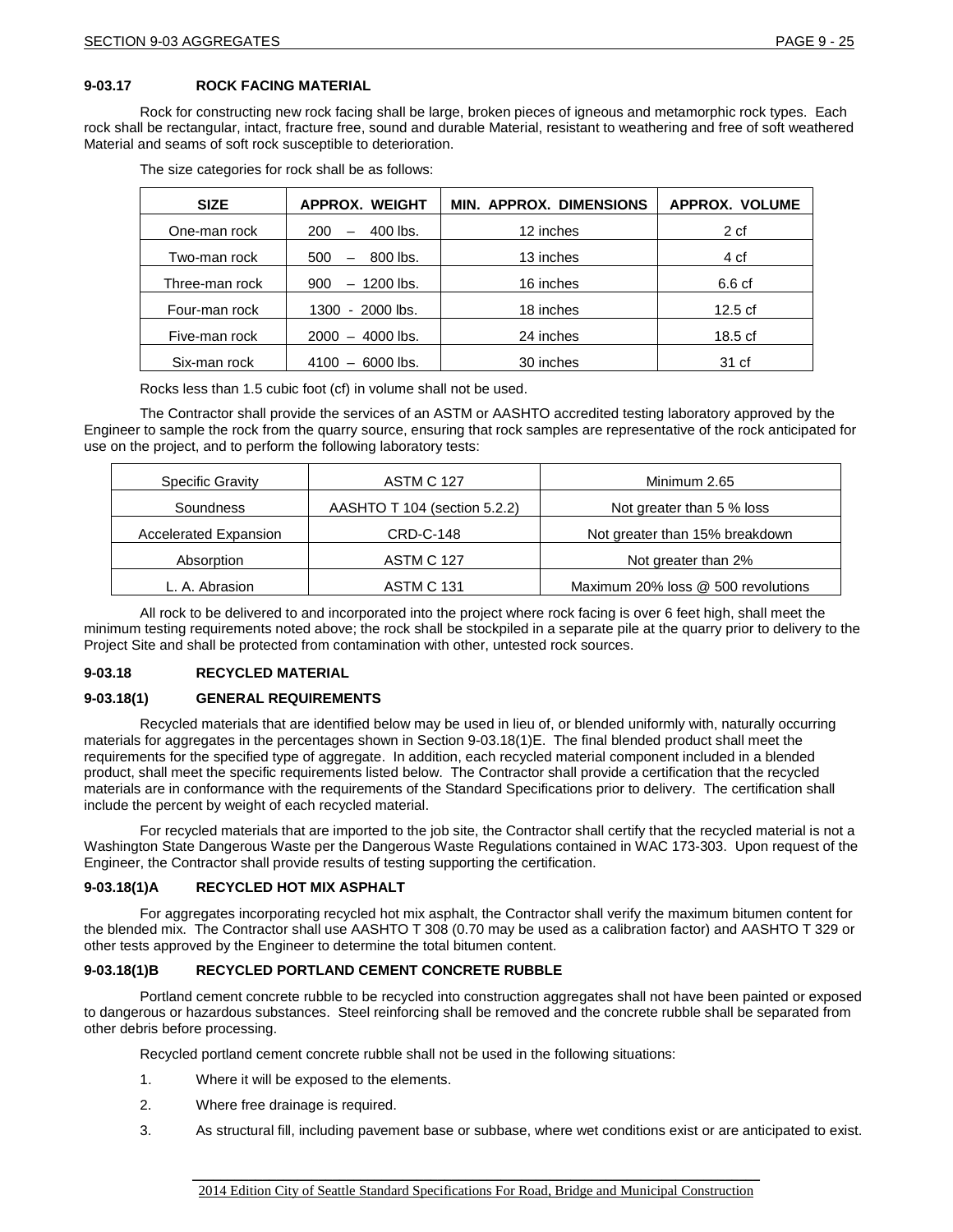Recycled portland cement concrete rubble used as base course, fill or bedding material may contain an aggregated maximum of 20 percent by weight of asphalt concrete, brick or porcelain rubble. If used as or included in coarse aggregate for portland or hydraulic cement concrete, the recycled portland cement concrete rubble shall be free of asphalt concrete, brick or porcelain and shall meet the requirements for deleterious materials in Section 9-03.1(4)A. If used as an aggregate for hot mix asphalt, it shall have no more than five percent by weight of asphalt concrete, brick or porcelain and shall otherwise meet the requirements for deleterious substances specified in Section 9-03.8(1).

## **9-03.18(1)C RECYCLED GLASS CULLET**

Recycled glass cullet shall be from stock composed primarily of glass food and beverage containers (soda-lime-silica) and shall not contain medical, toxic or hazardous materials. Unless otherwise stipulated in the Special Provisions, recycled glass cullet shall not be placed in whole or in any blended product within three (3) feet of any final graded surface.

The maximum debris level of the cullet shall be 5 percent. Debris is defined as any deleterious material which impacts the performance of the engineered fill and includes all non-glass constituents of the glass feedstock. The percentage of debris in cullet shall be quantified using the following visual method: Between 1 and 3 pounds of processed cullet shall be placed in a flat pan or plate, 8 to 10 inches in diameter and 1 to 2 inches in depth. The percentage of debris shall be estimated using American Geological Institute (AGI) Data Sheets 15.1 and 15.2, "Comparison Charts for Estimating Percentage Composition", 1982.

Total lead content testing shall be performed quarterly by the product supplier. Tests shall include a minimum of 5 samples. Sample collection shall be conducted according to ASTM D75. The mean of these tests shall not exceed 80 ppm. Total lead content testing will be conducted according to EPA Method 3010/6010. All test results shall be kept on file by the product supplier.

## **9-03.18(1)D RECYCLED STEEL FURNACE SLAG**

Recycled Steel Furnace Slag shall consist of furnace or tap slag as a direct byproduct of a primary steel furnace and shall not contain dust or sludge from electric arc emission controls systems. Ladle slag, raker slag, synthetic slag, pit slag, clean out slag, or any other slag not produced in a primary steel furnace, shall not be used.

Recycled Steel Furnace Slag aggregate shall have an expansion less than 0.50 percent at 7 days when tested in accordance with ASTM D 4792. If expansion test results exceed 0.50 percent at 7 days, the Contractor shall wet condition the stockpile for a period of 6 months at a minimum moisture content of 6 percent.

Testing for expansion shall be conducted on samples at the rate of one each per 5,000 tons of material produced or once for every six months of production, whichever is more numerous. Test data and wet conditioning documentation shall be retained by the producer and relevant test data or documentation shall be submitted to the Engineer for all material proposed for incorporation into the project.

Recycled steel furnace slag shall not be used in the following situations:

- 1. Where it will be exposed to the elements.
- 2. Where free drainage is required.
- 3. As pavement base or subbase, where wet conditions exist or are anticipated to exist.
- 4. As structural fill.
- 5. As an aggregate for portland cement concrete.

The Contractor shall provide to the Engineer the steel furnace slag blends that will be used in the final product prior to use. No recycled steel furnace slag shall be incorporated into the project without prior approval of the Engineer.

## **9-03.18(1)E ALLOWABLE RECYCLED MATERIAL CONTENT**

The maximum percent by weight of recycled materials that may be used to replace naturally occurring aggregates is shown in the following table:

|             |                                                            |                      | <b>MAXIMUM ALLOWABLE PERCENT OF RECYCLED MATERIAL</b><br><b>BY WEIGHT</b> |                                  |                                                  |                                     |  |  |  |  |  |  |
|-------------|------------------------------------------------------------|----------------------|---------------------------------------------------------------------------|----------------------------------|--------------------------------------------------|-------------------------------------|--|--|--|--|--|--|
| <b>TYPE</b> | <b>MATERIAL</b>                                            | <b>SPECIFICATION</b> | <b>HOT MIX</b><br><b>ASPHALT</b>                                          | <b>CONCRETE</b><br><b>RUBBLE</b> | <b>RECYCLED</b><br><b>GLASS</b><br><b>CULLET</b> | <b>STEEL FURNACE</b><br><b>SLAG</b> |  |  |  |  |  |  |
|             | Fine Aggregate for<br><b>Portland Cement</b><br>Concrete   | $9-03.1(2)$          |                                                                           | 0                                | 0                                                | 0                                   |  |  |  |  |  |  |
|             | Coarse Aggregate for<br><b>Portland Cement</b><br>Concrete | $9 - 03.1(3)$        |                                                                           | See 9-<br>03.1(3)E               | 0                                                | 0                                   |  |  |  |  |  |  |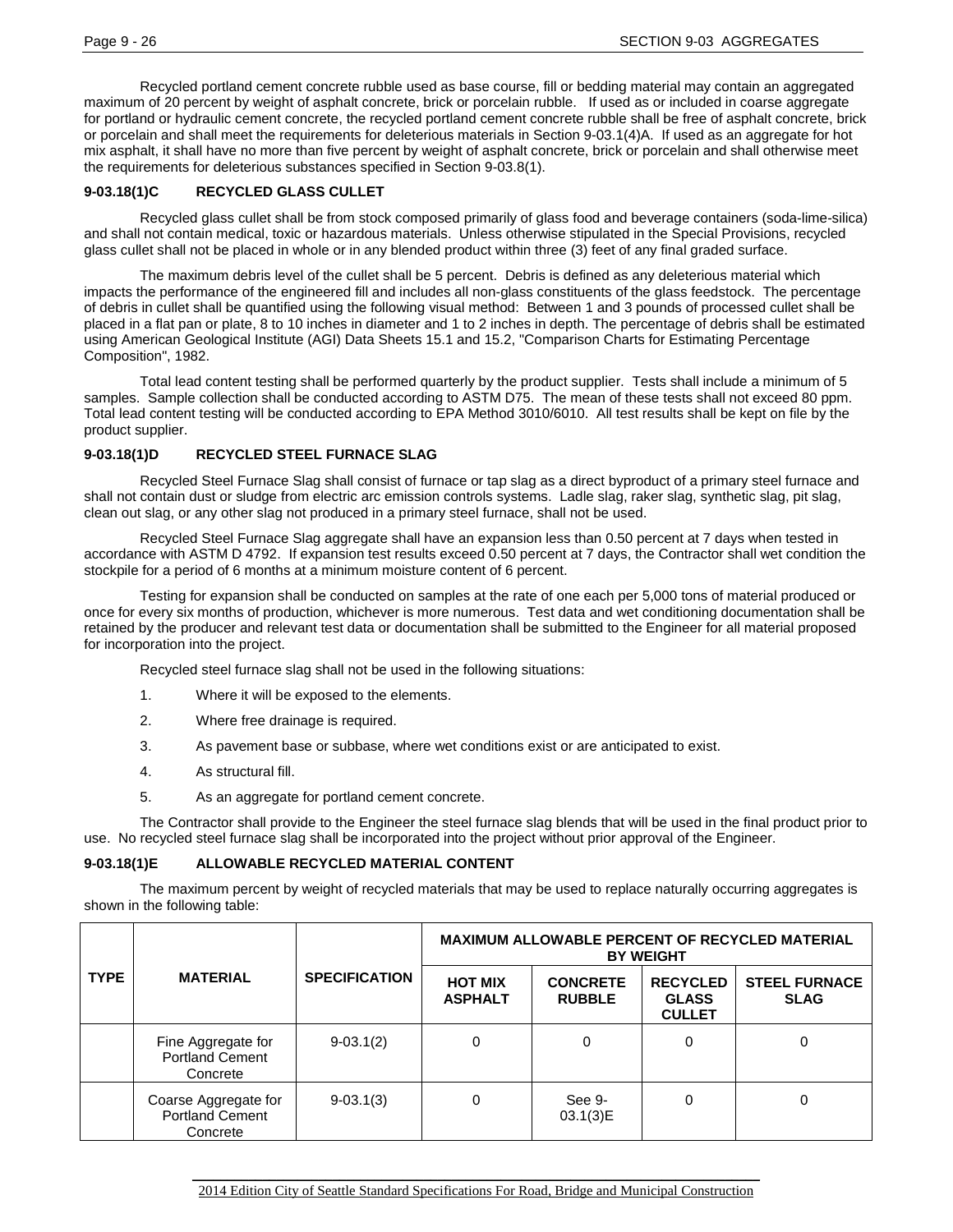|     | <b>Bituminous Surface</b><br><b>Treatment Aggregate</b> | $9 - 03.4$                    | 0           | 0           | $\mathbf 0$         | $\mathbf 0$ |
|-----|---------------------------------------------------------|-------------------------------|-------------|-------------|---------------------|-------------|
|     | Aggregate for Asphalt<br><b>Treated Base</b>            | $9 - 03.6$                    | See 5-04.2  | 50          | $\mathbf 0$         | $\mathbf 0$ |
|     | Aggregates for Hot Mix<br>Asphalt                       | $9 - 03.8$                    | See 5-04.2  | 50          | $\mathbf 0$         | 20          |
| 1.  | 3/4" Minus Crushed<br>Rock                              | $9-03.9(3)$                   | $\mathbf 0$ | 0           | 15                  | 20          |
| 1G. | 3/4" Minus Crushed<br>Gravel                            | 9-03.11                       | 20          | 100         | 15                  | 20          |
| 2.  | 1-1/4" Minus Crushed<br>Rock                            | $9-03.12(1)$ A                | $\pmb{0}$   | 0           | 15                  | 20          |
| 2G. | 1-1/4" Minus Crushed<br>Gravel                          | 9-03.11                       | 20          | 100         | 15                  | 20          |
| 3.  | Maintenance Rock                                        | $9-03.9(3)$<br>$9-03.9(4)$    | 20          | 100         | 15                  | 20          |
| 4.  | 1-1/2" Washed Gravel                                    | $9-03.12(6)$                  | 0           | 0           | $\mathbf 0$         | $\mathbf 0$ |
| 5.  | 1" Washed Gravel                                        | $9-03.12(6)$                  | 0           | 0           | $\pmb{0}$           | $\pmb{0}$   |
| 6.  | Washed Sand                                             | $9-03.12(6)$                  | 0           | 0           | $\pmb{0}$           | $\pmb{0}$   |
| 7.  | <b>Building Sand</b>                                    | $9-03.12(6)$                  | 0           | 0           | 0                   | $\mathbf 0$ |
| 9.  | 3/8" Washed Gravel                                      | $9-03.12(3)$                  | 0           | $\pmb{0}$   | $\mathbf 0$         | $\pmb{0}$   |
| 10. | Pit Run Sand                                            | $9-03.12(5)$                  | $\pmb{0}$   | $\pmb{0}$   | $\pmb{0}$           | $\pmb{0}$   |
| 11. | Sand Filler                                             | $9-03.9(5)$                   | 0           | 0           | $\pmb{0}$           | 0           |
| 13. | 2-1/2" Minus Crushed<br>Rock                            | $9-03.9(2)$                   | 20          | 100         | 15                  | 20          |
| 14. | 2-1/2" Crushed Rock                                     | $9-03.12(1)$ A                | 20          | 100         | 15                  | 20          |
| 15. | Pit Run Sandy Gravel                                    | $9-03.12(5)$                  | 20          | 100         | 100                 | 20          |
| 17. | <b>Bank Run Gravel</b>                                  | 9-03.12(2)B                   | 20          | 100         | 100                 | 20          |
| 21. | 1-1/2" Crushed Gravel                                   | 9-03.11                       | 0           | 0           | 15                  | 0           |
| 22. | 3/4" Crushed Gravel                                     | $9 - 03.11$<br>$9-03.12(3)$   | $\mathbf 0$ | $\mathbf 0$ | 100                 | $\mathbf 0$ |
| 23. | 1/2" Minus Crushed<br>Gravel                            | 9-03.11                       | 20          | 100         | 15                  | 20          |
| 24. | 1/2" Minus Crushed<br>Gravel                            | 9-03.11                       | $\pmb{0}$   | $\mathbf 0$ | $\mathsf{O}\xspace$ | $\mathbf 0$ |
| 26. | 3/4" Washed Sandy<br>Gravel                             | $9-03.12(4)$<br>$9-03.12(6)$  | $\mathsf 0$ | $\pmb{0}$   | 100                 | $\pmb{0}$   |
| 27. | Quarry Run Crushed<br>Rock                              | $9-03.12(7)$<br>$9-03.12(1)B$ | $\mathsf 0$ | $\pmb{0}$   | 100                 | 20          |
| 28. | 3/4" Washed Gravel                                      | $9-03.12(6)$                  | $\pmb{0}$   | $\pmb{0}$   | $\mathsf 0$         | $\pmb{0}$   |

None of the values presented in this table shall be construed to be overriding any provision restricting the use of recycled materials included elsewhere in these specifications.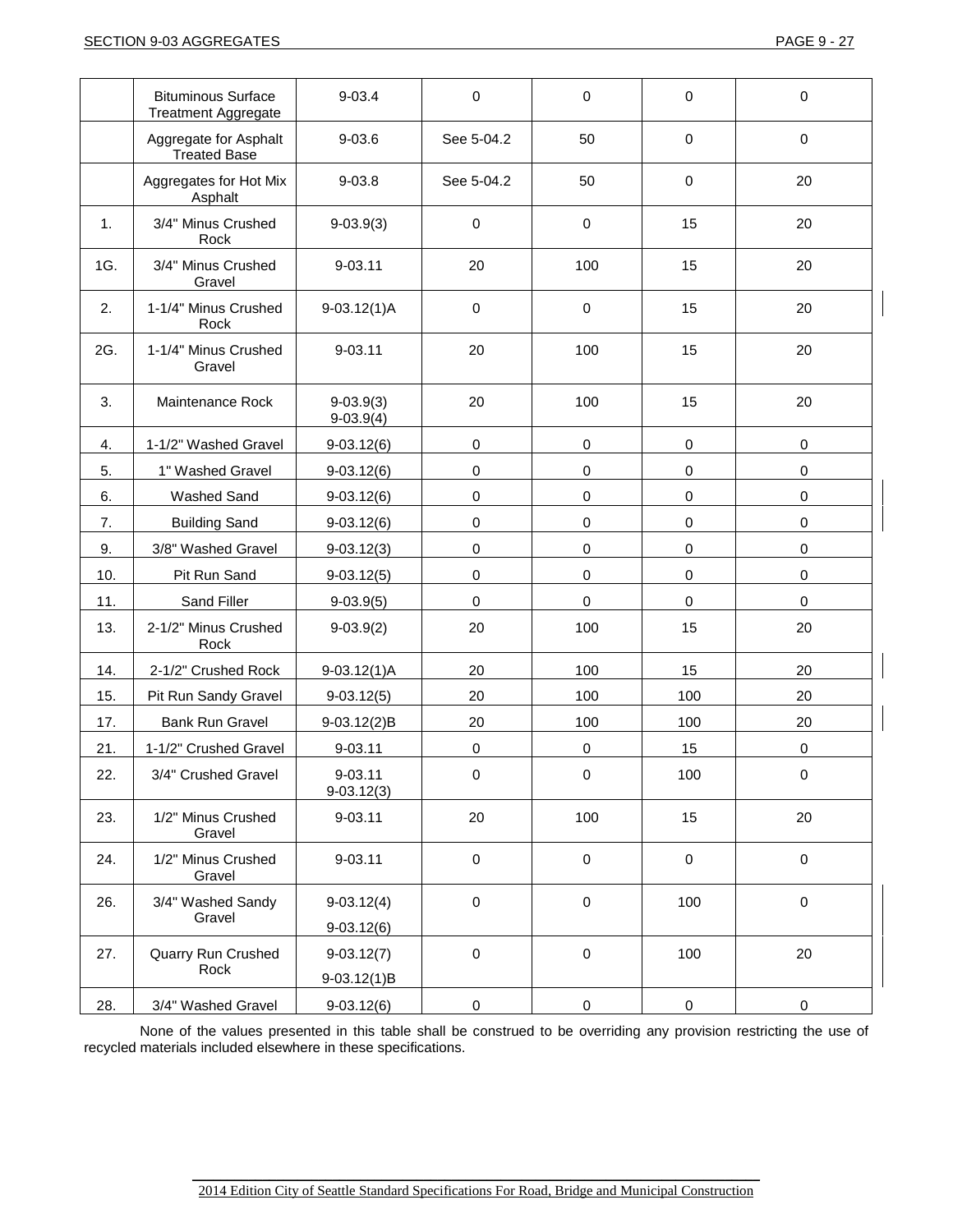## **SECTION 9-04 JOINT AND CRACK SEALING MATERIALS**

### **9-04.1 PREMOLDED JOINT FILLERS**

### **9-04.1(1) FILLER FOR CONTRACTION JOINTS IN CEMENT CONCRETE PAVEMENT**

Premolded joint filler for use in cement concrete transverse and longitudinal contraction joints shall consist of a suitable asphalt mastic encased in asphalt-saturated paper or asphalt-saturated felt. It shall be sufficiently rigid for easy installation in summer months and not too brittle for handling in cool weather. It shall meet the following test requirements:

When a strip 2 inches wide and 24 inches long is freely supported 2 inches from each end and maintained at a temperature of 70°F, it shall support a weight of 100 grams placed at the center of the strip without deflecting downward from a horizontal position more than 2 inches within a period of 5 minutes.

The thickness and width of joint filler shall be as shown in the Standard Plans unless the Contract specifies otherwise. Where no premolded joint filler thickness is indicated, the premolded filler thickness shall be 3/8 inch.

### **9-04.1(2) FILLER FOR THROUGH ( EXPANSION) JOINTS IN CEMENT CONCRETE PAVEMENT**

Premolded joint filler for through (expansion) and isolation joint applications shall conform to the specifications for "Preformed Expansion Joint Fillers for Concrete Paving and Structural Construction", AASHTO M 213, except the requirement for water absorption is not applicable, or ASTM D 7174 Specifications for "Preformed Closed-Cell Polyolefin Expansion Joint Fillers for Concrete Paving and Structural Construction." The thickness and width of premolded joint filler for through (expansion) joints shall be as indicated on the Standard Plans unless otherwise specified in the Contract. Where no premolded filler thickness is indicated, the thickness shall be 3/4 inch.

### **9-04.1(3) ELASTOMERIC EXPANSION JOINT SEALS**

Premolded elastomeric expansion joint seals shall conform to the requirements of AASHTO M 220 and shall be formed by an extrusion process with uniform dimensions and smooth exterior surfaces. The cross-section of the seal shall be shaped to allow adequate compressed width of the seal, as approved by the Engineer.

### **9-04.2 JOINT SEALANTS**

### **9-04.2(1) HOT POURED JOINT SEALANTS**

Hot poured joint sealants shall meet the requirements of AASHTO M 324 Type IV, except that the Cone Penetration at 25°C shall be 130 max. Hot poured joint sealants shall be sampled in accordance with ASTM D 5167 and tested in accordance with ASTM D 5329. The hot poured joint sealant shall have a minimum Cleveland Open Cup Flash Point of 205°C in accordance with AASHTO T 48.

#### **9-04.2(2) POURED RUBBER JOINT SEALER**

The physical properties of the joint sealer, when mixed in accordance with the manufacturer's recommendations, shall be as follows:

| -1. | Color: Gray or black. |  |
|-----|-----------------------|--|
|-----|-----------------------|--|

- 2. **<sup>1</sup>** Viscosity: Shall be pourable and self-leveling at 50°F.
- 3. <sup>1</sup>Application Life: Application Life:  $\blacksquare$  Not less than 3 hours at 72 $\mathrm{P}$  and 50 percent relative humidity.
- 4. Set to Touch:  $\blacksquare$  Not more than 24 hours at  $72^{\circ}$ F and 50% relative humidity.
- 5. Curing Time: Curing Time: Curing Time: Not more than 96 hours at 72<sup>o</sup>F and 50% relative humidity.
- 6. Non-Volatile Content: Not less than 92 percent.
- 7. Hardness Rating (Durometer "Shore A"): 5-35.
- 8. Resiliency: Not less than 80 percent.
- 9. Bond test methods shall be in accordance with WSDOT Test Method No. 412A.

**1** Viscosity and application life may be waived providing the Material is mixed and placed by a pump and mixer approved by the Engineer, or if the Contract requires fast cure.

Suitable primer, if required by the manufacturer, shall be furnished with each joint sealer. The primer shall be suitable for brush or spray application at 50°F or higher and shall cure sufficiently at 50°F to pour the joint within 24 hours. It shall be considered as an integral part of the sealer system. Any failure of the sealer in the test described herein, attributable to the primer, shall be grounds for rejection of the sealer.

Acceptance of joint sealing compound for use on a project shall be on the basis of Laboratory tests of samples representative of each batch of Material to be used on the job. A period of at least two weeks shall be allowed for completion of these tests. Each container of the compound shall be clearly identified as to manufacturer and batch number.

#### **9-04.2(3) POURED JOINT SEALER FOR WALKWAYS**

Poured joint sealer used to seal sawed joints in sidewalks, stairs, plazas, and other walkways shall be a polyurethane sealer conforming to Federal Specification TT-S-00227E Type I (self-leveling) Class A or Type II (non-sag) Class A.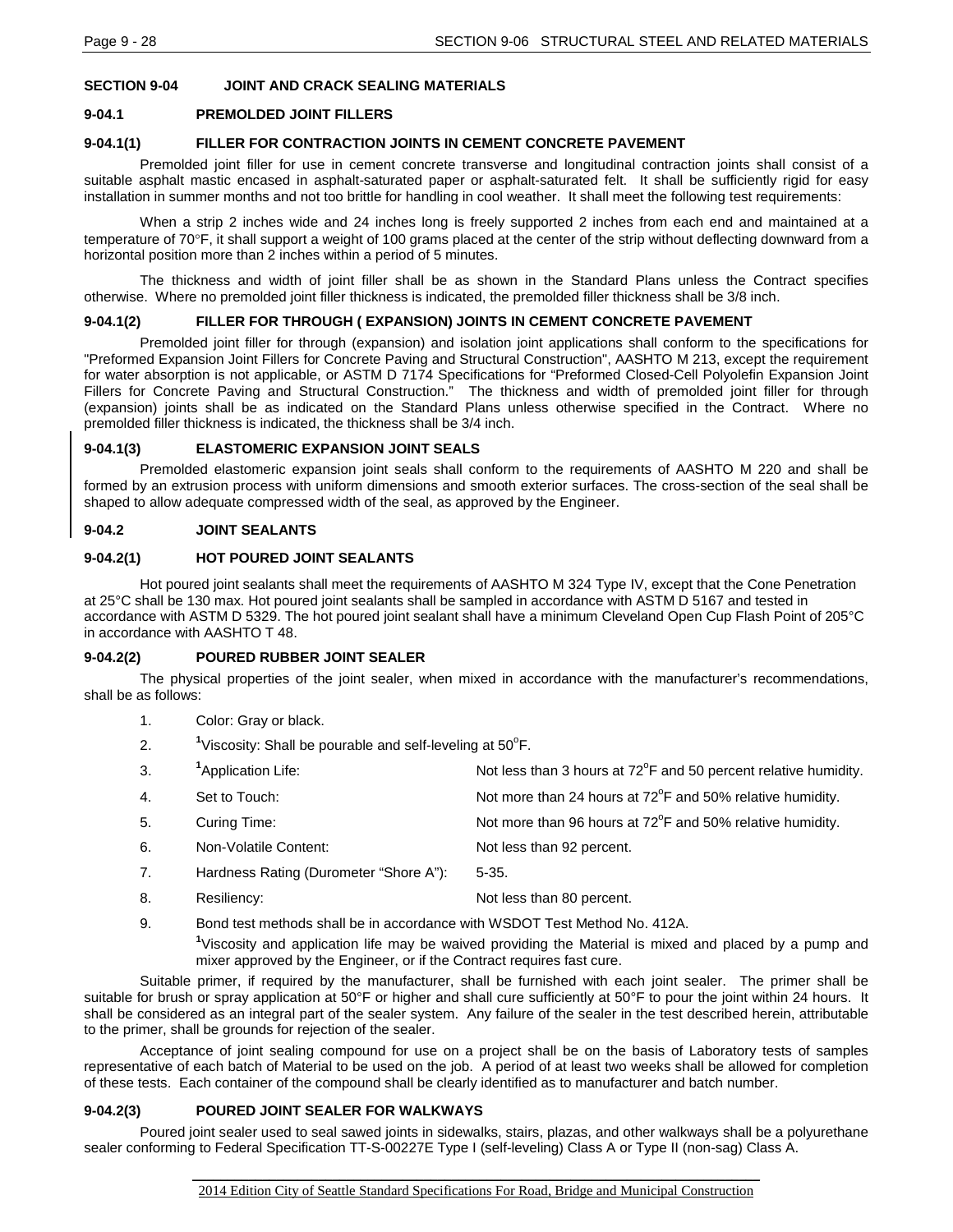## **9-04.3 MORTAR AND NON-SHRINK CEMENT SAND GROUT**

### **9-04.3(1) JOINT MORTAR**

Mortar for hand mortared joints shall conform to Section 9-20.4(3) and consist of one part portland cement, three parts fine sand, and sufficient water to allow proper workability.

Cement shall conform to the requirements of AASHTO M 85, Type I or Type II.

Sand shall conform to the requirements of AASHTO M 45.

Water shall conform to the requirements of Section 9-25.1.

The mortar mix shall be approved by the Engineer before use.

### **9-04.3(2) NON-SHRINK CEMENT SAND GROUT**

### **9-04.3(2)A GENERAL**

Prior to placing the grout, the contact surface shall be thoroughly cleaned, roughened and wetted with water. The grout shall be covered with burlap sacks after the initial concrete set , promptly wetted, and maintained continuously moist until the required strength is obtained.

### **9-04.3(2)B GROUT FOR ANCHOR BOLTS, BRIDGE BEARINGS, AND DRAINAGE STRUCTURE**

Non-shrink cement sand grout used for grouting anchor bolts and bridge bearings, curb section to pavement anchors, and for use in drainage Structures other than pipe connections, shall meet the requirements of section 9-20.3(2) grout type 2 for nonshrink applications.

### **9-04.3(2)C GROUT FOR PIPE CONNECTIONS AND POLES & PEDESTALS**

Non-shrink cement sand grout for pipe connections to maintenance hole, catch basins, inlets, and similar utility appurtenances; installing tees; grouting under poles and pedestals; and similar uses shall meet the following requirements:

- 1. 1-part, by weight, Type III (H.E.S.) cement;
- 2. 2-parts, by weight, clean fine aggregate Class 1 or Class 2 (see Section 9-03.1(2)); and
- 3. Sufficient water complying with Section 9-25.1 to obtain a stiff consistency. The use of calcium chloride will not be allowed.

Unpolished aluminum powder shall be added to the dry cement in the proportion of one heaping teaspoonful per sack of cement no more than 30 minutes before the grout mixture reaches its final in-place position. The required compressive strength shall be a minimum 4,000 psi @ 7 Days.

### **9-04.3(2)D GROUT TYPE 1 FOR POST-TENSIONING APPLICATIONS**

Grout type 1 for post-tensioning applications shall meet the requirements of Section 9-20.3(1).

### **9-04.4 RUBBER GASKETS**

### **9-04.4(1) RUBBER GASKETS FOR CONCRETE PIPES AND PRECAST MAINTENANCE HOLES**

Rubber gaskets for use in joints of concrete Culvert or storm Sewer pipe and precast maintenance hole sections shall conform to the applicable requirements of ASTM C 443.

### **9-04.4(2) RESERVED**

### **9-04.4(2)A SEALS FOR VITRIFIED CLAY PIPE (COMPRESSION)**

Compression seals for vitrified clay pipe shall conform to the requirements of ASTM C 425. Each load of pipe delivered to the job site shall be accompanied by a certificate of compliance stating that the compression seals conform to the applicable provisions ASTM C 425 and showing test results of the lot from which the load of pipe was chosen.

Prior to shipment of pipe, the manufacturer shall submit shop drawings illustrating the proposed joint sealing system and results of testing required by ASTM C 425. The Engineer may require that testing be performed in his presence prior to acceptance of any joint sealing system. Pipe shall not be shipped without receiving the Engineer's approval of the jointing system.<br>**9-04.4(2)B** 

## **SEALS FOR VITRIFIED CLAY PIPE (FLEXIBLE COUPLINGS)**

Flexible couplings shall meet the requirements of ASTM C 1173, Type B, including the requirements of Figure 2 and Table 3. Prior to use, a catalogue cut and manufacturer's certification stating that the flexible coupling conform to the requirements of this specification shall be submitted to the Engineer. This submittal shall be made separately for every size and configuration of coupling to be used.

### **9-04.4(3) RUBBER GASKETS FOR ALUMINUM OR STEEL CULVERT OR STORM SEWER PIPE**

Gaskets for use with metal Culvert or storm Sewer pipe shall be continuous closed cell, synthetic expanded rubber gaskets conforming to the requirements of ASTM D 1056, Grade 2B3.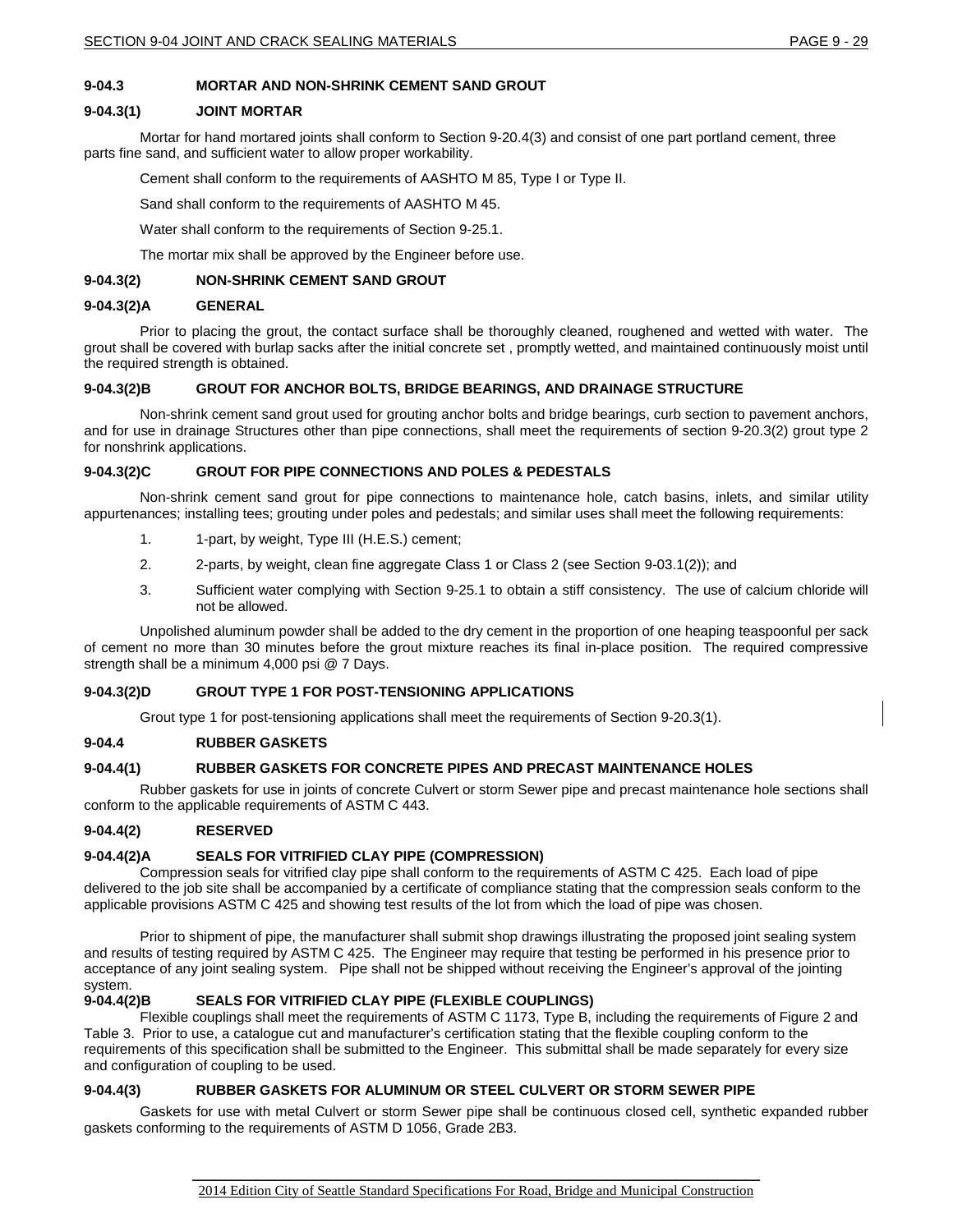### **9-04.4(4) RUBBER GASKETS FOR ALUMINUM OR STEEL DRAIN PIPE**

Gaskets for metal drain pipe shall be self-adhering, butyl-based scrim-supported type. When specified, the gaskets shall be as described in the Standard .

### **9-04.4(5) PROTECTION AND STORAGE**

Rubber gasket Material shall be stored in a clean, cool place, protected from contaminants. They shall be protected from direct sunlight at all times except during actual installation. Pipes with gaskets affixed shall be installed in the line within 28 Days of date of delivery from the manufacturer. Rubber gaskets found on-site more than 28 Days after delivery from the manufacturer will be rejected. The Contractor shall submit an invoice from the manufacturer stating date of delivery.

### **9-04.5 FLEXIBLE PLASTIC GASKETS**

The gasket Material shall be produced from blends of refined hydrocarbon resins and plasticizing materials reinforced with inert mineral filler and shall contain no solvents. It shall not depend on oxidizing, evaporating, or chemical action for adhesive or cohesive strength. It shall be supplied in extruded rope-form of such cross-section and size as to adequately fill spaces between the precast sections.

The gasket Material shall be protected by a suitable removable two piece wrapper so designed as to permit removing one half, longitudinally, without disturbing the other. Its composition and properties shall conform to those set forth as follows:

| <b>PROPERTY</b>                     | <b>TEST METHOD</b> | <b>MINIMUM</b> | <b>MAXIMUM</b> |
|-------------------------------------|--------------------|----------------|----------------|
| Bitumen (Petroleum plastic content) | ASTM D4            | 50             | 70             |
| <b>Ash-inert Mineral Matter</b>     | AASHTO T11         | 30             | 50             |
| Penetration                         | ASTM D 217         |                |                |
| 32°F (300gm) 60 sec                 |                    | 75             |                |
| 77°F (150gm) 5 sec                  |                    | 50             | 120            |
| 115°F (150gm) 5 sec                 |                    |                | 150            |
| Softening Point                     | ASTM D 36          | $320^\circ F$  |                |
| Specific Gravity at 77°F            | ASTM D 71          | 1.20           | 1.35           |
| Weight per gallon, lb.              |                    | 10.0           | 11.3           |
| Ductility at 77°F (cm)              | ASTM D 113         | 5.0            |                |
| Flash Point COC, °F                 | ASTM D 93          | 600            | ---            |
| Fire Point COC, °F                  | ASTM D 92          | 625            |                |
| <b>Volatile Matter</b>              | ASTM D 6           |                | 2.0            |

### **9-04.6 EXPANDED POLYSTYRENE**

Expanded polystyrene shall be of a cellular molded type with a density of  $1.5 \pm 0.25$  pounds per cubic foot.

#### **9-04.7 EXPANDED RUBBER**

Closed cell expanded rubber joint filler shall conform to ASTM D 1056, Grade No. 2B3.

#### **9-04.8 RESERVED**

#### **9-04.9 SOLVENT CEMENTS**

Solvent Cements for PVC underdrain pipe shall conform to the requirements of ASTM D 2564.

#### **9-04.10 CRACK SEALING - RUBBERIZED ASPHALT**

Rubberized asphalt for crack sealing asphalt concrete pavement shall conform to AASHTO M 173 (ASTM D 1190) and have a COC flash point (AASHTO T 48) of 400°F minimum. AASHTO M 173 (ASTM D 1190) is modified to delete the Bond Test requirement. AASHTO T 48 is modified to require careful agitation of the rubberized asphalt sample during testing to prevent local overheating.

### **SECTION 9-05 STORM DRAIN AND SANITARY SEWER STRUCTURES, CULVERTS, AND CONDUITS**

#### **9-05.0 ACCEPTANCE BY MANUFACTURER'S CERTIFICATION**

Certain drainage Materials may be accepted by the Engineer based on a Manufacturer's Certificate of Compliance meeting the requirements of Section 1-06.3. These Materials are as follows:

- Metal drain and underdrain pipe,
- PVC drain pipe and underdrain pipe,
- Polypropylene pipe
- Corrugated Polyethylene pipe
- Metal Culvert, Storm Drain pipe and pipe arch less than 30 inches in diameter,
- Metal Culvert end sections,
- Corrugated metal structural plate pipe, pipe arch, and under passes,
- Ductile iron pipe, Vitrified clay pipe compression seals, and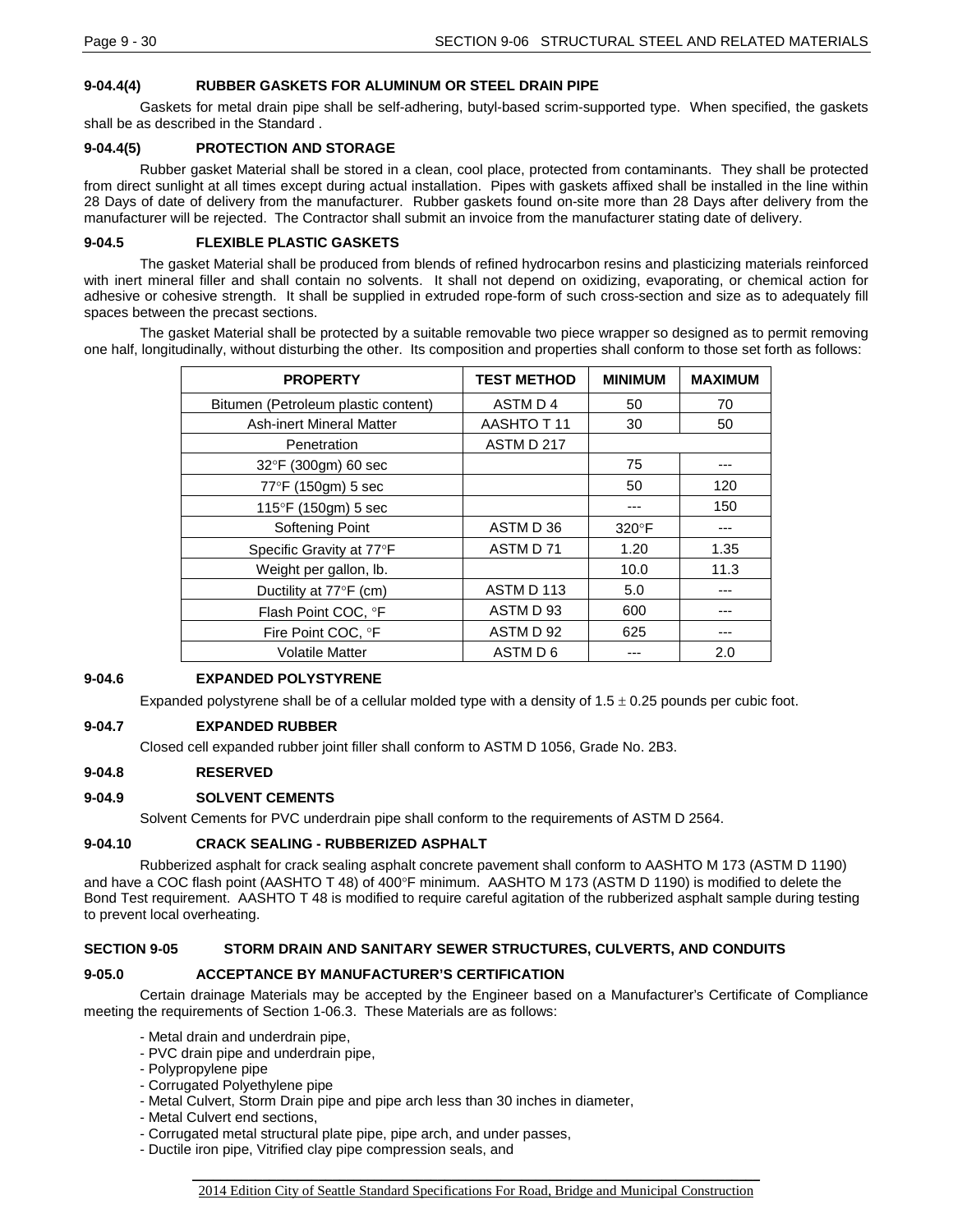- Vitrified clay pipe flexible couplings

### **9-05.1 CONCRETE PIPE**

### **9-05.1(1) GENERAL**

Concrete pipe shall be manufactured by plants certified by the National Precast Concrete Association (NPCA). Concrete pipe shall meet the requirements of ASTM C 14 Class 3 for pipe less than 12 inches in diameter; ASTM C 76 Class IV for 12 and 15 inch diameter pipe; and ASTM C 76 Class III wall B for pipe 18 inches in diameter and larger. Exceptions may be specified in the Contract.

Pipe ends of reinforced concrete pipe shall be bell and spigot, modified bell and spigot, or tongue and groove unless otherwise specified in the Contract.

The identification of the minor axis of elliptical reinforcement shall be in accordance to Section 7-02.3(1)B4.

### **9-05.1(2) BASIS FOR ACCEPTANCE OF CONCRETE PIPE**

### **9-05.1(2)A GENERAL**

The basis for acceptance of non-reinforced concrete pipe shall be based on load bearing tests, material tests including absorption tests per ASTM C 497, inspection of the product at all stages of fabrication, and a Manufacturer's Certificate of Compliance indicating acceptable results of three edge bearing tests performed at the Supplier within the 90-Day period immediately preceding shipment of the pipe to the Project Site. Acceptance of the concrete pipe based on criteria other than these Specifications shall require a submittal to the Engineer for approval at least 10 Working Days in advance of delivery, specifying the "other criteria" in detail and how it is equivalent or better than the Specifications; a Manufacturer's Certificate of Compliance stating the pipe shall perform as specified in these Specifications; allow for the Engineer to visit the Supplier and observe the "other criteria", and shall allow the Engineer to have a minimum three (3) pipe samples provided to a location specified by the Engineer for the Engineer to conduct tests.

The basis for acceptance of reinforced concrete pipe 60 inches in diameter and smaller shall be determined by the results of the **three edge bearing test** per ASTM C 76 for the load to produce a 0.01 inch crack. Testing to the ultimate load will ordinarily not be required, except as necessary to obtain samples for making the absorption test. In lieu of broken pieces of pipe obtained as before mentioned, 4 inch diameter cores from pipe sections selected by the Engineer, shall be furnished to the Engineer for performing the absorption test. Sections of pipe which have been tested to the 0.01 inch crack limit will ordinarily not be further load tested; and such sections, if found without defect, meeting or exceeding the required Specifications will be accepted for use on the project.

### **Permeability test** shall be conducted as follows:

The pipe selected by the Engineer for testing shall be placed plumb with either end down on a soft rubber impermeable pad and filled with water. The pipe shall be kept full of water for a period of 20 minutes. At the end of 20 minutes, the outer surface of the pipe will be examined for leaks.

A leak is herein defined as a moist spot as determined by the Engineer.

The Engineer may test up to 2 percent of all sections in a size and class of pipe; however, no less than 5 pipe sections of any pipe size and class will be tested.

Concrete pipe larger than 27 inch and no larger than 60 inch in diameter will be inspected by the Engineer during its manufacture and if found acceptable, the Engineer will issue a "Certification of Inspection". Pipe delivered for the Work shall be delivered with this "Certificate of Inspection". The Contractor shall notify the Engineer a minimum 15 Working Days prior to delivery to arrange for this inspection by the Engineer.

Acceptance of reinforced concrete pipe larger than 60 inch diameter will be based on inspection of the size and placement of the reinforcing steel, the absorption test and, at the option of the Engineer, on compressive strength tests of 4 inch diameter cores cut from the pipe, or on compressive strength of representative test cylinders cast with and cured with the pipe.

The Contractor shall provide a Manufacturer's Certificate of Compliance stating that the gaskets for all concrete pipe meet the requirements of ASTM C 443, and that the pipe age at shipment meets the requirements of Section 9-05.1(3). The Contractor shall also submit actual shop drawings detailing pipe reinforcement and joint design.

### **9-05.1(2)B PIPE ACCEPTANCE REPORT (PAR)**

Concrete pipe with diameters of 27 inch and smaller shall be accompanied with a Pipe Acceptance Report when delivered to the Project Site. A PAR can be prepared either by WSDOT or by the SPU Materials Laboratory for a specific size and class of concrete pipe. Pipe delivered for incorporation into the Work shall meet all Contract requirements. Approval of the pipe upon delivery by the SPU Materials Laboratory does not constitute acceptance of the pipe at any time.

### **9-05.1(3) AGE AT SHIPMENT**

Concrete pipe may be shipped when it complies with all specified test requirements. Unless it is tested and accepted at an earlier age, it shall not be considered acceptable and ready for delivery to the Work sooner than 28 Days after manufacture when made with Type II Portland cement, nor sooner than 7 Days after manufacture when made with Type III Portland cement.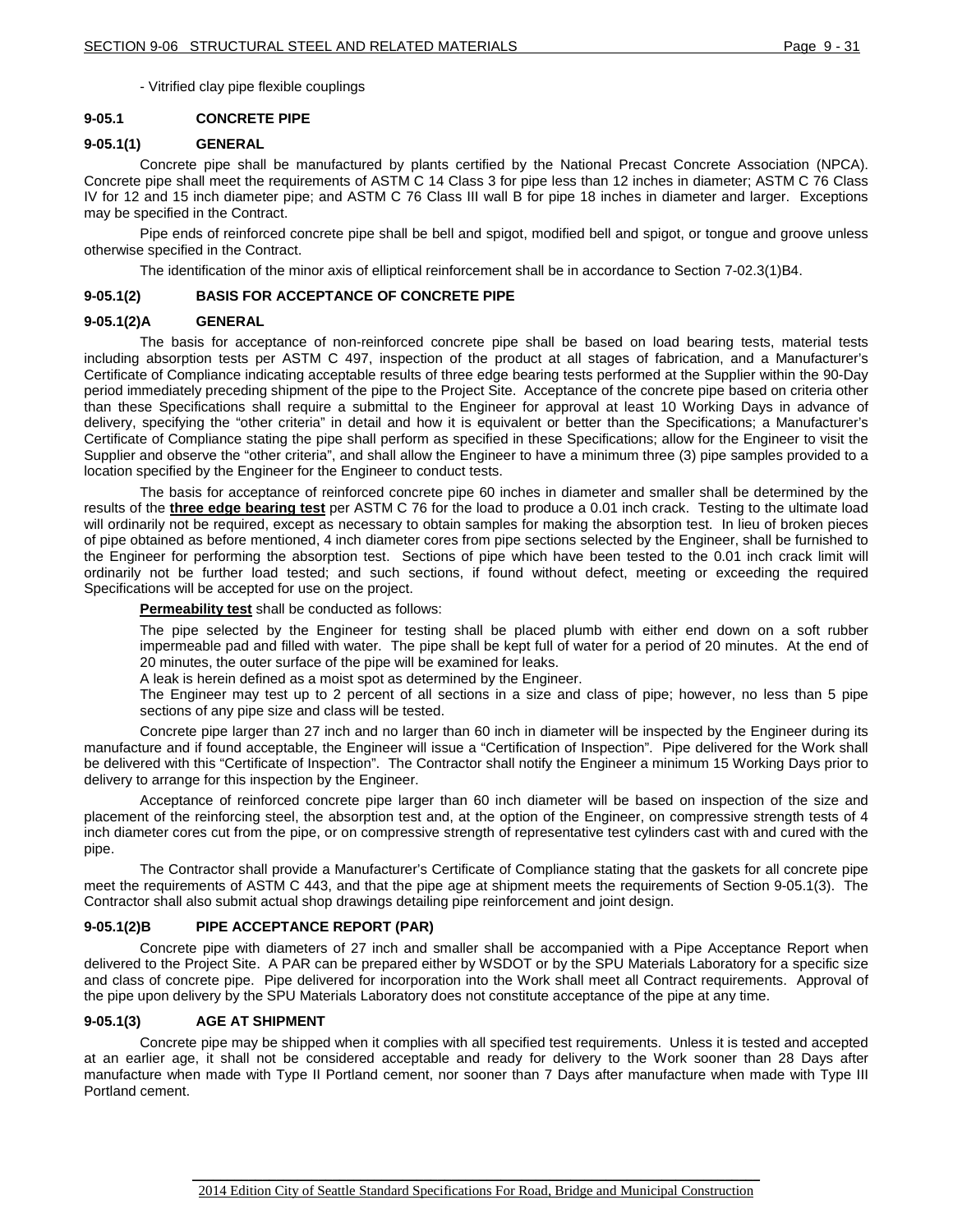## **9-05.1(4) RESERVED**

### **9-05.1(5) BEVELED CONCRETE END SECTIONS**

Beveled concrete end sections shall be plain concrete conforming to AASHTO M 86 or reinforced concrete conforming to the applicable sections of AASHTO M 170 with the design requirements as listed in Table 2, Wall B, Circular Reinforcement in circular pipe, and WSDOT Standard Plan no. B-70.20.

## **9-05.1(6) CONCRETE PIPE JOINTS AND TESTING**

#### **9-05.1(6)A GENERAL**

All concrete pipe shall be joined with rubber gaskets. The joints and gasket material shall meet the requirements of ASTM C 443. Gasket Material shall be protected as specified in Section 9-04.4(5).

Both bell and spigot shall be reinforced in all pipe 30 inch or larger in diameter.

### **9-05.1(6)B TESTING CONCRETE PIPE JOINTS**

### **9-05.1(6)B1 GENERAL**

When a particular type of pipe joint design, joint Material, and/or joining method has not previously been tested and approved by the Engineer, the following tests shall be made on one test length of the assembled concrete pipe, or test length assembly as defined in Section 9-05.1(6)B2, to qualify the design, joint Material, and/or joining method for acceptance. As determined by the Engineer, additional testing may be required if subsequent field testing of installed pipe indicates difficulty in verifying acceptable joined pipe performance. The tests shall be conducted at the Supplier and the Contractor shall make available space and facilities to accommodate the testing in an efficient and workmanlike manner.

## **9-05.1(6)B2 HYDROSTATIC PRESSURE ON PIPES IN STRAIGHT ALIGNMENT**

Hydrostatic pressure tests on pipes in straight alignment shall be made in accordance with the procedure outlined in paragraph 8(a) of AASHTO M 198, except that they shall be performed on a test length assembly consisting of not less than three nor more than five pipe sections selected from stock by the Engineer and assembled in accordance with Contract requirements. The end sections shall be bulkheaded and restrained to prevent leakage.

### **9-05.1(6)B3 HYDROSTATIC PRESSURE TESTS ON PIPES IN MAXIMUM DEFLECTED POSITION**

Upon completion and acceptance by the Engineer of testing in accordance with Section 9-05.1(6)B2, the test length assembly shall be deflected until at least two of the pipe joints are deflected to the maximum as indicated in the manufacturer's installation instruction. When thus deflected, the test length assembly shall be braced and the end sections shall be bulkheaded and restrained to prevent leakage. The test length assembly shall then be pressurized to an internal hydrostatic pressure of 5 psig minimum, and no leakage at any joint for a 15 minute test duration will indicate acceptance by the Engineer.

### **9-05.1(6)B4 HYDROSTATIC PRESSURE TEST ON 15 INCH DIAMETER AND LARGER PIPE UNDER DIFFERENTIAL LOAD**

For concrete pipe 15 inch or larger, upon completion and acceptance of testing in accordance with Section 9-05.1(6)B3, the test length assembly shall be suitably supported so that one of the pipes of the test assembly is suspended freely between adjacent pipes, be supported only by the joint connections. The suspended pipe shall then be loaded at its midpoint with an additional "point load" in accordance with the following schedule:

| <b>PIPE DIAMETER</b> | <b>LOAD</b> |
|----------------------|-------------|
| 15 inches            | 7,400 lbs.  |
| 18 inches            | 8,800 lbs.  |
| 21 inches            | 10,000 lbs. |
| 24 inches and larger | 11,000 lbs. |

"Point load" shall be interpreted as not more than two (2) linear feet spread over not more than one (1) linear foot beyond the midpoint of the pipe section supported.

While under this load, the test length assembly shall be braced and the end sections shall be bulkheaded and restrained to prevent leakage. The stressed joints, or joints at each end of the supported test section, shall show no leakage when subjected to an internal hydrostatic pressure of 5 psi for a 15 minute time duration. At the option of the Supplier or Contractor, 1/2 of the specified load may be applied on the bell end of the suspended pipe in lieu of the full load at the midpoint of the suspended pipe if the total half-load is applied over not more than an 18 inch length measured from the end of the pipe.

### **9-05.1(7) PERFORATED CONCRETE SUBSURFACE DRAIN PIPE**

Perforated concrete subsurface drain pipe shall meet the requirements of AASHTO M 175, Type I, except that the perforations shall be approximately 1/2 inch in diameter. Strength requirements shall be as shown in Table I of AASHTO M 86.

### **9-05.2 DUCTILE IRON PIPE**

Ductile iron pipe shall conform to ANSI A21.51 or AWWA C151 and shall be cement mortar lined, push-on joint, or mechanical joint. The ductile iron pipe shall be Class 50 unless indicated otherwise in the Contract.

Joints for ductile iron pipe shall be rubber gasketed conforming to the requirements of ANSI A21.11 or AWWA C111.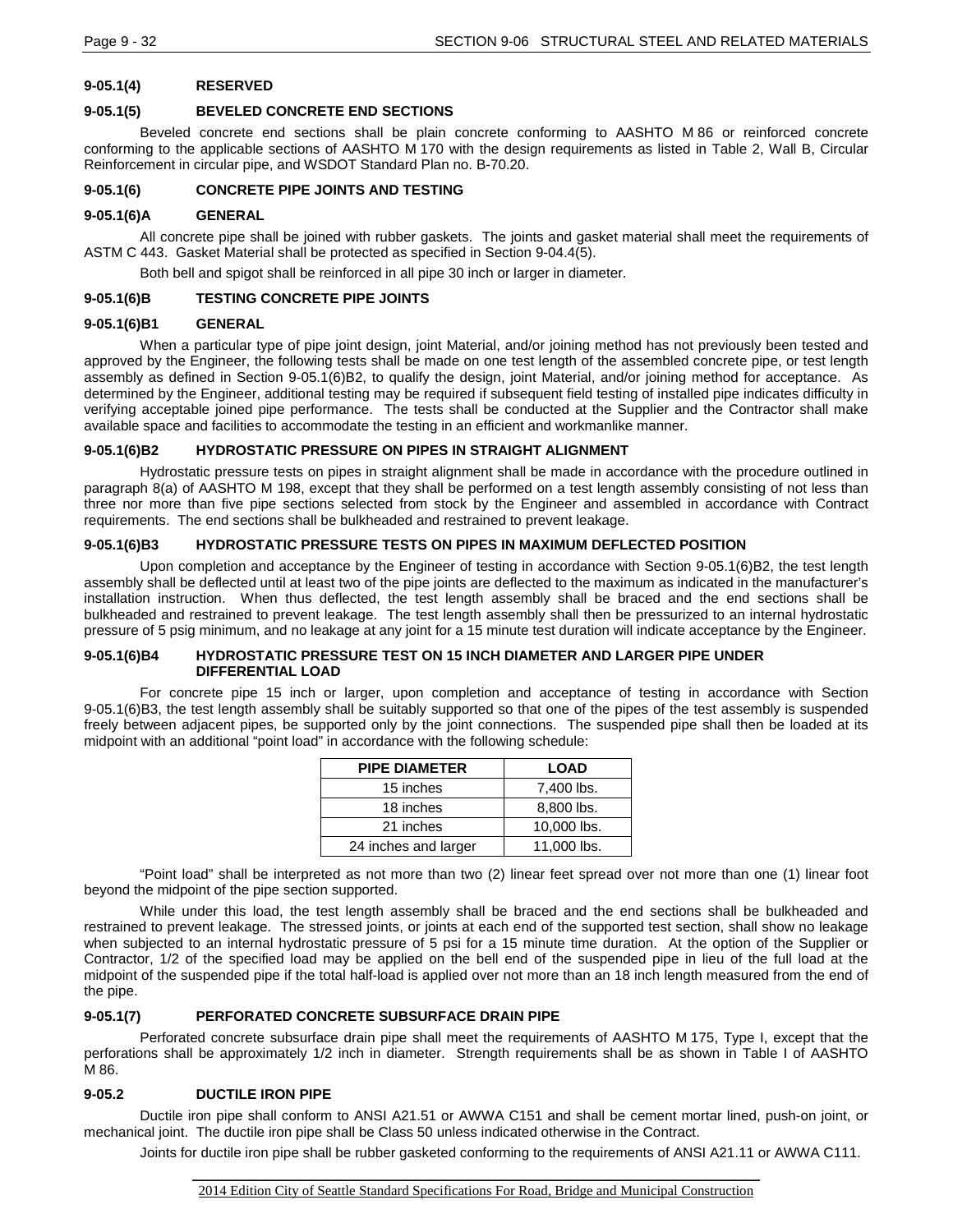Cast iron fittings may be used with ductile iron pipe with Engineer's approval, and require the Contractor to submit a minimum of 10 Working Days in advance, the proposed fittings including a Manufacturer's Certificate of Compliance stating the fitting meets or exceeds the performance of the Material specified.

Saddles fastened to pipe with external bands will not be acceptable on any new ductile iron pipe installation (see Section 7-17.3(2)C3 item 3.). All fittings shall be the same material as the pipe being connected.

### **9-05.3 POLYVINYL CHLORIDE (PVC) PIPE**

PVC pipe shall conform to the requirements of ASTM D 3034 for diameter sizes 4-inch through 15-inch, and of ASTM F 679 for diameter sizes 18-inch through 48-inch. The minimum pipe stiffness shall be 46 lb/in/in.

Joints for PVC pipe shall conform to ASTM D 3212 using an elastomeric gasket conforming to ASTM F 477.

Fittings for PVC pipe shall conform to ASTM D 3034, ASTM F 679, or ASTM F 1336. All fittings shall be the same material as the pipe being connected except that fittings using other materials or constructed with more than one material may be used subject to the approval of the Engineer. The Contractor shall submit at least 10 Working Days in advance, the proposed alternate material(s) and shall include a Manufacturer's Certificate of Compliance stating the alternate material meets or exceeds the handling and load stress performance of that specified.

#### **9-05.3(1) SLOTTED PVC SUBSURFACE DRAIN PIPE**

Perforated polyvinyl chloride sub-surface drain (SSD) pipe and fittings shall be ASTM D1785 Schedule 40 with rubber gasket joints. Pipe shall have slotted perforations 0.064 inches wide by 1.00 inch long and spaced 0.3 inch apart on center. The slotted perforations on the pipe shall be oriented as indicated in the Contract. Pipe size shall not exceed 8 inch diameter unless indicated otherwise in the Contract.

### **9-05.4 VITRIFIED CLAY PIPE (VCP)**

Vitrified clay pipe shall conform to ASTM C 700, and all joints shall be factory manufactured in conformance with Section 9-04.4(2)A Vitrified clay pipe shall be installed as specified in Section 7-17.

Vitrified Clay Pipe shall be load tested in accordance with ASTM C301 for 3 edge bearing. Vitrified Clay Pipe shall withstand the minimum following loads:

| MINIMUM IESI LUADS        |                 |                           |                        |  |
|---------------------------|-----------------|---------------------------|------------------------|--|
| <b>EXTRA STRENGTH</b>     |                 | <b>HIGH STRENGTH</b>      |                        |  |
| <b>NOMINAL SIZE (IN.)</b> | LOAD (LBS./FT.) | <b>NOMINAL SIZE (IN.)</b> | <b>LOAD (LBS./FT.)</b> |  |
| 4                         | 2000            | 4                         | 2200                   |  |
| 6                         | 2000            | 6                         | 2200                   |  |
| 8                         | 2200            | 8                         | 2400                   |  |
| 10                        | 2400            | 10                        | 2600                   |  |
| 12                        | 2600            | 12                        | 2900                   |  |
| 15                        | 3100            | 15                        | 3400                   |  |
| 18                        | 3600            | 18                        | 4000                   |  |
| 21                        | 4200            | 21                        | 4600                   |  |
| 24                        | 4800            | 24                        | 5300                   |  |
| 27                        | 5200            | 27                        | 5700                   |  |
| 30                        | 5500            | 30                        | 6100                   |  |
| 33                        | 5800            | 33                        | 6400                   |  |
| 36                        | 6300            | 36                        | 6900                   |  |
| 39                        | 6600            | 39                        | 7300                   |  |
| 42                        | 7000            | 42                        | 7700                   |  |

### **MINIMUM TEST LOADS**

## **9-05.4(1) PIPE ACCEPTANCE REPORT (PAR)**

Vitrified clay pipe shall be inspected by the SPU Materials Laboratory at the point of delivery. When delivered, vitrified clay pipe shall be accompanied by all specified certifications and test results. No vitrified clay pipe shall be incorporated into the Work that has not been inspected and approved by the SPU Materials Laboratory. A pipe acceptance report will be completed by SPU Materials Laboratory personnel upon inspection of the pipe. Approval of pipe upon delivery by the SPU Materials Laboratory does not constitute acceptance of the pipe at any time.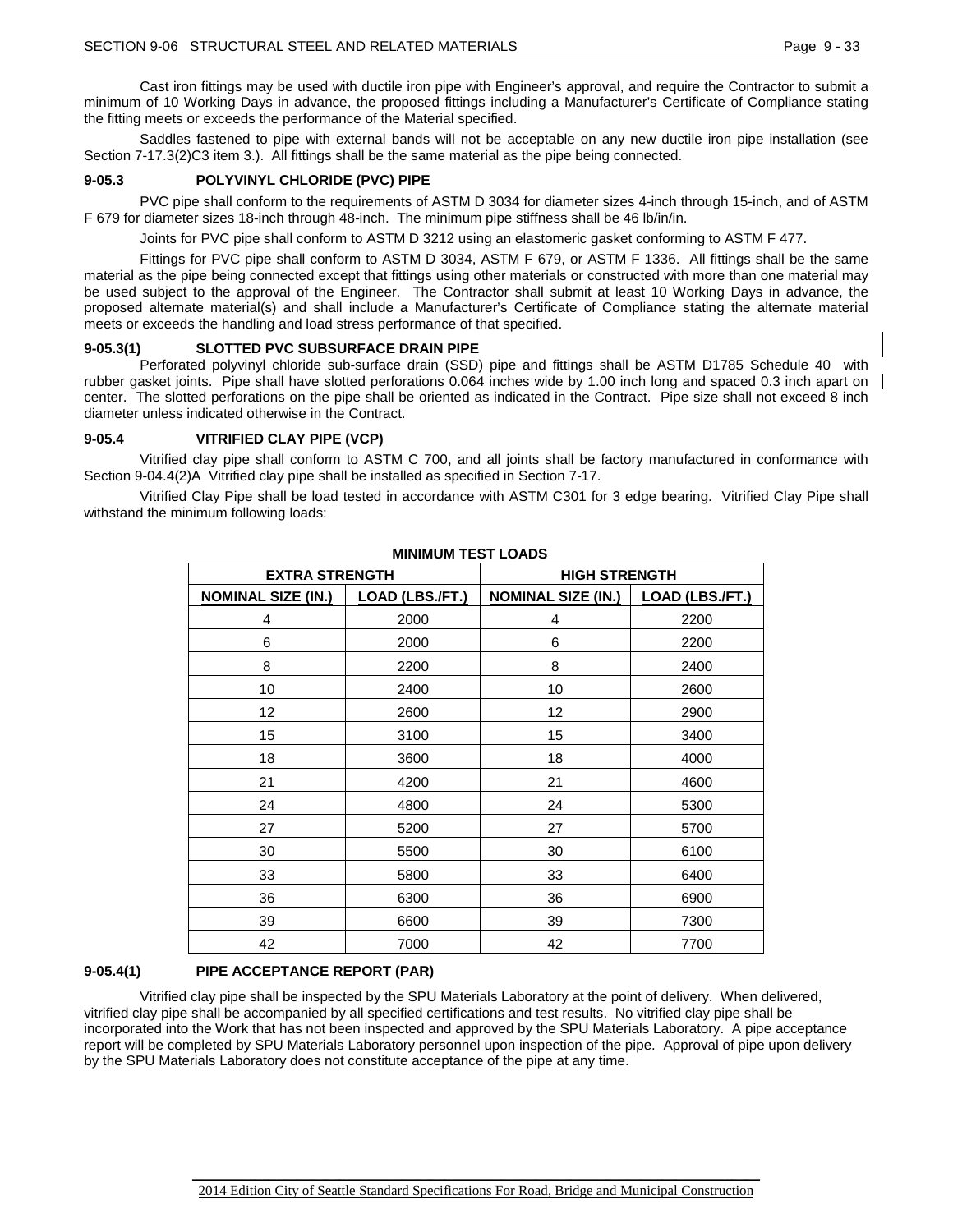## **9-05.5 POLYETHYLENE PIPE**

### **9-05.5(1) CORRUGATED POLYETHYLENE DRAINAGE TUBING PIPE**

## **9-05.5(1)A CORRUGATED POLYETHYLENE DRAINAGE TUBING DRAIN PIPE**

Corrugated polyethylene drainage tubing drain pipe shall meet the requirements of AASHTO M 252. The maximum size pipe allowed shall not be larger than 10 inch diameter.

### **9-05.5(1)B PERFORATED CORRUGATED POLYETHYLENE DRAINAGE TUBING SUBSURFACE DRAIN PIPE**

Perforated corrugated polyethylene drainage tubing subsurface drain pipe shall meet the requirements of AASHTO M 252 Type 5. The maximum size pipe shall be 10 inch in diameter.

### **9-05.5(2) CORRUGATED POLYETHYLENE DRAIN PIPE**

### **9-05.5(2)A GENERAL**

Corrugated polyethylene drain pipe shall be high density polyethylene (HDPE) meeting the requirements of AASHTO M 294, Type S. The size of pipe allowed shall range from a minimum 12 inch diameter through a maximum 48 inch diameter. All HDPE pipe delivered and used shall be certified through the Plastic Pipe Institute (PPI) Third Party Certification program and shall bear the Third Party Administered PPI seal.

### **9-05.5(2)B COUPLING BANDS**

Joints for corrugated polyethylene drain pipe shall be made with a bell/bell or bell and spigot coupling using elastomeric gaskets conforming to ASTM F 477. Joints for Storm Drain pipe shall be made with a bell/bell or bell and spigot coupling and shall conform to ASTM D 3212 using elastomeric gaskets conforming to ASTM F 477. All gaskets shall be factory installed on the pipe in accordance with the Material Person's recommendations.

### **9-05.5(3) RESERVED**

### **9-05.5(4) PERFORATED CORRUGATED POLYETHYLENE SUBSURFACE DRAIN PIPE**

### **9-05.5(4)A GENERAL**

Perforated corrugated polyethylene subsurface drain pipe shall be high density polyethylene (HDPE) meeting the requirements of AASHTO M 294, Type S. The size of pipe allowed shall range from a minimum 12 inch in diameter through a maximum of 48 inch diameter. Perforations shall be in accordance with AASHTO M 294. All HDPE pipe delivered and used shall be certified through the Plastic Pipe Institute (PPI) Third Party Certification program and shall bear the Third Party Administered PPI seal.

## **9-05.5(4)B COUPLING BANDS**

Joints for perforated corrugated polyethylene subsurface drain pipe shall be made with a bell/bell or bell and spigot coupling using elastomeric gaskets conforming to ASTM F 477. All gaskets shall be factory installed on the coupling or on the pipe by the Material Person.

### **9-05.5(5) POLYETHYLENE END SECTIONS**

High density polyethylene (HDPE) end sections shall be manufactured out of polyethylene resin complying with ASTM D 3350.

#### **9-05.6 ALUMINUM PIPE**

#### **9-05.6(1) GENERAL**

See Section 7-16.2 for restrictions on the use of corrugated metal pipe.

Corrugated aluminum drain pipe, aluminum culvert pipe, and aluminum pipe without perforations shall conform to the applicable requirements of AASHTO M 196.

The protective coating for aluminum pipe shall be Treatment 5 as specified in Section 7-02.3(1)C3a, and the pipe shall be constructed of helically corrugated lock seam aluminum pipe. An exception is allowed when gasketed helically corrugated lock seam aluminum pipe is specified in the Contract and Treatment 5 is not required.

Aluminum surfaces that are to be in contact with any Portland cement product (controlled density fill (CDF), concrete, grout, mortar, etc.) shall be protected by first cleaning the aluminum surface in contact with Portland cement product with solvent and then painting this surface with two coats of paint extending a minimum two feet beyond the area of contact with the Portland cement product. The paint shall conform to Federal Specification TT-P-645 (Primer, Paint, Zinc Chromate, Alkyd Vehicle).

## **9-05.6(1)A BASIS FOR ACCEPTANCE FOR ALUMINUM PIPE**

The basis for acceptance of aluminum pipe will be the same as specified in Section 9-05.0, except when gasketed helically corrugated lock seam aluminum pipe is specified in the Contract. A qualification test, conducted by the Engineer, will be required of the Material Person for gasketed helically corrugated lock seam aluminum pipe, as the Engineer is required to identify specific pipe sizes and gasket materials that perform acceptably and reliably with confidence in specific applications.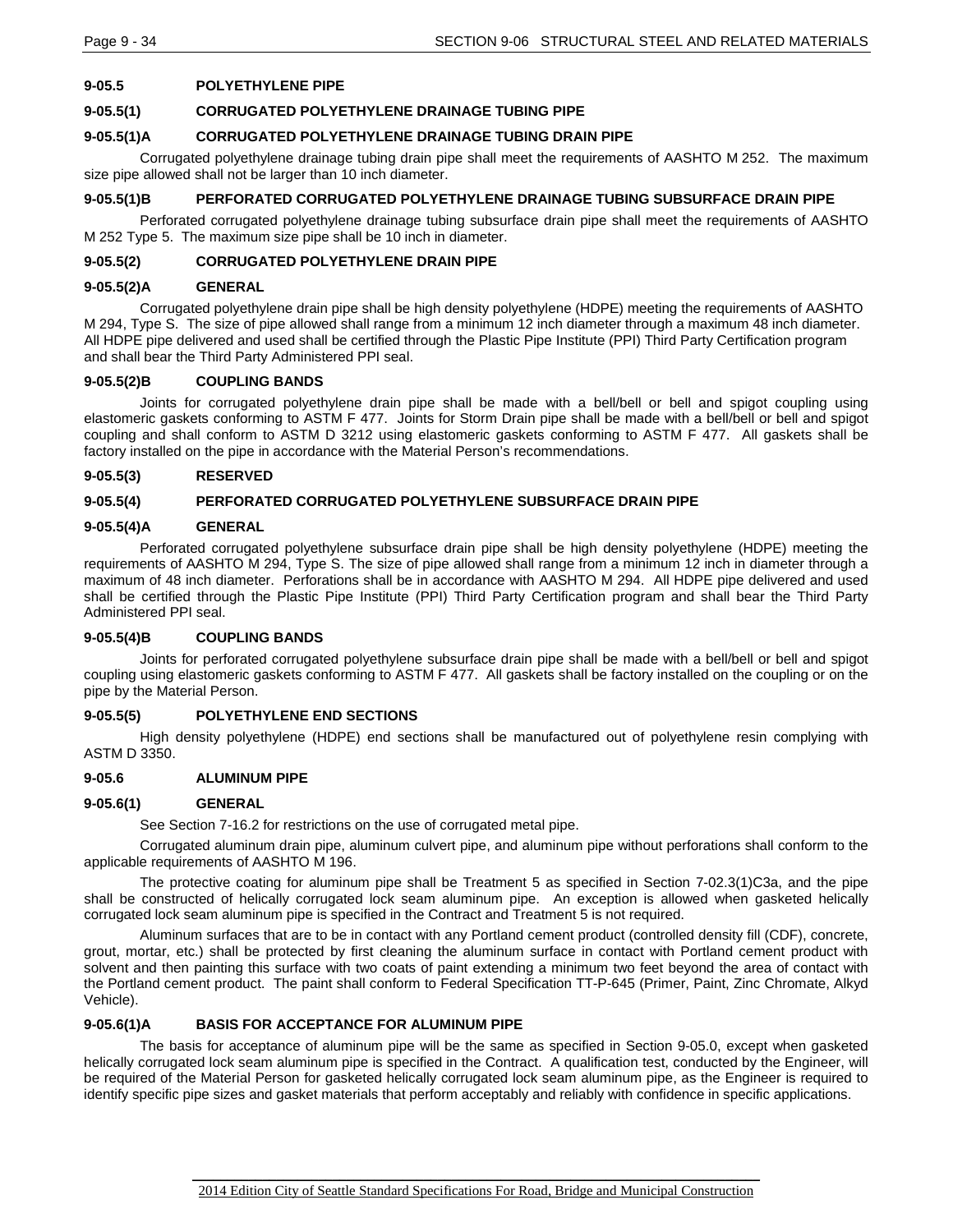## **9-05.6(1)B COUPLING BANDS**

### **9-05.6(1)B1 COUPLING BANDS FOR DRAIN PIPE**

Coupling bands for corrugated aluminum alloy drain pipe shall meet the requirements of coupling bands for Type I pipe of AASHTO M 196, except that bands using projections (dimples) will not be allowed. The bands shall be fabricated of the same material as the pipe.

Coupling bands for aluminum corrugated pipe shall be 24 inch, two-piece half-circle corrugated pipe held together with angles and bolts. A neoprene gasket shall be placed between the pipe and the bands. The bands shall be made of the same material and have the same corrugation as the pipe, and shall meet the requirements of Section 9-05.6(1)B2.

#### **9-05.6(1)B2 COUPLING BANDS FOR CULVERT PIPE**

Coupling for bands shall meet applicable requirements of AASHTO M 196. Bands having projections in lieu of corrugations will not be allowed.

Steel bolts and nuts for coupling bands shall meet the requirements of ASTM A 307 and shall be galvanized in accordance with AASHTO M 232 or AASHTO B 633.

Aluminum angles shall be of the same material as the coupling bands.

Rods, when required, shall meet the requirements of ASTM B 221, Alloy 6061-T6.

Asphalt coating shall not be used on coupling bands.

Coupling bands and aluminum pipe shall be the product of the same Material Person.

### **9-05.6(1)B3 COUPLING BANDS FOR ALUMINUM PIPE**

Section 9-05.7(4)B shall apply to aluminum pipes, except the band shall have a range of thicknesses from not less than 0.60 inch to not larger than 0.105 inch.

Coupling bands and aluminum pipe shall be the product of the same Material Person.

### **9-05.6(1)C MITERED ENDS**

Section 7-02.3(1)C2c shall apply to aluminum pipe.

### **9-05.6(1)D ALUMINUM END SECTIONS**

The applicable provisions of AASHTO M 196 shall apply to the construction of end sections and toe plate extensions for aluminum pipes. In addition, they shall conform to the requirements of Section 9-05.7(2)G.

Asphalt coating shall not be used on aluminum end sections.

### **9-05.6(2) PERFORATED CORRUGATED ALUMINUM SUBSURFACE DRAIN PIPE**

#### **9-05.6(2)A GENERAL**

Perforated corrugated aluminum subsurface drain pipe shall meet the requirements of AASHTO M 196, except that the perforations may be located at any location on the tangent of the corrugations providing the other perforation spacing meet Specifications.

See Section 7-16.2 for restrictions on the use of corrugated metal pipe.

#### **9-05.6(2)B COUPLING BANDS**

Coupling bands for corrugated aluminum subsurface drain pipe shall meet the requirements of coupling bands for Type III pipe of AASHTO M 196. The bands shall be fabricated of the same material as the pipe, if metallic bands are used.

Acceptable coupling bands are two-piece, helically-corrugated with nonreformed ends and integrally formed flanges; universal bands (dimple bands); a smooth sleeve-type coupler; and those bands meeting the requirements of Section 9-05.6(1)B2. Smooth sleeve-type couplers may be either plastic or aluminum, suitable for holding the pipe firmly in alignment without the use of sealing compound or gaskets.

#### **9-05.6(3) ALUMINUM SPIRAL RIB PIPE**

#### **9-05.6(3)A GENERAL**

See Section 7-16.2 for restrictions on the use of corrugated metal pipe.

Aluminum spiral rib pipe shall meet the requirements of AASHTO M 196 and these Specifications. The size, alloy, and protective treatment shall be as indicated in the Contract.

The Material Person of spiral rib pipe shall submit to the Engineer a Manufacturer's Certificate of Compliance stating that the Material furnished complies in all respects with these Specifications. The Engineer may require additional information or tests to be performed by the Contractor, at no expense to the Owner.

Unless indicated otherwise in the Contract, spiral rib pipe shall be furnished with pipe ends cut perpendicular to the longitudinal axis of the pipe. Pipe ends shall be cut evenly. Spiral rib pipe shall be fabricated by using a continuous helical lock seam with a seam gasket.

For spiral rib pipe, helical ribs shall project outwardly from the smooth pipe wall and shall be fabricated from a single uniform thickness material. The ribs shall be 3/4 inch wide by 3/4 inch deep with a nominal spacing of 7-1/2 inches center to center. Pipe shall be fabricated with ends that can be acceptably jointed with coupling bands.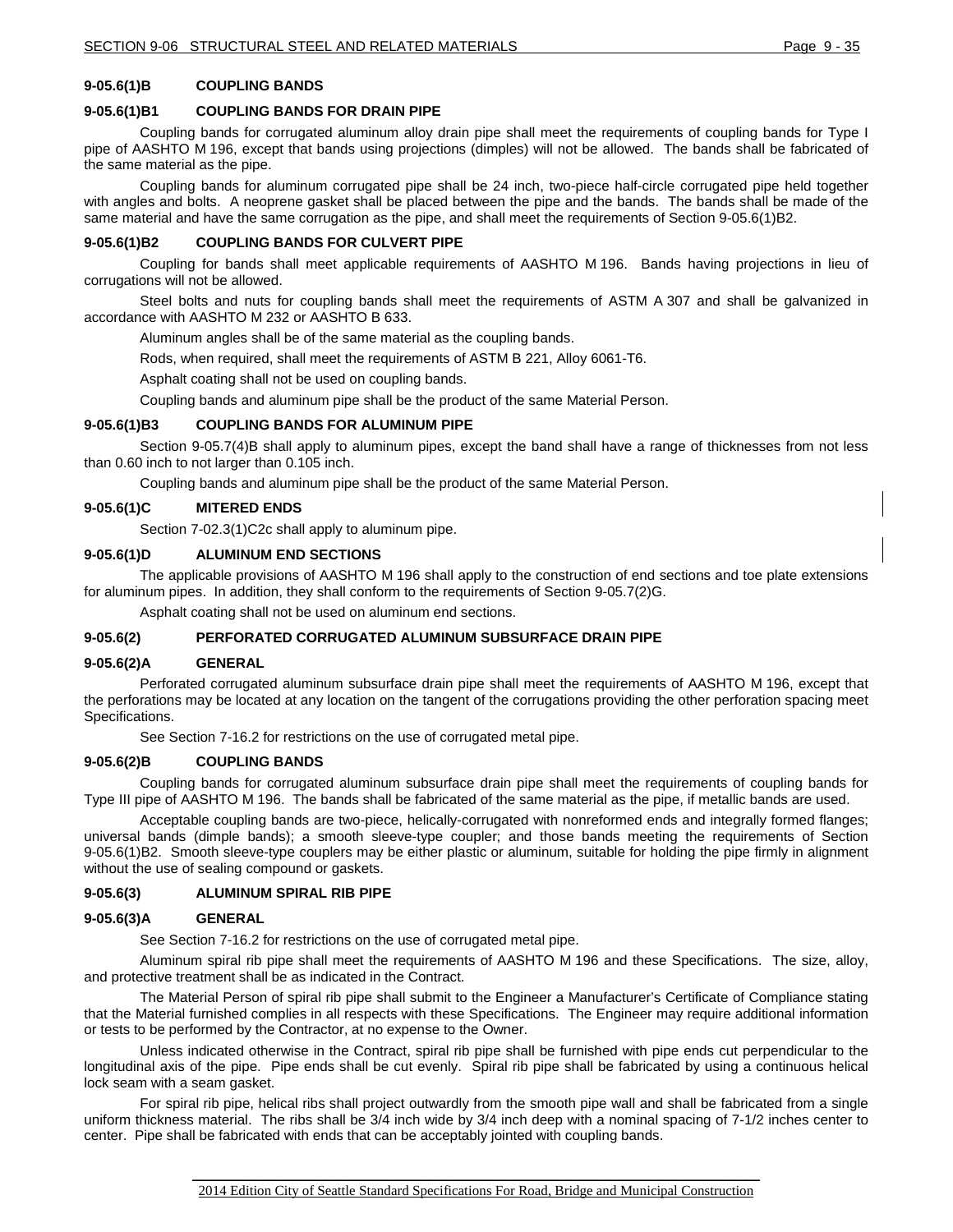For narrow pitch spiral rib pipe, helical ribs shall project outwardly from the smooth pipe wall and shall be fabricated from a single thickness of material. The ribs shall be  $3/8$  inch  $\pm$  1/8 inch wide (measured outside to outside) and a minimum of 0.4375 inch high (measured as the minimum vertical distance from the outside of pipe wall to top surface of the rib). The maximum spacing of ribs shall be 4.80 inch center to center (measured normal to the direction of the ribs). The radius of bend of the metal at the corners of the ribs shall be a minimum of 0.0625 inch with an allowable tolerance of plus or minus 10 percent.

For wide pitch spiral rib pipe, helical ribs shall project outwardly from the smooth pipe wall and shall be fabricated from a single thickness of material. The ribs shall be  $3/4$  inch  $\pm$  1/8 inch wide (measured outside to outside) and a minimum of 0.95 inch high (measured as the minimum vertical distance from the outside of pipe wall to top surface of the rib). The maximum spacing of ribs shall be 11.75 inches center to center (measured normal to the direction of the ribs). The radius of bend of the metal at the corners of the ribs shall be 0.0625 inch with an allowable tolerance of + 10 percent.

### **9-05.6(3)B CONTINUOUS LOCK SEAM PIPE**

Pipes fabricated with continuous helical lock seam parallel to the rib may be used for full circle pipe. The lock seam shall be formed in the flat between ribs and shall conform to Section 13.2.1 through 13.2.5 of AASHTO M 196.

### **9-05.6(3)C BASIS FOR ACCEPTANCE FOR ALUMINUM SPIRAL RIB PIPE**

The basis for acceptance will be a qualification test conducted by the Engineer for the Material Person of helically corrugated spiral rib, narrow pitch spiral rib or wide pitch spiral rib lock seam pipe, as the Engineer is required to identify specific pipe sizes and gasket materials that perform acceptably and reliably with confidence in specific applications.

Continuous lock seam pipe shall be sampled and tested in accordance with AASHTO T 249 and a Manufacturer's Certificate of Compliance stating the results shall be submitted to the Engineer.

### **9-05.6(3)D COUPLING BANDS**

Coupling bands shall be of the same material as the pipe. Coupling bands and gaskets shall conform to Section 9-05.7(4)B.

### **9-05.6(4) ALUMINUM PIPE FOR DETENTION**

See Section 7-16.2 for restrictions on the use of corrugated metal pipe.

Aluminum detention pipe shall be helical or annular corrugated aluminum pipe, meeting the requirements of AASHTO M 196, Type I with the gauge as indicated on the Drawings. The end plate and all end plate reinforcement shall be aluminum alloy 6061-T6 structural plate with the thickness as indicated on the Drawings.

Coupling bands for corrugated aluminum detention pipes shall be Type "D" per WSDOT Standard Plan no. B-60.40.

### **9-05.7 STEEL PIPE**

### **9-05.7(1) GALVANIZED STEEL DRAIN PIPE**

Galvanized steel pipe shall be 4 inch inside diameter, Schedule 40 pipe meeting the requirements of ASTM A 53.

### **9-05.7(2) STEEL CULVERT PIPE AND PIPE ARCH**

#### **9-05.7(2)A GENERAL**

Steel Culvert pipe and pipe arch shall meet the requirements of AASHTO M 36, Type I and Type II. Welded seam aluminum coated (aluminized) corrugated steel pipe and pipe arch with metallized coating applied inside and out following welding is acceptable.

See Section 7-16.2 for restrictions on the use of corrugated metal pipe.

#### **9-05.7(2)B ELLIPTICAL FABRICATION**

When elongated pipes are specified, circular pipes shall be fabricated 5 percent out of round to form an elliptical section. The vertical or longer axis of the elliptical section shall be clearly marked before shipping.

### **9-05.7(2)C COUPLING BANDS**

Coupling bands shall be flange bands or corrugated bands as shown on the Drawings, WSDOT Standard Plan no. B-60.40 Type D or as specified in the Contract, and shall be fabricated of the same material as the pipe and with the same metallic protective treatment as the pipe. The corrugated bands shall conform to the pipe and shall meet all applicable requirements of AASHTO M 36 except that coupling bands for all sizes of steel pipe arch with 3 inch x 1 inch corrugations shall be 24 inches wide. Bands having projections in lieu of corrugations will not be allowed.

Steel bolts and nuts for coupling bands shall meet the requirements of ASTM A 307 and shall be galvanized in accordance with ASTM A 153.

Steel angles, when required for coupling bands, shall meet the requirements of AASHTO M 36.

Asphalt coating shall not be used on coupling bands.

Coupling bands meeting the requirements of Section 9-05.7(4)B will also be acceptable.

Coupling bands and pipe shall be made by the same Material Person.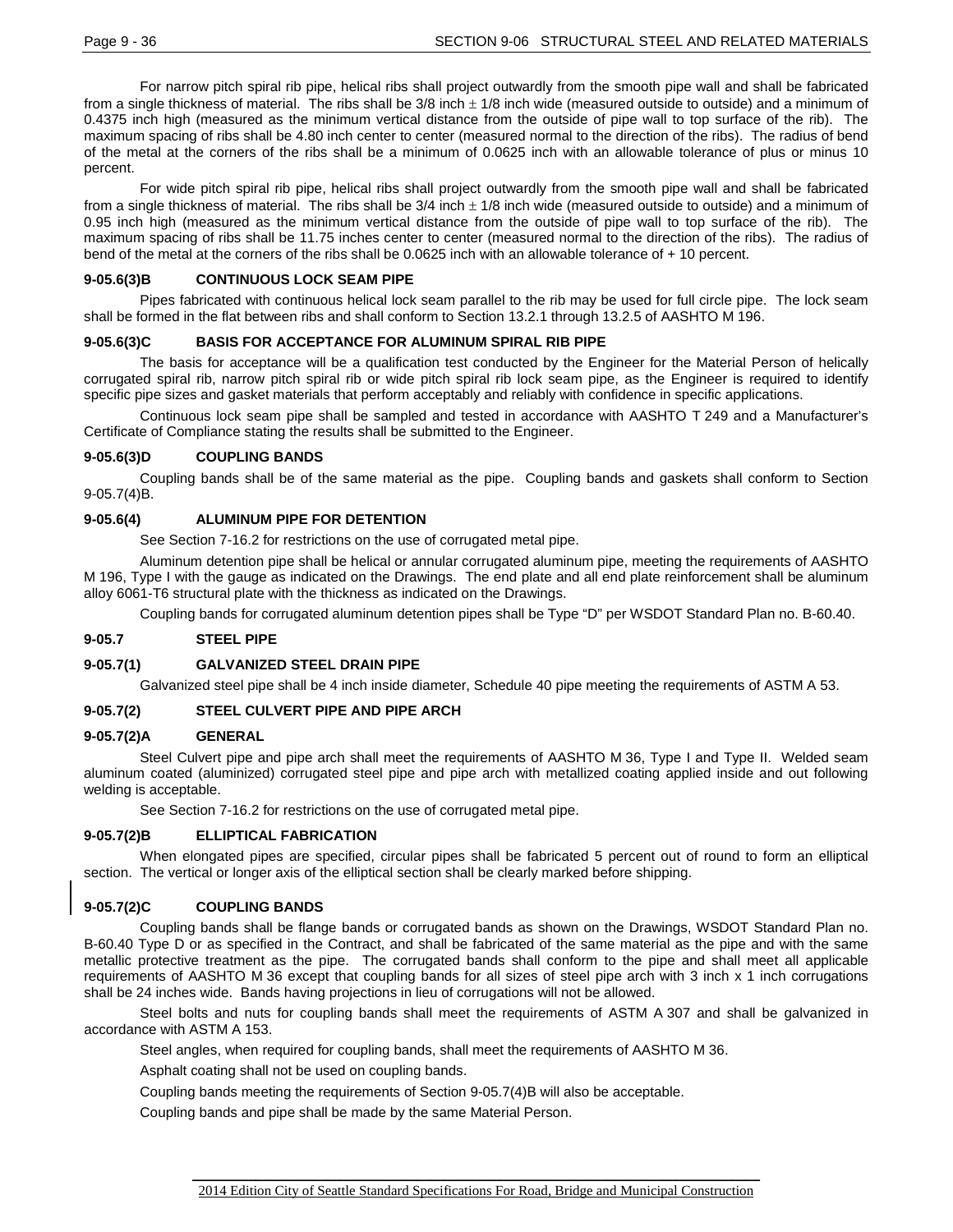### **9-05.7(2)D STEEL CULVERT PIPE ARCH**

Steel pipe arch shall meet the requirements for steel pipe and pipe arch of these Specifications except in the method of fabrication. Circular pipe shall be fabricated in two semi-circles, and the pipe arch shall be fabricated in two separate sections, the upper portion or arch, and the bottom section including the connecting arcs.

Both longitudinal edges of the lower section of the pipe arch shall be notched to provide interlocking seams which form the two segments into the full section when it is erected in the field. Hook and eye bolts, or other approved means, shall be provided to hold the segments firmly together.

Individual plates shall be a minimum of 2 feet in length except for short or half sections required to complete the end section of the Culvert.

When protective treatment is specified on the Drawings, pipe arch shall be coated with one of the treatments as provided in Section 7-02.3(1)C3a.

#### **9-05.7(2)E STEEL END SECTIONS**

#### **9-05.7(2)E1 GENERAL**

The applicable provisions of AASHTO M 36 shall apply to the construction of steel end sections, except that the end sections shall be fabricated of the same material with the same metallic protective treatment as the pipe.

Asphalt coating shall not be used on steel end sections.

#### **9-05.7(2)E2 FABRICATION**

The shape, thickness, dimensions, and number of pieces shall conform to WSDOT Standard Plan no. B-70.60 for the size and shape of pipe shown on the Drawings. They shall be manufactured as integral units or so formed that they can be readily assembled and erected in place. When bolts are used for assembly, they shall be 3/8 inch diameter or larger and shall be galvanized. No field welding or riveting will be permitted.

#### **9-05.7(2)E3 GALVANIZED HARDWARE**

Bolts, nuts, and miscellaneous hardware shall be galvanized in accordance with the provisions of AASHTO M 232.

#### **9-05.7(2)E4 TOE PLATE EXTENSIONS**

Toe plate extensions shall be furnished only when so specified in the Contract. When required, the toe plate extensions shall be punched with holes to match those in the lip of the skirt and fastened with 3/8 inch or larger galvanized nuts and bolts. Toe plate extensions shall be the same material and thickness as the end section and shall be fabricated of the same material with the same metallic protective treatment as the end section.

#### **9-05.7(3) STEEL SPIRAL RIB DRAIN PIPE**

#### **9-05.7(3)A GENERAL**

See Section 7-16.2 for restrictions on the use of corrugated metal pipe.

Steel spiral rib drain pipe shall meet the requirements of AASHTO M 36 and these Specifications. The size, coating, metal and protective treatment shall be as specified in the Contract.

The Material Person of spiral rib drain pipe shall furnish to the Engineer a Manufacturer's Certificate of Compliance stating that the Material furnished complies in all respects with these Specifications. The Engineer may require additional information or tests to be performed by the Contractor, at no expense to the Owner.

Unless otherwise specified in the Contract, spiral rib drain pipe shall be furnished with pipe ends cut perpendicular to the longitudinal axis of the pipe and shall be cut evenly. Spiral rib pipe shall be fabricated either by using a continuous helical lock seam with a seam gasket or a continuous helical welded seam paralleling the rib.

Spiral rib drain pipe shall have helical ribs that project outwardly, shall be formed from a single thickness of material, and shall conform to one of the following configurations:

- 1. AASHTO M 36, Section 7.2.2.
- 2. 0.375 inch, ±1/8 inch wide by 0.4375 inch (minimum) deep at 4.80 inch center to center.
- 3. 3/4 inch wide by 5/8 inch deep at 12 inch center to center.

Pipe shall be fabricated with ends that can be acceptably jointed with coupling bands.

When required, spiral rib pipe shall be bituminous treated or paved. The bituminous treatment for spiral rib pipe shall conform to the requirements of Sections 7-02.3(1)C3a and 9-05.7(2)C.

#### **9-05.7(3)B CONTINUOUS LOCK SEAM PIPE**

#### **9-05.7(3)B1 GENERAL**

See Section 7-16.2 for restrictions on the use of corrugated metal pipe.

Pipes fabricated with a continuous helical seam parallel to the rib may be used for full circle pipe. The lock seam shall be formed in the flat between ribs and shall conform to Sections 7.5.1 through 7.5.3 of AASHTO M 36.

For narrow pitch spiral rib pipe, the lap width specified in AASHTO M 36, Section 7.5.1 shall be 1/4 inch.

For use in applications without bituminous treatment, the continuous lockseam shall require prior acceptance by qualification testing conducted by the Engineer. The Contractor shall provide the Engineer at least 3 Working Days advance notice to arrange for this testing.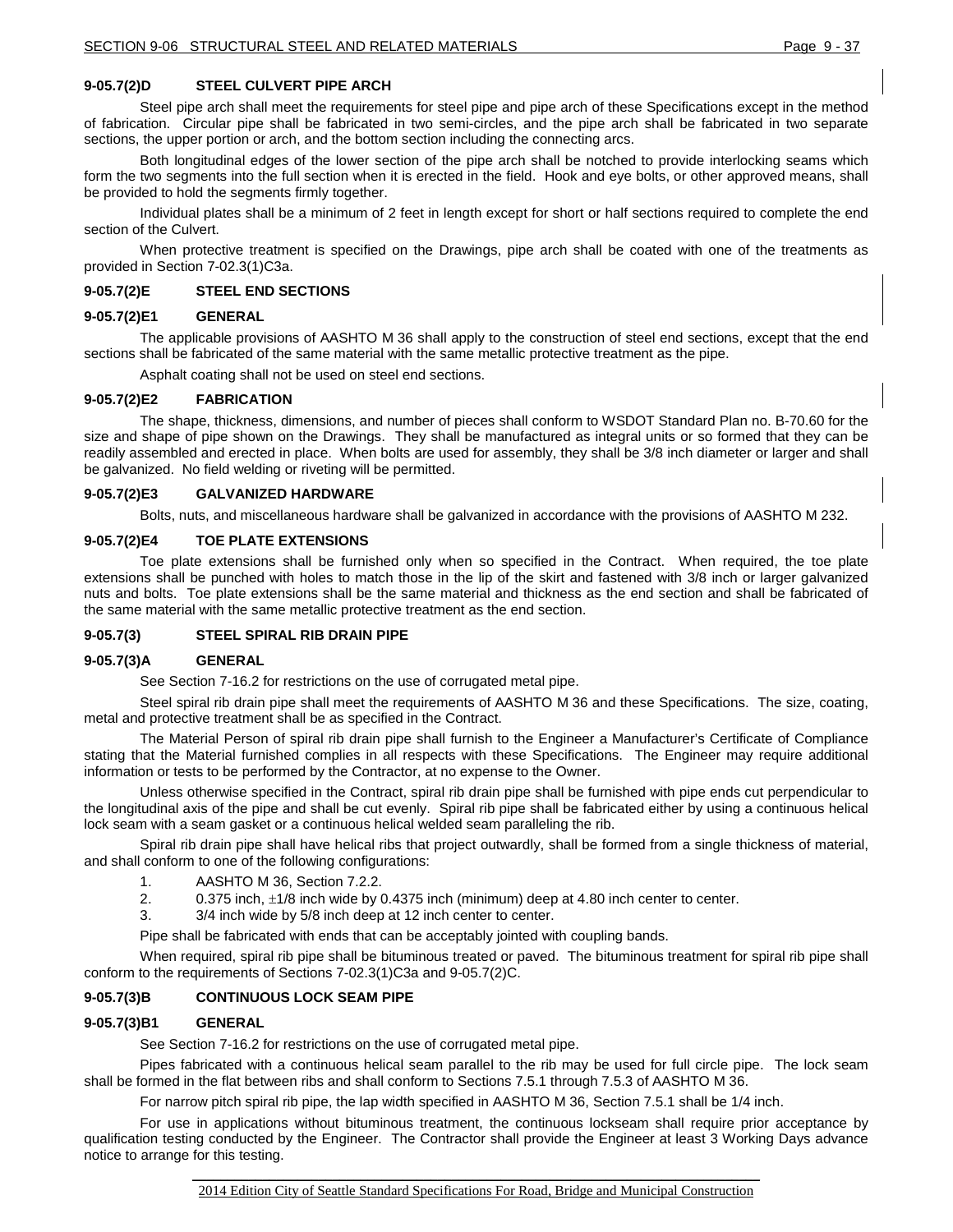## **9-05.7(3)B2 BASIS FOR ACCEPTANCE**

The basis for acceptance will be a qualification test conducted by the Engineer for each Material Person of helically corrugated, gasketed spiral rib, or narrow pitch spiral rib lock seam steel pipe as the Engineer is required to identify specific pipe sizes and gasket materials that perform acceptably and reliably with confidence in specific applications.

Continuous lock seam pipe shall be sampled and tested in accordance with AASHTO T 249 and a Manufacturer's Certificate of Compliance shall be submitted to the Engineer indicating compliance of the pipe with these Specifications.

## **9-05.7(3)C CONTINUOUS WELDED SEAM PIPE**

See Section 7-16.2 for restrictions on the use of corrugated metal pipe.

Pipes fabricated with a continuous helical welded seam parallel to the ribs may be used for full circle pipe. The welding process for galvanized steel pipe shall be so controlled that the combined width of the weld and adjacent spelter coating burned by the welding does not exceed three times the thickness of the metal. If spelter is burned outside these limits, the weld and burned spelter shall be acceptably repaired for damaged galvanizing. Testing for welded seam quality control shall conform to AASHTO T 241. Welded pipe fabricated from aluminized steel pipe shall have the coating of the welded area repaired by flame-sprayed metallizing inside and out after welding.

**Repair of Damaged Galvanizing**: When the galvanized (zinc coated) surface has welding burn, all surfaces of the welded connections shall be thoroughly cleaned by wire brushing and all traces of the welding flux and loose or cracked galvanizing removed, after which the areas shall be repaired by flame spray metallizing both inside and out.

## **9-05.7(3)D COUPLING BANDS**

Coupling bands shall be of the same material as the pipe. Coupling bands and gaskets shall conform to Section 9-05.7(4)B.

### **9-05.7(5) STEEL PIPE FOR DETENTION**

See Section 7-16.2 for restrictions on the use of corrugated metal pipe.

Steel detention pipe shall be galvanized helical or annular corrugated steel pipe, meeting the requirements of AASHTO M 36, Type 1, asphalt coated to requirements of AASHTO M 190, Type A with the gauge as indicated in the Contract. The end plate and all end plate reinforcement shall be structural steel plate of the type and thickness as designated in the Contract. Coupling bands for steel detention pipes shall be Type "D" per WSDOT Standard Plan no. B-60.40 unless the Contract specifies otherwise.

### **9-05.9 PIPE COATINGS**

## **9-05.9(1) ALUMINUM COATED (ALUMINIZED) CORRUGATED IRON OR STEEL DRAIN PIPE**

### **9-05.9(1)A GENERAL**

Aluminum coated (aluminized) corrugated iron or steel drain pipe shall meet the requirements of AASHTO M 36. The aluminized sheet thickness shall be 0.052 inch for 6 inch diameter drain pipe, and 0.064 inch for 8 inch and larger diameter drain pipe. Welded seam aluminum coated (aluminized) corrugated iron or steel drain pipe with metallized coating applied both inside and outside after welding is acceptable.

See Section 7-16.2 for restrictions on the use of corrugated metal pipe.

### **9-05.9(1)B COUPLING BANDS**

Coupling bands for aluminum coated (aluminized) corrugated iron or steel drain pipe shall meet the requirements of coupling bands for Type I pipe of AASHTO M 36, except that bands using projections (dimples) shall not be permitted. The bands shall be fabricated of the same material as the pipe, and with the same metallic protective treatment as the pipe.

Acceptable coupling bands for corrugated metal pipe shall be made using a 2-piece, 24 inch wide corrugated coupling band, held together with angles and bolts. A neoprene gasket between the pipe and the band shall be of the same material and corrugations as the pipe, and meet the requirements of Section 9-05.7(2)E.

### **9-05.9(2) ALUMINUM COATED (ALUMINIZED) CORRUGATED IRON OR STEEL SUBSURFACE DRAIN PIPE**

### **9-05.9(2)A GENERAL**

Aluminum coated (aluminized) corrugated iron or steel subsurface drain pipe shall meet the requirements of AASHTO M 36, except that perforations required in Class I, Class II, and Class III pipe may be located anywhere on the tangent of the corrugations provided the other perforation spacing requirements meet Specifications. Welded seam aluminum coated (aluminized) corrugated iron or steel subsurface drain pipe with metallized coating applied both inside and outside after welding is acceptable.

The pipe may conform to any one of the Type III pipes specified in AASHTO M 36, and perforations in Class I, Class II, and Class III pipe may be drilled or punched. The aluminized sheet thickness shall be 0.052 inch for 6 inch diameter subsurface drain pipe, and 0.064 inch for 8 inch and larger diameter subsurface drain pipe.

See Section 7-16.2 for restrictions on the use of corrugated metal pipe.

### **9-05.9(2)B COUPLING BANDS**

Coupling bands for aluminum coated (aluminized) corrugated iron or steel subsurface drain pipe shall meet the requirements of coupling bands for Type III pipe of AASHTO M 36. The bands shall be fabricated of the same material as the pipe and with the same metallic protective treatment as the pipe, if metallic bands are used.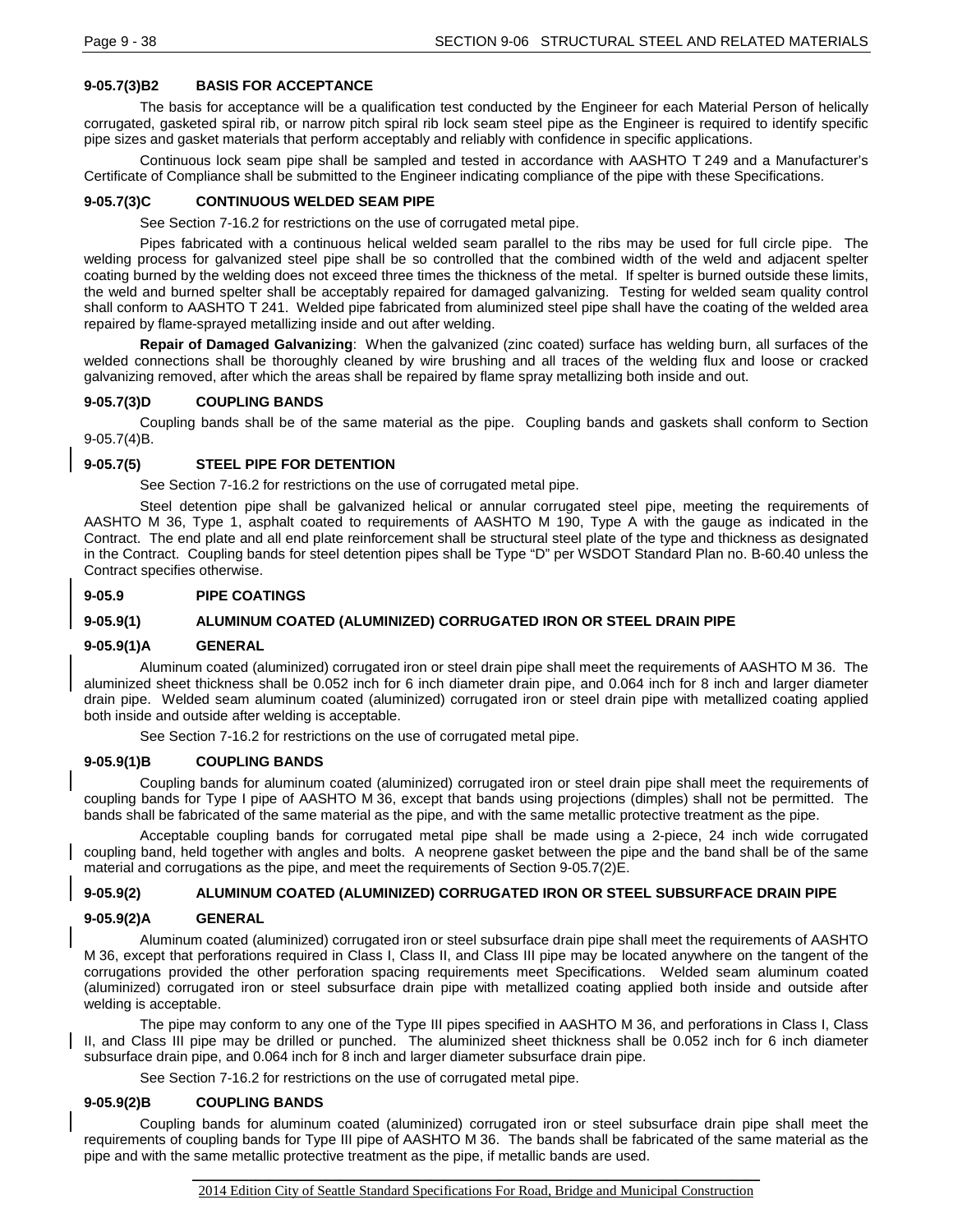Acceptable coupling bands are the two-piece, helically-corrugated band, with nonreformed ends and integrally formed flanges, universal bands (dimple bands), a smooth sleeve-type coupler, and those bands meeting the requirements of Section 9-05.7(2)E. Smooth sleeve-type couplers may be either plastic or steel suitable for holding the pipe firmly in alignment without the use of sealing compound or gaskets.

### **9-05.10 PLASTIC FOAM (ETHAFOAM)**

Polyethylene plastic foam used in underground utility separation shall meet the Federal Specification Cid A-A 59136 Type 1, Class 1, Grade A (Ethafoam).

### **9-05.11 ABS COMPOSITE PIPE**

ABS (acrylonitrile butadiene styrene) material shall not be used unless specified in the Contract or permitted by the Engineer.

ABS composite pipe shall meet the requirements of AASHTO M 264.

ABS composite pipe shall be provided with Type OR (flexible gasketed) joints. Rubber gasketed joints shall conform to applicable provisions of ASTM C 443.

Fittings for ABS composite pipe shall be specifically designed for connection to ABS composite pipe with solvent cement. Normally, all fittings shall be the same material as the pipe being connected, except that fittings using other materials or constructed with more than one material may be used subject to advance approval of the Engineer. Fittings shall have sufficient strength to withstand handling and load stresses encountered.

### **9-05.12 SAFETY BARS FOR CULVERT PIPE**

Steel pipe used as safety bars and steel pipe used as sockets shall conform to the requirements of ASTM A 53, Grade B. Steel tubing used as safety bars shall conform to ASTM A 500, Grade B. Steel plate shall conform to ASTM A 36.

### **9-05.13 FLOW CONTROL STRUCTURE**

See Section 7-16.2 for restrictions on the use of corrugated metal pipe.

The flow control Structure shall be made from a standard maintenance hole section as shown on Standard Plan no. 270 with diameter as indicated on the Drawings.

Where surface water is to enter directly through the cover of the flow control Structure, the frame and grate shall be as shown on Standard Plan no. 264, and the precast slab shall be as shown on Standard Plan nos. 243a and 243b with opening details to fit the diameter of the chamber. In all other cases, standard ring and cover (see Standard Plan no. 230) shall be used with a precast slab conforming to 200 Series Standard with a 24 inch round opening. Maintenance hole sections, castings and slabs shall meet the requirements of Section 7-05.

The flow control device and connection shall consist of a PVC pipe cross with an orifice, a pipe connection, and shear gate with a galvanized steel chain. The diameters of the control device and connection shall be the same as the diameter of the outlet pipe as indicated in the Contract. The PVC pipe used for the cross and connection shall comply with ASTM D 1785, Schedule 40. The PVC material used for the orifice plate and the shear gate shall be plate material in compliance with ASTM D 1784, PVC Class 12454-B. The orifice plate material shall be 1/4 inch thick and the shear gate material shall be 1/2 inch thick. The shear gate pin shall be of the same PVC material as the shear gate. The sheargate chain shall be 1/8" diameter Type 304 stainless steel straight link chain permanently attached to the Structure.

#### **9-05.14 GALVANIZED IRON PIPE**

Galvanized iron pipe 4 inch diameter and smaller shall be ASTM A 53 schedule 40 pipe.

#### **9-05.15 CEMENT SLURRY - ABANDONING PIPE OR FILLING ANNULAR SPACE BETWEEN 2 PIPES**

Cement slurry used to fill the annular space between an inner and outer pipe shall be pumpable, flowable, and shall completely fill the annular space. Materials shall have the following properties:

| <b>MATERIAL REFERENCE</b>         | <b>MATERIAL PROPERTY</b> |  |  |
|-----------------------------------|--------------------------|--|--|
| Cement, ASTM C 150                | Type $1/11$              |  |  |
| Slurry Density, ASTM C 138        | 65 pcf (minimum)         |  |  |
| Foamed Slurry Density, ASTM C 138 | 45 pcf (minimum)         |  |  |
| Water / Cement Ratio              | 0.90 (maximum)           |  |  |
| Flow, ASTM C 939                  | 18 seconds (maximum)     |  |  |
| Shrinkage, ASTM C 827             | non-shrink               |  |  |
| Bleeding, ASTM C 232              | no bleed                 |  |  |
| Set Time, ASTM C 403              | $3 - 6$ hours            |  |  |
| <b>COMPRESSIVE STRENGTH</b>       |                          |  |  |
| ASTM C 403 @ 24 hours             | 75 psi (minimum)         |  |  |
| ASTM C 495<br>@<br>7 Days         | 150 psi (minimum)        |  |  |
| <b>ASTM C 495</b><br>@ 28 Days    | 250 psi (minimum)        |  |  |

**1** Set time depends on temperature and site conditions.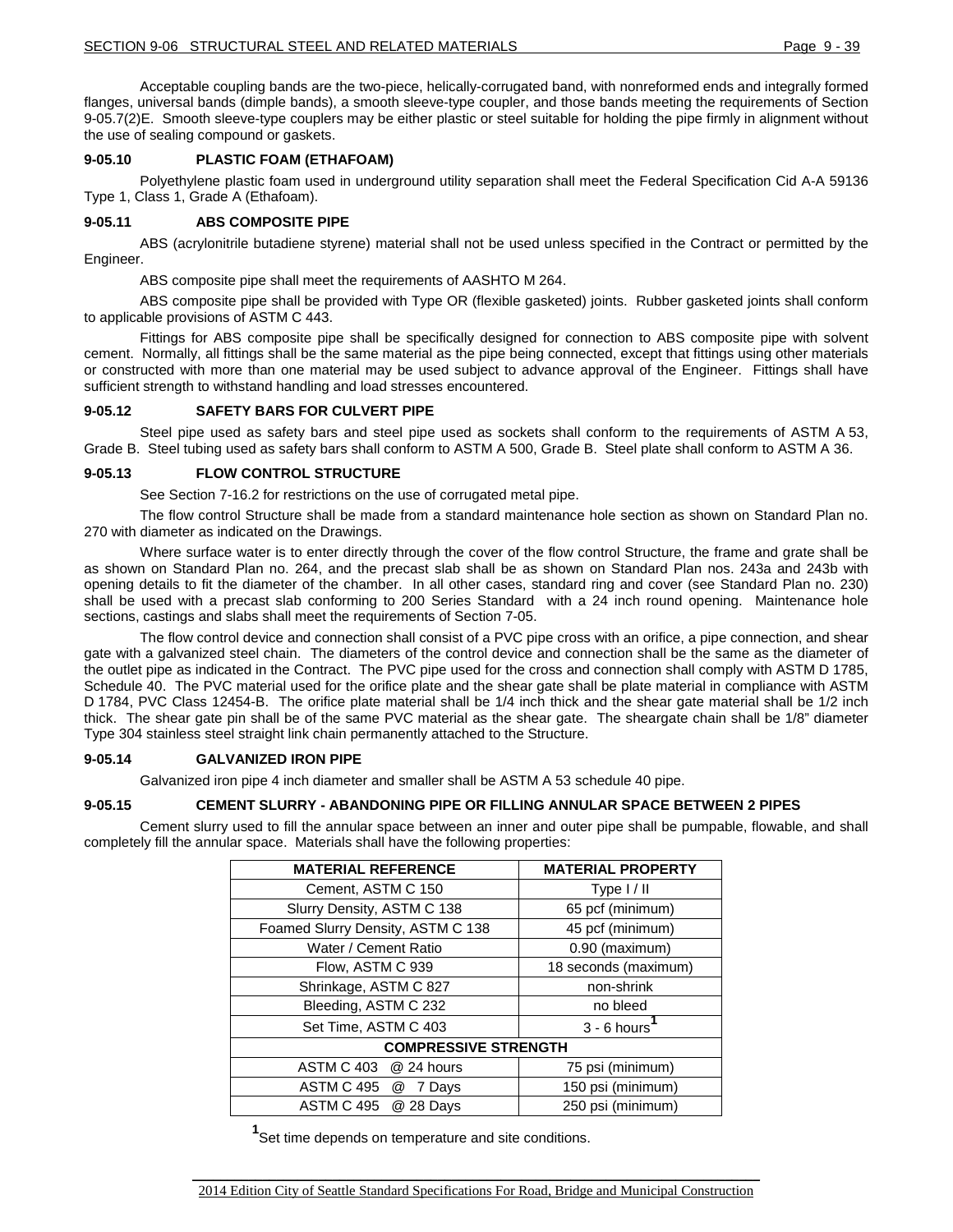### **9-05.16 SIDE SEWER AND SERVICE DRAIN**

Sanitary side Sewer and service drain side Sewer Material shall be in accordance with the SMC Title 21 and other current Director's Rules, as applicable.

#### **9-05.17 POLYPROPYLENE PIPE**

Polypropylene Pipe, corrugated, single wall and double wall for diameter sizes 12 inch through 30 inch shall conform to the requirements of ASTM F2736. Third party certification that it meets ASTM F2764 shall accompany all delivered pipe.

Triple wall polypropylene pipe for diameter sizes 30 inch through 60 inch diameter shall conform to ASTM F2764. Third party certification that it meets ASTM F2764 shall accompany all delivered pipe.

### **SECTION 9-06 STRUCTURAL STEEL AND RELATED MATERIALS**

#### **9-06.1 STRUCTURAL CARBON STEEL**

Structural carbon steel shall conform to the requirements of AASHTO M 270, Grade 36, Structural Steel For Bridges, unless the Contract specifies AASHTO M 183, Structural Steel.

#### **9-06.2 STRUCTURAL LOW ALLOY STEEL**

Structural low alloy steel shall conform to the requirements of AASHTO M 270, Grades 50 or 50W as specified in the Contract, unless the Contract specifies AASHTO M 223 or AASHTO M 222.

#### **9-06.3 STRUCTURAL HIGH STRENGTH STEEL**

Structural high strength steel shall be high yield strength, quenched and tempered structural steel conforming to the requirements of AASHTO M 270, Grades 70W, 100, or 100W as called out in the Contract, unless the Contract specifies AASHTO M 244.

#### **9-06.4 RESERVED**

**9-06.5 BOLTS**

## **9-06.5(1) UNFINISHED BOLTS**

Unfinished bolts (ordinary machine bolts) shall conform to the specification requirements of ASTM A 307, Grade A or B. Nuts shall comply with ASTM A 563, Grade A requirements. Washers, unless otherwise specified in the Contract, shall meet ASTM F 844 specifications.

The Contractor shall submit a Manufacturer's Certificate of Compliance for the bolts, nuts, and washers prior to installing any of them.

### **9-06.5(2) RESERVED**

#### **9-06.5(3) HIGH STRENGTH BOLTS**

High-strength bolts for structural steel joints shall conform to either ASTM A 325 Type 1 or 3 or ASTM A 490 Type 1 or 3, as specified on the Drawings or in the Project Manual. Tension control bolt assemblies, meeting all requirements of ASTM F 1852 may be substituted where ASTM A 325 high-strength bolts and associated hardware are specified.

When bolts are specified to be galvanized, tension control bolt assemblies shall be galvanized after fabrication in accordance with ASTM B 695 Class 55 Type I.

Bolts conforming to ASTM A 490 shall not be galvanized.

Bolts for unpainted and nongalvanized structures shall conform to ASTM A 325 Type 3, ASTM A 490 Type 3, or ASTM F 1852 Type 3, as specified on the Drawings or in the Project Manual.

Nuts for high-strength bolts shall meet the following requirements:

#### ASTM A 325 Bolts

| Type 1 (black)              | ASTM A 563 Grade C, C3, D, DH, and DH3       |
|-----------------------------|----------------------------------------------|
|                             | AASHTO M 292 Grade 2H                        |
| Type 3 (black weathering)   | ASTM A 563 Grade C3 and DH3                  |
| Type 1 (hot-dip galvanized) | ASTM A 563 Grade DH<br>AASHTO M 292 Grade 2H |
| ASTM A 490 Bolts            |                                              |
| Type 1 (black)              | ASTM A 563 Grade DH and DH3                  |
|                             | AASHTO M 292 Grade 2H                        |
| Type 3 (black weathering)   | ASTM A 563 Grade DH3                         |

Nuts that are to be galvanized shall be tapped oversized the minimum required for proper assembly. The amount of overtap shall be such that the nut will assemble freely on the bolt in the coated condition and shall meet the mechanical requirements of ASTM A 563 and the rotational capacity test specified in ASTM A 325.

Galvanized nuts shall be lubricated in accordance with ASTM A 563 including supplementary requirement S2. Documentation shall include the name, method of application, and dilution of the lubricant applied to the nuts.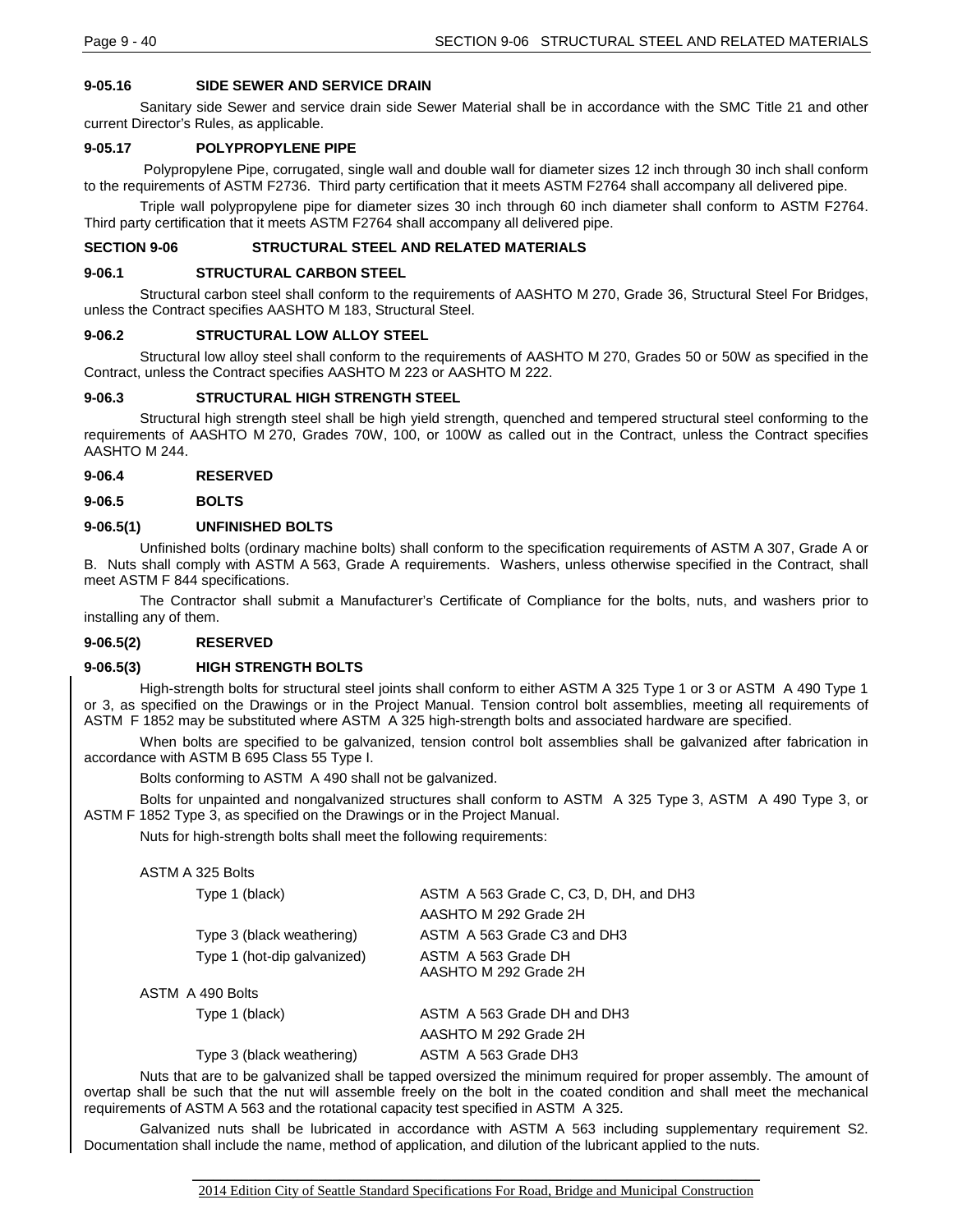Washers for ASTM A 325 and ASTM A 490 bolts shall meet the requirements of ASTM F 436 and may be circular, beveled, or extra thick, as required. The surface condition and weathering characteristics of the washers shall be the same as for the bolts being specified.

Direct Tension Indicators shall conform to the requirements of ASTM F 959 and may be used with either ASTM A 325 or M 253 bolts. Direct tension indicators shall be galvanized by mechanical deposition in accordance with ASTM B 695 class 55. Hot-dip galvanizing will not be allowed.

All bolts, nuts, and direct tension indicators shall be marked and identified as required in the pertinent Specifications.

Lock-pin and collar fasteners which meet the materials, manufacturing, and chemical composition requirements of ASTM A 325 or ASTM A 490, and which meet the mechanical property requirements of the same Specification in full size tests, and which have a body diameter and bearing areas under lock-pin head and collar not less than those provided by a bolt and nut of the same nominal size may be used. The Contractor shall submit a detailed installation procedure to the Engineer for approval. Approval from the Engineer to use a lock-pin and collar fasteners shall be received by the Contractor prior to use.

The Contractor shall provide Manufacturer's Certificate of Compliance for all bolts, nuts, washers, and load indicators. The Manufacturer's Certificate of Compliance shall include certified mill test reports and test reports performed on the finished bolt confirming that all of the materials provided meet the requirements of the applicable AASHTO or ASTM Specification. The documentation shall also include the name and address of the test laboratory, the date of testing, the lot identification of the bolts and nuts, and coating thickness for galvanized bolts and nuts. Shipping containers (not lids) shall be marked with the lot identification of the item contained therein.

Bolts shall be sampled prior to incorporating into a structure. For the purposes of selecting samples, a lot of bolts shall be the quantity of bolts of the same nominal diameter and same nominal length in a consignment shipped to the project site. The minimum number of samples from each lot shall be as follows:

| <b>LOT SIZE</b>  | SAMPLE SIZE <sup>1,2</sup> |
|------------------|----------------------------|
| 0 to 50          | Note 3                     |
| 51 to 150        |                            |
| 151 to 1,200     | 6                          |
| 1,201 to 10,000  | 10                         |
| 10,001 to 35,000 | 16                         |
| 35,001 and over  | 24                         |

**Notes** 1. If bolts are galvanized, increase the sample size by 1.5 times the table value for the number of bolts being sampled.

2. Nuts, washers, and load indicator devices shall be sampled at the same frequency as the bolts.

3. Manufacturer's Certificate of Compliance required — samples not required.

All testing of bolts, nuts, washers, and load indicating devices shall be performed on specimens as they are to be installed.

All samples shall include a Manufacturer's Certificate of Compliance for each lot of bolts provided as defined in Section 1-06.3.

### **9-06.5(4) ANCHOR BOLTS**

Anchor bolts shall meet the requirements of ASTM F 1554 and, unless otherwise specified, shall be Grade 105 and shall conform to Supplemental Requirements S2, S3, and S4.

Nuts for ASTM F 1554 Grade 105 black anchor bolts shall conform to ASTM A 563, Grade D or DH. Nuts for ASTM F 1554 Grade 105 galvanized bolts shall conform to either ASTM A 563, Grade DH, or AASHTON M 292, Grade 2H, and shall conform to the overtapping, lubrication, and rotational testing requirements in Section 9-06.5(3). Nuts for ASTM F 1554 Grade 36 or 55 black or galvanized anchor bolts shall conform to ASTM A 563, Grade A. Washers shall conform to ASTM F 436.

The bolts shall be tested by the manufacturer in accordance with the requirements of the pertinent Specification and as specified in these Specifications. Anchor bolts, nuts, and washers shall be inspected prior to shipping to the Project Site. The Contractor shall submit to the Engineer for approval a Manufacturer's Certificate of Compliance for the anchor bolts, nuts, and washers, as defined in Section 1-06.3. If the Engineer deems it appropriate, the Contractor shall provide a sample of the anchor bolt, nut, and washer for testing.

All bolts, nuts, and washers shall be marked and identified as required in the pertinent Specification.

#### **9-06.6 RESERVED**

### **9-06.7 RESERVED**

### **9-06.8 STEEL CASTINGS**

Steel castings shall conform to the requirements of AASHTO M 103, Mild to Medium Strength Carbon-Steel Castings for General Application, grade 70-36, unless otherwise designated in the Contract.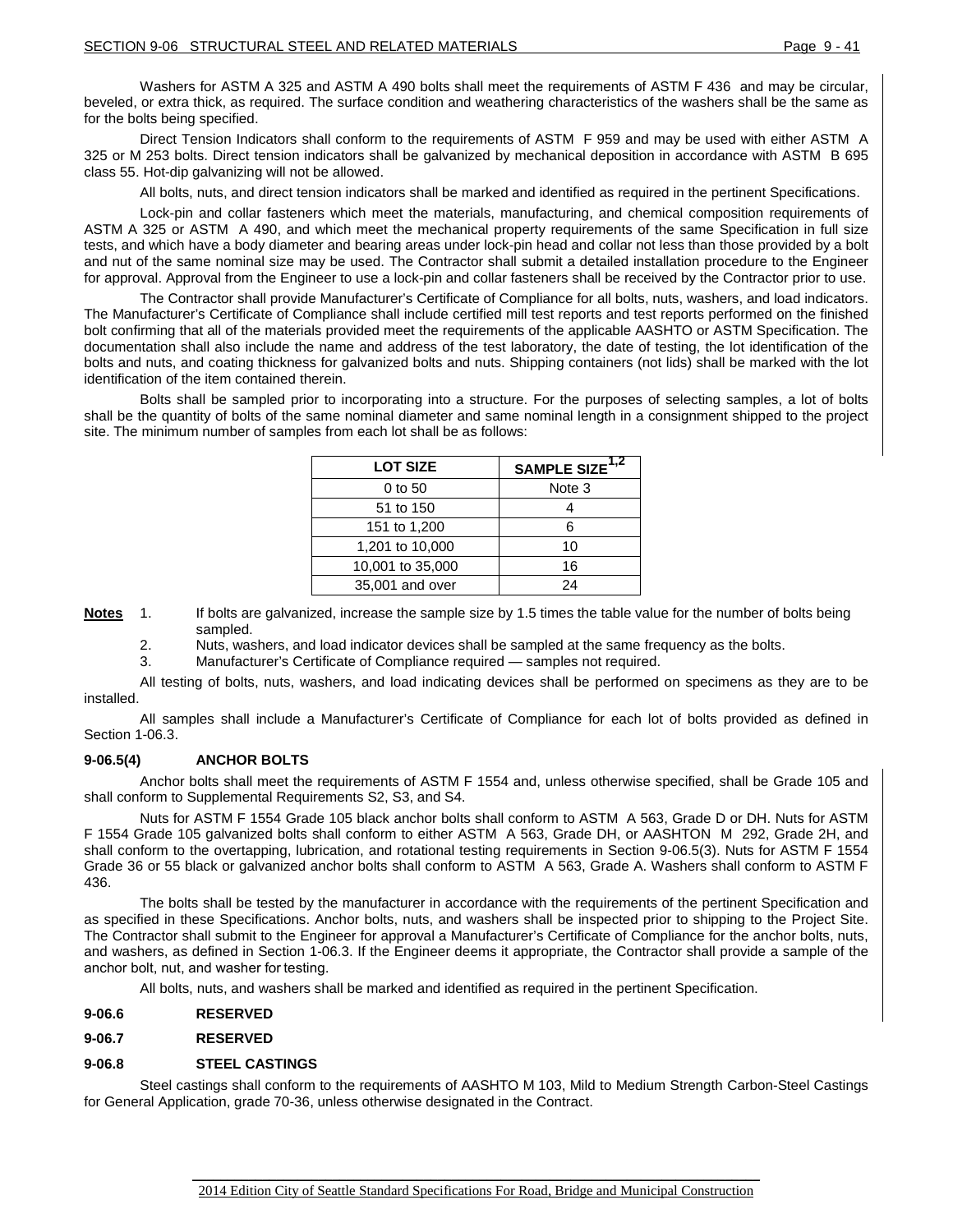### **9-06.9 GRAY IRON CASTINGS**

Gray iron castings shall conform to the requirements of AASHTO M 105. The class of castings to be furnished shall be as designated in the Contract.

### **9-06.10 MALLEABLE IRON CASTINGS**

Malleable iron castings shall conform to the requirements of ASTM A 47.

### **9-06.11 STEEL FORGINGS AND STEEL SHAFTING**

Steel forgings shall conform to the requirements of AASHTO M 102. The classes of forgings to be furnished shall be those specified in the Contract.

Steel shafting shall conform to the requirements of AASHTO M 169, Grade Designation 1016 to 1030 inclusive, unless otherwise specified in the Contract.

#### **9-06.12 BRONZE CASTINGS**

Bronze castings shall conform to the requirements of AASHTO M 107, Bronze Castings for Bridges and Turntables.

#### **9-06.13 COPPER SEALS**

Copper sheets for seals shall conform to the requirements of AASHTO M 138. They shall be UNS C12500, light cold rolled, and furnished in flat sheets each not less than 0.018 inch in thickness.

All splices or joints shall be carefully brazed or soldered to produce a continuous watertight seal for the full length of each unit.

### **9-06.14 DUCTILE IRON CASTINGS**

Ductile iron castings shall conform to the requirements of ASTM A 536, Grade 80-55-06, unless otherwise specified in the Contract.

### **9-06.15 WELDED SHEAR CONNECTORS**

Welded shear studs shall be made from cold drawn bar stock conforming to the requirements of AASHTO M 169, Grades 1010 through 1020, inclusive, either semi-killed or killed deoxidation.

The Material shall conform to the following mechanical properties:

| <b>Tensile Strength</b>  | 60,000 psi min. |
|--------------------------|-----------------|
| <b>Yield Strength</b>    | 50,000 psi min. |
| Elongation               | 20% min.        |
| <b>Reduction of Area</b> | 50% min.        |

Mechanical properties shall be determined in accordance with AASHTO Methods and Definitions T 244.

At the manufacturer's option, mechanical properties of the studs shall be determined by testing either the steel after cold finishing, or the full diameter finished studs.

#### **9-06.16 ROADSIDE SIGN STRUCTURES**

Materials in this Section apply to Division 6 Structures. See Section 9-28 for signing Materials and fabrication.

All bolts shall conform to AASHTO M 164. Washers for bolts shall be per AASHTO M 293.

Posts for single post sign structures shall meet the requirements of ASTM A 500, Grade B or ASTM A 53, Grade B.

Posts for multiple post sign structures shall meet the requirements of AASHTO M 183. Posts meeting the requirements of AASHTO M 222 or AASHTO M 223, Grade 50 may be used as an acceptable alternate to the AASHTO M 183 posts. All steel not otherwise specified shall conform to AASHTO M 183.

Triangular base stiffeners for one-directional multi-post sign posts shall meet the requirements of AASHTO M 222 or AASHTO M 223, Grade 50.

Base connectors for multiple directional steel breakaway posts shall conform to the following:

| <b>Bracket</b>              | Aluminum Alloy 6061 T-6                                                                                    |  |
|-----------------------------|------------------------------------------------------------------------------------------------------------|--|
| Bosses for Type 2B Brackets | <b>ASTM A 582</b>                                                                                          |  |
| Coupling Bolts              | AASHTO M 164                                                                                               |  |
| Anchor Bolts                | Type 304 stainless steel for threaded portion, AISI 1038<br>steel rod and AISI 1008 coil for cage portion. |  |

Anchor couplings for multiple directional steel breakaway posts shall have a tensile breaking strength range as follows:

| Type 2A | 17,000 to 21,000 lb. |
|---------|----------------------|
| Type 2B | 47,000 to 57,000 lb. |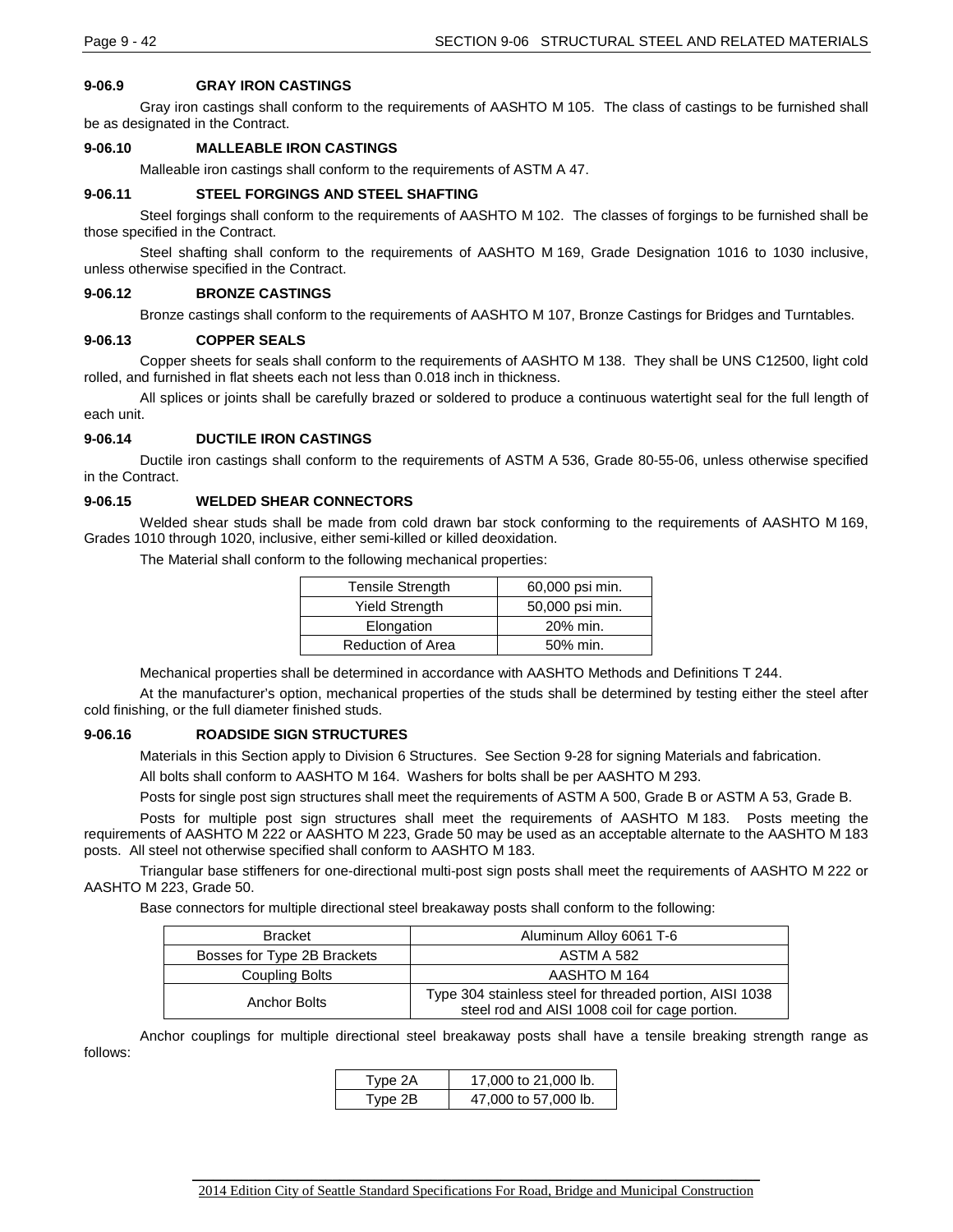For multi-directional breakaway base connectors, shims shall be fabricated from pregalvanized sheet steel. For one-directional breakaway base connectors, single post or multi-post, shims shall be fabricated from brass conforming to ASTM B 36.

### **9-06.17 RESERVED**

### **9-06.18 METAL BRIDGE RAILING**

Metal bridge railing shall conform to the type and Material Specifications set forth in the Contract.

Section 8, part (b) of the Aluminum Association Standard Specifications for Aluminum Railing Posts Alloy A 344-T4 is hereby revised to provide that no X-ray inspection will be required after a foundry technique has been established for each mold which ensures production of castings that are free from harmful defects. Inspection for approval of castings will be made by the Engineer after the finished castings have been anodized as noted on the Drawings.

Welding of aluminum shall be in accordance with Section 6.9 of the AASHTO Standard Specifications for Structural Supports for Highway Signs, Luminaires and Traffic Signals, Fourth Edition-2001.

**9-06.19 RESERVED**

**9-06.20 RESERVED**

**9-06.21 RESERVED**

#### **9-06.22 BOLTS, WASHERS, AND OTHER HARDWARE**

Ordinary machine bolts and flat head bolts shall be made from commercial bolt stock meeting the specifications of ASTM A 307, and shall be grade A. Drift bolts and dowels may be either wrought iron or medium steel. Washers may be cast iron or malleable iron or may be cut from medium steel or wrought iron plate.

All bolts and other hardware which are to be galvanized and which require bending or shaping shall be hot forged to the required shape before galvanizing. Cold bending of such Material will not be permitted because of the tendency toward embrittlement during the galvanizing process. Galvanizing shall be in accordance with AASHTO M 232.

Split rings for log cribbing of 4 inches inside diameter shall be manufactured from hot rolled, low-carbon steel conforming to ASTM A 711 AISI, Grade 1015. Each ring shall form a true circle with the principle axis of the cross-section of the ring metal parallel to the geometric axis of the ring. The thickness of the metal section shall be 0.195 inch plus or minus 0.010 inch and the section shall be beveled from the central portion toward the edges to a thickness of 0.145 inch plus or minus 0.010 inch. It shall be cut through in one place in its circumference to form a tongue and slot. Split ring connectors shall be galvanized in accordance with AASHTO M 232.

Spike-grid timber connectors shall be manufactured according to ASTM A 47 for malleable iron castings. They shall consist of 4 rows of opposing spikes forming a 4-1/8 inch square grid with 16 teeth which are held in place by fillets which are diamond shaped in cross-section.

Nails shall be round wire of standard form. Spikes shall be wire spikes or boat spikes, as specified on the Drawings. Bolts, dowels, washers, and other hardware, including nails, shall be black or galvanized as specified on the Drawings, but if not so specified shall be galvanized when used in treated timber Structures.

### **SECTION 9-07 REINFORCING STEEL**

#### **9-07.1 GENERAL**

Deformed steel bar shall be free from loose mill scale, dirt, grease, or other defects affecting the strength of bond with concrete. Deformed steel bar coated with rust shall be vigorously wire brushed clean. Size numbers shall be taken to represent the diameter of the bar in 1/8 inch units, except where standard wire gauge sizes are indicated in the Contract.

#### **9-07.1(1) ACCEPTANCE BY MANUFACTURER'S CERTIFICATION**

Reinforcing steel may be accepted by the Engineer based on the Manufacturer's Certificate of Compliance.

#### **9-07.1(1)A ACCEPTANCE OF MATERIALS**

Steel reinforcing bar manufacturers use either English or a Metric size designation while stamping rebar. The actual size of the bar, whether stamped with an English or a Metric size designation is acceptable. The Drawings and the Standard Plans will continue to use an English size designation. The table below shows the comparable reinforcing steel bar size designations in the both units of measure:

| <b>ENGLISH DESIGNATION</b> | <b>BAR DIAMETER</b> | <b>METRIC DESIGNATION</b> |
|----------------------------|---------------------|---------------------------|
| #3                         | $(0.375$ -inches)   | #10                       |
| #4                         | $(0.500$ -inches)   | #13                       |
| #5                         | $(0.625$ -inches)   | #16                       |
| #6                         | $(0.750$ -inches)   | #19                       |
| #7                         | $(0.875$ -inches)   | #22                       |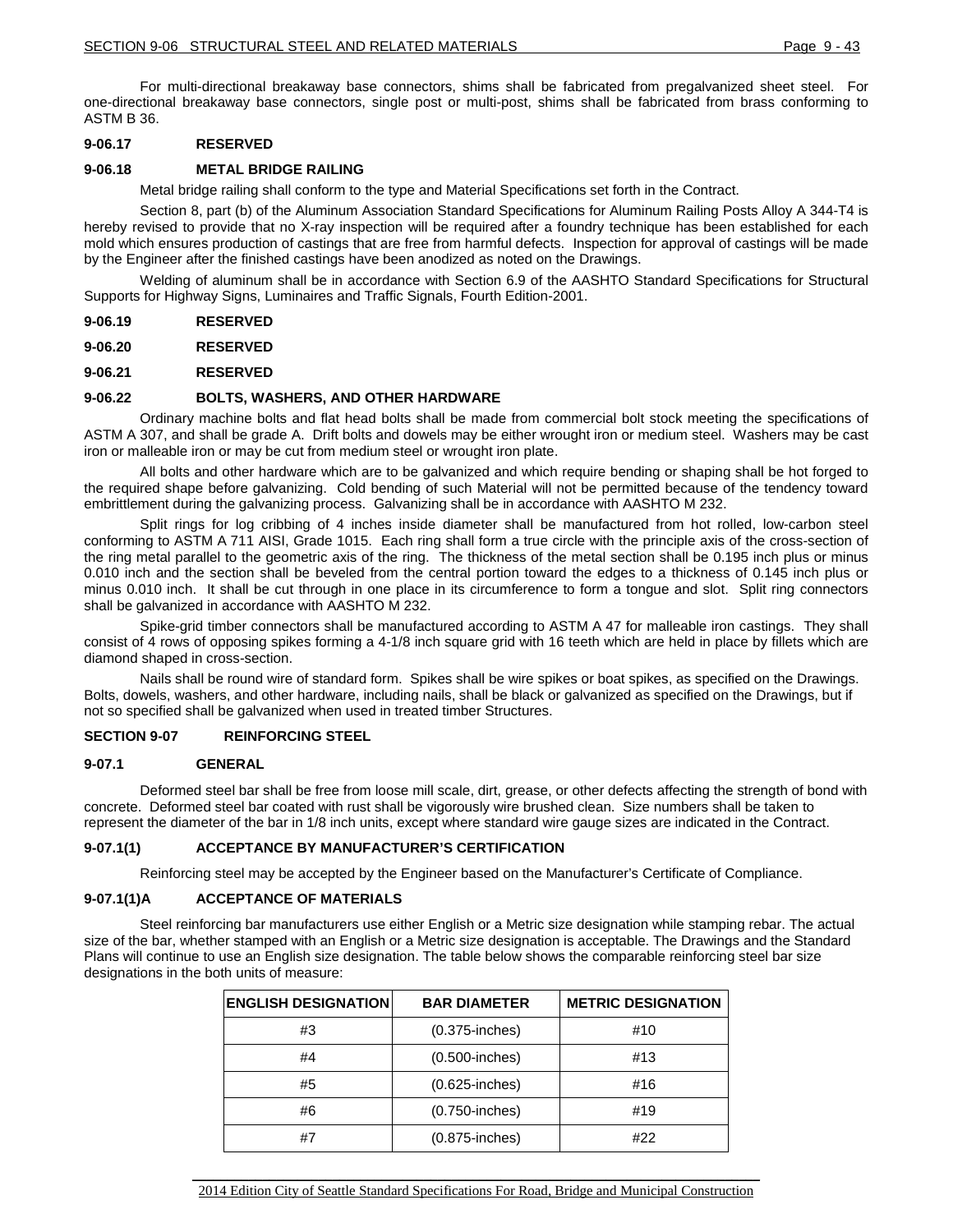| #8  | $(1.000$ -inches) | #25 |
|-----|-------------------|-----|
| #9  | $(1.128$ -inches) | #29 |
| #10 | $(1.270$ -inches) | #32 |
| #11 | $(1.410$ -inches) | #36 |
| #14 | $(1.690$ -inches) | #43 |
| #18 | (2.260-inches)    | #57 |

## **9-07.1(2) BENDING**

Steel reinforcing bars shall be cut and bent by careful and competent workmen. They shall be bent cold to templates, which shall not vary appreciably from the shape and dimension shown on the drawings.

Hooks and bends of steel reinforcing bars shall be bent to the following inside diameters unless shown otherwise on the drawings:

| <b>BAR SIZE</b>       | <b>STIRRUPS AND TIES</b> | <b>ALL OTHER BARS</b> |
|-----------------------|--------------------------|-----------------------|
| No. 3                 | $1 - 1/2$ "              | 6 bar diameters       |
| No. 4                 | 2"                       | 6 bar diameters       |
| No. 5                 | $2 - 1/2$ "              | 6 bar diameters       |
| No. 6                 | $4 - 1/2$ "              | 6 bar diameters       |
| No. 7                 | $5 - 1/4"$               | 6 bar diameters       |
| No. 8                 | 6"                       | 6 bar diameters       |
| No. 9 through No. 11  |                          | 8 bar diameters       |
| No. 14 through No. 18 |                          | 10 bar diameters      |

The supplementary requirements of AASHTO M 31 for bend tests shall apply to size No. 14 and No. 18 steel reinforcing bars which have hooks or bends.

Hooked ends of steel reinforcing bars shall be standard hooks unless shown otherwise in the Drawings. Standard hooks shall consist of a 90, 135, or 180-degree bend as shown in the Drawings plus a minimum bar extension at the free end of the bar shown in the table below. Seismic hooks shall consist of a 135-degree bend plus a minimum bar extension at the free end of the bar shown in the table below.

| <b>MINIMUM BAR EXTENSIONS FOR STANDARD AND SEISMIC HOOKS</b> |                  |                  |                |                  |                 |
|--------------------------------------------------------------|------------------|------------------|----------------|------------------|-----------------|
|                                                              | <b>180º HOOK</b> | <b>135º HOOK</b> |                | 90° HOOK         |                 |
| <b>BAR SIZE</b>                                              | <b>ALL BARS</b>  | <b>SEISMIC</b>   | <b>ALL</b>     | <b>STIRRUP</b>   | <b>ALL</b>      |
| No. 3                                                        | $2\frac{1}{2}$   | 3"               | $2\frac{1}{4}$ | $2\frac{1}{4}$   | $4\frac{1}{2}$  |
| No. 4                                                        | $2\frac{1}{2}$   | 3"               | 3"             | 3"               | 6"              |
| No. 5                                                        | $2\frac{1}{2}$   | $3\frac{3}{4}$   | $3\frac{3}{4}$ | $3\frac{3}{4}$ " | $7\frac{1}{2}$  |
| No. 6                                                        | 3"               | $4\frac{1}{2}$   | $4\frac{1}{2}$ | 9''              | 9''             |
| No. 7                                                        | $3\frac{1}{2}$   | $5\frac{1}{4}$   | $5\frac{1}{4}$ | $10\frac{1}{2}$  | $10\frac{1}{2}$ |
| No. 8                                                        | 4"               | 6"               | 6"             | 12"              | 12"             |
| No. 9                                                        | $4\frac{3}{4}$ " |                  |                |                  | $13\frac{3}{4}$ |
| No. 10                                                       | $5\frac{1}{4}$   |                  |                |                  | $15\frac{1}{4}$ |
| No. 11                                                       | $5\frac{3}{4}$ " |                  |                |                  | 17"             |
| No. 14                                                       | 7"               |                  |                |                  | $20\frac{1}{2}$ |
| No. 18                                                       | $9\frac{1}{4}$   |                  |                |                  | $27\frac{1}{4}$ |

## **9-07.1(3) LENGTHS**

Net lengths of bent bars shown in the "length" column of the bar list on the drawings are rounded to the nearest inch. Net length is the length of bar after all bend deductions are subtracted from the gross length.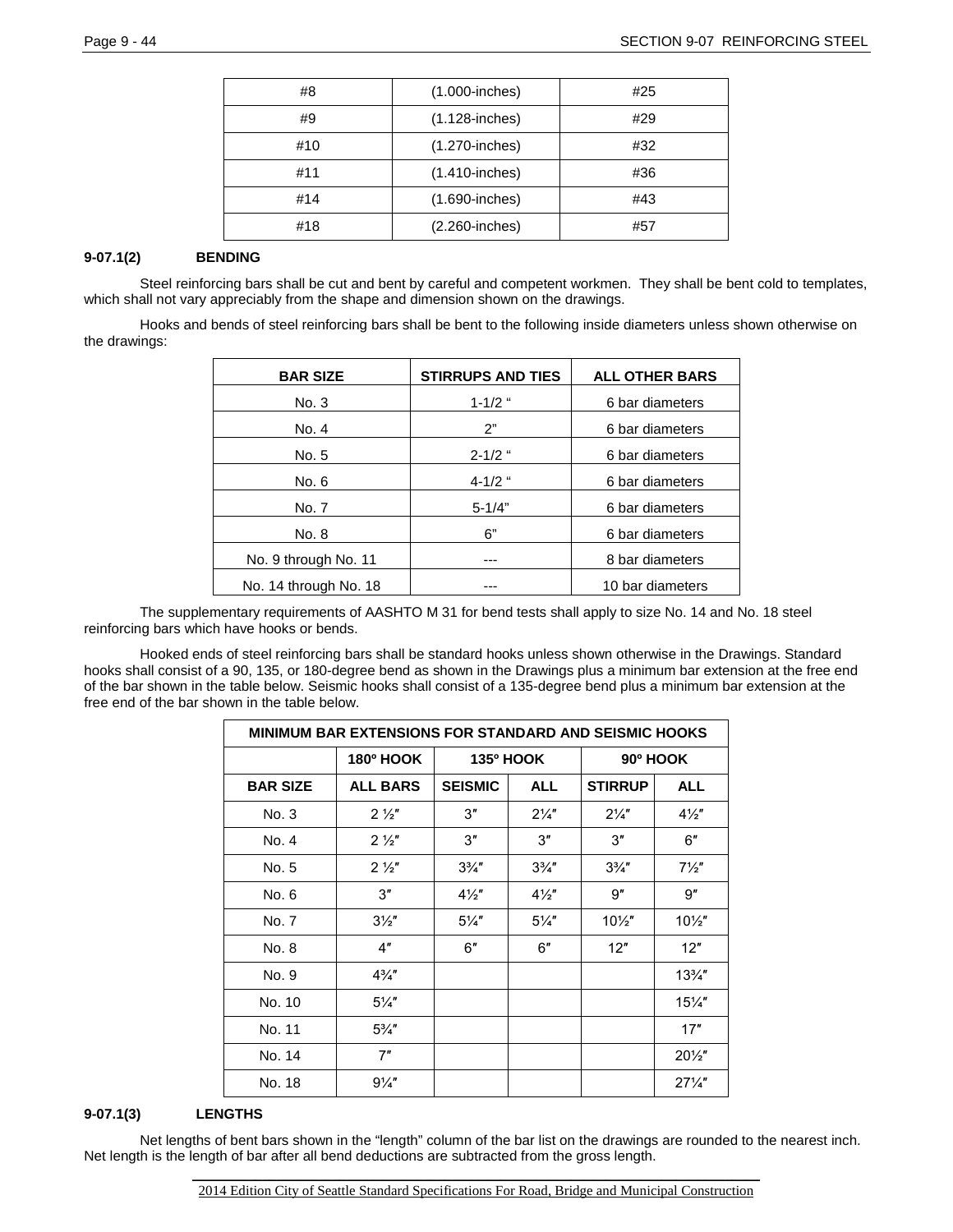etc.

## **9-07.2 DEFORMED STEEL BARS**

Deformed steel bars for concrete reinforcement shall conform to either AASHTO M 31 Grade 60, or ASTM A 706, except as otherwise noted. Steel reinforcing bar for the cast-in-place components of bridge structures (excluding sidewalks and barriers but including shafts and concrete piles), and for precast substructure components of bridge structures, shall conform to ASTM A 706 only. However, in computing the ultimate unit tensile stress from test data, the area may be corrected for mass per linear foot of the bar within the weight tolerances listed. No such correction for mass shall be used in calculating the yield stress; the nominal area of the bar, as given in Table 1 of AASHTO M 31 or ASTM A 706, shall be used in this computation.

Deformed steel bars are referred to in the Drawings and Specifications by number: for example, No. 3, No. 4, No. 5,

# **9-07.3 EPOXY-COATED STEEL REINFORCING BARS**

Epoxy-coated rebar shall be coated according to AASHTO M 284 with the additional following modifications:

- 1. The list of steel reinforcing bars acceptable for coating shall include ASTM A 706.
- 2. The Contractor shall furnish a written certification that properly identifies the material, the number of each batch of coating material used, quantity represented, date of manufacture, name and address of manufacturer, and a statement that the supplied coating material meets the requirements of AASHTO M 284.
- 3. The Contractor shall supply to the Engineer an 8 ounce representative sample of the coating material from each batch of coating material. The sample shall be packaged in an airtight container and identified as epoxy coating material by batch number.
- 4. Prior to coating the bars, the Contractor shall submit to the Engineer for review, the coating material manufacturer's recommendation on the proper use and application requirements of the coating material.
- 5. A Manufacturer's Certificate of Compliance stating that all bars have been coated in accordance with the coating material manufacturer's recommendations and these Specifications shall be furnished with each shipment. This certification shall include for each bar size the preheat temperatures, cure times, thickness checks, holidays detected, and test results.
- 6. The Contractor shall give advance notice to the Engineer of the coating schedule at the coating plant so that Engineer inspection for approval may be provided.
- 7. The patching material, compatible with the coating material and inert in concrete, shall be supplied with each shipment.
- 8. For projects where epoxy-coated steel reinforcing bars are used in the top mat of bridge decks only, the maximum amount of damage to the coating shall not exceed 0.25 percent of the surface area of each bar.
- 9. The thickness of epoxy-coating shall be 10 mils  $\pm$  2 mils.
- 10. All samples shall be submitted to the SPU Materials Laboratory (see Section 1-05.3(1) C).

### **9-07.4 PLAIN STEEL BARS**

Where plain steel bars are specified, they shall conform to the chemical and physical properties of AASHTO M 31, Grade 60, unless specifically noted otherwise. Plain steel bars are indicated in the Contract by fractions of an inch; for example, 3/8 inch Ø, 1/2 inch Ø, 5/8 inch Ø, etc.

## **9-07.5 DOWEL BARS (FOR CEMENT CONCRETE PAVEMENT)**

Epoxy coated dowel bars shall be round plain steel bars of the dimensions shown in the Standard Plans. They shall conform to AASHTO M 31, Grade 60 or AASHTO M 255, Grade 60 and shall be coated in accordance with ASTM A 934. The thickness of the epoxy coating shall be 10 mils plus or minus 2 mils. In addition, the requirements of Section 9-07.3, Items 2, 3, 4, 5, 6, 7, and 10 shall apply.

## **9-07.6 TIE BARS (FOR CEMENT CONCRETE PAVEMENT)**

Tie bars shall conform to the requirements of the Standard Specifications for Deformed Billet-Steel Bars for Concrete Reinforcement, AASHTO M 31, Grade 60 and shall be coated in accordance with AASHTO M 284. Deformed bar shall be 5/8 inch diameter and 30 inch long.

The form of the deformed bar shall be subject to approval by the Engineer.

Tie bars shall be free from dirt, grease, or other defects affecting the strength or bond with the concrete. Tie bars shall be epoxy encapsulated.

### **9-07.7 WIRE MESH**

Wire mesh for concrete reinforcement shall conform to the requirements of AASHTO M 55, Welded Steel Wire Fabric for Concrete Reinforcement or AASHTO M 221, Welded Deformed Steel Wire Fabric for Concrete Reinforcement. All wire mesh shall be of an approved kind and quality of manufacture.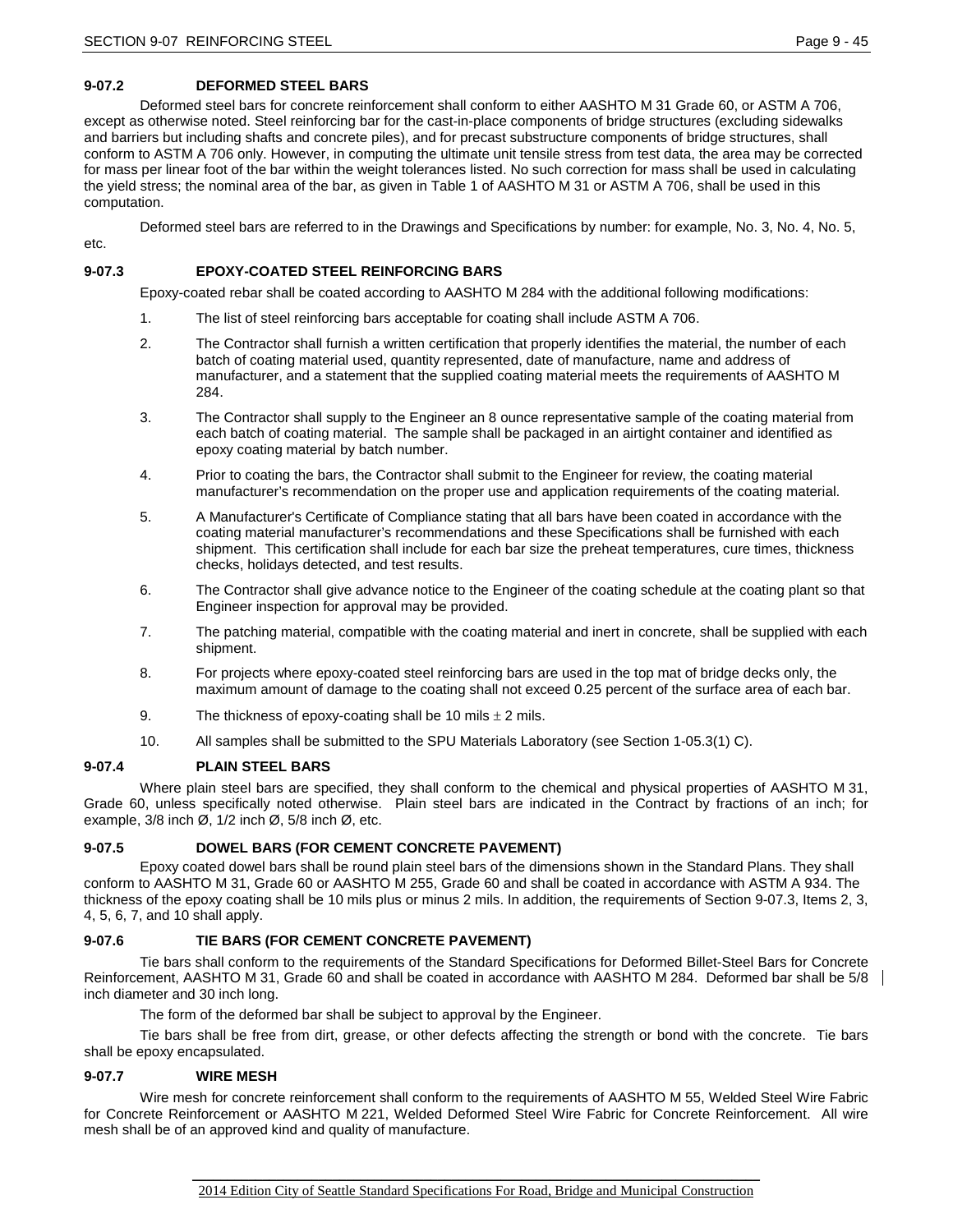### **9-07.8 DEFORMED WIRE**

Deformed wire shall conform to the requirements of AASHTO M 225, Deformed Steel Wire for Concrete Reinforcement.

Deformed wire is noted in the Contract by the letter D, followed by a number indicating the cross-sectional area of the wire; for example, D2, D5, D20, etc.

### **9-07.9 COLD DRAWN WIRE**

Cold drawn wire shall conform to the requirements of AASHTO M 32, Cold Drawn Steel Wire for Concrete Reinforcement.

Cold drawn wire is noted in the Contract by the letter W followed by a number indicating the cross-sectional area of the wire; for example, W2, W5, W20, etc.

### **9-07.10 PRESTRESSING REINFORCEMENT STRAND**

Prestressing reinforcement shall be ½-inch diameter for precast-prestressed concrete piles and ½-inch or 0.6-inch diameter for pretensioned concrete girders, post-tensioned segmental precast concrete girders, or cast-in-place prestressed concrete.

Prestressing reinforcement shall be mill bright high tensile strength seven wire low relaxation strand conforming to the requirements of AASHTO M 203, Grade 270.

All prestressing reinforcement furnished for a given structural member shall have a maximum elongation differential of 3 percent at stress of 0.8 of the ultimate strength of the prestressing steel. Each reel of prestressing reinforcement shall be accompanied by a Manufacturer's Certificate of Compliance, a mill certificate, and a test report. The mill certificate and test report shall include the yield and ultimate strengths, elongation at rupture, modulus of elasticity, and the stress strain curve for the actual prestress reinforcing intended for use. All values certified shall be based on test values and actual sectional areas of the material being certified.

For every five reels furnished, one sample, not less than 5½-feet long, shall be sent to the SPU materials lab for testing; see Section 1-05.3. Samples of the furnished reels with Manufacturer's Certificate of Compliance, a mill certificate, and test report may be shipped directly by the manufacturer to the Engineer. An independent inspector, approved by the Owner, shall be present during sampling and shall provide a written certification to the Engineer.

### **9-07.11 PRESTRESSING REINFORCEMENT BAR**

High-strength steel bars shall conform to AASHTO M 275, Type II.

Nuts shall conform to either ASTM A 29 Grade C1045, or ASTM A 536 Grade 100-70-03, and shall be capable of developing the larger of either 100 percent of the minimum ultimate tensile strength (MUTS), or 95 percent of the actual ultimate tensile strength (AUTS), of the bar. The anchor nuts shall conform to the specified strength requirement while permitting a maximum 5 degree misalignment between the nut and the bearing plate. A minimum of three tests, each from a different heat, are required.

Couplers, if required, shall be AASHTO M 169 Grade 1144, or equivalent steel, developing the larger of either 100 percent of the MUTS, or 95 percent of the AUTS, of the bar. The test shall be performed with the coupler having a one inch unengaged segment between the two coupled bars. A minimum of three tests, each from a different heat, are required.

For unbonded bars under dynamic loading, the connections shall withstand at least 500,000 cycles from 60 percent to 66 percent MUTS followed by at least 50 cycles between 40 percent MUTS and 80 percent MUTS. A minimum of three tests, each from a different heat, are required.

### **SECTION 9-08 PAINTS AND RELATED MATERIALS**

### **9-08.1 PAINT**

### **9-08.1(1) DESCRIPTION**

Paints shall be made from materials meeting the requirements of the applicable Federal and State Paint Specifications, Department of Defense (DOD), American Society on Testing of Materials (ASTM), and Steel Structures Painting Council (SSPC) specifications in effect at the time of manufacture. The colors, where designated, shall conform to Section 9-08.1(8).

### **9-08.1(2) PAINT TYPES**

### **9-08.1(2)A VINYL PRETREATMENT**

Vinyl pretreatment shall be a two-component basic zinc chromate-vinyl butyral wash primer conforming to DOD-P-15328 (Formula 117 for Metals) and SSPC Paint 27. Zinc chromate shall be the insoluble type. The paint shall be supplied as two components that are mixed together just prior to use.

### **9-08.1(2)B GALVANIZING REPAIR PAINT, HIGH ZINC DUST CONTENT**

Galvanizing repair paint shall conform to Federal Specification MIL-P-21035B.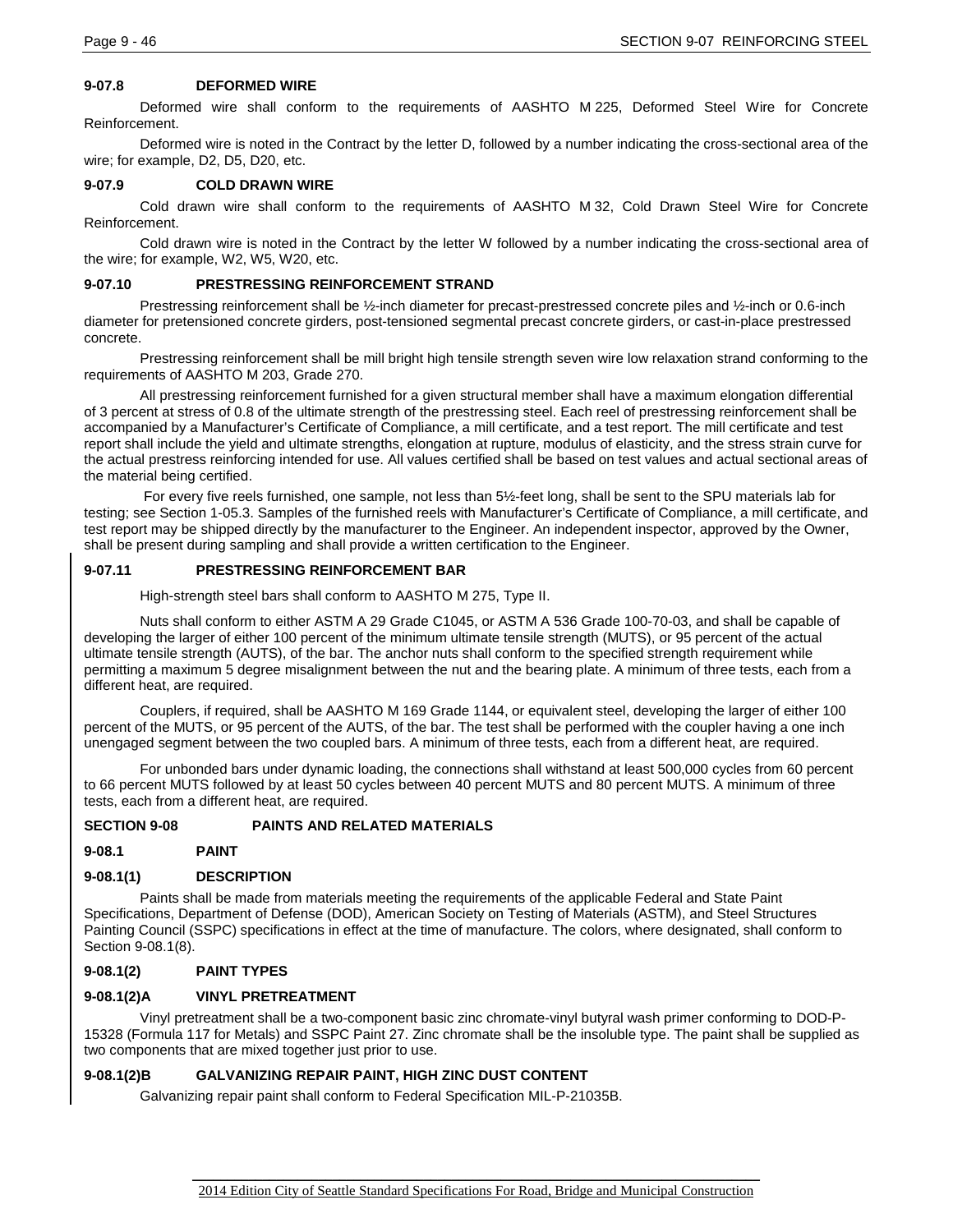## **9-08.1(2)C INORGANIC ZINC-RICH PRIMER**

Inorganic zinc-rich primer shall be a two-component, self-curing, inorganic zinc-rich paint, conforming to either AASHTO M 300 or SSPC Paint 20 Type I.

## **9-08.1(2)D ORGANIC ZINC-RICH PRIMER**

Organic zinc-rich primer shall be a high-performance two-component epoxy conforming to SSPC Paint 20 Type II.

### **9-08.1(2)E EPOXY POLYAMIDE**

Epoxy polyamide primer shall be a two-component, VOC-compliant epoxy system, conforming to MIL-DTL-24441.

## **9-08.1(2)F PRIMER, ZINC-FILLED, SINGLE-COMPONENT, MOISTURE-CURED POLYURETHANE**

Zinc-rich primer shall meet the following requirements:

Vehicle Type: Moisture-cured polyurethane.

Pigment Content: 80 percent minimum zinc by weight in dry film.

Volume Solids: 60 percent minimum.

Minimum wt./gal. 22.0 pounds.

### **9-08.1(2)G INTERMEDIATE AND STRIPE COAT, SINGLE COMPONENT, MOISTURE-CURED POLYURETHANE**

Vehicle Type: Moisture-cured polyurethane.

Pigment: A minimum of 3.0 lbs. of micaceous iron oxide per gallon.

Intermediate and any stripe coat shall meet the following requirements:

Minimum volume solids 50 percent.

A minimum of 3.0 lbs/gal. of micaceous iron oxide.

The intermediate coating shall be certified by the manufacturer to be able to be recoated by the top coat in a minimum of 4 days.

### **9-08.1(2)H TOP COAT, SINGLE-COMPONENT, MOISTURE-CURED POLYURETHANE**

Vehicle Type: Moisture-cured aliphatic polyurethane.

Color: As specified in the Drawings or Special Provisions.

The Top Coat shall meet the following requirements:

The resin must be an aliphatic urethane.

Minimum-volume solids 50 percent.

The top coat shall be a semi-gloss.

### **9-08.1(2)I RUST-PENETRATING SEALER**

Rust-penetrating sealer shall be a two-component, chemically-cured, 100 percent solids epoxy with maximum VOC 1.7 pounds/gallon.

### **9-08.1(2)J BLACK ENAMEL**

The enamel shall conform to Federal Specification MIL PRF 2463D Type II Class II.

### **9-08.1(2)K ORANGE EQUIPMENT ENAMEL**

The enamel shall be an alkyd gloss enamel conforming to Federal Specification TT-E-489, except that the Sag Index shall be seven minimum. The color, when dry, shall match that of Federal Standard 595, color number 12246.

For factory application to individual items of new equipment, samples and testing of the enamel shall not be required; however, the equipment manufacturer shall match the color specified and shall certify the quality of enamel used.

### **9-08.1(2)L EXTERIOR ACRYLIC LATEX PAINT-WHITE**

This paint shall conform to Federal Specification TT-P-96, Paint, Acrylic Emulsion, Exterior, except that the viscosity shall be 75-85 K.U.

This paint may be used self-primed in multiple coats over salts-treated wood and on interior and exterior masonry surfaces.

### **9-08.1(3) WORKING PROPERTIES**

The paint shall contain no caked material that cannot be broken up readily by stirring. When applied to a clean vertical surface, the paint shall dry without running, streaking, or sagging.

### **9-08.1(4) STORAGE PROPERTIES**

Paints manufactured under these Specifications shall show no skin over the surface after 48 hours in a filled container, when tested as outlined in Federal Test Method Standard No. 141D. A slight amount of skin or gel formation where the surface of the paint meets the side of the container may be disregarded. Variable percentages of anti-skinning agents are shown in those formulas set forth above that are susceptible to undesirable skin formation. The manufacturer will be allowed to vary the amount of anti-skinning agent given in the formulas provided the above results are accomplished and provided the paint does not dry to a nonuniform or nonelastic film.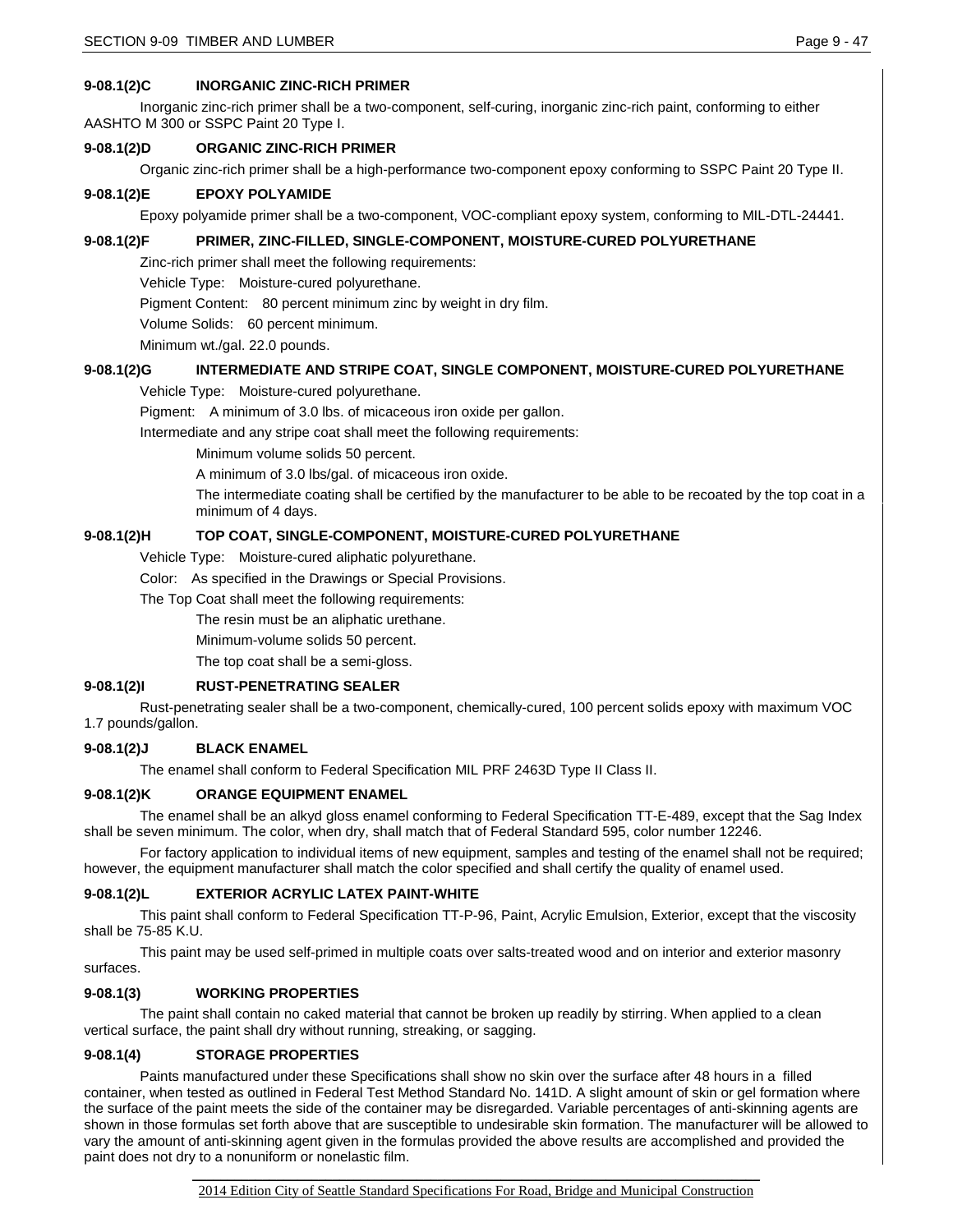## **9-08.1(5) FINENESS OF GRINDING**

The paint shall be ground so that all particles of pigment will be dispersed and be coated with vehicle, and the residue on a 325 sieve will not exceed 1 percent by weight of the pigment. Paint shall be homogeneous, free of contaminant, and of a consistency suitable for use under intended application. Finished paint shall be well ground, and the pigment shall be properly dispersed in the vehicle, conforming to the requirements of the paint. Dispersion in the vehicle shall be such that the pigment does not settle excessively, does not cake or thicken in the container, and does not become granular or curdled.

## **9-08.1(6) TEST METHODS**

Except as otherwise specified, all paints shall be sampled and tested in the ready-mixed form. The test methods shall be as specified in Federal Test Method Standard No. 141D or as specified under AASHTO R 31, as applicable.

## **9-08.1(7) ACCEPTANCE**

Except for batches of paint in total project quantities of 20 gallons or less that are accepted upon the manufacturer's certificate of compliance, the manufacturer shall not ship any batch of paint until the paint has been tested and released by the Materials Laboratory. This release will not constitute final acceptance of the paint. Final acceptance will be based on inspection or testing of job site samples as determined by the Engineer.

Project quantities of 20 gallons or less of the above paint types will be accepted without inspection upon the manufacturer's notarized certificate of compliance. This certificate shall contain a statement by the manufacturer to the effect that the material meets the paint type Specification, and it shall include a list of materials and quantities used. One copy of the certificate shall accompany the paint when shipped and one copy with a drawdown sample of the paint shall be sent to the Materials Laboratory. The paint may be used at once without further release from the Materials Laboratory.

## **9-08.1(8) STANDARD COLORS**

When paint is required to match a Federal Standard 595 color, the paint manufacturer or the Contractor may obtain a sample of the required color through the following internet link[: www.colorserver.net.](http://www.colorserver.net/) . For the City of Seattle, the following colors are defined:

Black - 27030

Seattle Safety Yellow – 23594

Seattle Narrows Green - 34227

 Unless otherwise specified, all top or finish coats shall be semigloss, with the paint falling within the range of 35 to 70 on the 60-degree gloss meter.

The Contractor shall submit two minimum 4-inches by 6-inch paint chip samples to the Engineer at least 10-Working Days prior to the scheduled application in accordance with Section 1-05.3. The color of the paint when dry shall match the color of a Standard 595 color chip.

**Commission Internationale de l'Eclairage (CIELAB) color system** has determined standard values that are used worldwide to measure color. The values used by CIE are called L<sup>\*</sup>, a<sup>\*</sup> and b<sup>\*</sup> and the color measurement method is called CIELAB.

The calculated Delta E shall not exceed 1.0 deviation from the Commission Internationale de l'Eclairage (CIELAB) color measurement analysis method for each color.

For the City of Seattle, the following colors are defined:

| Color                  | III/Obs                                             | L*                      | $a^*$                         | $b^*$                         |
|------------------------|-----------------------------------------------------|-------------------------|-------------------------------|-------------------------------|
| Washington<br>Gray     | D65/10-degrees<br>$A/10$ -degrees<br>CWF/10-degrees | 62.59<br>63.06<br>63.02 | 0.98<br>1.80<br>0.73          | 5.23<br>5.70<br>6.08          |
| Cascade Green          | D65/10-degrees<br>$A/10$ -degrees<br>CWF/10-degrees | 36.62<br>35.82<br>36.34 | $-6.53$<br>$-7.15$<br>$-5.09$ | $-0.89$<br>$-2.53$<br>$-1.18$ |
| Mt. Baker Grav         | D65/10-degrees<br>A/10-degrees<br>CWF/10-degrees    | 45.94<br>46.40<br>46.46 | 1.38<br>1.70<br>1.07          | 4.46<br>5.05<br>5.48          |
| Mt. St. Helens<br>Gray | D65/10-degrees<br>A/10-degrees<br>CWF/10-degrees    | 56.07<br>56.76<br>56.67 | 2.15<br>3.08<br>1.64          | 6.68<br>7.52<br>7.85          |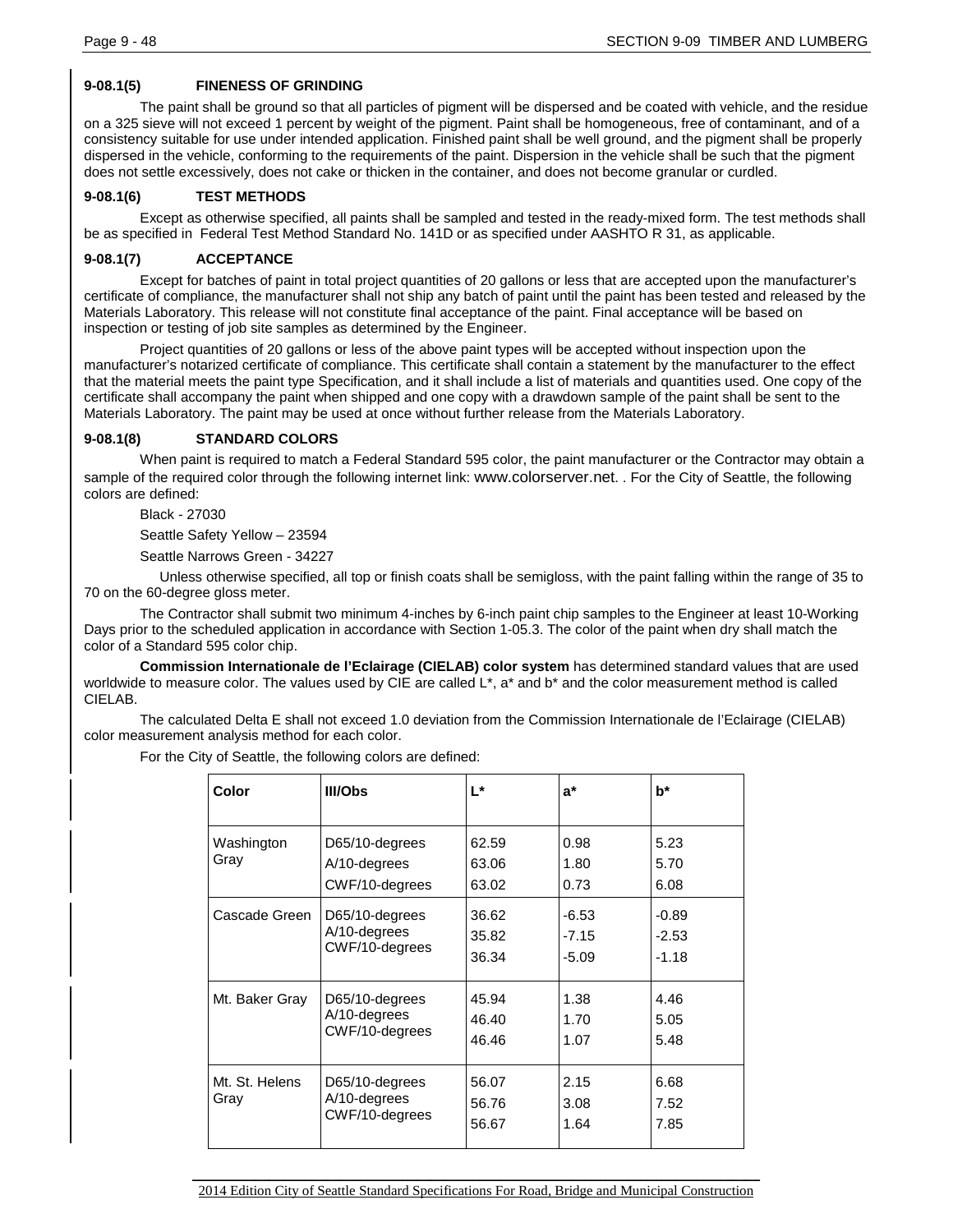| Seattle Railroad   D65/10-degrees |                | 27.32 | $-0.97$    | 0.01    |
|-----------------------------------|----------------|-------|------------|---------|
| Green                             | A/10-degrees   | 27.22 | $1 - 1.14$ | $-0.22$ |
|                                   | CWF/10-degrees | 27.35 | $-0.73$    | 0.14    |

The Contractor shall submit the specified and spectrophotometer or colorimeter readings taken in accordance with ASTM D 2244 to the Engineer at least 10-Working Days prior to the scheduled application in accordance with Section 1-05.3. The Contractor shall not begin applying until receiving the Engineer's written approval of the color samples.

### **One-quart wet samples (Engineer's Option)**

When requested by the Engineer, the Contractor shall submit a one-quart wet sample companion drawdown color sample for each batch of material.

The 1-quart wet sample shall be submitted in the manufacturer's labeled container with product number, batch number, and size of batch. The companion drawdown color sample shall be labeled with the product number, batch number, and size of batch. The Contractor shall submit the specified samples to the Engineer at least 10-Working Days prior to the scheduled application or upon request by the Engineer with in accordance Section 1-05.3. The Contractor shall not begin applying until receiving the Engineer's written approval of the samples.

### **9-08.2 POWDER COATING MATERIALS FOR COATING GALVANIZED SURFACES**

The powder coating system shall consist of two components: an epoxy primer coat and a polyester finish coat. The epoxy primer coat and the polyester finish coat materials shall be from the same manufacturer.

The epoxy primer coat shall be an epoxy powder primer conforming to the following requirements:

| Property         | <b>Specification</b> | <b>Performance Requirement</b>      |  |
|------------------|----------------------|-------------------------------------|--|
| Adhesion         | ASTM D 3359 Method B | 5B (no failure)                     |  |
| Flexibility      | ASTM D 522 Method B  | Pass 1/ <sub>8</sub> " mandrel bend |  |
| Pencil Hardness  | ASTM D 3363          | H Plus                              |  |
| Specific Gravity | ASTM D 792           | 1.25 minimum                        |  |

The polyester finish coat shall conform to American Architectural Manufacturers Association (AAMA) Specification 2604.

Degassing additives may be added as necessary to prevent pin holes in the finish coat. The degassing additives shall be added in accordance with manufacturer's recommendations.

The color of the powder coating system polyester finish coat shall be as specified in the Drawings or Special Provisions.

## **9-08.3 PIGMENTED SEALER MATERIALS FOR COATING OF CONCRETE SURFACES**

The pigmented sealer shall be a semi-opaque, colored toner containing only methyl methacrylate-ethyl acrylate copolymer resins, toning pigments suspended in solution at all times by a chemical suspension agent, and solvent. Toning pigments shall be laminar silicates, titanium dioxide, and inorganic oxides only. There shall be no settling or color variation. Tinting shall occur at the factory at the time of manufacture and placement in containers, prior to initial shipment. Use of vegetable or marine oils, paraffin materials, stearates, or organic pigments in any part of coating formulation shall not be permitted. The Contractor shall submit a 1-quart wet sample, a drawdown color sample, and spectrophotometer or colorimeter readings taken in accordance with ASTM D 2244, for each batch. The calculated Delta E shall not exceed 1.0 deviation from the Commission Internationale de l'Eclairage (CIELAB) color measurement analysis method for each pigmented sealer color.

The 1-quart wet sample shall be submitted in the manufacturer's labeled container with product number, batch number, and size of batch. The companion drawdown color sample shall be labeled with the product number, batch number, and size of batch. The Contractor shall submit the specified samples and readings to the Engineer at least 14 calendar days prior to the scheduled application of the sealer. The Contractor shall not begin applying pigmented sealer until receiving the Engineer's written approval of the pigmented sealer color samples

### **9-08.4 ABRASIVE BLAST MATERIALS**

### **9-08.4(1) ABRASIVE BLAST MEDIA**

Material used for field abrasive blasting shall conform to Military Specification MIL-A-22262B(SH) as listed on QPL-22262-28 as maintained by the Department of the Navy. The Contractor shall provide the Engineer with certified test results from the abrasive blast media manufacturer showing that the abrasive blast material meets the Military Specification. The Contractor shall select the type and size of abrasive blast media to produce a roughened, sharp, angular surface profile conforming to the surface requirements specified by the manufacturer of the selected paint system.

### **9-08.4(2) LEAD ABATEMENT ADDITIVE**

Lead abatement additive shall be a granular chemical abrasive additive consisting of a complex calcium silicate designed to stabilize lead through multiple mechanisms, including, but not limited to, ph adjustment, chemical reactions, and encapsulation. The additive shall be specifically designed and manufactured for lead paint abatement.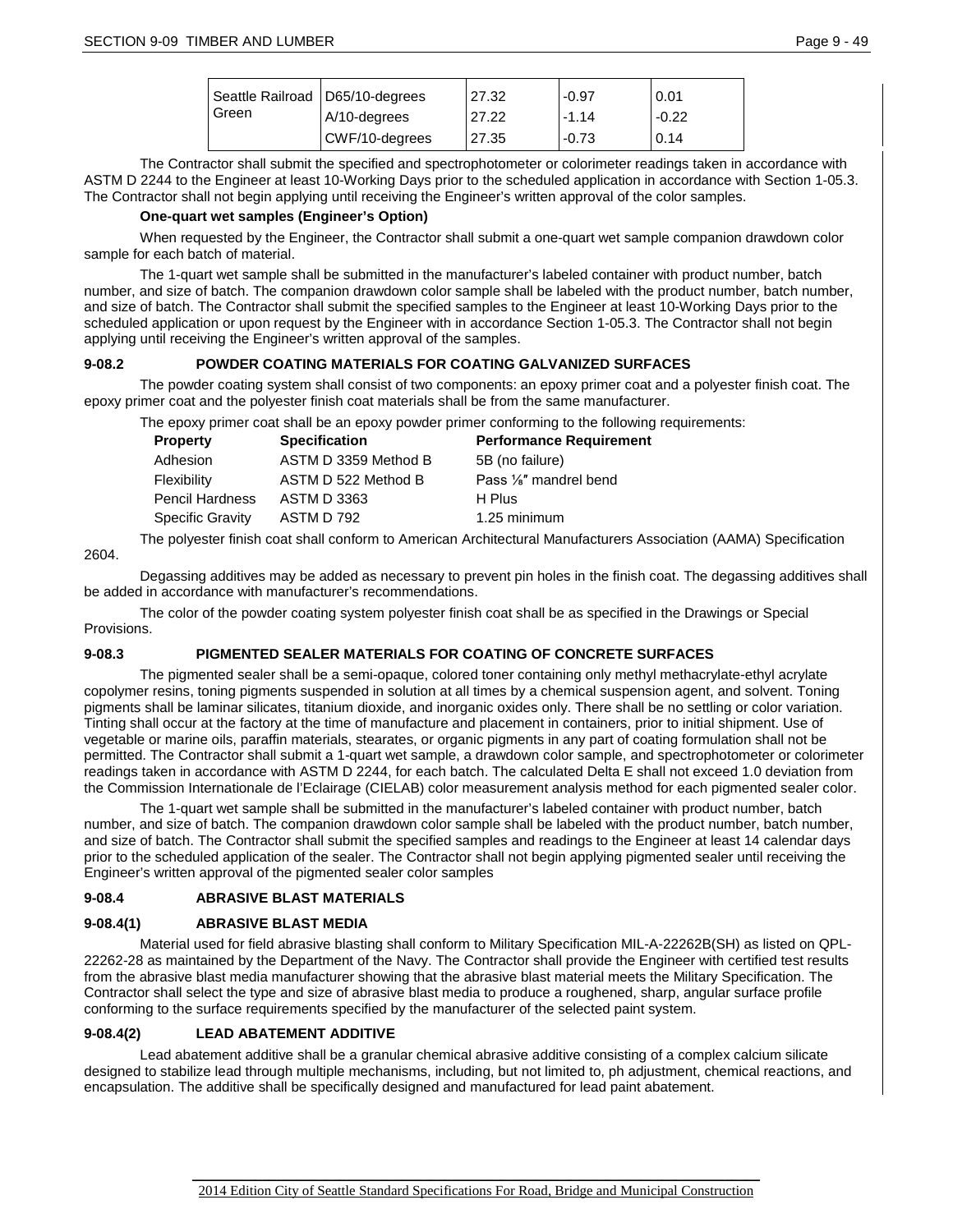## **9-08.5 SURFACE CLEANING MATERIALS**

### **9-08.5(1) BIRD GUANO TREATMENT**

Bird guano treatment shall consist of a 5.25 percent sodium hypochlorite solution.

### **9-08.5(2) FUNGICIDE TREATMENT**

Fungicide treatment shall consist of a 5.25 percent sodium hypochlorite solution.

### **9-08.5(3) WATER**

Water used for water jetting steel surface cleaning operations shall be clean, fresh water only, without any detergents, bleach, or any other cleaning agents or additives. Recycling of rinse water for water jetting operations is not allowed.

### **9-08.6 FILTER FABRIC**

Filter fabric for water jetting operations shall be a polypropylene, nonwoven, needle-punched geosynthetic or equivalent material conforming to the following requirements:

| <b>Property</b>              | <b>Specification</b> | <b>Performance Requirement</b> |
|------------------------------|----------------------|--------------------------------|
| <b>Grab Tensile Strength</b> | <b>ASTM D 4632</b>   | 100 pounds minimum             |
| <b>Apparent Opening Size</b> | <b>ASTM D 4751</b>   | #70 sieve                      |
| Permittivity                 | <b>ASTM D 4491</b>   | 1.0 sec-1 or better            |

### **9-08.7 SINGLE-COMPONENT URETHANE SEALANT**

Single-component urethane sealant shall conform to ASTM C 920 Grade NS Class 25.

### **9-08.8 FOAM BACKER ROD**

Foam backer rod shall be closed-cell expanded polyethylene or polyurethane foam.

### **SECTION 9-09 TIMBER AND LUMBER**

### **9-09.1 GENERAL REQUIREMENTS**

All timber and lumber for Structures shall be Douglas Fir-Larch, unless specified otherwise in the Contract. The allowable species of timber and lumber for guardrail posts shall be Douglas Fir-Larch or Hem Fir. Timber and lumber for sign posts, mileposts, sawed fence posts, and mailbox posts, shall be Western Red Cedar, Douglas Fir-Larch, or Hem Fir.

#### **9-09.2 GRADE REQUIREMENTS**

Timber and lumber shall conform to the grades and usage as follows. Grades shall be determined by the current standards of the West Coast Lumber Inspection Bureau (WCLIB) or the Western Wood Products Association (WWPA). **Structures**

# Timber and lumber, unless specified otherwise in the Contract, shall conform to the following:

| Materials 2" to 4" nominal thick, 5" nominal and | No. 1 and better, grade (Section 123-b of WCLIB) or |
|--------------------------------------------------|-----------------------------------------------------|
| wider (Structural Joists and Planks)             | (Section 62.11 of WWPA)                             |
| Materials 5" nominal and thicker (Beams and      | No. 1 and better, grade (Section 130-b of WCLIB) or |
| Stringers)                                       | (Section 70.11 of WWPA)                             |

Timber lagging for soldier pile walls shall be Douglas Fir-Larch, grade No. 2 or better.

#### **Guardrail Posts**

Timber and lumber for guardrail posts (classified as Posts and Timbers) shall conform to the grades as follows.

| Douglas Fir | No. 1 and better, grade (Section 131-b WCLIB) or (Section 80.11 WWPA)  |
|-------------|------------------------------------------------------------------------|
| Hem Fir     | Select Structural, grade (Section 131-a WCLIB) or (Section 80.10 WWPA) |

#### **Mileposts, Sawed Fence Posts, and Mailbox Posts**

Mileposts, sawed fence posts, and mailbox posts shall conform to the grades listed in the following table:

| 4x4            | Construction grade (Light Framing, Section 122-b WCLIB) or (Section 40.11 WWPA)                     |
|----------------|-----------------------------------------------------------------------------------------------------|
| 4x6            | No. 1 and better, grade (Structural Joists and Planks, Section 123-b WCLIB) or (Section 62.11 WWPA) |
| 6x6, 6x8, 8x10 | No. 1 and better, grade (Posts and Timbers, Section 131-b WCLIB) or (Section 80.11 WWPA)            |
| 6x10. 6x12     | No. 1 and better, grade (Beams and Stringers, Section 130b WCLIB) or (Section 70.11WWPA)            |

Sign and parking meter posts shall meet the Material requirements specified in Section 9-28.2.

### **9-09.2(1) SURFACING AND SEASONING**

All timber and lumber shall be sized as indicated on the Drawings.

All timber and lumber to be painted shall be surfaced on all sides. All timber and lumber to be painted shall be thoroughly air or kiln dried to an equilibrium moisture content and shall be stored in such a manner as to remain in a thoroughly dry condition until placed into the Work.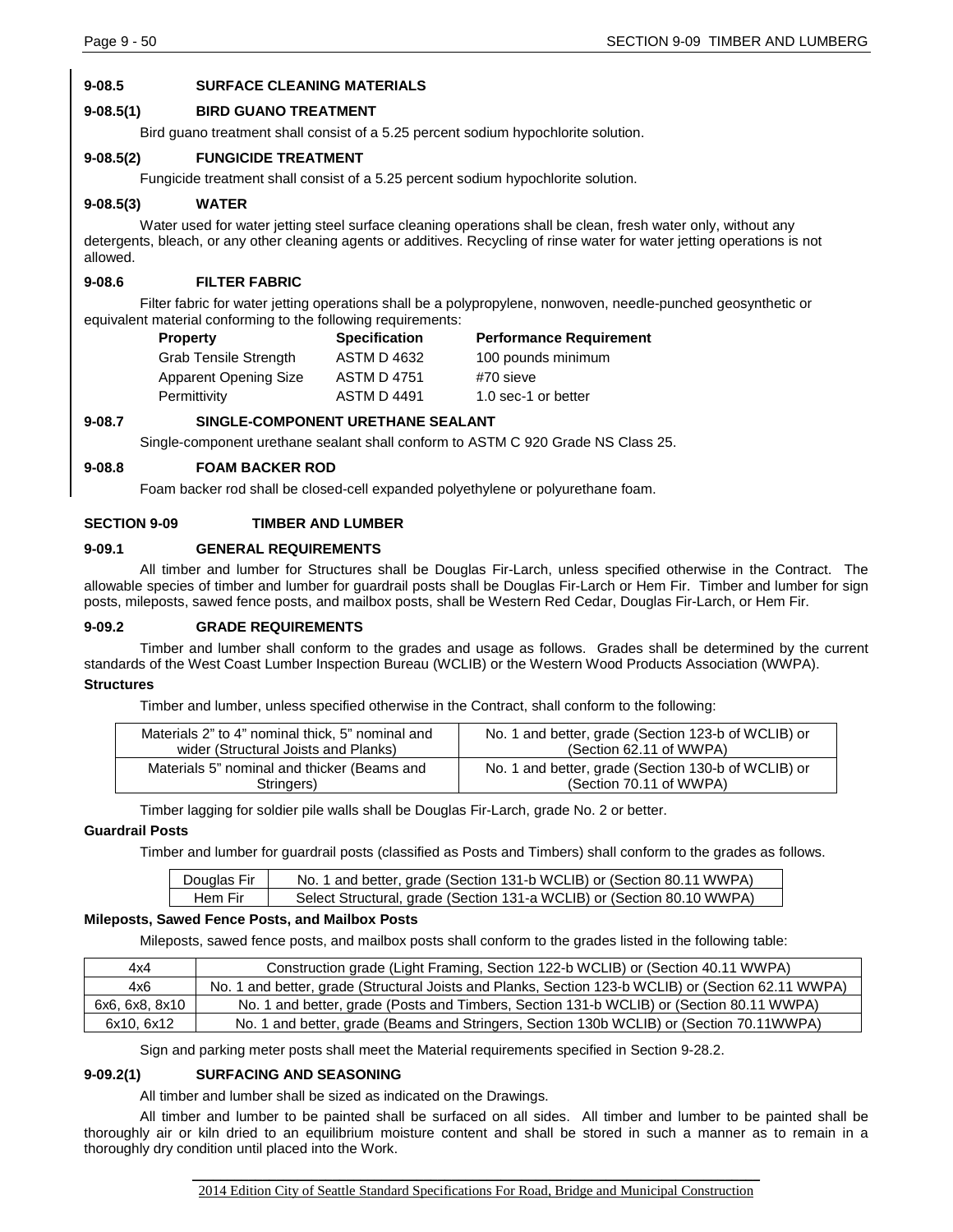## **9-09.2(2) RESERVED**

### **9-09.2(3) INSPECTION**

Timber and lumber shall be marked with a certified lumber grade stamp provided by one of the following agencies:

| West Coast Lumber Inspection Bureau (WCLIB)                                    |  |  |
|--------------------------------------------------------------------------------|--|--|
| Western Wood Products Association (WWPA)                                       |  |  |
| Pacific Lumber Inspection Bureau (PLIB)                                        |  |  |
| Any lumber grading bureau certified by the American Lumber Standards Committee |  |  |

A grading certificate shall accompany each order of timber and lumber for use in Structures as specified in Section 9-09.2. In consideration of being acceptable, the certificate shall be issued by either the grading bureau whose stamp is shown on the material, or by the lumber mill which is under the supervision of one of the grading bureaus listed above. The grading certificate shall include the following:

- 1. Name of the mill performing the grading,
- 2. The grading rules being used,<br>3. Name of the person doing the
- 3. Name of the person doing the grading with current certification,<br>4. Signature of a responsible mill official.
- 4. Signature of a responsible mill official,<br>5. Date the lumber was graded at the mil
- Date the lumber was graded at the mill, and
- 6. Grade, dimensions, and quantity of the timber or lumber.

When the Material is delivered to the project, the Engineer will check the order for the appropriate grade stamp. The invoice and grading certificate accompanying the order shall be accurate and complete with the information listed above. The grading certificate and grade markings will not constitute final acceptance of the Material. The Engineer may reject any or all of the timber or lumber that does not comply with the Specifications or has been damaged during shipping or upon delivery.

### **9-09.3 PRESERVATIVE TREATMENT**

All timber and lumber requiring preservative treatment shall be treated in accordance with AASHTO M 133. As specified by AASHTO M 133, the American Wood-Preservers' Association (AWPA) standards shall govern the Specifications. These Specifications include: storing and curing the timber and lumber, the wood preservatives, the preservative treatment process, documenting the results of the treatment, inspection, testing, and the identification of properly treated timber. Unless otherwise specified in the Contract, all timber and lumber shall be treated in accordance with Sections U1 and T1 of the latest edition of the AWPA standards.

All cutting, boring, chamfering, routing, surfacing, and trimming shall be done prior to treating. Any field drilling or cutoffs shall be treated by two liberal applications of a compatible preservative. The applications shall be in accordance with the requirements of AWPA Standard M-4 entitled, "Standard for the Care of Pressured Treated Wood Products".

All charges shall consist of pieces of the same species that are similar in form, size, moisture content, and receptivity to treatment. The pieces in the charge shall be separated to ensure contact of treating medium with all surfaces. The method of determining the retention of the preservatives shall be by assay.

As specified in the Contract, all orders of treated timber and lumber will be accompanied by a Certificate of Treatment record.

The Certificate of Treatment shall include the following information:

- Name and location of the wood preserving company
- Customer identification
- Date of treatment and charge number
- Type of chemical used and amount of retention
- Treating process and identification of the Specification used
- Description of material that was treated
- Signature of a responsible plant official

In addition to the Certificate of Treatment, all orders of treated timber or lumber shall be accompanied by a Grading Certificate in accordance with Section 9-09.2(3). Such certification or approved for shipment tag shall not constitute final acceptance of the material. The Engineer may reject any or all of the timber or lumber that does not comply with the Specifications or has been damaged during prolonged storage, shipping, or upon delivery.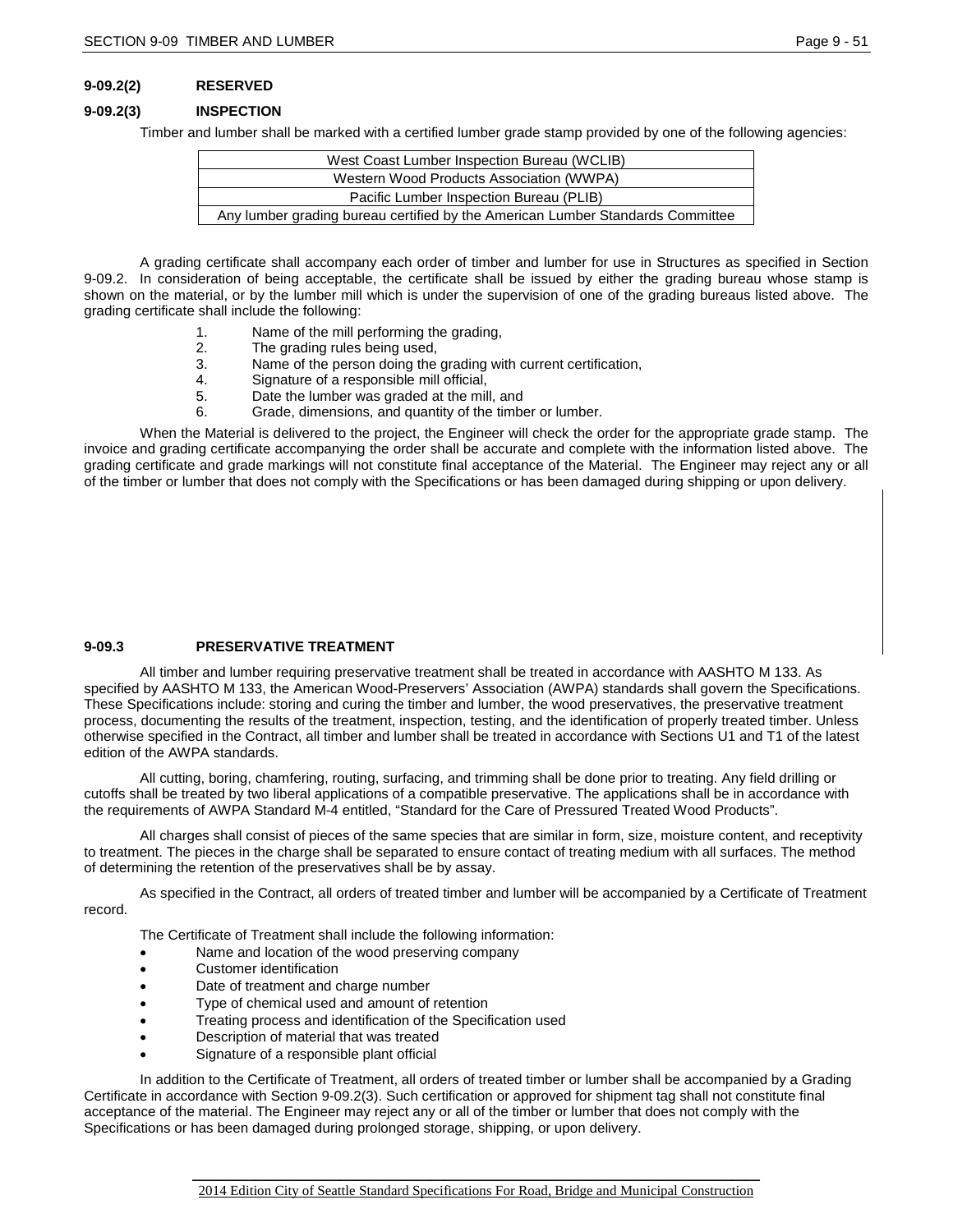All timber and lumber to be used in aquatic environments, unless specified otherwise in the Contract, shall be chemically treated using Best Management Practices (BMPs). The producer of the chemically treated products shall supply a written certification that the BMPs were utilized, including a description and appropriate documentation of the BMPs used. This information may be included on the Certificate of Treatment record.

### **SECTION 9-10 PILES**

### **9-10.1 TIMBER PILES**

### **9-10.1(1) GENERAL**

Timber piles shall be untreated or treated with the preservatives specified on the Drawings and completely described in Section 9-09.3.

Timber piles shall have the following limiting diameters:

| <b>LENGTH IN</b><br><b>FEET</b> | <b>MIN. BUTT DIA. 3 FT. ABOVE BUTT</b><br>(INCH) | <b>MAX. BUTT DIA. 3 FT. ABOVE BUTT</b><br>(INCH) | MIN. TIP DIA.<br>(INCH) |
|---------------------------------|--------------------------------------------------|--------------------------------------------------|-------------------------|
| Under 40                        |                                                  | 20                                               |                         |
| $40 - 54$                       |                                                  | 20                                               |                         |
| $55 - 74$                       | 13                                               | 20                                               |                         |
| Over 74                         | 14                                               | 20                                               |                         |

Timber piles shall be strapped with at least three straps: one approximately 18 inches from the butt, one approximately 24 inches from the butt, and one approximately 12 inches from the tip. Additional straps shall be provided at approximately 15-foot centers between the butt and tip. Strapping shall encircle the pile once and be tensioned as tightly as possible. Straps shall be 1-1/4 inches wide, 0.031 inch thick, cold rolled, fully heat treated, high tensile strapping, painted, and waxed, with an ultimate tensile strength of 5,100 pounds. The seal shall be 2-1/4 inches long, 20 gage, crimped with a notch type sealer to furnish a joint yielding 80 percent of the strap tensile strength. Treated timber piles shall be strapped after treatment.

## **9-10.1(2) UNTREATED PILES**

Except where specifically provided otherwise, untreated timber piles shall be Douglas fir, Western red cedar, or larch. Piles for foundations shall be Douglas fir. Piles shall be cut from sound, live trees and shall contain no unsound knots. Sound knots will be permitted, provided the diameter of the knot does not exceed 4 inches, or 1/3 of the small diameter of the pile at the point where they occur, whichever is smaller. Any defect or combination of defects that impair the strength of the pile more than the maximum allowable knot will not be permitted.

Piles shall be cut above the butt swell and shall have a uniform taper from butt to tip. A line drawn from the center of the tip to the center of the butt shall not fall outside the center of the pile at any point more than 1 percent of the length of the pile. A spiral grain or twist in excess of 1/4 turn in 10 feet of length will be cause for rejection.

Untreated timber trestle piles shall have an average of at least five annual rings per inch measured radially over a distance of 3 inches at the butt, beginning at a point 3-1/2 inches from the heart. At least 9 inches of heartwood shall show at the butt.

Ring count requirements for untreated timber foundation piles and detour trestle piles will be waived.

#### **9-10.1(3) CREOSOTE TREATED PILES**

For creosote treated piles, Douglas fir timber shall be used. All other requirements shall be the same as for untreated piles except that the ring count requirement will be waived.

#### **9-10.1(4) TIMBER COMPOSITE PILES**

Timber composite piles shall consists of a pile made up of two timber sections. The lower section shall be untreated, and the upper section shall be creosote treated.

The treated and untreated sections of timber composite pile shall meet the respective requirements specified above for full length of treated and untreated timber piles.

#### **9-10.1(5) PEELING**

Untreated and creosote treated piles shall be peeled by removing all of the rough bark and at least 80 percent of the inner bark. No strip of inner bark remaining on the pile shall be over 3/4 inch wide or over 8 inches long, and there shall be at least 1 inch of clean wood surface between any two such strips. Not less than 80 percent of the surface on any circumference shall be clean wood. All knots shall be trimmed close to the body of the pile.

#### **9-10.2 CONCRETE PILES**

#### **9-10.2(1) CONCRETE**

Portland cement meeting the requirements of Section 9-01 shall be used in all precast concrete piles.

The concrete for precast-prestressed piles shall conform to the requirements of Section 9-19. The concrete for prestressed piles shall have a minimum compressive strength of 6,000 psi at the age of 28 Days. The minimum compressive strength of concrete at the transfer of prestress shall be 3,300 psi.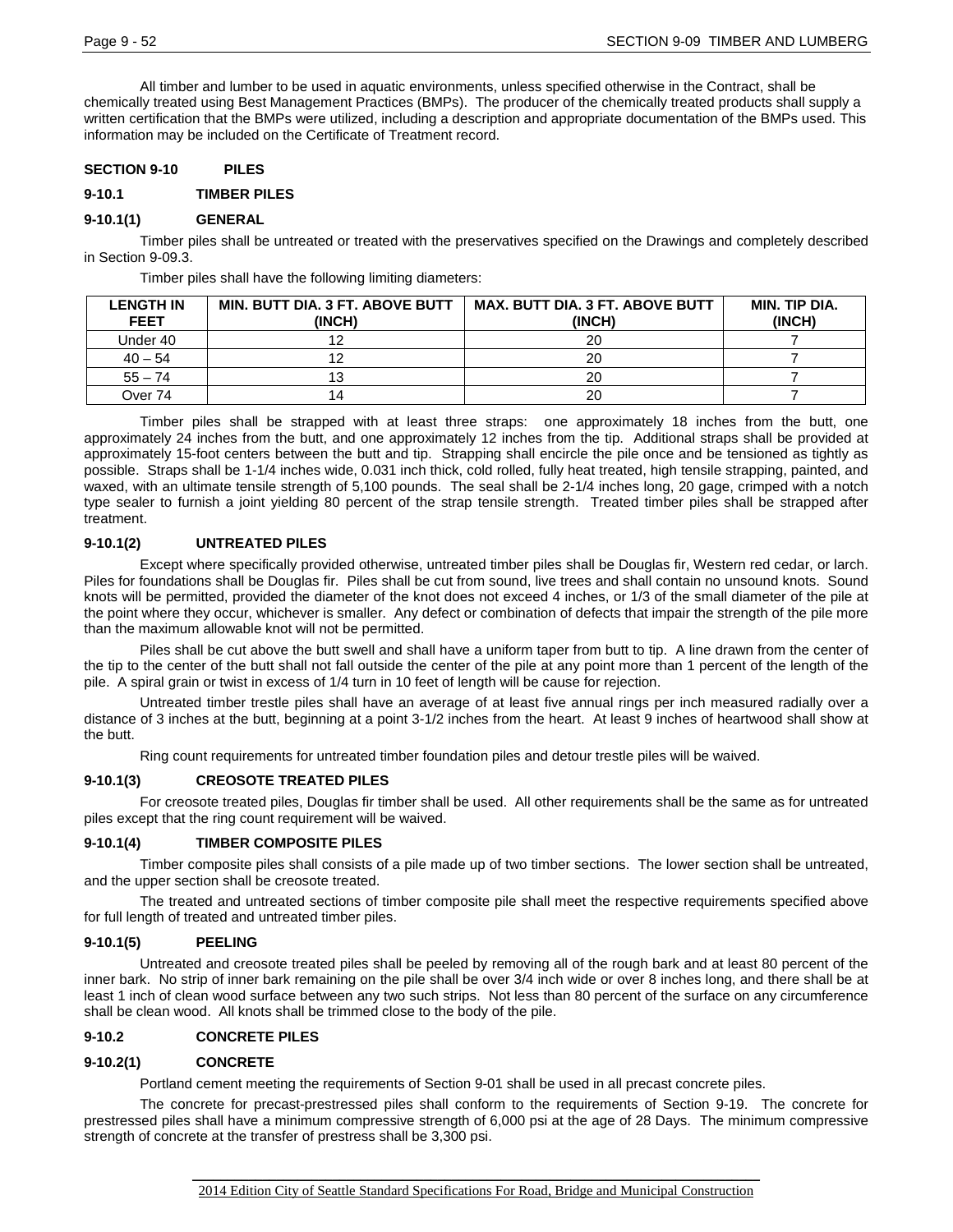The concrete for all other precast piles shall be Class 4000P. Mixing, transporting, and placing concrete shall be in accordance with the provisions of Section 6-02.3.

The Contractor shall mold and test a sufficient number of concrete test cylinders to determine the strength of the concrete as required by the Specifications. Under the surveillance of the Engineer, the test cylinders shall be molded, cured, and tested in accordance with the procedures established by the Laboratory.

In the event that a sufficient number of concrete test cylinders are not molded to satisfy all testing required on any one pile, cores measuring 4 inches in diameter by 5 inches in height shall be taken and tested by the Contractor. If the strength of the core meets the required compressive strength of the concrete, the pile may be accepted. The coring and testing of the core shall be done under the surveillance of the Engineer.

### **9-10.2(2) REINFORCEMENT**

Reinforcement shall meet the requirements of Section 9-07.

### **9-10.3 CAST-IN-PLACE CONCRETE PILES**

### **9-10.3(1) REINFORCEMENT**

Reinforcement for cast-in-place concrete piles shall conform to the requirements of AASHTO M 31, Grade 60.

### **9-10.4 STEEL PILE TIPS AND SHOES**

Steel pile tips and shoes shall be fabricated of cast steel conforming to ASTM A 148, Grade 90-60 [620-415] or ASTM A 27, Grade 65-35 [450-240] and be free from any obvious defects. Pile tips shall be accompanied by a mill test report stating the chemical and physical properties (tensile and yield) of the steel.

### **9-10.5 STEEL PILES**

The Material for steel piles and pile splices shall conform to ASTM A 36, except the Material for steel pipe piles, and splices shall conform to the requirements of ASTM A 252, Grade 2. All steel piles may be accepted by the Engineer based on the Manufacturer's Certificate of Compliance.

### **SECTION 9-11 WATERPROOFING**

### **9-11.1 ASPHALT FOR WATERPROOFING**

Asphalt for waterproofing shall conform to the requirements of ASTM D 312, Type 4.

The Material used as primer shall conform to the requirements of ASTM D 41, "Primer for Use with Asphalt in Dampproofing and Waterproofing".

Acceptance shall be as provided in Section 9-02.2(1).

#### **9-11.2 WATERPROOFING FABRIC**

Waterproofing fabric shall be a saturated cotton fabric meeting the requirements of ASTM D 173, "Woven Cotton Fabrics Saturated with Bituminous Substances for Use in Waterproofing".

#### **9-11.3 PORTLAND CEMENT MORTAR**

Portland cement and fine sand for the mortar protection course shall conform to the following requirements:

| <b>Portland Cement</b> | Section 9-01       |
|------------------------|--------------------|
| Sand                   | Section 9 03.1(2)C |
| Mortar                 | Section 9-20.4     |

#### **SECTION 9-12 MAINTENANCE HOLES, CATCH BASINS, AND INLETS**

### **9-12.1 REINFORCED CONCRETE**

#### **9-12.1(1) GENERAL**

Reinforced concrete shall consist of Portland cement, fine and coarse aggregates and water, in which steel has been embedded in such manner that the steel and concrete act together.

All cast-in-place concrete placed under these Standard Specifications shall be Class 4000 (see Sections 6-02.3(1) and 6-02.3(2)). Strength determination shall be in accordance with ASTM C 39. Precast components shall conform to the strength requirements of ASTM C 478.

The use of admixtures shall require prior approval of the Engineer. Concrete with air-entraining admixture shall comply with ASTM C 175.

#### **9-12.1(2) CEMENT**

Portland cement shall conform to the requirements of Section 9-01.

#### **9-12.1(3) STEEL REINFORCEMENT**

Reinforcement shall consist of wire conforming to ASTM A 82 or ASTM A 496, or wire fabric conforming to ASTM A 185 or ASTM A 497, or Grade 60 steel bars conforming to ASTM A 615 or Grade 80 steel bars conforming to ASTM A 306.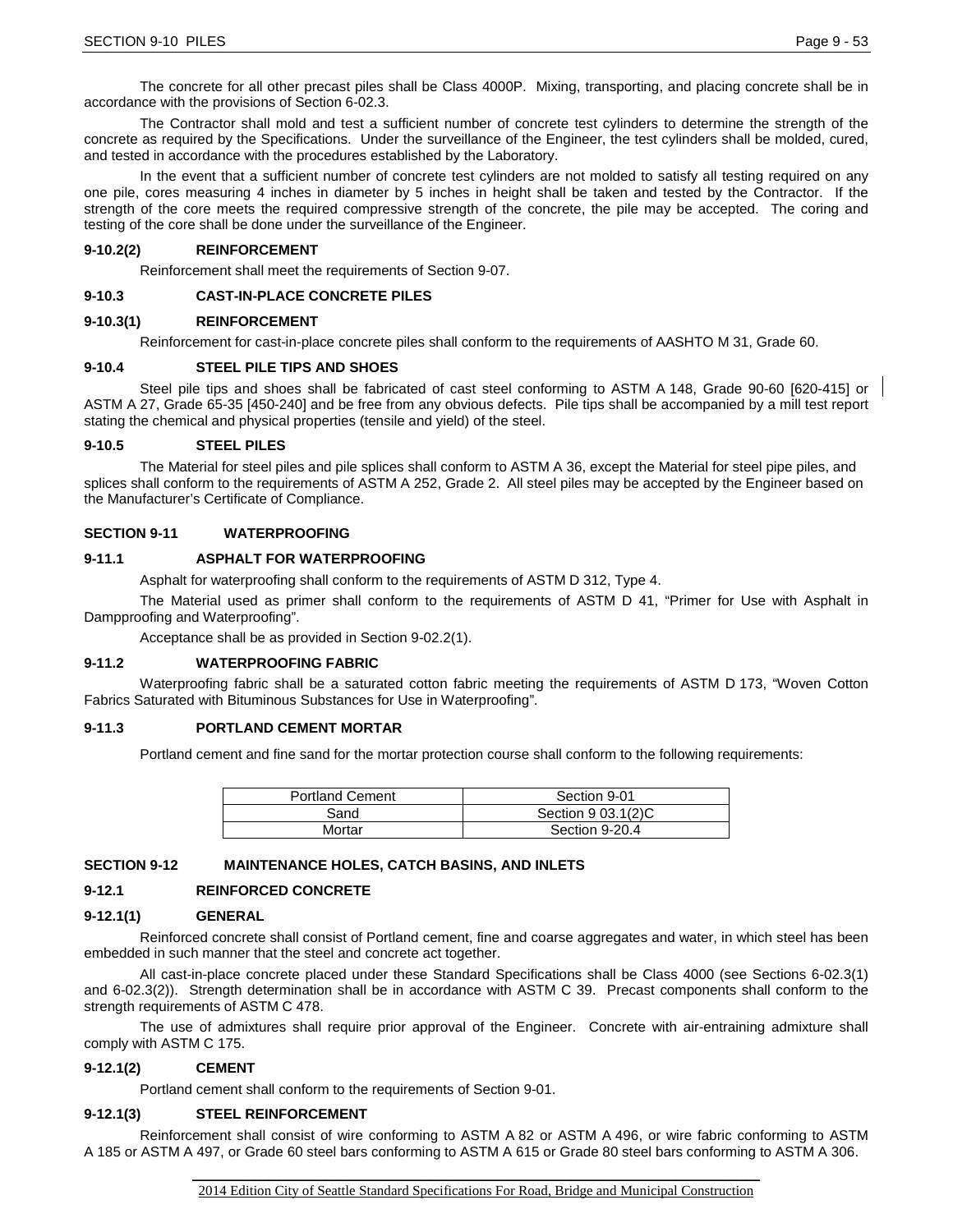### **9-12.1(4) AGGREGATES**

Aggregates for cast-in-place concrete shall conform to ASTM C 33.

## **9-12.2 STEPS, HANDHOLDS, AND LADDERS**

### **9-12.2(1) GENERAL**

The Material for maintenance hole steps, ladders, and handholds shall be the same material in any individual drainage Structure. See Section 7-05.3(1)Q for submittal requirement. Sizes of components, dimensions and layout shall conform to Standard Plan no. 232.

## **9-12.2(2) POLYPROPYLENE ENCAPSULATED REINFORCING STEEL**

Polypropylene steel reinforced steps shall be made of copolymer polypropylene plastic that encapsulates a 1/2 inch diameter grade 60 steel reinforcing steel. Steel reinforcing shall conform to the requirements of ASTM A 615, and copolymer polypropylene plastic shall conform to requirements of ASTM D 4101. Steps shall have serrated tread, measure 13 inches center to center between legs of the step, and be designed to withstand pullout forces of 1500 pounds.

The Contractor may, with the Engineer's approval, use "Plastic Maintenance Hole Steps" manufactured by Lane International Corporation, or "Steps" manufactured by M.A. Industries, Inc.

### **9-12.3 RESERVED**

### **9-12.4 MORTAR AND GROUT FOR SEWER AND DRAINAGE STRUCTURES**

### **9-12.4(1) MORTAR FOR JOINTS**

Mortar for jointing precast or masonry maintenance hole, catch basin, or inlet units shall be one part Portland cement to not less than one part nor more than two parts plaster sand, mixed with the least amount of clean water necessary to provide a workable mortar. Joints between precast maintenance hole elements shall also be rubber gasketed as noted in Section 7-05.3(1)K.

## **9-12.4(2) MORTAR FOR PLASTER-COATING**

Mortar for plaster-coating or lining masonry unit maintenance holes shall be proportioned according to either of the two alternates tabulated as follows:

| <b>ALTERNATE</b> | <b>PARTS BY</b><br><b>VOLUME</b><br><b>PORTLAND</b><br><b>CEMENT</b> | <b>PARTS BY</b><br><b>VOLUME</b><br><b>MASONRY</b><br><b>CEMENT</b> | <b>VOLUME HYDRATED</b><br>LIME OR LIME<br><b>PUTTY</b> | <b>PLASTER SAND MEASURED IN</b><br><b>DAMP LOOSE CONDITION</b> |  |
|------------------|----------------------------------------------------------------------|---------------------------------------------------------------------|--------------------------------------------------------|----------------------------------------------------------------|--|
|                  |                                                                      | (Type II)                                                           |                                                        | Not less than 2-1/4 and not more than                          |  |
|                  |                                                                      |                                                                     | ¼                                                      | 3 times the sum of volumes of cement<br>and lime               |  |

### **9-12.4(3) GROUT**

Grout for filling the void in Sewer and Drainage Structures where pipe connections are made shall be non-shrink cement sand grout complying with the requirements of Section 9-04.3(2).

### **9-12.5 CONCRETE MASONRY UNITS**

Concrete masonry unit (also called concrete masonry block) shall conform to ASTM C 139, "Specification for Concrete Masonry Units for Construction of Catch Basins and Maintenance Holes", except that nominal horizontal thickness shall be 6 inches measured radially, and blocks shall have semicircular mortar grooves approximately 1 inch radius at the ends.

### **9-12.6 CONCRETE BRICK**

Concrete brick shall conform to the Specifications for Concrete Building Brick ASTM C 55, Grade S.

### **9-12.7 CLAY BRICK**

Clay brick shall conform to ASTM C 32, Grade MM unless otherwise specified in the Contract.

### **9-12.8 METAL CASTINGS**

### **9-12.8(1) MAINTENANCE HOLE RING AND COVER**

Ring and cover casting dimensions shall conform to the Standard . Rings and ring extensions shall be manufactured from gray iron ASTM A 48, Class 30 or ductile iron ASTM A 536, Grade 80-55-06. Covers shall be manufactured from ductile iron ASTM A 536, Grade 80-55-06. Rings and covers shall be free of defects such as porosity, pittings, shrink cavities, cold shuts, cracks, and other surface defects which would impair serviceability. Repair of defects by welding or by the use of "smooth-on plasticized metals" or similar Material will not be accepted. Manufacturer shall certify that the product conforms to the requirements of these Specifications. In accordance with Section 1-06.1, where source of Material is different from manufacturer, the Contractor shall also provide the name and location of the manufacturer

Castings shall be bare metal. Artificially coated or painted castings will be cause for rejection.

Castings shall be machine finished on the horizontal seating surface and the vertical facing surface common to the ring and cover, so as to assure full bearing (nonrocking) for the entire width and circumference of the bearing surface, and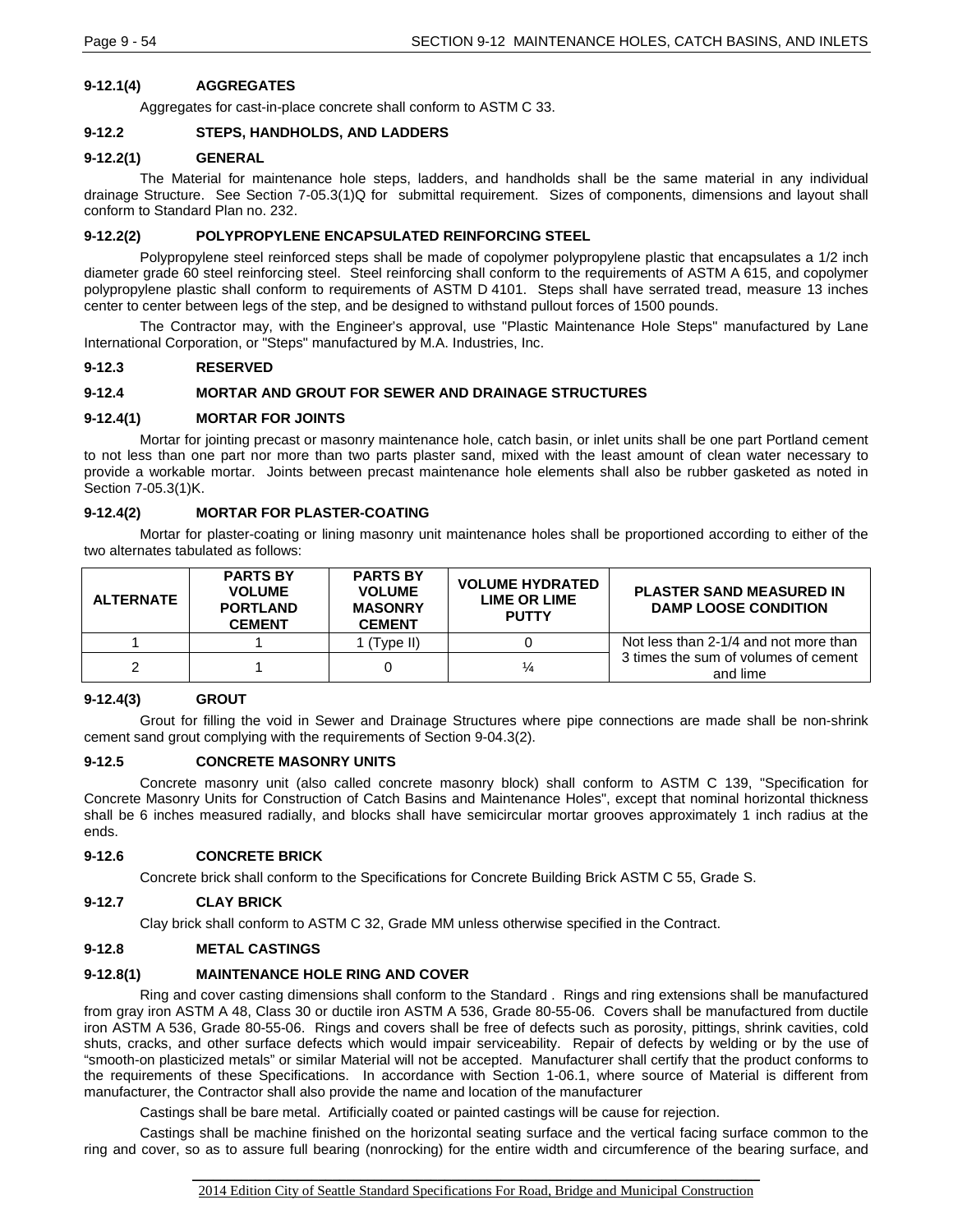permit interchangeability with other castings of the same design, no matter what the source. The vertical face common to the ring and cover shall be beveled as shown on the Standard . Upon request of the Engineer, the manufacturer shall furnish at the foundry standard ring and covers for use by Inspectors in testing fit and seating.

All covers shall be labeled with the following information:

- 1. Name or symbol of the manufacturer;
- 2. Owner's name (City of Seattle, min. 1/2 inch letters recessed flush with adjacent surface);
- 3. Material label "DUC" for Ductile Iron;
- 4. Identification of its use in 3 inch high lettering (Sewer, Drain, etc.); and
- 5. Country of manufacture/origin.

Items 2. and 4. shall be on the exposed face of the cover. Items 1., 3., and 5. shall be located at the manufacturer's option. If located on the exposed face of the cover, item 1. and 3. shall be adjacent to each other and shall be set in at least 1/2 inch high recessed letters. Where lock-type castings are called for, a locking device shall permit the cover to be readily released from the ring. Movable parts shall be made of non-corrosive metals and be designed to avoid possible binding. Upon request by the Engineer, the manufacturer shall furnish testing apparatus at the foundry Capable of applying uplift pressure on the lid of at least 20 foot head of water which the assembly needs to withstand without failure.

All maintenance hole rings shall be labeled with the name or symbol of the manufacturer and the type of Material.

### **9-12.8(2) METAL FRAME AND GRATE AND METAL COVER FOR CATCH BASINS OR INLETS**

The frame may be made of gray iron, ASTM A 48, Class 30, or ductile iron, ASTM A 536, Grade 80-55-06, at the manufacturer's option. The grate and cover shall be made of ductile iron only. Other applicable provisions of Section 9-12.8(1) shall apply, except item (4) for identification marking.

Catch Basins, Type 242A and 242B and Inlets, Type 250A and 250B shall be furnished with a vaned grate as indicated on Standard Plan nos. 265 and 266.

### **9-12.8(3) CAST METAL INLETS**

The castings for cast metal inlets shall be cast steel or ductile iron as specified in Section 9-06.8 or Section 9-06.14. Substitutions may be accepted (see Section 1-06.1). Vaned grates shall be embossed as indicated on Standard Plan no. 264.

#### **9-12.9 JUNCTION BOX**

Junction box shall comply with Standard Plan no. 277 and reinforcing shall be per WSDOT Standard Plan for Type 1 catch basin.

#### **9-12.10 SHOP FABRICATED CORRUGATED METAL MAINTENANCE HOLES**

Where corrugated metal maintenance holes are specified, they shall conform to the details as indicated in the Contract. All pipe connections to the maintenance hole stubs shall be made with a standard band type as shown on the Drawings.

See Section 7-16.2 for restrictions on the use of corrugated metal pipe.

#### **9-12.11 MONOLITHIC CONCRETE MAINTENANCE HOLES**

Monolithic concrete maintenance holes shall conform to the Standard Plans.

#### **9-12.12 OUTLET TRAPS**

Catch Basin outlet traps shall be constructed in accordance with Standard Plan no. 267.

## **9-12.13 GRATE INLETS AND DROP INLETS**

Steel in grates, angles, and anchors for grate inlets and drop inlets shall conform with AASHTO M 183, except structural tube shall conform with ASTM A 500, Grade B. After fabrication, the steel shall be hot-dip galvanized with a minimum coating of 2 ounces of zinc per square foot in accordance with AASHTO M 111 or galvanized with a hot-sprayed (plasma flame applied) 6 mil minimum thickness zinc coating.

Steel grating shall be fabricated by weld connections. Bearing bars and cross bars shall be resistance welded at the intersecting joints. Welds, welding procedures, and welding Materials shall conform to Standard Specifications for Welding issued by the American Welding Society.

Vaned grates shall be embossed as indicated on Standard Plan no. 264.

Substitution of grate designs will be permitted with the approval of the Engineer if:

1 - the hydraulic capacity is not decreased,

- 2 the overall dimensions are the same allowing the grate to be interchangeable,
- 3 the strength is at least equal to the grate shown in the Standard , and
- 4 a Manufacturer's Certificate of Compliance is submitted indicating compliance with items 1, 2, and 3.

The Contractor has the option of furnishing either cast-in-place or precast inlets unless otherwise shown in the Contract. Alternate designs are acceptable provided they conform to fabricator's Shop Drawings approved by the Engineer for projects prior to Award of Contract.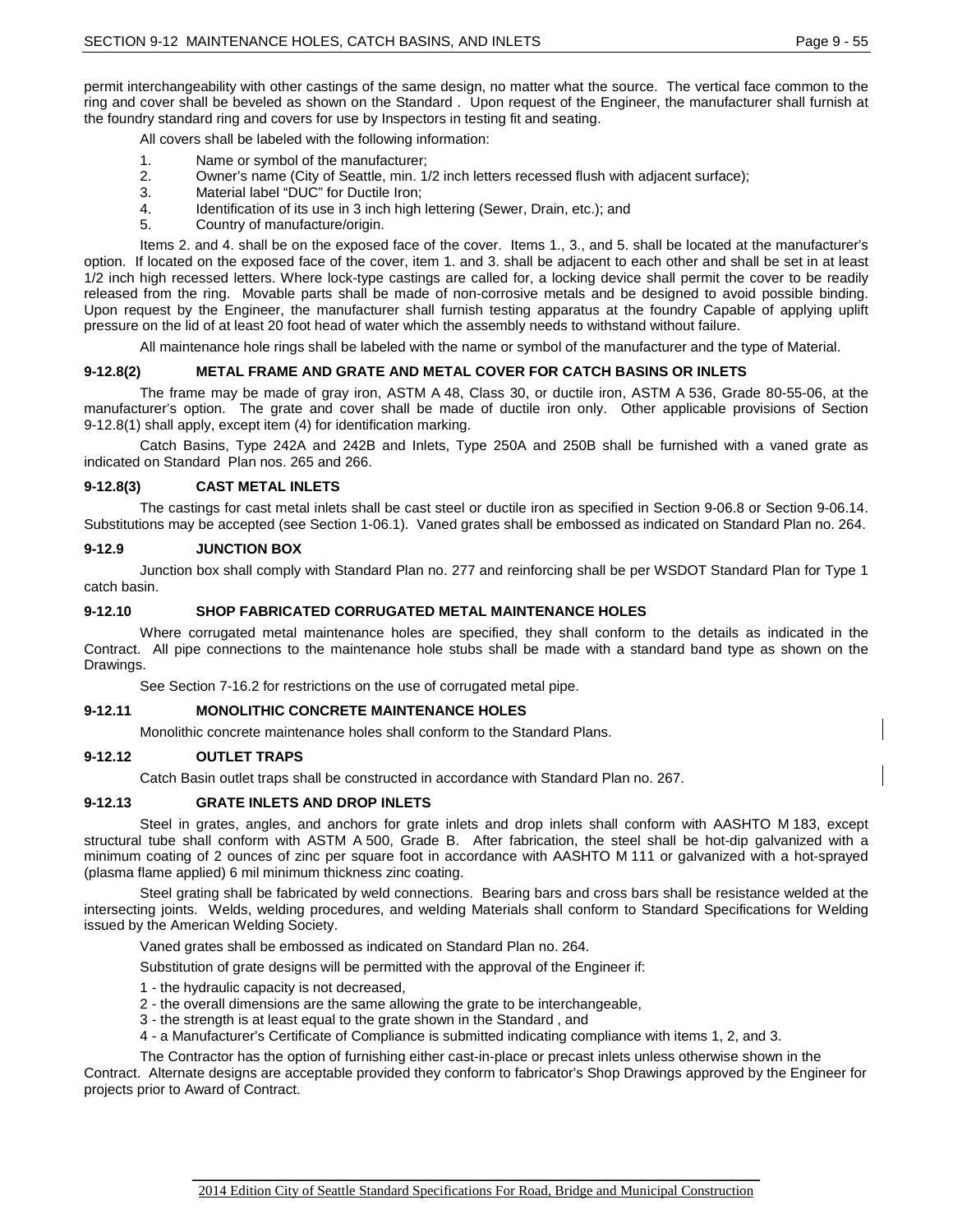## **SECTION 9-13 RIPRAP, QUARRY SPALLS, AND SLOPE PROTECTION**

### **9-13.1 GENERAL**

The stone for riprap and quarry spalls shall be hard, sound and durable. It shall be free from segregation, seams, cracks, and other defects tending to destroy its resistance to weather. Riprap and quarry spalls used for new rock facing or slope stabilization shall meet requirements in Section 9-03.17.

### **9-13.2 LOOSE RIPRAP**

Loose riprap shall be free of rock fines, soil, or other extraneous material.

Should the riprap contain insufficient 4" to 8" spalls, as defined in Section 9-13.7, the Contractor shall furnish and place supplementary spall material from a source approved by the Engineer, at the Contractor's sole expense.

The grading of the riprap will be determined by the Engineer by visual inspection of the load before it is dumped into place, or, if so ordered by the Engineer, by dumping individual loads on a flat surface and sorting and measuring the individual rocks contained in the load.

### **9-13.2(1) HEAVY LOOSE RIPRAP**

Heavy loose riprap shall meet the following requirements for grading:

|            | <b>MINIMUM SIZE</b>     | <b>MAXIMUM SIZE</b> |
|------------|-------------------------|---------------------|
| 40% to 90% | 1 ton $(1/2$ cubic yd.) |                     |
| 70% to 90% | 300 lbs. (2 cu. ft.)    |                     |
| 10% to 30% | 3 inch                  | 50 lbs. (spalls)    |

## **9-13.2(2) LIGHT LOOSE RIPRAP**

Light loose riprap shall meet the following requirements for grading:

|            | <b>SIZE RANGE</b>                                          | <b>MAXIMUM SIZE</b> |
|------------|------------------------------------------------------------|---------------------|
| 20% to 90% | 300 lbs. to 1 ton (2 cu. ft. to $\frac{1}{2}$ cu. yd.)     |                     |
| 15% to 80% | 50 lbs. to 1 ton ( $1/3$ cu. ft. to $\frac{1}{2}$ cu. Yd.) |                     |
| 10% to 20% | 3 inch                                                     | 50 lbs. (spalls)    |

### **9-13.3 HAND PLACED RIPRAP**

Hand placed riprap shall be as nearly rectangular as possible, 60 percent shall have a volume of not less than 1 cubic foot. No stone shall be used which is less than 6 inches thick, nor which does not extend through the wall.

### **9-13.4 SACK RIPRAP**

Sack riprap shall consist of concrete placed in sacks made of at least 10 ounce burlap and having a capacity of approximately 2.5 cubic feet. Each sack shall be filled with approximately 1 cubic foot of concrete having a consistency in conformance with Section 6-02.3(3)D for non-vibrated concrete.

For sack riprap exposed to fresh water, the concrete shall be unreinforced Class 3000; and for sack riprap exposed to salt water, the concrete shall be Class 3000 as specified in Section 6-02.3.

The Portland cement and fine and coarse aggregates shall conform to the requirements for Portland cement and fine and coarse aggregate of Sections 9-01 and 9-03.1, respectively.

### **9-13.5 RESERVED**

### **9-13.6 CONCRETE SLOPE PROTECTION**

### **9-13.6(1) GENERAL**

Concrete slope protection shall consist of reinforced Portland cement concrete poured or pneumatically placed upon the slope with a rustication joint pattern or semi-open concrete masonry units placed upon the slope closely adjoining each other.

### **9-13.6(2) SEMI-OPEN CONCRETE MASONRY UNITS SLOPE PROTECTION**

Precast cement concrete blocks shall conform to the requirements of ASTM C 90, Type II.

## **9-13.6(3) POURED PORTLAND CEMENT CONCRETE SLOPE PROTECTION**

Cement concrete for concrete slope protection shall be Class 3000 in conformance with Section 6-02.3.

Wire mesh reinforcement shall conform to Section 9-07.7.

## **9-13.6(4) PNEUMATICALLY PLACED PORTLAND CEMENT CONCRETE SLOPE PROTECTION**

| Cement:               | This Material shall be Portland cement as specified in Section 9-01.                                                                                                                                                 |  |
|-----------------------|----------------------------------------------------------------------------------------------------------------------------------------------------------------------------------------------------------------------|--|
| Aggregate:            | This Material shall meet the requirements for fine aggregate as specified in Section<br>9-03.1. The moisture content of the fine aggregate at the time of use shall be between 3<br>percent and 6 percent by weight. |  |
| <b>Reinforcement:</b> | Wire mesh reinforcement shall conform to the provisions of Section 9-07.7.                                                                                                                                           |  |